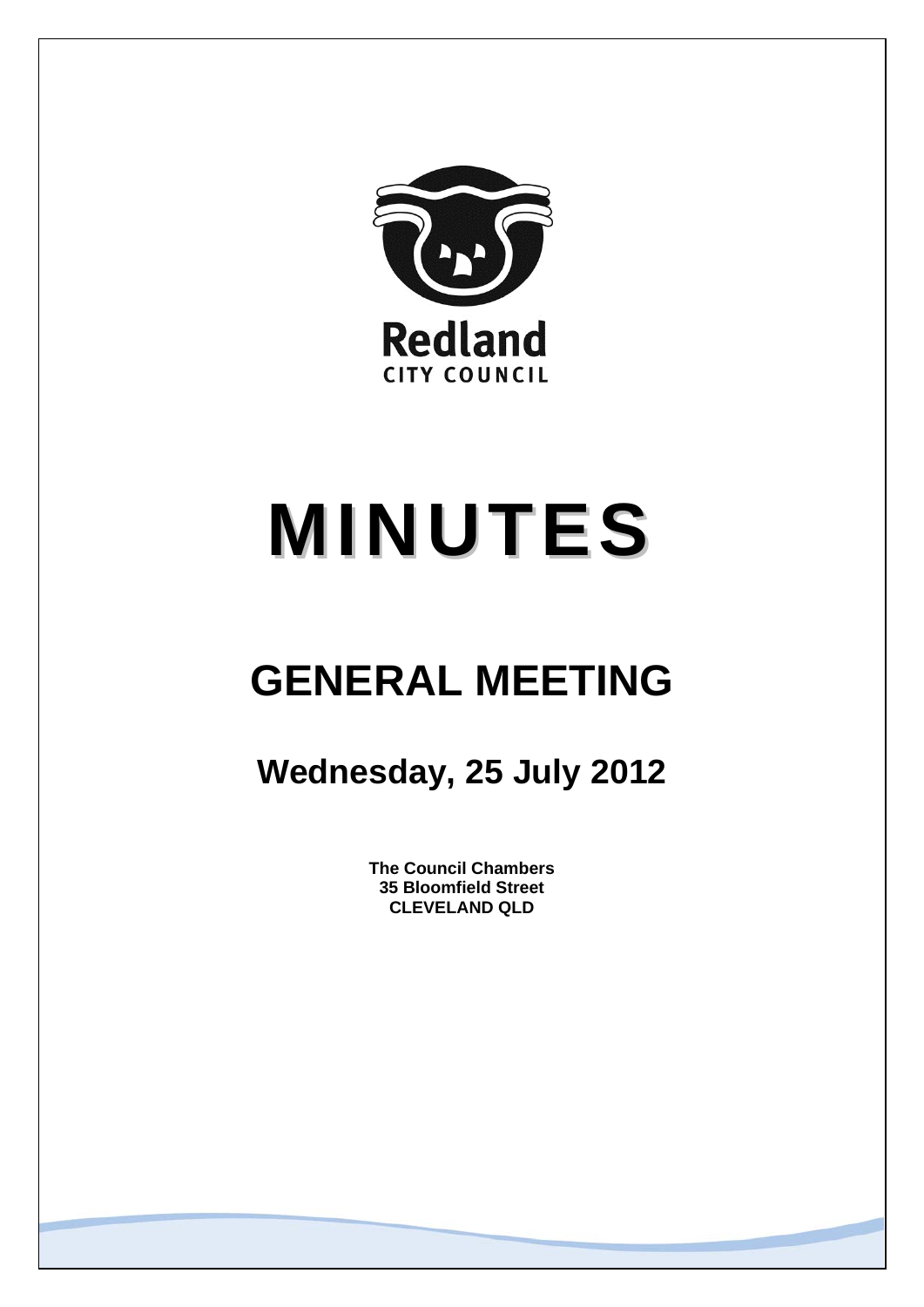#### **Table of Contents**

| <b>Item</b>    |      | <b>Subject</b>                                                                                        | Page No |
|----------------|------|-------------------------------------------------------------------------------------------------------|---------|
| 1              |      |                                                                                                       |         |
| $\mathbf 2$    |      |                                                                                                       |         |
| 3              |      |                                                                                                       |         |
| 4              |      | RECORD OF ATTENDANCE AND LEAVE OF ABSENCE 1                                                           |         |
| 5              |      |                                                                                                       |         |
|                | 5.1  |                                                                                                       |         |
|                | 5.2  |                                                                                                       |         |
| 6              |      | <b>MATTERS OUTSTANDING FROM PREVIOUS COUNCIL MEETING</b>                                              |         |
| $\overline{7}$ |      |                                                                                                       |         |
| 8              |      |                                                                                                       |         |
|                | 8.1  |                                                                                                       |         |
|                |      | PETITION (DIVISION 5) REQUESTING COUNCIL SEAL THE<br>8.1.1<br>NORTHERN SECTION OF COONDOOROOPA DRIVE, |         |
| 9              |      |                                                                                                       |         |
| 10             |      | <b>DECLARATION OF MATERIAL PERSONAL INTEREST OR</b>                                                   |         |
|                |      |                                                                                                       |         |
|                |      |                                                                                                       |         |
| 11             |      |                                                                                                       |         |
|                | 11.1 |                                                                                                       |         |
|                |      | 11.1.1 PETITION (DIVISION 10) - REQUEST FOR A NEW                                                     |         |
|                | 11.2 |                                                                                                       |         |
|                |      | 11.2.1 WEINAM CREEK WALKWAY & PONTOON - REDLAND BAY<br>CONTRACT OVER \$500,000 INCLUDING GST -        |         |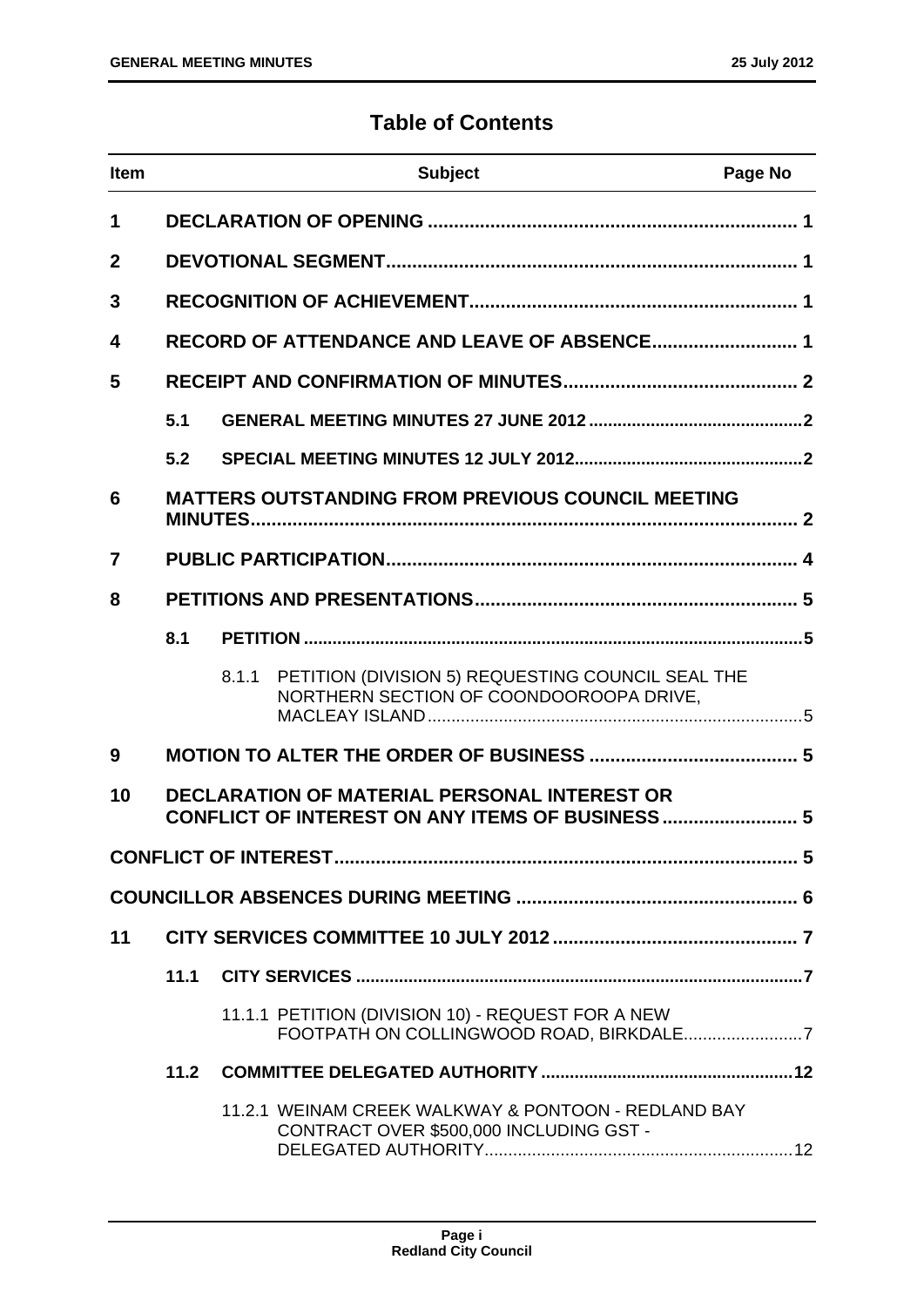|                 |      | 11.3.1 REQUEST FOR COUNCIL TO AWARD DELEGATED<br>AUTHORITY TO THE CHIEF EXECUTIVE OFFICER (CEO) -<br>TENDER NO. T-1581-11/12-PCO, CLEANING OF COUNCIL |  |
|-----------------|------|-------------------------------------------------------------------------------------------------------------------------------------------------------|--|
|                 |      | 11.3.2 PETITION (DIV 5) - REQUEST FOR BITUMEN ON<br>EASTBOURNE TERRACE, MACLEAY ISLAND 19                                                             |  |
|                 |      | 11.3.3 PETITION (DIV 5) - REQUESTING COUNCIL BITUMEN                                                                                                  |  |
|                 |      | 11.3.4 PETITION (DIVISION 8) REQUESTING THE COMPLETION<br>OF THE FOOTPATH BETWEEN SHERWOOD COURT AND                                                  |  |
|                 |      | 11.3.5 SEEKING AUTHORITY FOR THE CHIEF EXECUTIVE<br>OFFICER TO SIGN AGREEMENT FOR ROAD/RAIL<br>INTERFACES BETWEEN REDLAND CITY COUNCIL AND            |  |
|                 | 11.4 |                                                                                                                                                       |  |
|                 |      | 11.4.1 PRELIMINARY REVIEW OF VISITOR INFORMATION                                                                                                      |  |
| 12 <sub>2</sub> |      | ENVIRONMENT & PLANNING COMMITTEE - 11 JULY 2012 32                                                                                                    |  |
|                 |      |                                                                                                                                                       |  |
|                 | 12.1 |                                                                                                                                                       |  |
|                 |      | 12.1.1 ADMINISTRATIVE AMENDMENT - KINROSS ROAD                                                                                                        |  |
|                 |      | 12.1.2 MINOR AMENDMENT TO REDLANDS PLANNING SCHEME                                                                                                    |  |
|                 |      |                                                                                                                                                       |  |
|                 |      | 12.2.1 DELEGATION TO CHIEF EXECUTIVE OFFICER TO<br>UNDERTAKE ADMINISTRATIVE AMENDMENTS TO THE                                                         |  |
|                 |      |                                                                                                                                                       |  |
|                 |      |                                                                                                                                                       |  |
| 13              |      | <b>CORPORATE SERVICES &amp; GOVERNANCE COMMITTEE - 17 JULY</b>                                                                                        |  |
|                 | 13.1 |                                                                                                                                                       |  |
|                 |      | 13.1.1 SPONSORSHIP APPLICATION - 2012 REDFEST 45                                                                                                      |  |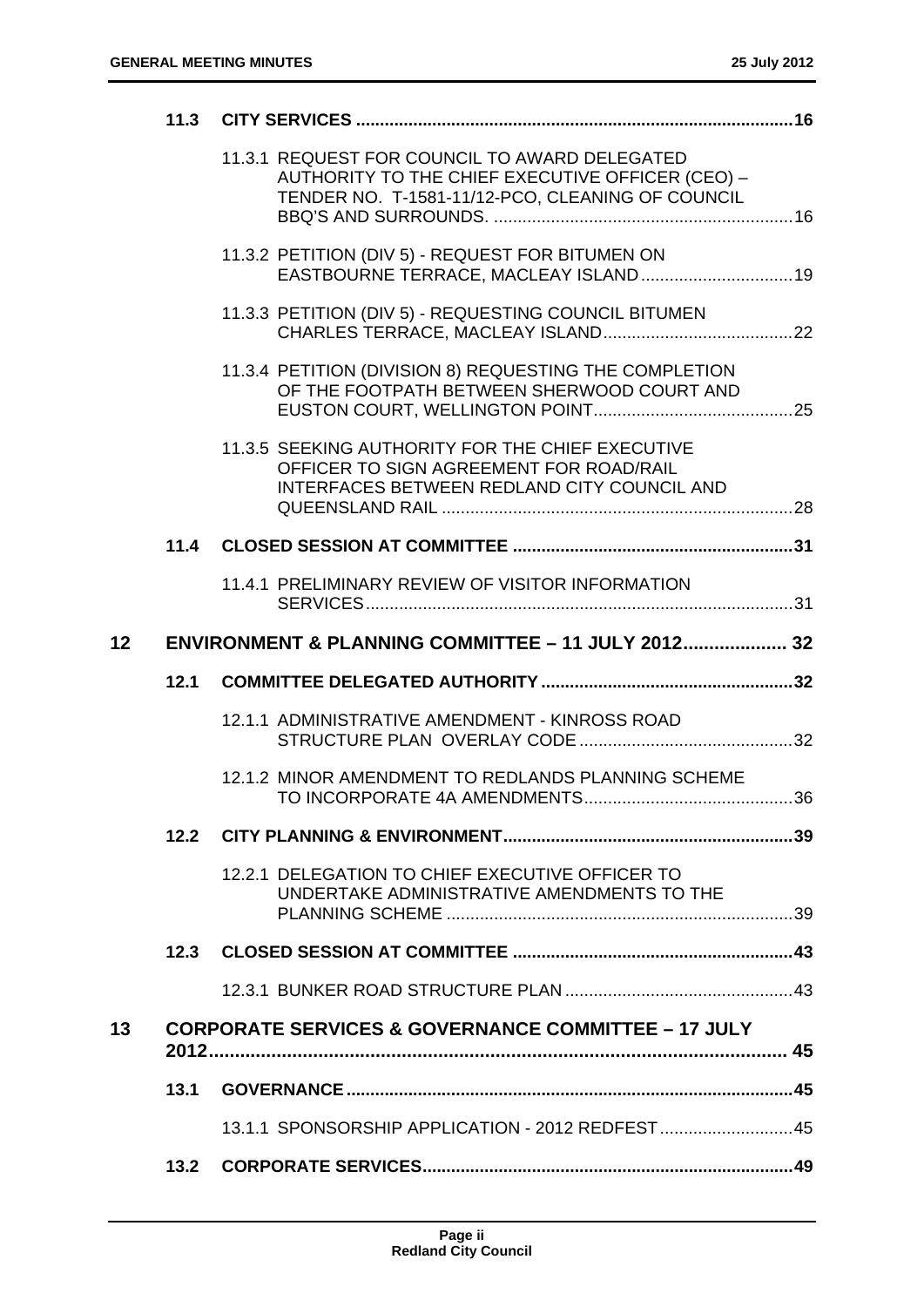|    |      | 13.2.1 LEASE - KEITH SURRIDGE PARK - CHANGE OF LESSEE                                                                                                                                   |  |
|----|------|-----------------------------------------------------------------------------------------------------------------------------------------------------------------------------------------|--|
|    |      | 13.2.2 POINT LOOKOUT SURF LIFE SAVING CLUB INC - NEW                                                                                                                                    |  |
|    |      |                                                                                                                                                                                         |  |
|    |      | 13.2.4 ADOPTION OF PEOPLE STRATEGY 2012-2015 59                                                                                                                                         |  |
|    |      | 13.2.5 ADDENDUM TO 2012-2013 FEES AND CHARGES                                                                                                                                           |  |
|    | 13.3 |                                                                                                                                                                                         |  |
|    |      |                                                                                                                                                                                         |  |
|    | 13.4 | CLOSED SESSION - COMMITTEE DELEGATED AUTHORITY  67                                                                                                                                      |  |
|    |      |                                                                                                                                                                                         |  |
| 14 |      |                                                                                                                                                                                         |  |
|    | 14.1 |                                                                                                                                                                                         |  |
|    |      | 14.1.1 REDLAND WATER PERFORMANCE PLAN 2012-2013 68                                                                                                                                      |  |
|    | 14.2 |                                                                                                                                                                                         |  |
|    |      | 14.2.1 DELIVERY OF SOUTH-EAST THORNLANDS SEWER  71                                                                                                                                      |  |
| 15 |      | <b>DEVELOPMENT ASSESSMENT &amp; COMMUNITY STANDARDS</b>                                                                                                                                 |  |
|    | 15.1 |                                                                                                                                                                                         |  |
|    |      | 15.1.1 CATEGORY 1 - MINOR COMPLYING CODE ASSESSMENTS<br>AND ASSOCIATED ADMINISTRATIVE MATTERS,<br>INCLUDING CORRESPONDENCE ASSOCIATED WITH THE<br>ROUTINE MANAGEMENT OF ALL DEVELOPMENT |  |
|    |      | 15.1.2 CATEGORY 2 - COMPLYING CODE ASSESSMENT AND                                                                                                                                       |  |
|    |      | 15.1.3 CATEGORY 3 - MODERATELY COMPLEX CODE AND                                                                                                                                         |  |
|    |      | 15.1.4 APPEALS LIST CURRENT AS AT 9 JULY, 2012 87                                                                                                                                       |  |
|    |      | 15.1.5 UPDATE ON GREENTAPE REDUCTION - REFORMING<br>LICENSING UNDER THE ENVIRONMENTAL PROTECTION                                                                                        |  |
| 16 |      |                                                                                                                                                                                         |  |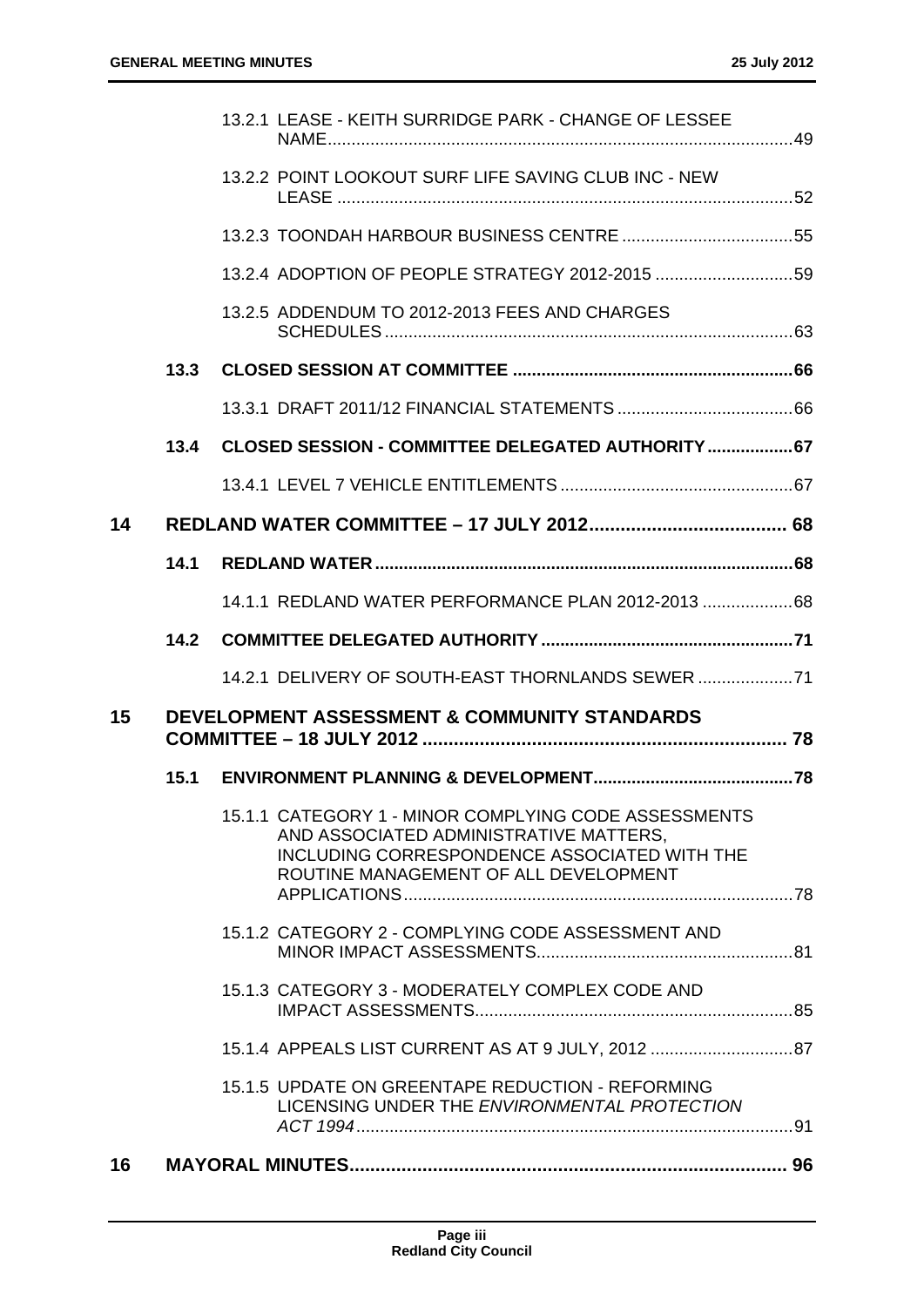| 17 |      |                                                                                                  |  |
|----|------|--------------------------------------------------------------------------------------------------|--|
|    | 17.1 |                                                                                                  |  |
|    |      | 17.1.1 SOLE PROVIDER PROCUREMENT OF TRACCS                                                       |  |
| 18 |      | NOTICE OF MOTION UNDER SECTION 59 OF <i>LOCAL</i><br>GOVERNMENT (OPERATIONS) REGULATION 2010 100 |  |
|    | 18.1 |                                                                                                  |  |
|    |      | 18.1.1 NOTICE OF MOTION TO REPEAL OR AMEND A<br>RESOLUTION OF COUNCIL OF 29 JUNE 2011  100       |  |
| 19 |      |                                                                                                  |  |
|    |      |                                                                                                  |  |
|    |      |                                                                                                  |  |
| 20 |      |                                                                                                  |  |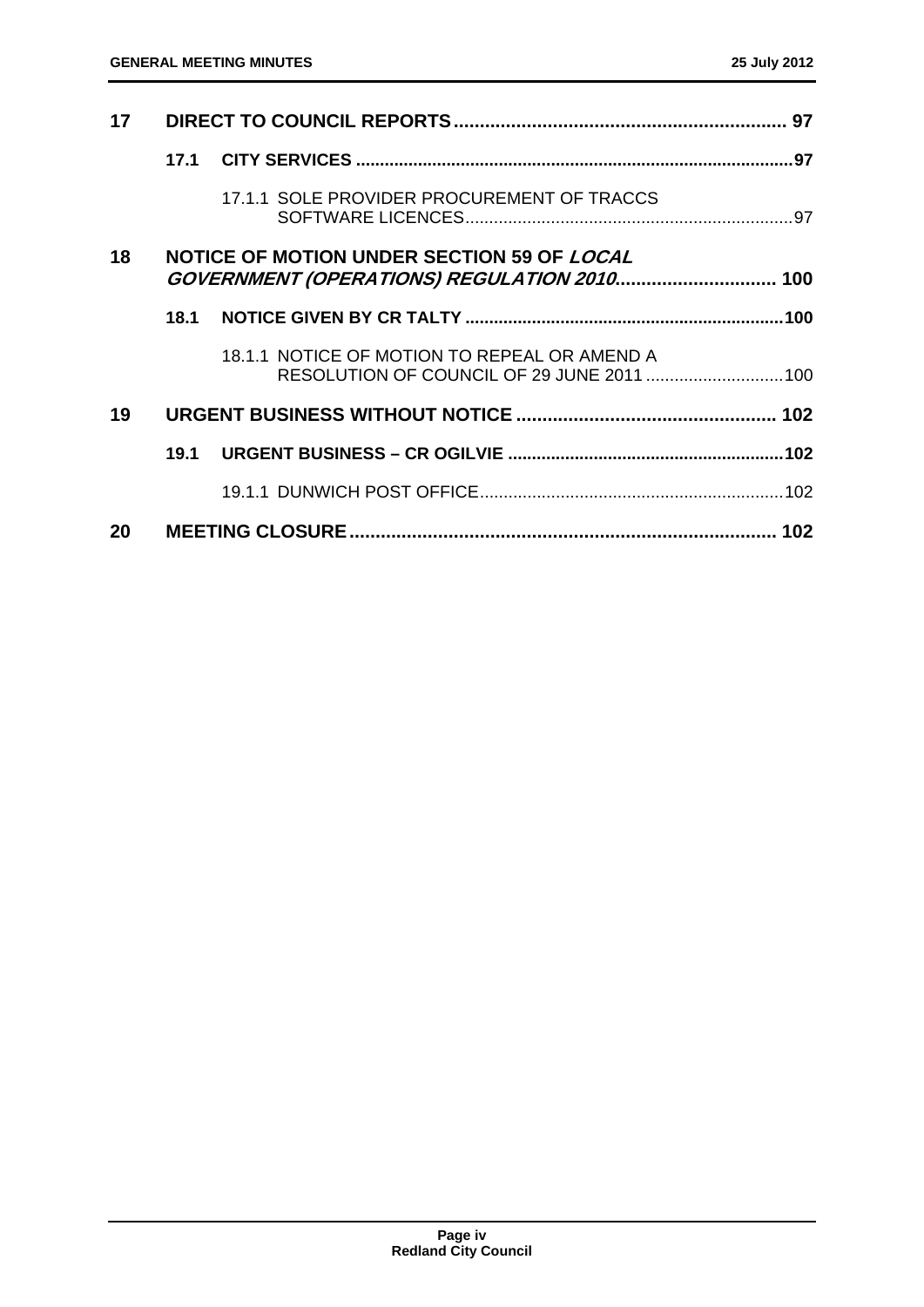#### **1 DECLARATION OF OPENING**

The Mayor declared the meeting open at 10.00am and acknowledged the Quandamooka people, who are the traditional custodians of the land on which Council meets.

The Mayor also paid Council's respect to their elders, past and present, and extended that respect to other indigenous Australians who are present.

#### **2 DEVOTIONAL SEGMENT**

Pastor Richard Kingham, Cleveland Baptist Church, a member of the Ministers' Fellowship, led Council in a brief devotional segment.

#### **3 RECOGNITION OF ACHIEVEMENT**

Nil.

#### **4 RECORD OF ATTENDANCE AND LEAVE OF ABSENCE**

#### **MEMBERS PRESENT:**

| <b>Cr K Williams</b> | Mayor                                |
|----------------------|--------------------------------------|
| Cr A Beard           | Deputy Mayor & Councillor Division 8 |
| Cr W Boglary         | <b>Councillor Division 1</b>         |
| Cr C Ogilvie         | <b>Councillor Division 2</b>         |
| Cr K Hardman         | <b>Councillor Division 3</b>         |
| Cr L Hewlett         | <b>Councillor Division 4</b>         |
| Cr M Edwards         | <b>Councillor Division 5</b>         |
| Cr J Talty           | <b>Councillor Division 6</b>         |
| Cr M Elliott         | <b>Councillor Division 7</b>         |
| Cr P Gleeson         | <b>Councillor Division 9</b>         |
| Cr P Bishop          | <b>Councillor Division 10</b>        |
|                      |                                      |

#### **EXECUTIVE LEADERSHIP GROUP:**

| Mrs S Rankin | Interim Chief Executive Officer                               |
|--------------|---------------------------------------------------------------|
| Mr M Drydale | <b>General Manager Corporate Services</b>                     |
| Mr L Wallace | <b>Acting General Manager Governance</b>                      |
| Mrs T Averay | <b>General Manager Environment Planning &amp; Development</b> |
| Mr G Soutar  | <b>General Manager Redland Water</b>                          |
| Mr M Erbs    | <b>Acting General Manager City Services</b>                   |

#### **MINUTES:**

| Mrs J Parfitt | Team Leader Corporate Meetings & Registers |
|---------------|--------------------------------------------|
|---------------|--------------------------------------------|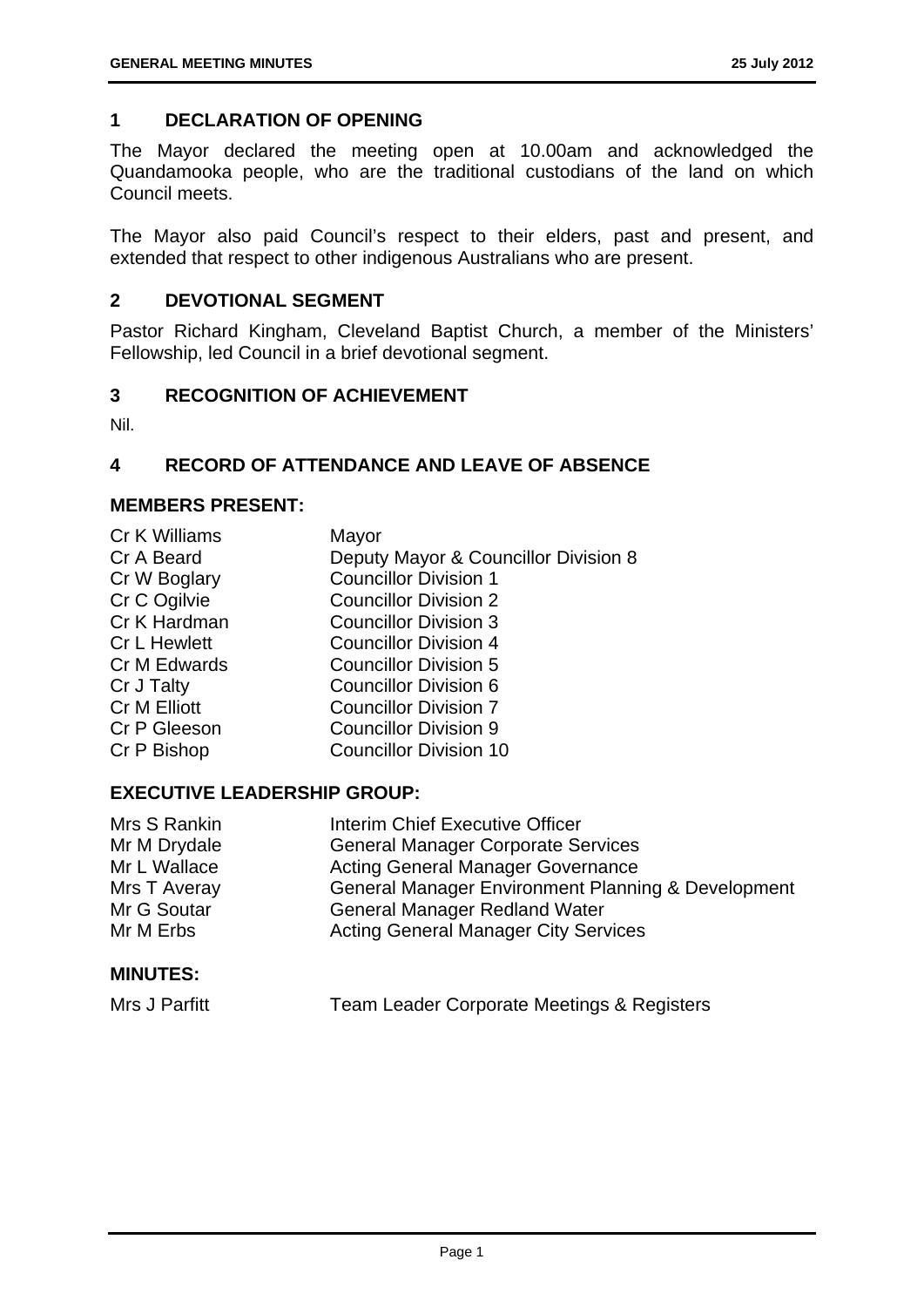#### **5 RECEIPT AND CONFIRMATION OF MINUTES**

#### **5.1 GENERAL MEETING MINUTES 27 JUNE 2012**

Moved by: Cr P Gleeson Seconded by: Cr P Bishop

That the minutes of the General Meeting of Council held on 27 June 2012 be confirmed.

General Meeting Minutes 27 June 2012

CARRIED

#### **5.2 SPECIAL MEETING MINUTES 12 JULY 2012**

| Moved by:    | Cr J Talty   |
|--------------|--------------|
| Seconded by: | Cr M Edwards |

That the minutes of the Special Meeting of Council held on 12 July 2012 be confirmed.

Special Meeting Minutes 12 July 2012

#### CARRIED

#### **6 MATTERS OUTSTANDING FROM PREVIOUS COUNCIL MEETING MINUTES**

The Interim Chief Executive Officer presented the following items for noting:

#### **PETITION (DIVISION 10) REQUEST FOR A NEW FOOTPATH ON COLLINGWOOD ROAD**

At the General Meeting on 26 October 2011 Council resolved that the petition, which reads as follows, be received and referred to a committee or officer for a report back to Council:

"*We the undersigned residents of Redland City, hereby petition Redland City Council to provide a new pathway along the southern side of Collingwood Road between Spoonbill Street and Hardy Road, to where a 'school-safe' crossing can be installed across Collingwood Road*."

A report addressing this matter was due to be presented to the Planning & Policy Committee meeting on 7.3.2012. At the General Meeting 29.2.2012, the Chief Executive Officer advised the meeting that the above report would be presented at a subsequent meeting, due to further research being required on this matter.

A report addressing this petition was presented to the City Services Committee on 10 July 2012.

#### **APPEAL TO RAISE FUNDS TO PURCHASE A PIANO FOR RPAC**

At the General Meeting on 14 December 2011 Council resolved that a report be prepared and presented to Council on how to establish such an appeal.

A report addressing this matter will be presented at an ensuing Corporate Services & Governance Committee.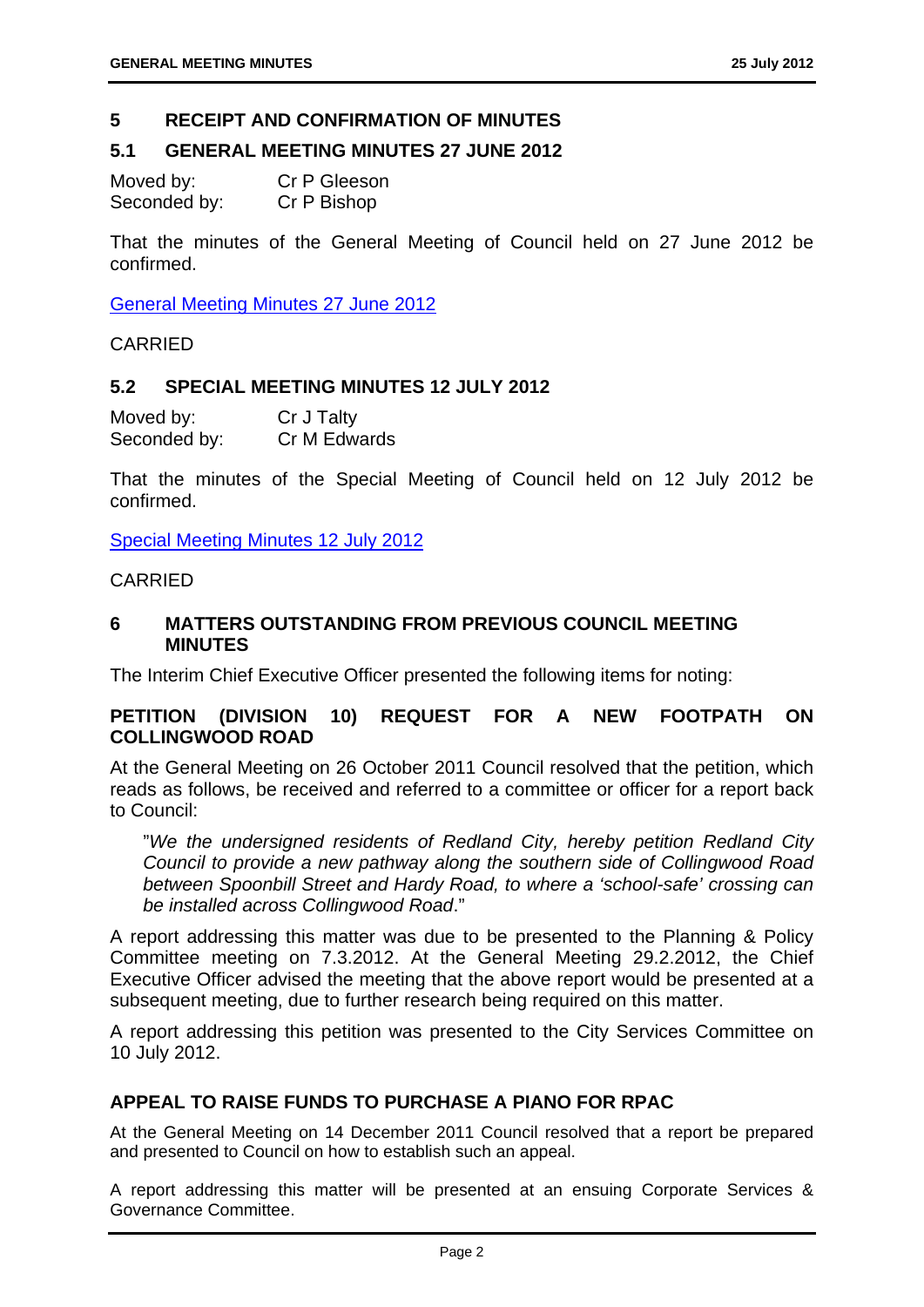#### **PETITION (DIVISION 4) REQUEST FOR COUNCIL TO PUT CONTRACT WITH SCAPE SHAPE ON HOLD IMMEDIATELY UNTIL FURTHER DISCUSSION TAKES PLACE REGARDING CURRENT POSITION OF STEPS AND RAMP AT ORANA ESPLANADE**

At the General Meeting on 25 January 2012 Council resolved that the petition, which reads as follows, be received and referred to a Committee or officer for consideration and a report to the local government and that the current works be suspended and deferred pending the outcome of the report and decision of Council:

*"Petition from residents requesting that Council put the contract with Scape Shape on hold immediately until further discussion takes place regarding correct position of steps and ramp. Correct position of steps at GPS coordination – 27.34.204 and 153.18.455.* 

A report addressing this matter will be presented to the 4 September 2012 City Services Committee meeting.

#### **PARKING RESTRICTIONS IN CLEVELAND**

At the General Meeting on 29 February 2012 Council resolved that a report be prepared and presented to Council regarding parking restrictions in Cleveland with the view of easing those restrictions.

A report addressing this matter will be presented to the 7 August 2012 City Services Committee meeting.

#### **PETITION (DIVISION 8) REQUESTING THE COMPLETION OF THE FOOTPATH BETWEEN SHERWOOD COURT AND EUSTON COURT, WELLINGTON POINT (ALEXANDRA HILLS) FOR THE SAFETY OF PEDESTRIANS**

At the General Meeting of 28 March 2012 Council resolved that the petition, which reads as follows, be received and referred to City Services to review/investigate and prepare a report to a future Customer Services Committee; and that the principal petitioner be advised in writing accordingly:

*"Petition from ratepayers of Redland City requesting that Council complete the footpath between Sherwood Court and Euston Court, Wellington Pont (Alexandra Hills) for the safety of pedestrians."* 

A report addressing this petition was presented to the City Services Committee on 10 July 2012.

#### **PETITION (DIVISION 5) REQUEST COUNCIL BITUMEN CHARLES TERRACE, MACLEAY ISLAND**

At the General Meeting of 28 March 2012 Council resolved that the petition, which reads as follows, be received and referred to City Infrastructure to review/investigate and prepare a report to a future Customer Services Committee; and that the principal petitioner be advised in writing accordingly:

*"Petition requesting that Council bitumen Charles Terrace, Macleay Island. Nearly all Waterfront Avenues are bitumen however Charles Terrace remains dirt and gravel. The Council currently re-covers the road with a white gravely material which would be a large cost and it all washes away after rain. Also*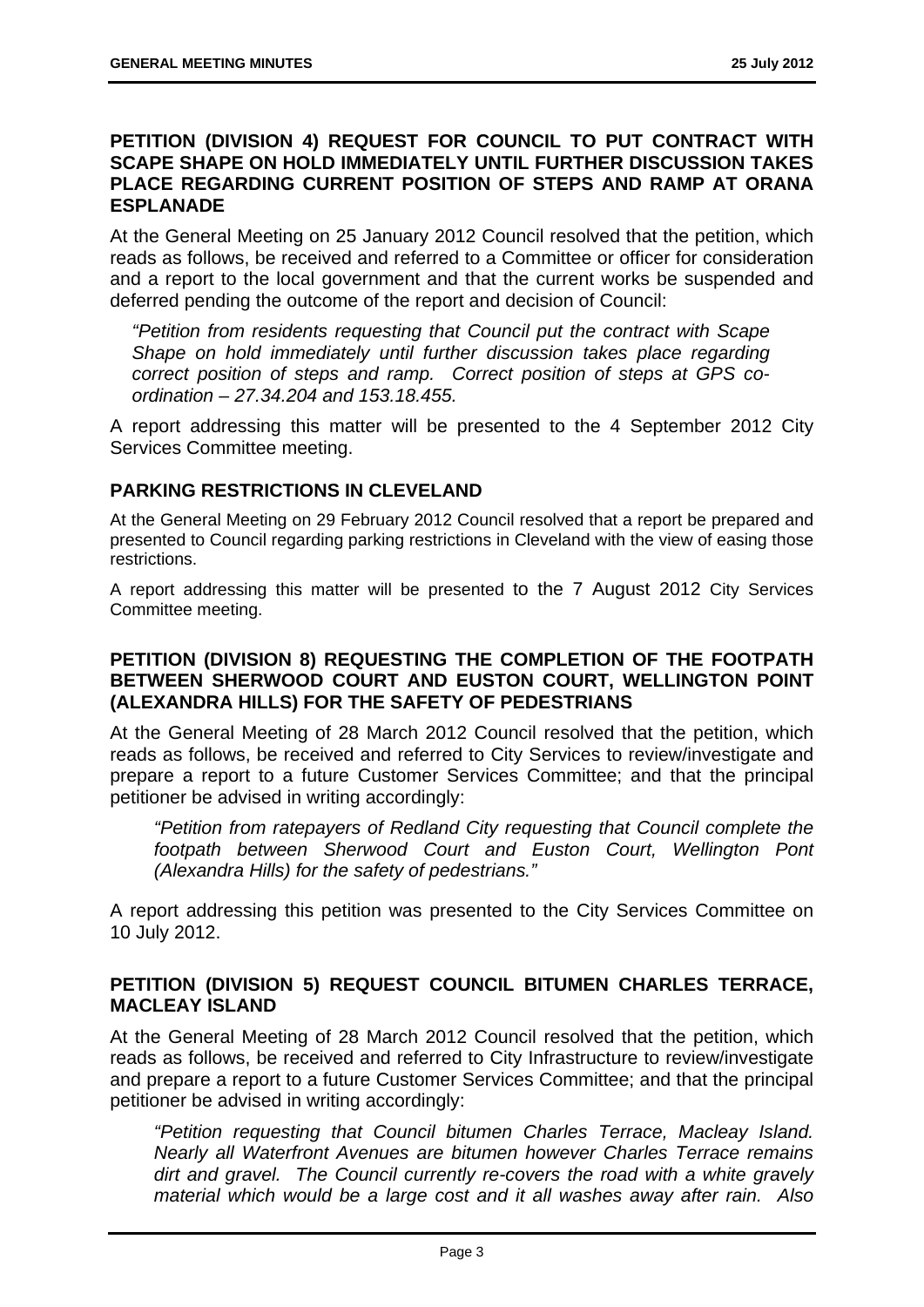*white rock once crushed creates a fine dust which once is inhaled is believed to create health and asthma issues."* 

A report addressing this petition was presented to the City Services Committee on 10 July 2012.

#### **PETITION (DIVISION 5) REQUEST FOR BITUMEN ON EASTBOURNE TERRACE, MACLEAY ISLAND**

At the General Meeting on 30 May 2012 Council resolved that the petition, which reads as follows, be received and referred to a committee or officer for consideration and a report to the local government; and that the principle petitioner be advised in writing accordingly:

 "*Petition from residents requesting that bitumen on Eastbourne Terrace, Macleay Island is desperately needed".* 

A report addressing this petition was presented to the City Services Committee on 10 July 2012.

#### **PETITION (DIVISION 2) REQUEST TO PROVIDE PEDESTRIAN PATH ALONG COBURG STREET EAST**

At the General Meeting on 27 June 2012 Council resolved that the petition, which reads as follows, be received and referred to a Committee or officer for consideration and a report to the local government and that the principal petitioner be advised in writing accordingly.

*"Petition from residents requesting a pedestrian path is constructed from the corner of Fitzroy Street running along Coburg Street East and joining with the existing path in Island Street. The construction of such a path will allow easy and safe access for those using mobility scooters and walking aids to William Ross Park, Queen Street and the Donald Simpson Centre. This request is in accordance with the Redland 2030 Community Plan; Liveability and quality of life, a better system of pathways, and cleaner greener transport."* 

A report addressing this matter will be presented to the 4 September 2012 City Services Committee meeting.

#### **7 PUBLIC PARTICIPATION**

| Moved by:    | Cr P Bishop |
|--------------|-------------|
| Seconded by: | Cr J Talty  |

That Council adjourn the meeting for a 15 minute public participation segment.

#### CARRIED

- 1. Mr I Sajko, resident of Mt Cotton, addressed Council on various issues including drainage and the bin sizes listed on his rates notice.
- 2. Mr M Flannigan, representing Green Australia Structural Products, addressed Council in relation to his proposed business in the Redlands and the products his company supplies.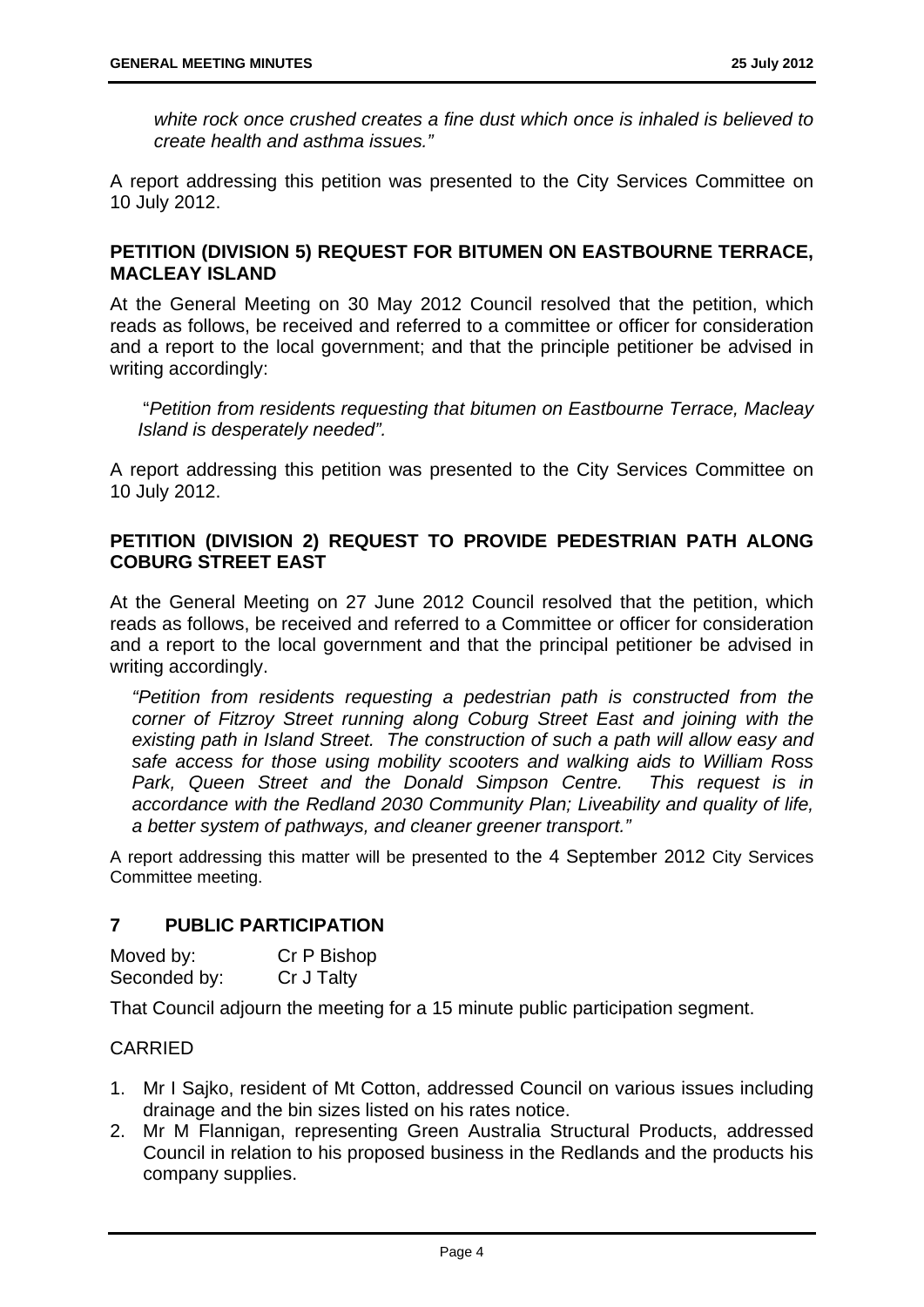#### **MOTION TO RESUME MEETING**

| Moved by:    | Cr P Bishop  |
|--------------|--------------|
| Seconded by: | Cr P Gleeson |

That the meeting proceedings resume.

#### CARRIED

#### **8 PETITIONS AND PRESENTATIONS**

#### **8.1 PETITION**

#### **8.1.1 PETITION (DIVISION 5) REQUESTING COUNCIL SEAL THE NORTHERN SECTION OF COONDOOROOPA DRIVE, MACLEAY ISLAND**

#### **COUNCIL RESOLUTION**

| Moved by:    | <b>Cr M Edwards</b> |
|--------------|---------------------|
| Seconded by: | <b>Cr L Hewlett</b> |

**That the petition, which reads as follows:** 

- **1. Be received and referred to a Committee or officer for consideration and a report to the local government;**
- **2. Will form part of a forthcoming workshop with Council to review the SMBI sealing program; and**
- **3. That the Principal Petitioner be advised in writing accordingly.**

*"Petition from residents requesting that Council seal the northern section of Coondooroopa Drive, Macleay Island.* 

*There are 4 properties – 3 with established homes fronting this section on the northern side of the road and Pats Park on the southern side. The eastern end of the road is a cul-de-sac on the shore of Moreton Bay.* 

*Other than the residents, the road is used by an increasing number of visitors to the park, workmen in trucks for lunch and boat owners launching tinnies at the three-quarter tide ramp.* 

*The dust created from these vehicles is exacerbated by onshore winds from the south-east and north-east which funnel up this road."* 

#### **CARRIED**

#### **9 MOTION TO ALTER THE ORDER OF BUSINESS**

Nil

#### **10 DECLARATION OF MATERIAL PERSONAL INTEREST OR CONFLICT OF INTEREST ON ANY ITEMS OF BUSINESS**

#### **CONFLICT OF INTEREST**

- Cr Williams declared a perceived conflict of interest in item 13.1.1 see item for details
- Cr Elliott declared a conflict of interest in item 13.2.1 see item for details.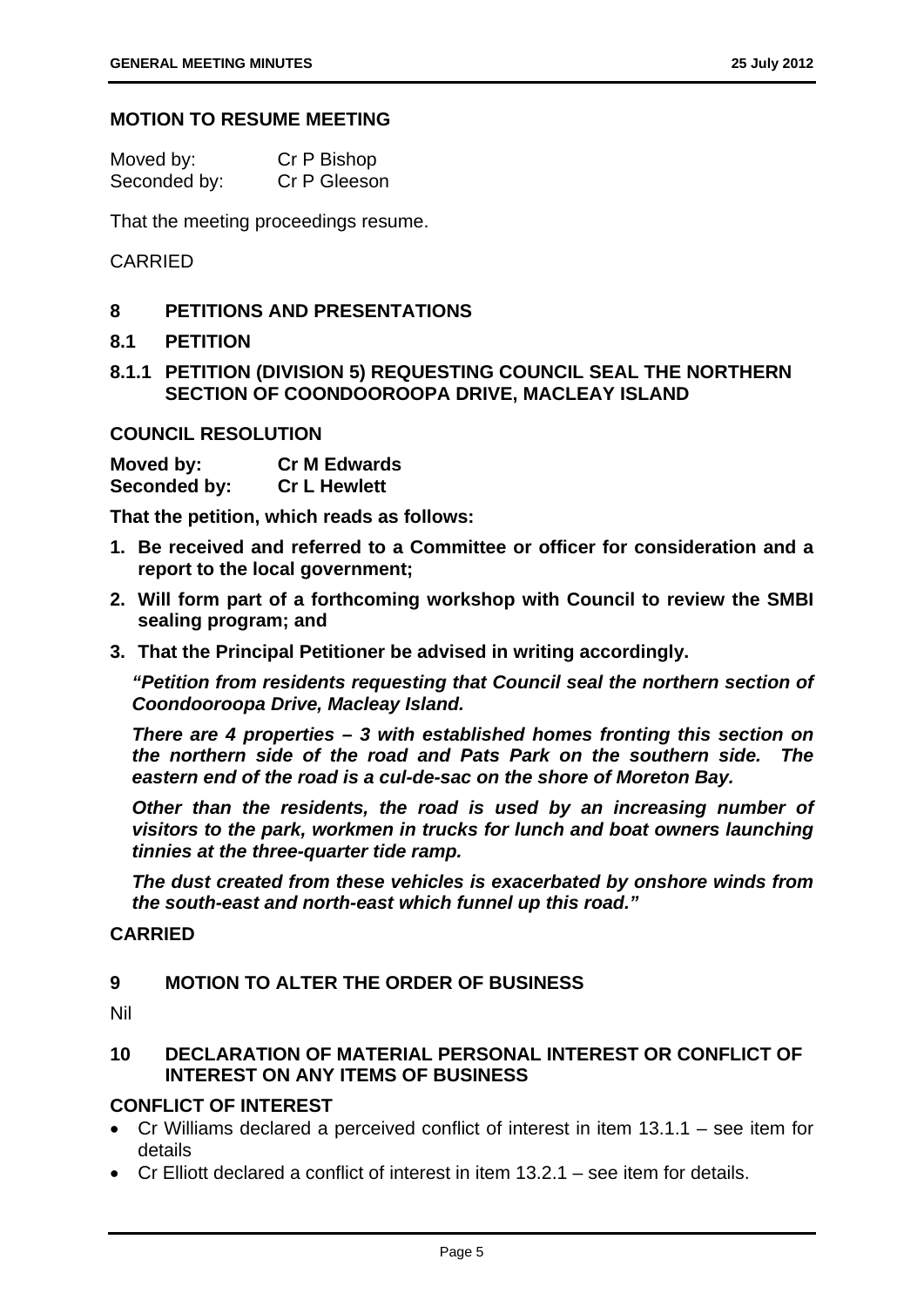#### **COUNCILLOR ABSENCES DURING MEETING**

Cr Ogilvie left the meeting at 10.31am during discussion on Item 13.2.1 and returned at 10.33am during discussion on 14.2.1.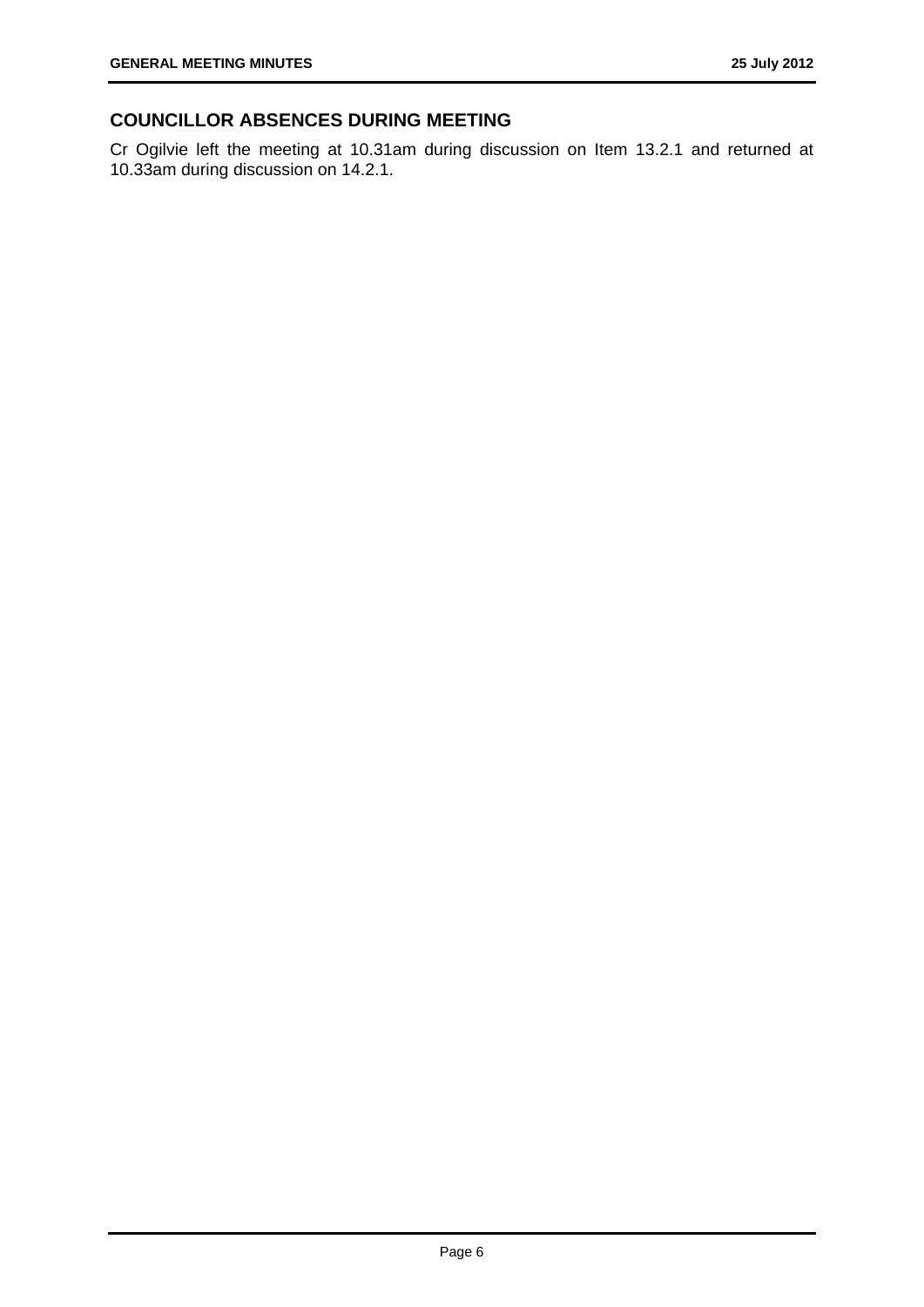#### **11 CITY SERVICES COMMITTEE 10 JULY 2012**

| Moved by:    | Cr W Boglary |
|--------------|--------------|
| Seconded by: | Cr P Bishop  |

That the City Services Committee Minutes of 10 July 2012 be received and item resolved under delegated authority be noted.

City Services Committee Minutes 10 July 2012

#### CARRIED

#### **ITEM RESOLVED UNDER DELEGATED AUTHORITY**

2.1 Weinam Creek Walkway & Pontoon – Redland Bay Contract over \$500,000 including GST – Delegated Authority.

#### **11.1 CITY SERVICES**

**11.1.1 PETITION (DIVISION 10) - REQUEST FOR A NEW FOOTPATH ON COLLINGWOOD ROAD, BIRKDALE** 

| <b>Dataworks Filename:</b>  | <b>RTT: Design &amp; Construction - Footpaths</b>                                                                               |
|-----------------------------|---------------------------------------------------------------------------------------------------------------------------------|
| <b>Attachments:</b>         | <b>Attachment 1 - Collingwood Road Path Network</b><br><b>Attachment 2 - Interim Option of Localised</b><br><b>Improvements</b> |
| <b>Responsible Officer:</b> | <b>Murray Erbs</b><br><b>Group Manager City Infrastructure</b>                                                                  |
| Author:                     | <b>Jonathan Lamb</b><br><b>Advisor Cycling &amp; Public Transport</b>                                                           |

#### **EXECUTIVE SUMMARY**

Residents from Birkdale and Wellington Point have requested via a petition to Council the construction of a pedestrian path along the southern side of Collingwood Road between Spoonbill Street and Hardy Road in Birkdale. The petitioners have also requested that associated with the proposed path that a `school-safe' crossing be installed across Collingwood Road to Mary Mackillop Catholic Parish Primary School.

An assessment has been made of the request to construct a pedestrian path and crossing point and it has been determined by Officers not to support the request, but to offer an alternative solution, as per the recommendation in this report.

#### **PURPOSE**

The purpose of this report is to provide advice and recommendation on the petition request for a pedestrian path along the southern side of Collingwood Road and installation of a crossing point.

#### **BACKGROUND**

At the General Meeting on 26 October 2011 (Item 8.1.1 refers), Council resolved as follows: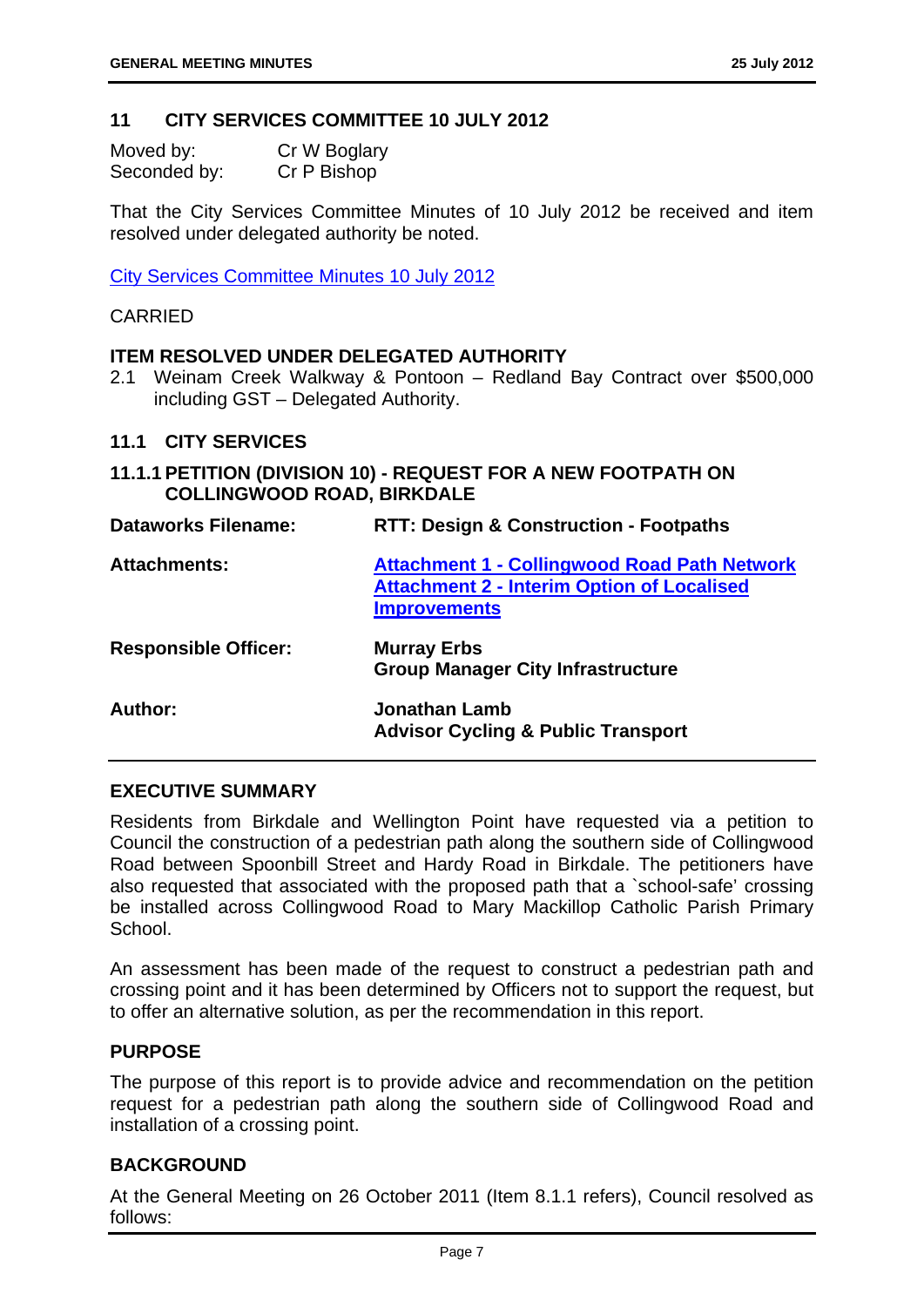*"That the petition, which reads as follows, be received and referred to a committee or officer for a report back to Council.* 

*"We the undersigned residents of Redland City, hereby petition Redland City Council to provide a new pathway along the southern side of Collingwood Road between Spoonbill Street and Hardy Road, to where a 'school-safe' crossing can be installed across Collingwood Road."* 

The petition was co-ordinated by a member of the Mary Mackillop Catholic Parish Primary School Safe to School Team. The Safe to School Team is a school-based group including teachers and parents.

Council Officers from City Infrastructure met on site with a parent representative of the Safe to School Team, along with the school principal on 31 August 2011. Concerns regarding the safety of school children walking to school were discussed, particularly at the crossing point at the intersection of Spoonbill Street and Collingwood Road. The school representatives requested a path connection along the southern side of Collingwood Road with a crossing point provided to the existing path link on the northern side (between Haig Road and Hardy Road).

Council officers advised that preliminary investigations were underway concerning the future upgrade of the intersection and associated improvements of the path network and pedestrian crossing points. It was not possible at the time to provide a time-frame as to when the improvements would take place or the full extent of the works.

#### **ISSUES**

Collingwood Road is a trunk collector road with speed limited to 60km/hr, which at peak times can experience high numbers of vehicles.

In May 2011, a Department of Transport and Main Road (DTMR) – Road Safety officer carried out pedestrian and traffic counts at the intersection of Spoonbill Street and Collingwood Road revealing the following data:

- i. In two separate counts a total of 695 and 405 vehicles (including 1 and 6 heavy vehicles respectively) passed through the intersection in one half hour (between 3.00pm – 3.30pm) and during the same times a total count of 22 and 8 children respectively crossed the road. For these counts the 22 included high school children and the 8 consisted of primary school children only.
- ii. In another two separate counts a total of 897 and 844 vehicles (including 8 and 3 heavy vehicles respectively) passed through the intersection in one hour (between 7.30am – 8.30am) and during the same hour a total count of 17 and 4 children respectively crossed the road. For these counts the 17 included high school children and the 4 consisted of primary school children only.

DTMR's risk assessment only accounts for primary school children. This crossing point has come in at a low risk of 54.30 and therefore would not be eligible for a paid School Crossing Supervisor. The crossing point currently is more that 200 metres from the school boundary and is outside the requirements for paid supervised crossing consideration.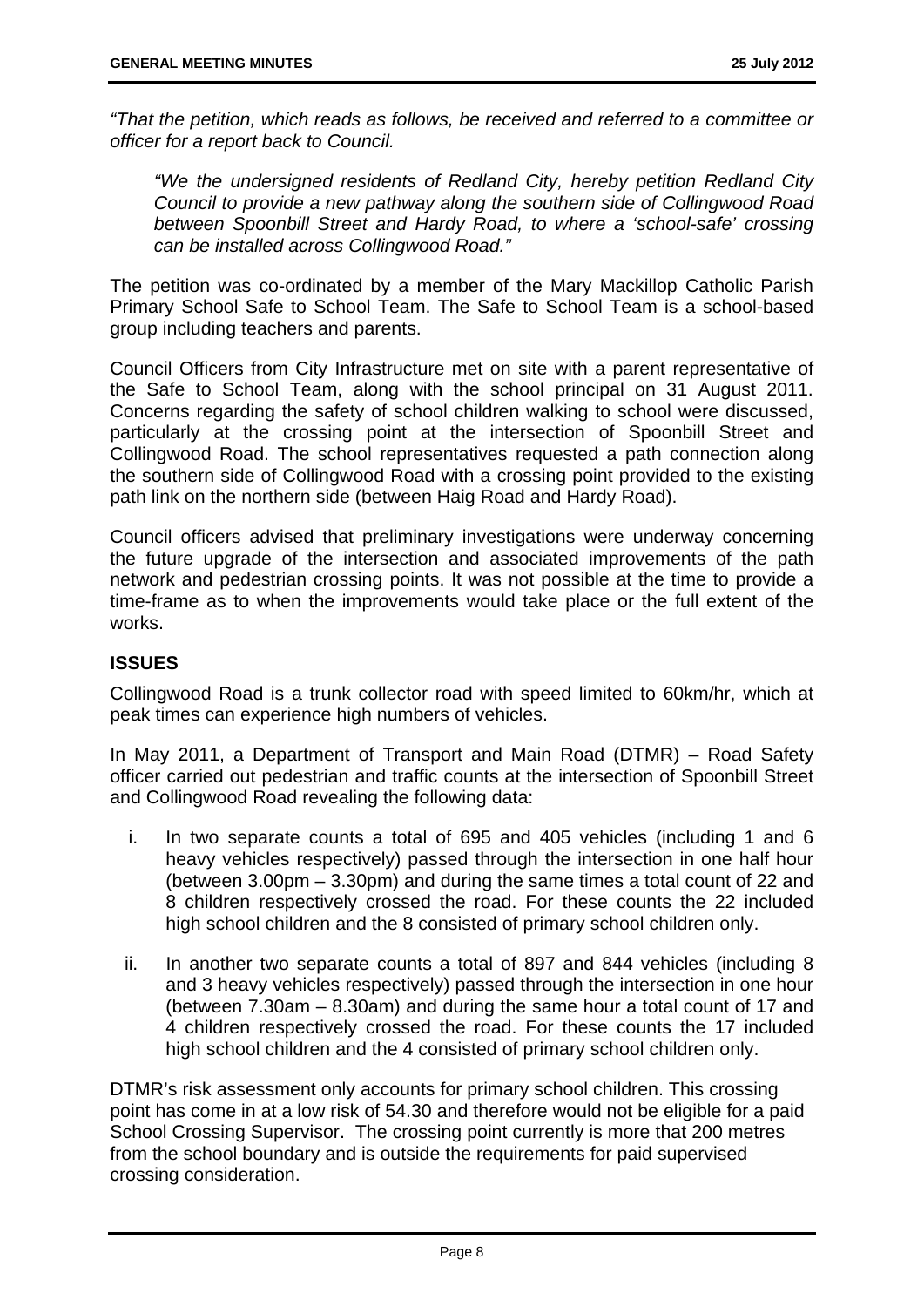The existing path linkage along the northern side of Collingwood Road forms part of the Cycleway Trunk Network, with local path links connecting to Haig Road, Hardy Road and Pitt Road. Students from Mary Mackillop Catholic Parish Primary, Wellington Point High School and Redland College use this path network. There is no kerb and channel on the southern side of Collingwood Road **(See Attachment 1).**

A preliminary investigation by Officers from City Infrastructure into improving the facilities for pedestrians and cyclists on Collingwood Road has determined that it would be possible to provide a pedestrian bridge (or culvert crossing) and path link (option 2) on the southern side of the road, along with a crossing point / pedestrian refuge. The works would also necessitate some road widening and construction of kerb and channel. There are site constraints including surrounding vegetation, drainage lines, contours and the adjacent conservation zoned land (Tarradarrapin Creek Wetlands).

The estimated cost for these works is approximately \$620,000. The project has been listed for possible consideration in the future Capital Works Program and a submission has been made for 50% funding (\$310,000) through the DTMR's SafeST Infrastructure Subsidy Scheme for 2013/14. Advice from DTMR suggests that the funding application is considered a low priority and unlikely to be funded.

In addition to these specific works, there will also be a cost associated with the future upgrade of the intersection at Collingwood Road and Spoonbill Street. The intersection upgrade and the footpath works on the southern side could be combined into a single project. While options and concepts are yet to be finalised for the ultimate intersection upgrade (option 3) and associated road re-construction, a conservative estimate on the combined works is in the order of \$3,000,000 to \$3,500,000.

An interim option (option 1) of localised improvements to the intersection of Collingwood Road and Spoonbill Street to improve pedestrian crossing facilities has also been considered. This would consist of widening the southern side of the intersection and realigning and widening the central island **(Attachment 2).** It is estimated that this option would cost approximately \$225,000.

#### **RELATIONSHIP TO CORPORATE PLAN**

#### **5. Wise planning and design**

We will carefully manage population pressures and use land sustainably while advocating and taking steps to determine limits of growth and carrying capacity on a local and national basis, recognising environmental sensitivities and the distinctive character, heritage and atmosphere of local communities. A well-planned network of urban, rural and bushland areas and responsive infrastructure and transport systems will support strong, healthy communities.

5.8 Plan and advocate to connect the city's communities with improved public transport including a road, ferry, cycling and walking network that provides safe and efficient movement within the city and the region and supports physical activity; and promote efficient and environmentally responsible private transport.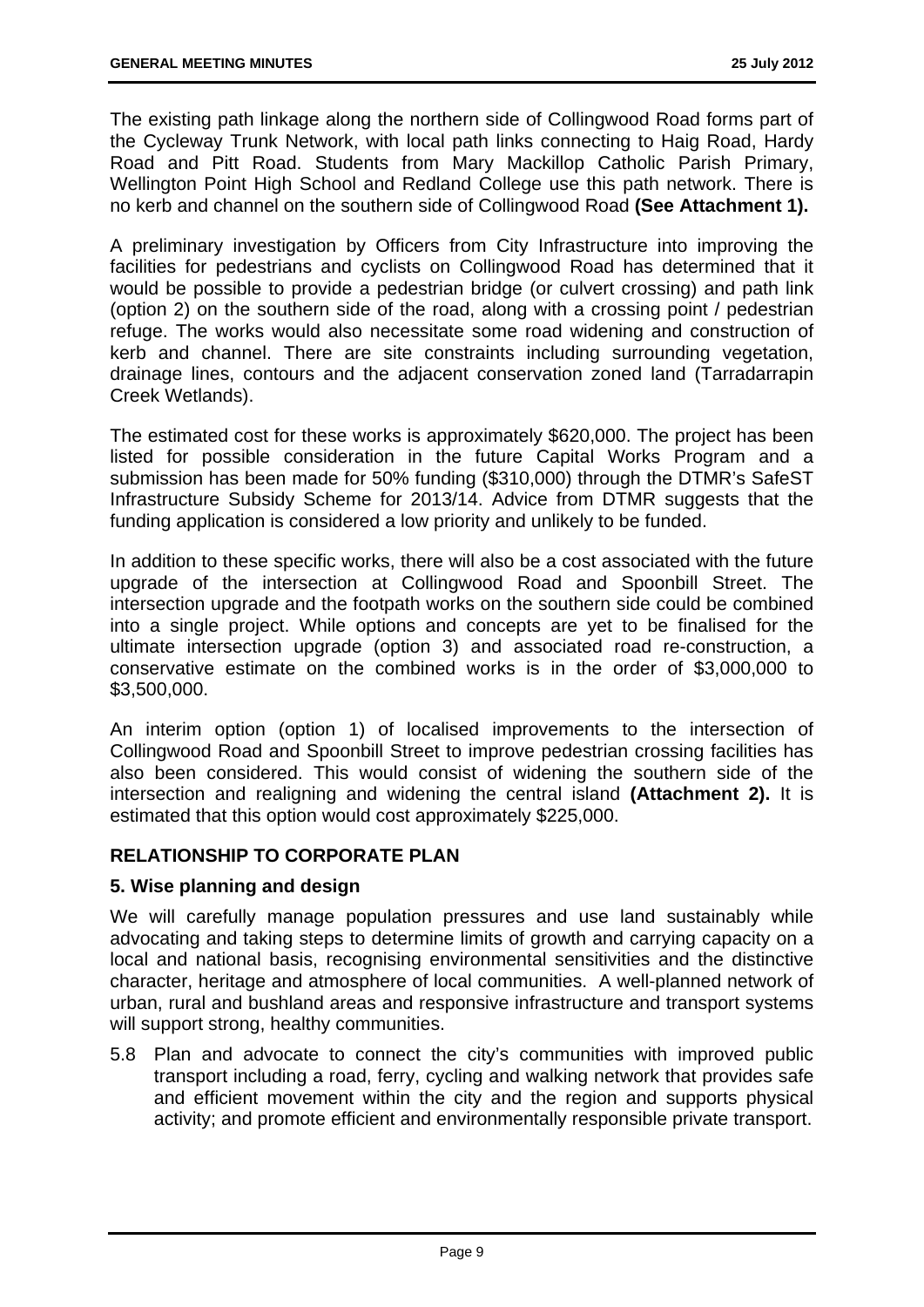#### **FINANCIAL IMPLICATIONS**

The interim option (option1) of localised improvement at the intersection of Collingwood Road and Spoonbill Street is estimated to cost \$225,000 and will be sort as part of 2013/14 Capital Works Program budget allocation.

The path link on the southern side of Collingwood road (option 2) is estimated to cost approximately \$620,000 and will be sort as part of 2013/14 Capital Works Program budget allocation. Some of this expense may be offset by capital grants from external sources. An application has already been submitted for the funding of footpath and pedestrian infrastructure through the Department of Main Roads and Transport's SafeST Infrastructure Subsidy Scheme for \$310,000.The external funding has a low ranking compared to other similar project.

Council will need to consider a budget allocation in the future Capital Works Program in the order of \$3,000,000 to \$3,500,000 to fund the complete road reconstruction and intersection upgrade works (Option3).

#### **PLANNING SCHEME IMPLICATIONS**

The City Planning & Environment Group was consulted and it is considered that the outcome of recommendations in this report will not require any amendments to the Redlands Planning Scheme.

#### **CONSULTATION**

- Principal Engineer Roads and Drainage City Infrastructure
- Senior Engineer Traffic and Transport City Infrastructure
- Advisor Transport and Planning City Infrastructure
- Advisor Capital Works City Infrastructure
- Strategic Advisor Reserve Management Environment Planning & Development
- Senior Conservation Officer City Spaces
- Road Safety Officer, SEQ South Department of Transport and Main Roads
- The elected members for Division 8 and Division 10
- Safe to School Team Representative Mary Mackillop Catholic Parish Primary

#### **OPTIONS**

#### **PREFERRED**

That Council resolve:

- 1. To list for construction in the 2013/14 Capital Works Program localised improvements to the intersection of Collingwood Road and Spoonbill Street to improve pedestrian crossing facilities. The works would consist of widening the southern side of the intersection and realigning and widening the central island; and
- 2. That the Principal Petitioner be advised in writing.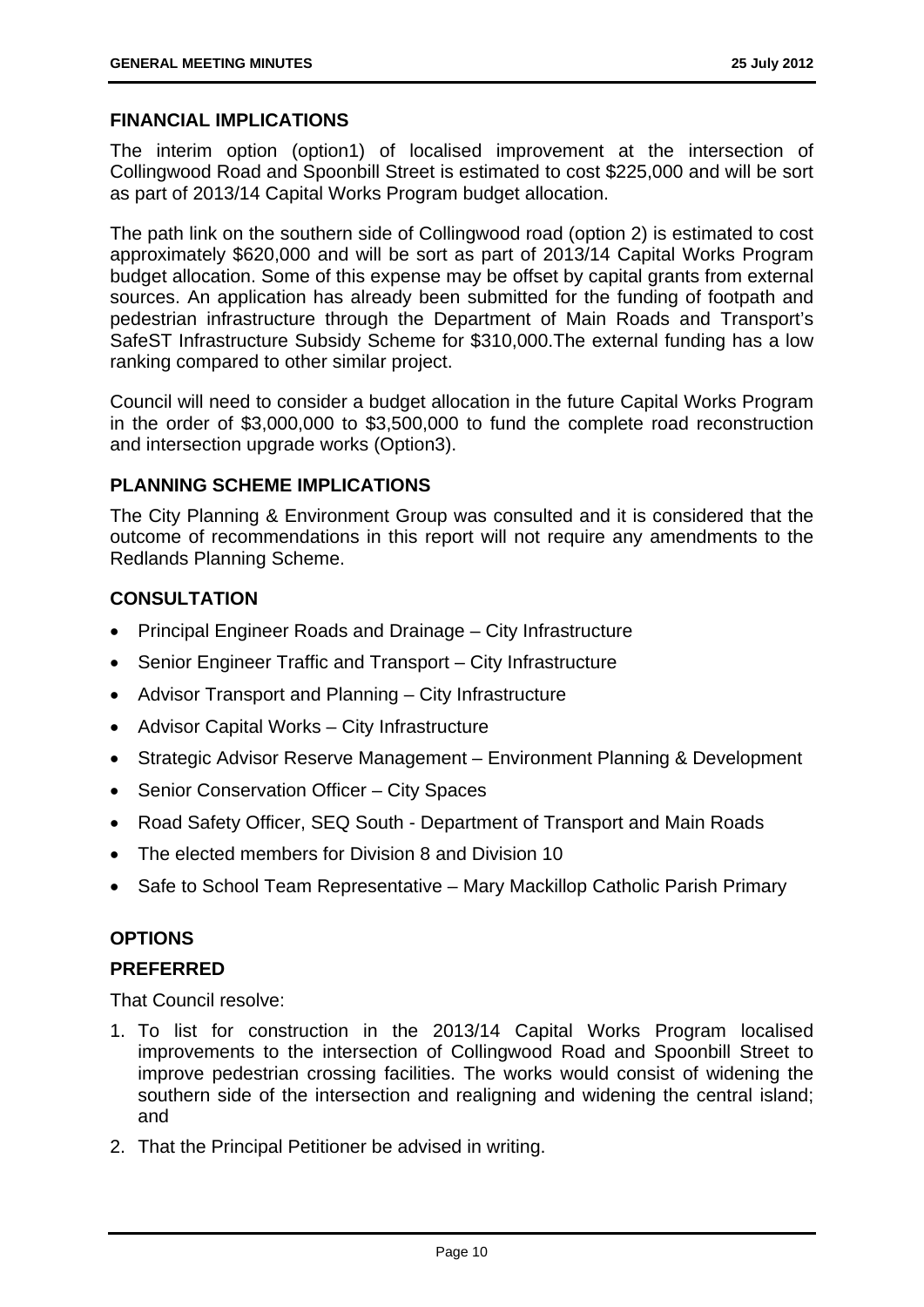#### **ALTERNATIVE**

- 1. That Council resolve to list the design and construction of a footpath, a pedestrian bridge/culvert and crossing point to provide for the movement of pedestrians along the southern side of Collingwood Road in the 2013/14 Capital Works Program.
- 2. That Council resolve to list option 2 works to be undertaken in conjunction with the proposed future upgrade of the intersection at Spoonbill Street and Collingwood Road and associated Collingwood Road reconstruction, for cost effectiveness.

#### **OFFICER'S RECOMMENDATION**

That Council resolve as follows:

- 1. To list for construction in the 2013/14 Capital Works Program localised improvements to the intersection of Collingwood Road and Spoonbill Street to improve pedestrian crossing facilities. The works would consist of widening the southern side of the intersection and realigning and widening the central island; and
- 2. That the Principal Petitioner be advised in writing.

#### **COMMITTEE RECOMMENDATION/ COUNCIL RESOLUTION**

**Moved by: Cr W Boglary Seconded by: Cr P Bishop** 

**That Council resolve as follows:** 

- **1. To list for construction in the 2013/14 Capital Works Program localised interim improvements to the intersection of Collingwood Road and Spoonbill Street to improve pedestrian crossing facilities. The works would consist of widening the southern side of the intersection and realigning and widening the central island; and**
- **2. That the Principal Petitioner be advised in writing.**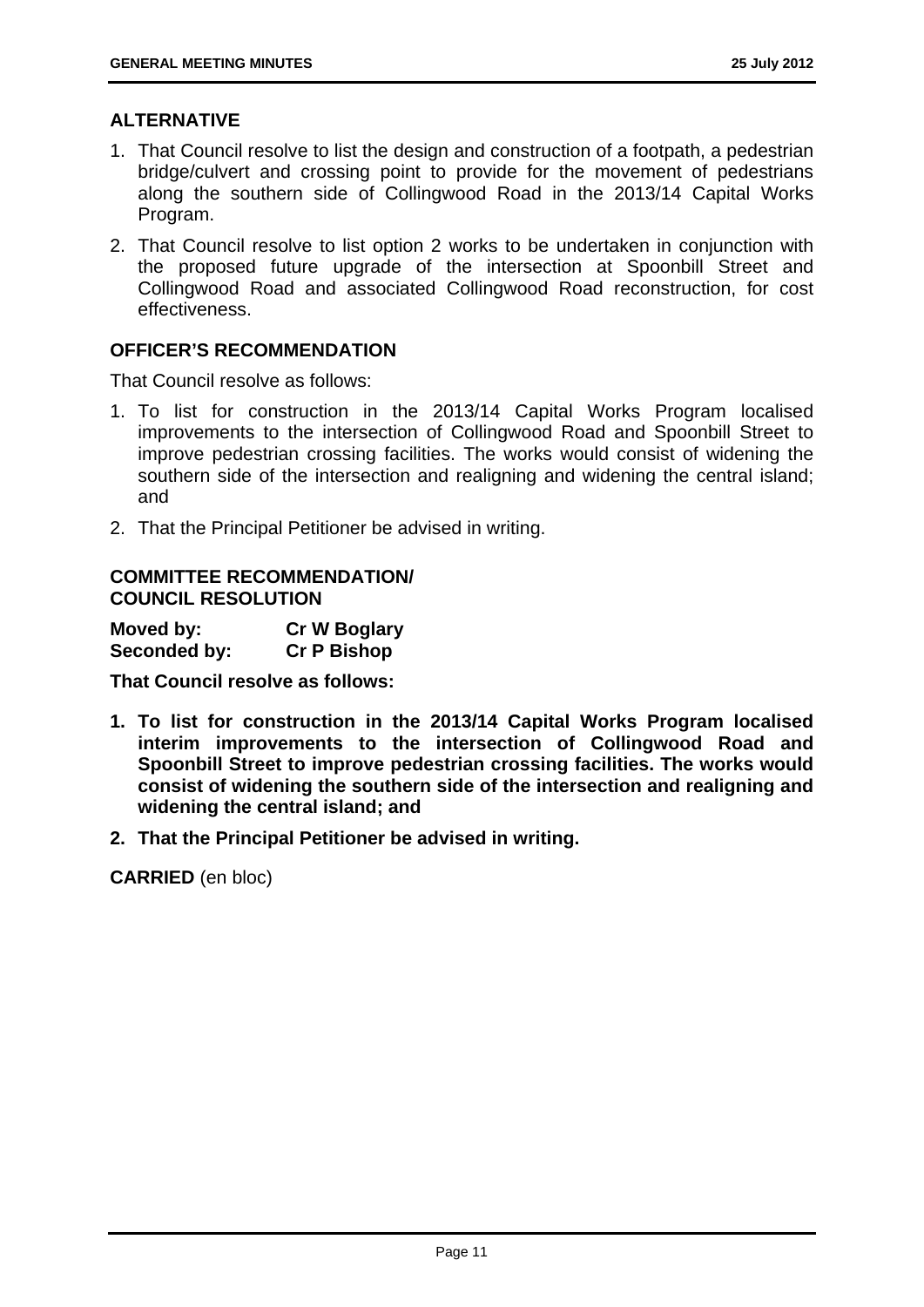#### **11.2 COMMITTEE DELEGATED AUTHORITY**

#### **11.2.1 WEINAM CREEK WALKWAY & PONTOON - REDLAND BAY CONTRACT OVER \$500,000 INCLUDING GST - DELEGATED AUTHORITY**

| <b>Dataworks Filename:</b>  | <b>Project: 45252</b>                                       |
|-----------------------------|-------------------------------------------------------------|
| <b>Responsible Officer:</b> | <b>Brad Salton</b><br><b>Manager Project Delivery Group</b> |
| Author:                     | Nivedita Patel<br><b>Tenders and Contracts Officer</b>      |

#### **EXECUTIVE SUMMARY**

This tender is in accordance with section 106 (2) Sound Contracting Principles of the *Local Government Act 2009.* 

In accordance with section 173(3), 175 and 177 of the *Local Government (Finance, Plans and Reporting) Regulation 2010,* Council invited tenders for pontoon replacement works to be carried out at Weinam Creek, Meissner Street at Redland Bay.

The tender was advertised in The Courier Mail on Saturday 24 March 2012. Tenders closed on Thursday 19 April 2012 at 2.00pm.

This project is currently under evaluation and negotiations are currently underway with the shortlisted Tenderer.

To assist with expediting the contract award process and delivery of various projects, the Project Delivery Group has been presenting reports to Council over the last few financial years requesting that authority be delegated to the Chief Executive Officer to make, vary and discharge contracts for various tenders with a value over \$500,000 including GST.

#### **PURPOSE**

This project is funded as part of an agreement with Department of Transport and Main Roads (DTMR). The requirement for the funding is that the project is to be completed by June 2013. The required permits for the works were obtained quicker than expected and Project Delivery Group was advised by the client (City Infrastructure) to proceed with procurement.

The purpose of this report is to seek resolution from Council to delegate authority to the Interim Chief Executive Officer to accept the tenders and make, vary and discharge a contract with a value over \$500,000 including GST for the Weinam Creek Walkway & Pontoon, Redland Bay project J/N 45252-2.

#### **BACKGROUND**

At the General Meeting held 30 October 2002 Council delegated authority to the Chief Executive Officer (CEO) to make, vary and discharge contracts that do not exceed \$500,000 including GST where: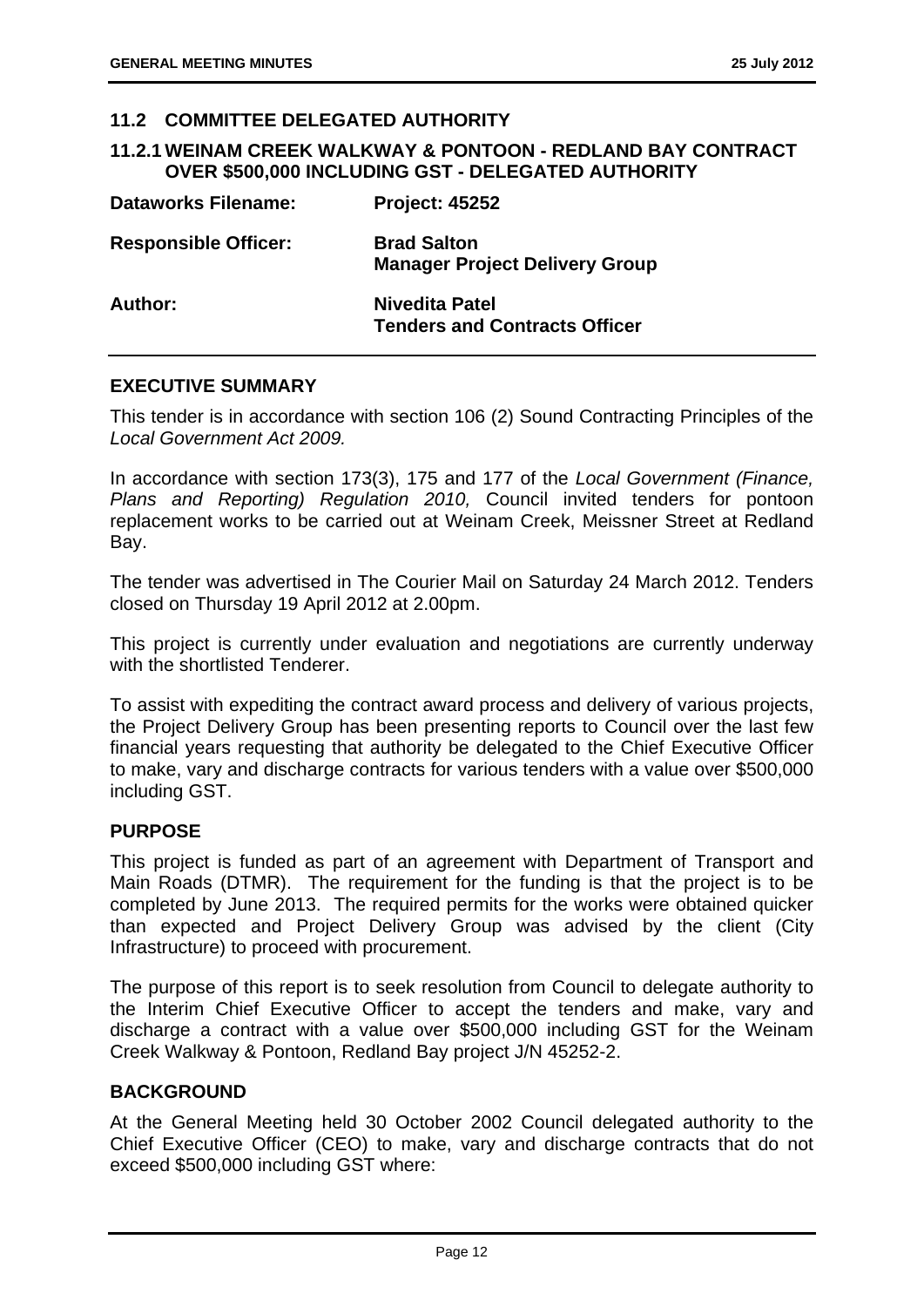- i) the spending of funds to be incurred by making, varying or discharging the contract has been provided for in an approved budget for the financial year when the making, varying or discharging happens, or
- ii) the spending of funds to be incurred have been provided for in a budget pending the adoption by Council (section 522 of the Local Government Act).

On 17 May 2012, at the Post-Election Meeting (Item 5 Delegation of Formal Decision Making Authority to Standing Committees (c)), Council resolved "That all committees be delegated formal decision making authority under section 257 Local Government Act 2009 where one or more of the following circumstances apply:

*c) There is significant benefit that would justify making the decision. For example:* 

*Entering into a contract by a certain date would provide financial benefits.* 

The delegation is made with the following provisos:

- *i*) That officers (report authors) must provide justification for the use of the *delegation in the committee report and include this in the report recommendations; and*
- *ii) That for a standing committee to use delegated authority, there must be a minimum of eight Councillors in attendance at the meeting who vote in favour of the resolution.*

Over the last few financial years the Project Delivery Group has been presenting reports to Council requesting that authority be delegated to the Chief Executive Officer to make, vary and discharge contracts for various tenders with a value over \$500,000 including GST. This process has been used to assist with expediting the contract award process and delivery of the project.

This delegation is therefore within the Committee's limits and conditions.

#### **ISSUES**

Committee resolution is being sought to delegate authority to the Interim Chief Executive Officer to accept the tenders and make, vary and discharge a contract with a value over \$500,000 including GST for the Weinam Creek Walkway & Pontoon, Redland Bay project (PDG-45252-2).

Should Committee decide not to delegate authority to the Interim Chief Executive Officer it will result in delays with the awarding of a contract and the construction of the project which could lead to additional costs to Council, possible loss of funding and loss of a public facility due to age and condition.

#### **RELATIONSHIP TO CORPORATE PLAN**

#### **9. An efficient and effective organisation**

Council is well respected and seen as an excellent organisation which manages resources in an efficient and effective way

9.7 Develop our procurement practices to increase value for money within an effective governance framework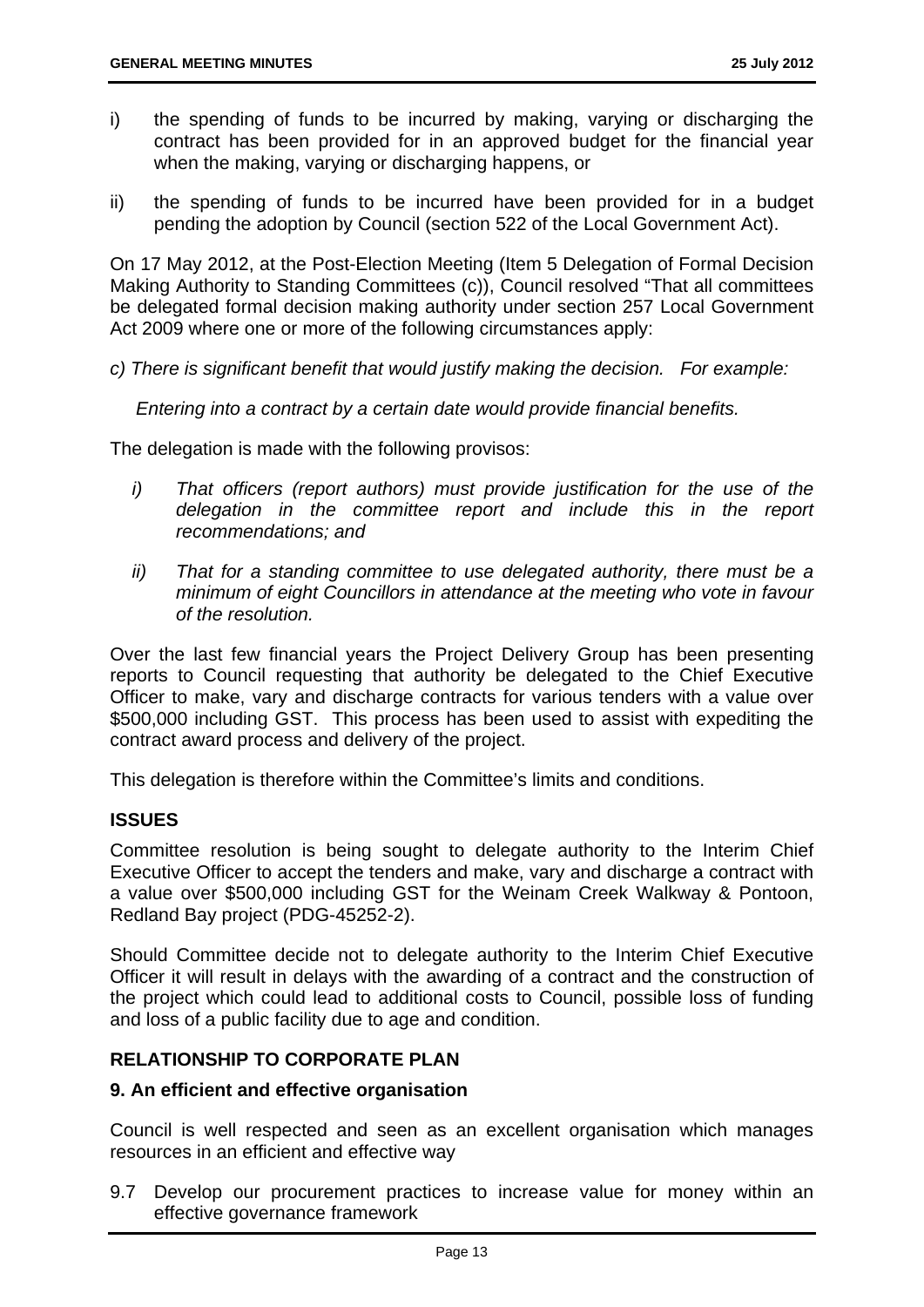#### **FINANCIAL IMPLICATIONS**

The Weinam Creek Pontoon project budget was deferred from 2011/2012 to the 2012/2013 financial year and has been approved in the Q3 Budget Review. Detailed breakdown as follows:

| Total construction budget available (2012/2013) | \$528,761.62 |
|-------------------------------------------------|--------------|
| 2012/2013 Q3 approved budget                    | \$519,000.00 |
| 2011/2012 budget remaining                      | \$9,761.62   |

#### **PLANNING SCHEME IMPLICATIONS**

It is considered that the outcome of recommendations in this report will not require any amendments to the Redlands Planning Scheme.

#### **CONSULTATION**

The Group Manager Project Delivery Group, Service Manager Project Management Services Unit, Project Coordinator Marine, Project Officer have been consulted in the preparation of this report and are supportive of the recommendation.

#### **OPTIONS**

#### **PREFERRED**

That Council resolve to use Committee delegated authority for formal decision making, in accordance with Section 257 of the *Local Government Act* 2009, as follows:

- 1. To delegate authority to the Interim Chief Executive Officer to accept the tender (PDG-45252-2) and make, vary and discharge a contract with a value over \$500,000.00 excluding GST;
- 2. To delegate authority to the Interim Chief Executive Officer to sign and amend all relevant documentation;
- 3. Authorise the Interim Chief Executive Officer to delegate further the Principal's Representative role to an appropriate senior officer within Council; and
- 4. The use of delegated authority is justified as entering into a contract by a certain date would provide financial benefits.

#### **ALTERNATIVE**

That Committee resolve not to delegate authority to the Interim Chief Executive Officer which will result in delays with the awarding of a contract and the construction of the project which could lead to additional costs to Council, possible loss of funding and loss of a public facility due to age and condition.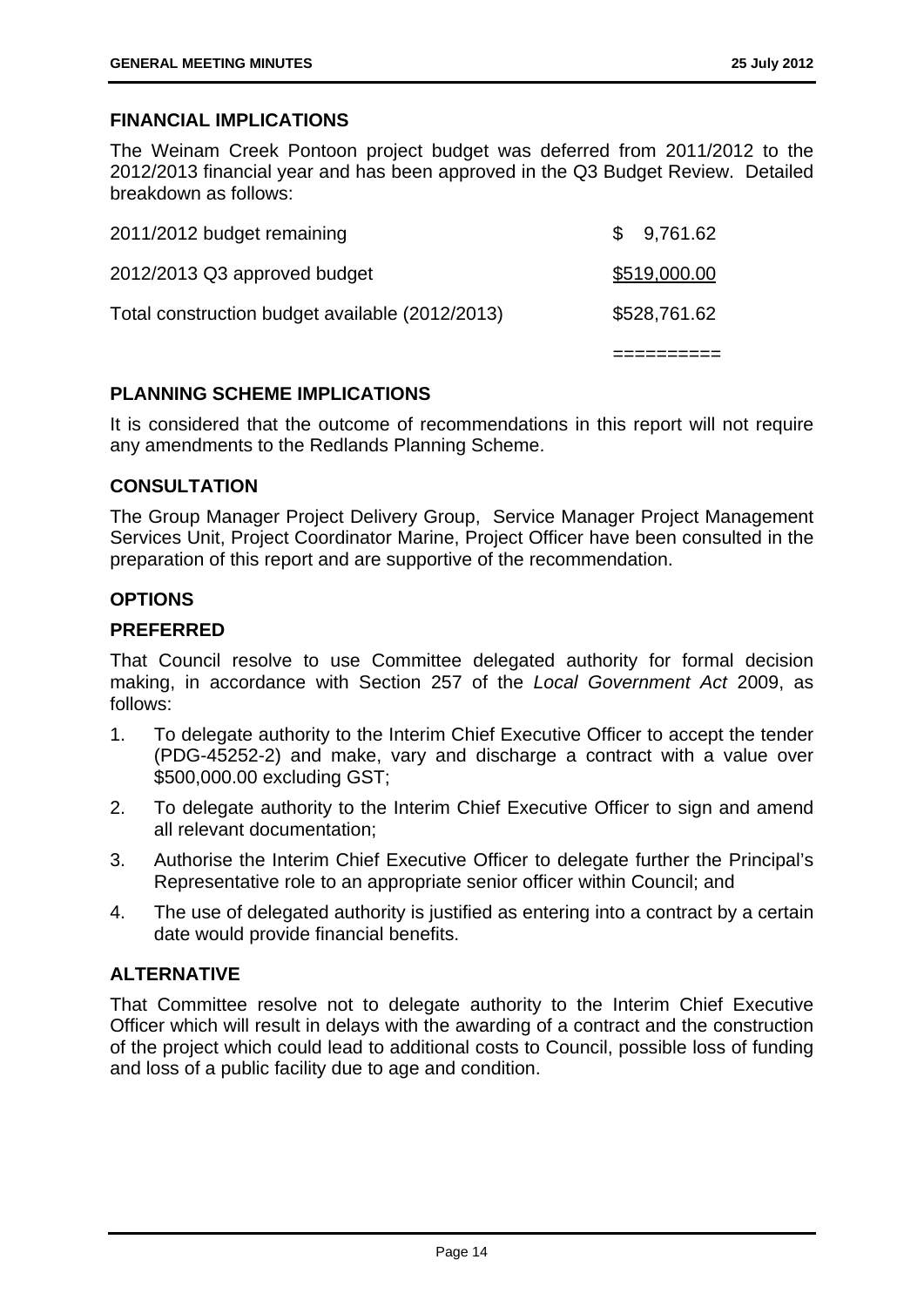#### **OFFICER'S RECOMMENDATION/ COMMIMTTEE RESOLUTION**

| Moved by:    | <b>Cr M Elliott</b>  |
|--------------|----------------------|
| Seconded by: | <b>Cr K Williams</b> |

**That Council resolve to use Committee delegated authority for formal decision making, in accordance with Section 257 of the** *Local Government Act* **2009, as follows:** 

- **1. To delegate authority to the Interim Chief Executive Officer to accept the tender (PDG-45252-2) and make, vary and discharge a contract with a value over \$500,000.00 excluding GST;**
- **2. To delegate authority to the Interim Chief Executive Officer to sign and amend all relevant documentation;**
- **3. Authorise the Interim Chief Executive Officer to delegate further the Principal's Representative role to an appropriate senior officer within Council; and**
- **4. The use of delegated authority is justified as entering into a contract by a certain date would provide financial benefits.**

#### **CARRIED**

DIVISION:

FOR: Crs Williams, Ogilvie, Hardman, Edwards, Elliott, Talty, Beard, Gleeson, Bishop and Boglary

AGAINST: Cr Hewlett

#### **COUNCIL RESOLUTION**

**Moved by: Cr W Boglary Seconded by: Cr P Bishop** 

**That the Committee resolution be noted.** 

#### **CARRIED**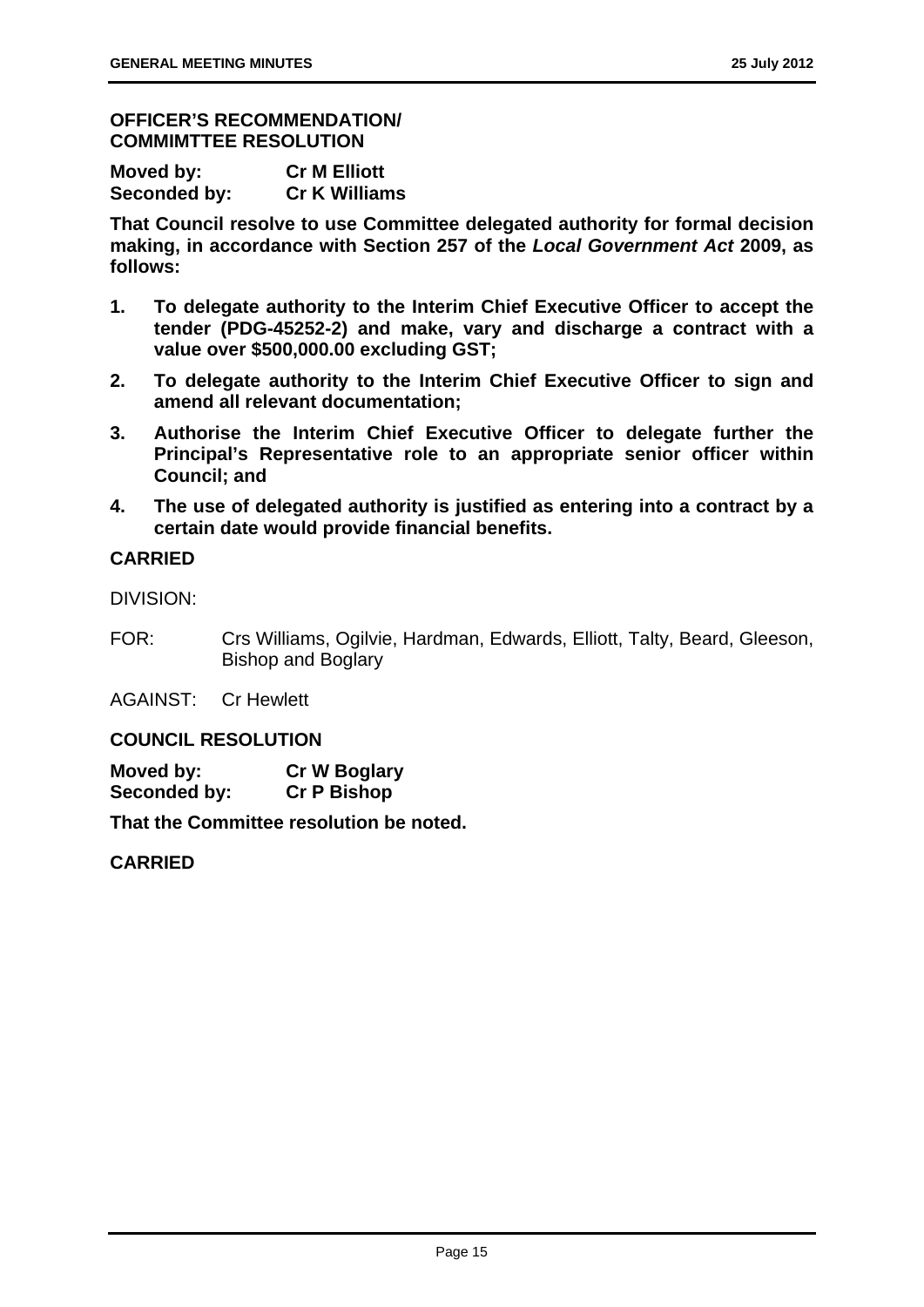#### **11.3 CITY SERVICES**

| 11.3.1 REQUEST FOR COUNCIL TO AWARD DELEGATED AUTHORITY TO THE |  |
|----------------------------------------------------------------|--|
| CHIEF EXECUTIVE OFFICER (CEO) - TENDER NO. T-1581-11/12-PCO,   |  |
| <b>CLEANING OF COUNCIL BBQ'S AND SURROUNDS.</b>                |  |

| <b>Dataworks Filename:</b>  | <b>FM Tendering - Supply Services</b>           |
|-----------------------------|-------------------------------------------------|
| <b>Responsible Officer:</b> | <b>Lex Smith</b><br><b>Manager City Spaces</b>  |
| Author:                     | <b>Gail Widrose</b><br><b>Contracts Manager</b> |

#### **EXECUTIVE SUMMARY**

Council is currently in the tender process for the Cleaning of Council BBQ's and Surrounds. The expiry dates for the current contract is 26 July 2012. This contract involves the cleaning of Council owned BBQ units, at various sites across the City.

The BBQ units are located on the Mainland, Coochiemudlo Island, Southern Moreton Bay Islands of Russell, Karragarra, Macleay and Lamb Islands, and North Stradbroke Island.

Sites included in this tender document are categorised as follows:

- Seperable Portion  $A -$  Mainland
- Seperable Portion B Southern Moreton Bay Islands & Coochiemudlo Is.
- Seperable Portion C North Stradbroke Island

Tenderers can apply for any Separable Portion, but they must apply for this portion in its entirety.

In accordance with section 106 of the Local Government Act 2009 and Section 182 of the Local Government (Finance, Plans and Reporting) Regulations 2010, new tender documentation was developed in consultation with Parks & Conservation Services Unit with the objective of obtaining submissions from suitable individuals or entities who could demonstrate the ability to provide value for money and adequate capacity and capability to carry out the cleaning services in accordance with the specification and within the required timeframes.

This tender was developed and called in accordance with section 106, Sound contracting principles of the Local Government Act 2009.

In line with sections 173 (3), 175 and 177 of the Local Government (Finance, Plans and Reporting) Regulation 2010, Council invited tenders for Cleaning of Council BBQ's and Surrounds in accordance with all legislation.

The tender was advertised in the public tenders section of:

- The Redland Times on 9 June 2012
- The Courier Mail on 10 June 2012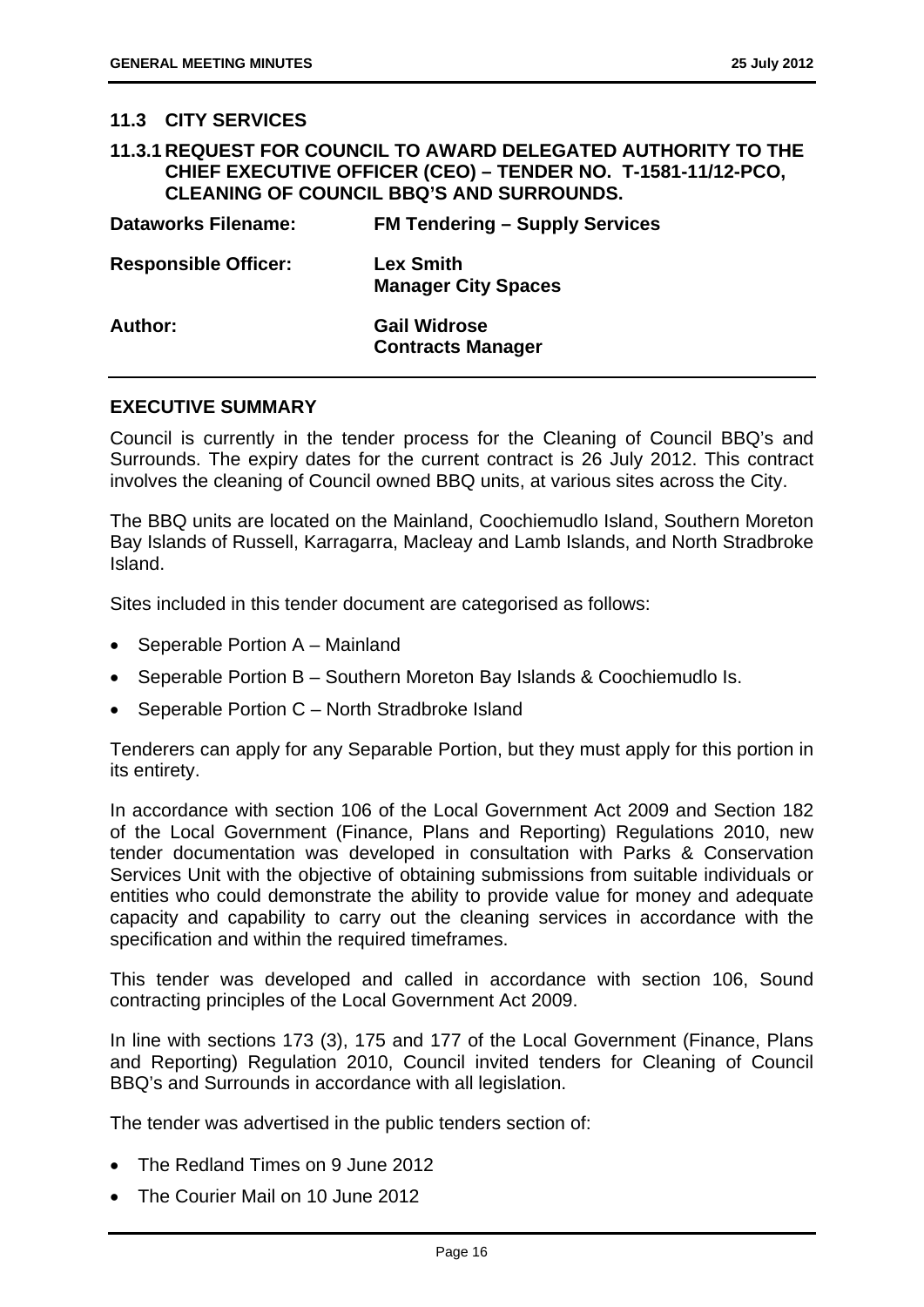The Bayside Bulletin on 12 June 2012

Additionally, this tender was advertised in:

The Redland City Council's website on 18 June 2012

Tender documents were forwarded to suppliers who responded to the advertisements expressing an interest in tendering for this type of services/work.

#### **PURPOSE**

The purpose of this report is to request that Council resolve to:

- Delegate the authority to the CEO to award the contract/s to the successful contractor/s;
- Make, vary and discharge the contract in line with budget considerations; and
- Signs all relevant documentation.

#### **BACKGROUND**

Council is currently in the tender process for the Cleaning of Council BBQ's and Surrounds (which includes gazebos and shelters within five meter radius). The expiry dates for the current contract is 26 July 2012.

The new contract involves the cleaning of Council BBQ Units only

The sites for this cleaning tender are located on the Mainland, Coochiemudlo Island, Southern Moreton Bay Islands of Russell, Karragarra, Macleay and Lamb Islands, and North Stradbroke Island.

Sites included in this tender document are categorised as follows:

- Separable Portion A Mainland
- Separable Portion B Southern Moreton Bay Islands & Coochiemudlo Is.
- Separable Portion C North Stradbroke Island

#### **RELATIONSHIP TO CORPORATE PLAN**

#### **9. An efficient and effective organisation**

Council is well respected and seen as an excellent organisation which manages resources in an efficient and effective way

#### **9.11 Develop and improve systems to support modern and flexible delivery of services**

#### **FINANCIAL IMPLICATIONS**

This recommendation does not require any change to the current year's budget as funds have already been allocated to account number 30316 235 6300 821601.

There is a CPI increase available on the anniversary date of each year for this contract.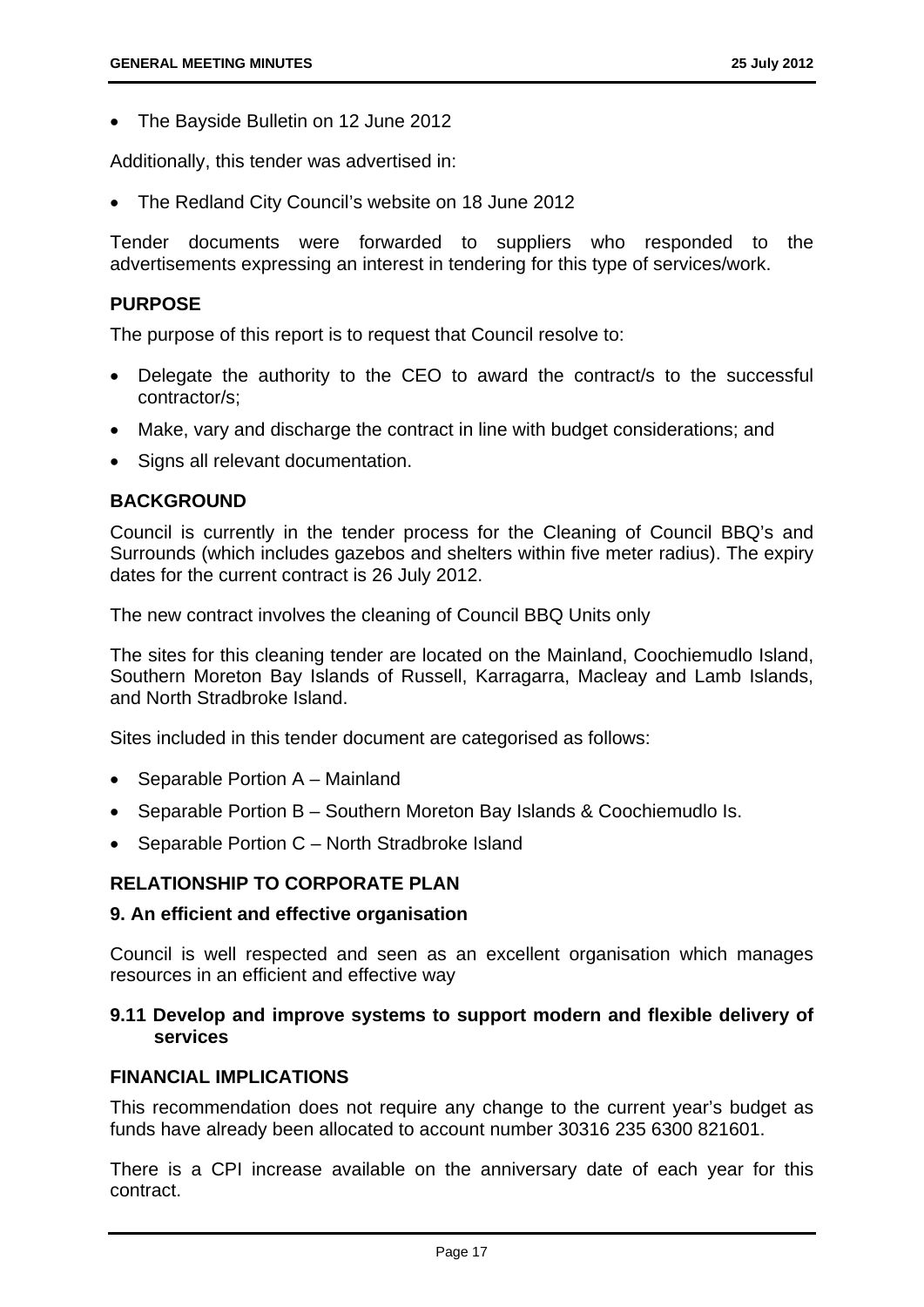With the removal of the requirement to service the gazebos and shelters we expect possible savings as the surrounds will be performed by Redland City Council staff as part of their routine maintenance regime.

#### **PLANNING SCHEME IMPLICATIONS**

The City Planning & Environment Group was consulted and it is considered that the outcome of recommendations in this report will not require any amendments to the Redlands Planning Scheme.

#### **CONSULTATION**

Consultation with this tender process has included the following officers:

- Procurement Officer
- Manager Procurement Operations
- Manager Parks and Conservation Unit
- Senior Advisor Landscape Design
- Irrigation Technical Officer

#### **OPTIONS**

#### **PREFERRED**

That Council resolve to delegate authority to the Chief Executive Officer, under section 257 (1)(b) of *the Local Government Act 2009* to:

- 1. Award the contract(s) under delegation to the successful contractor/s;
- 2. Make, vary and discharge the contract in accordance with the agreed contract terms for any changes; and
- 3. Sign all relevant documentation.

#### **ALTERNATIVE**

No alternative is recommended

#### **OFFICER'S/COMMITTEE RECOMMENDATION/ COUNCIL RESOLUTION**

**Moved by: Cr W Boglary Seconded by: Cr P Bishop** 

**That Council resolve to delegate authority to the Chief Executive Officer, under section 257 (1)(b) of the** *Local Government Act 2009* **to:** 

- **1. Award the contract(s) under delegation to the successful contractor/s;**
- **2. Make, vary and discharge the contract in accordance with the agreed contract terms for any changes; and**
- **3. Sign all relevant documentation.**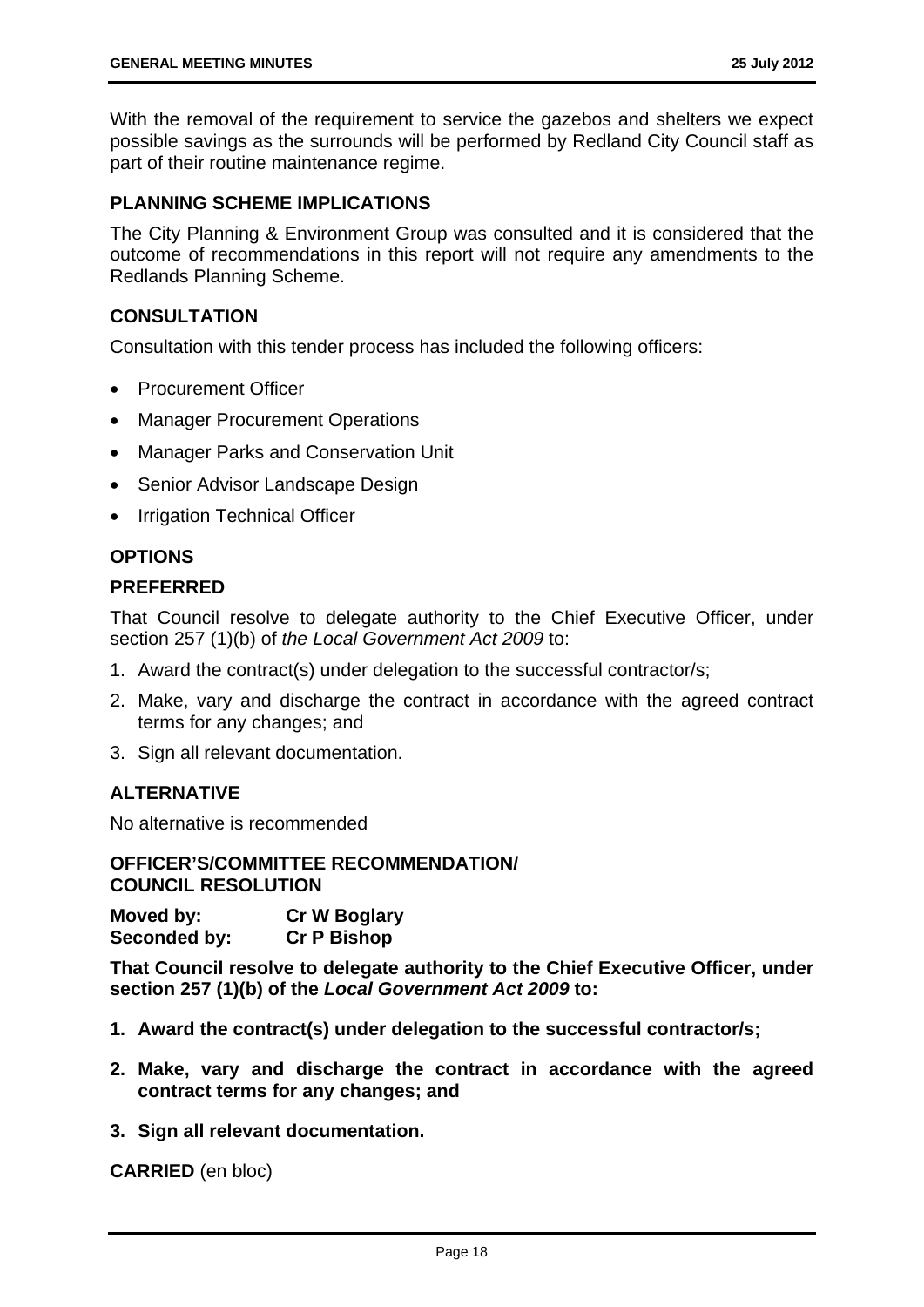#### **11.3.2 PETITION (DIV 5) - REQUEST FOR BITUMEN ON EASTBOURNE TERRACE, MACLEAY ISLAND**

| <b>Dataworks Filename:</b>  | RTT: Public Response – Road Sealing                      |
|-----------------------------|----------------------------------------------------------|
| <b>Attachment:</b>          | <b>Eastbourne Terrace Aerial Map</b>                     |
| <b>Responsible Officer:</b> | <b>Murray Erbs</b><br><b>Manager City Infrastructure</b> |
| Author:                     | <b>Luke Gillis</b><br><b>Advisor Capital Works</b>       |

#### **EXECUTIVE SUMMARY**

A petition was received by Council requesting that Council bitumen Eastbourne Terrace, Macleay Island.

At the General Meeting of 30 May 2012, Council resolved that the petition be received and referred to the appropriate area for consideration and a report back to Council.

It is recommended that Council workshop the proposed future road sealing program for SMBI considering the criteria and prioritisation methodology, and list the sealing of Eastbourne Terrace for future consideration.

#### **PURPOSE**

To prepare a response to a petition from residents requesting that Council seal Eastbourne Terrace, Macleay Island.

#### **BACKGROUND**

A number of resident in Eastbourne Terrace have requested that Eastbourne Terrace Macleay Island be formalised through road construction and sealing to reduce and manage dust and stormwater washouts.

Eastbourne Terrace, Macleay Island, consists of three segments of road divided by Brighton Road and High Central Road. The eastern section from Brighton to Cowes Road was sealed in 2010/2011, the section between Brighton Road and High Central Road is programmed to be sealed in 2013/2014 pending adoption by Council.

The last section of Eastbourne Terrace, between High Central Road and Dover Street has yet to be programmed. This final section of Eastbourne is considered to have a lower priority in relation to other road networks on Macleay Island.

The criteria for determining priority for sealing of roads on SMBI are as follows:

- Road hierarchy
- Number of properties that use the road on a regular basis
- Volume of traffic in relation to other roads
- Major drainage problems creating the need for continuous high cost regular maintenance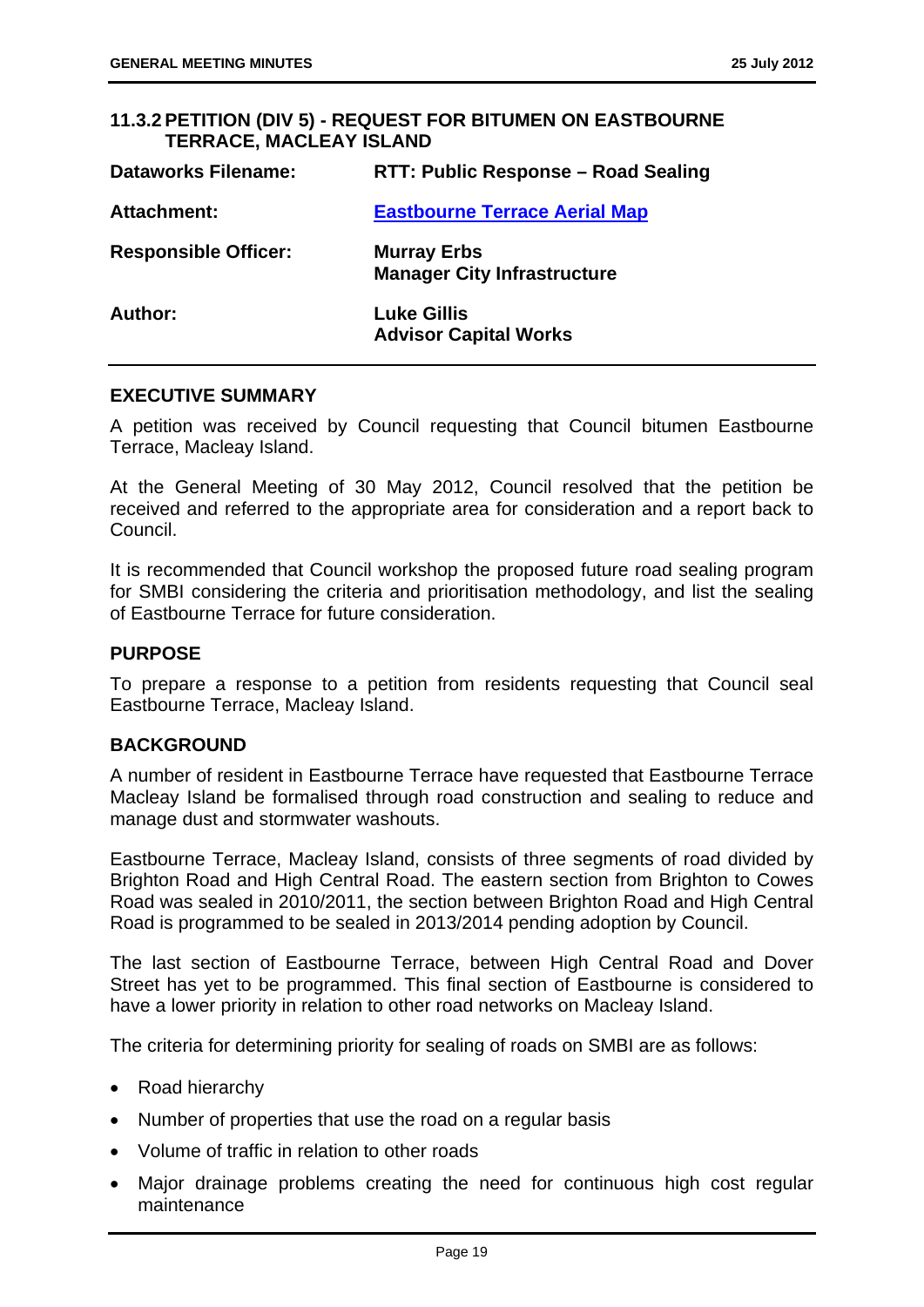- Condition of the existing gravel road [Including shape, potholing, dust issues, etc.]
- Whether it is used by commercial traffic, a bus route, or is an access to a popular destination

#### **ISSUES**

Council has been committed to sealing roads on the Southern Moreton Bay Islands (SMBI). This is dependent upon the available allocated budget towards this road construction program and the adopted criteria used for road construction.

#### **RELATIONSHIP TO CORPORATE PLAN**

#### **5. Wise planning and design**

We will carefully manage population pressures and use land sustainably while advocating and taking steps to determine limits of growth and carrying capacity on a local and national basis, recognising environmental sensitivities and the distinctive character, heritage and atmosphere of local communities. A well-planned network of urban, rural and bushland areas and responsive infrastructure and transport systems will support strong, healthy communities.

5.12 Plan, provide and advocate for essential physical and social infrastructure that supports community well-being and manage Council's existing infrastructure assets to ensure current service standards are maintained or improved

#### **FINANCIAL IMPLICATIONS**

Future estimated cost for road reconstruction including drainage and sealing is approximately \$650,000.

This recommendation does not require any change to the current year's budget. This item will be listed for future works in the 10 Year Capital Works Program.

#### **PLANNING SCHEME IMPLICATIONS**

It is considered that the outcome of recommendations in this report will not require any amendments to the Redlands Planning Scheme.

#### **CONSULTATION**

The Divisional Councillor, Cr Mark Edwards is aware of this petition.

#### **OPTIONS**

#### **PREFERRED**

That Council resolve to:

- 1. Workshop the proposed future road sealing program for SMBI and consider the criteria and prioritisation methodology;
- 2. List the sealing of Eastbourne Terrace for future consideration;
- 3. Advise the principal petitioner in writing.

#### **ALTERNATIVE**

No alternative option recommended.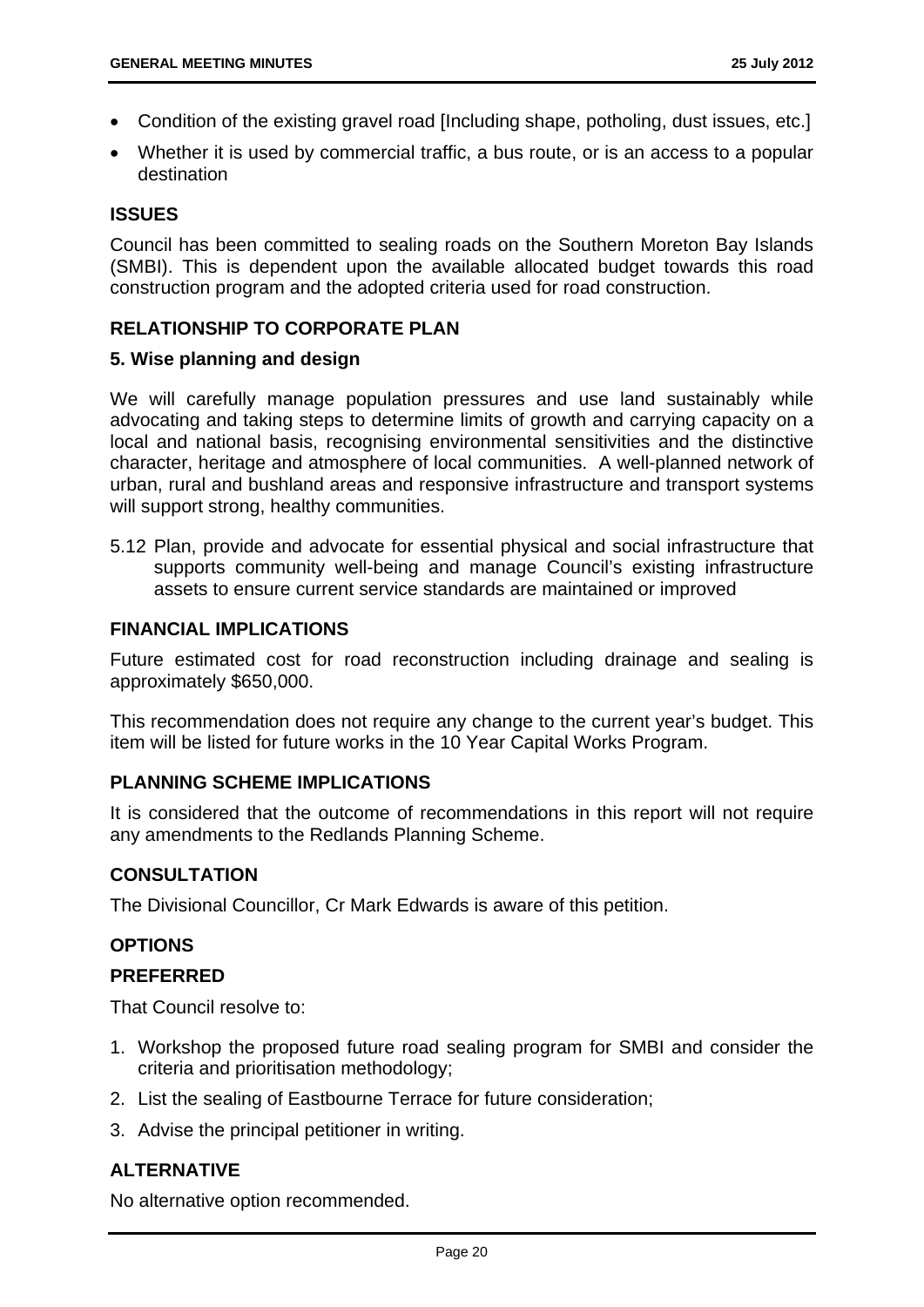**OFFICER'S/COMMITTEE RECOMMENDATION/ COUNCIL RESOLUTION** 

**Moved by: Cr W Boglary Seconded by: Cr P Bishop** 

**That Council resolve to:** 

- **1. Workshop the proposed future road sealing program for SMBI and consider the criteria and prioritisation methodology;**
- **2. List the sealing of Eastbourne Terrace for future consideration; and**
- **3. Advise the principal petitioner in writing.**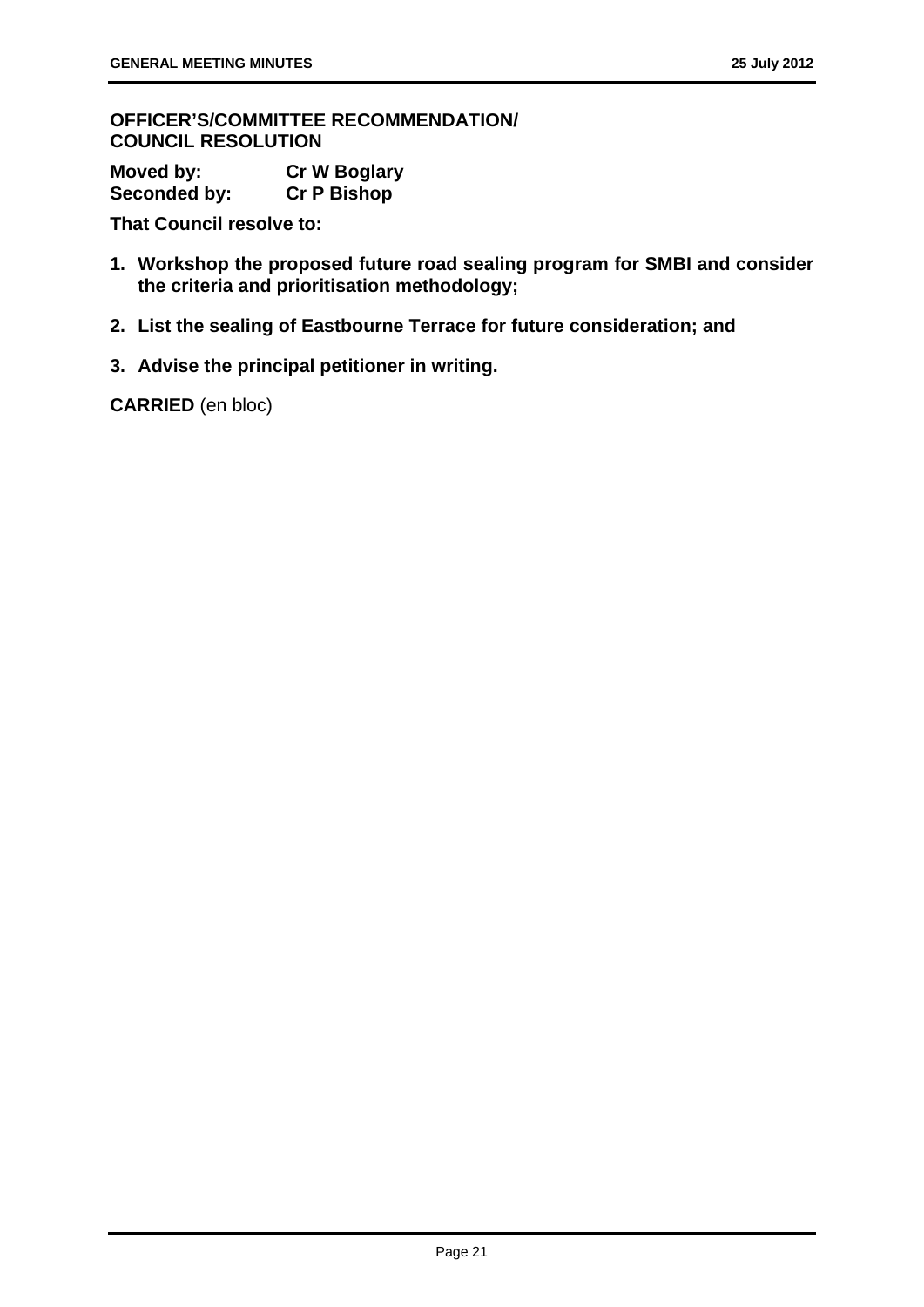#### **11.3.3 PETITION (DIV 5) - REQUESTING COUNCIL BITUMEN CHARLES TERRACE, MACLEAY ISLAND**

| <b>Dataworks Filename:</b>  | RTT: Public Response – Road Sealing                      |
|-----------------------------|----------------------------------------------------------|
| Attachment:                 | <b>Charles Terrace Aerial Map</b>                        |
| <b>Responsible Officer:</b> | <b>Murray Erbs</b><br><b>Manager City Infrastructure</b> |
| Author:                     | <b>Luke Gillis</b><br><b>Advisor Capital Works</b>       |

#### **EXECUTIVE SUMMARY**

A petition was received by Council requesting that Council bitumen Charles Terrace, Macleay Island. At the General Meeting of 28 March 2012, Council resolved that the petition be received and referred to the appropriate area for consideration and a report back to Council.

The March 2012 petition had a total of 19 signatures. Of these 19 signatures, 16 were from Charles Terrace, 2 from Michiko Street, which is parallel to Charles Terrace with one remaining signature from Treasure Island Avenue on Karragarra Island.

It is recommended that Council workshop the proposed future road sealing program for SMBI considering the criteria and prioritisation methodology, and list the sealing of Charles Terrace for future consideration.

#### **PURPOSE**

To prepare a response to a petition from residents requesting that Council seal Charles Terrace, Macleay Island.

#### **BACKGROUND**

A number of residents in Charles Terrace have requested that Charles Terrace, Macleay Island be formalised through road construction and sealing to reduce and manage dust and stormwater washouts.

Charles Terrace has been assessed and has been identified to have a medium priority for future road construction and sealing. This project has yet to be presented and adopted by Council and consequently is not identified in any future capital budget.

The criteria for determining priority for sealing of roads on SMBI are as follows:

- Road hierarchy
- Number of properties that use the road on a regular basis
- Volume of traffic in relation to other roads
- Major drainage problems creating the need for continuous high cost regular maintenance
- Condition of the existing gravel road [Including shape, potholing, dust issues, etc.]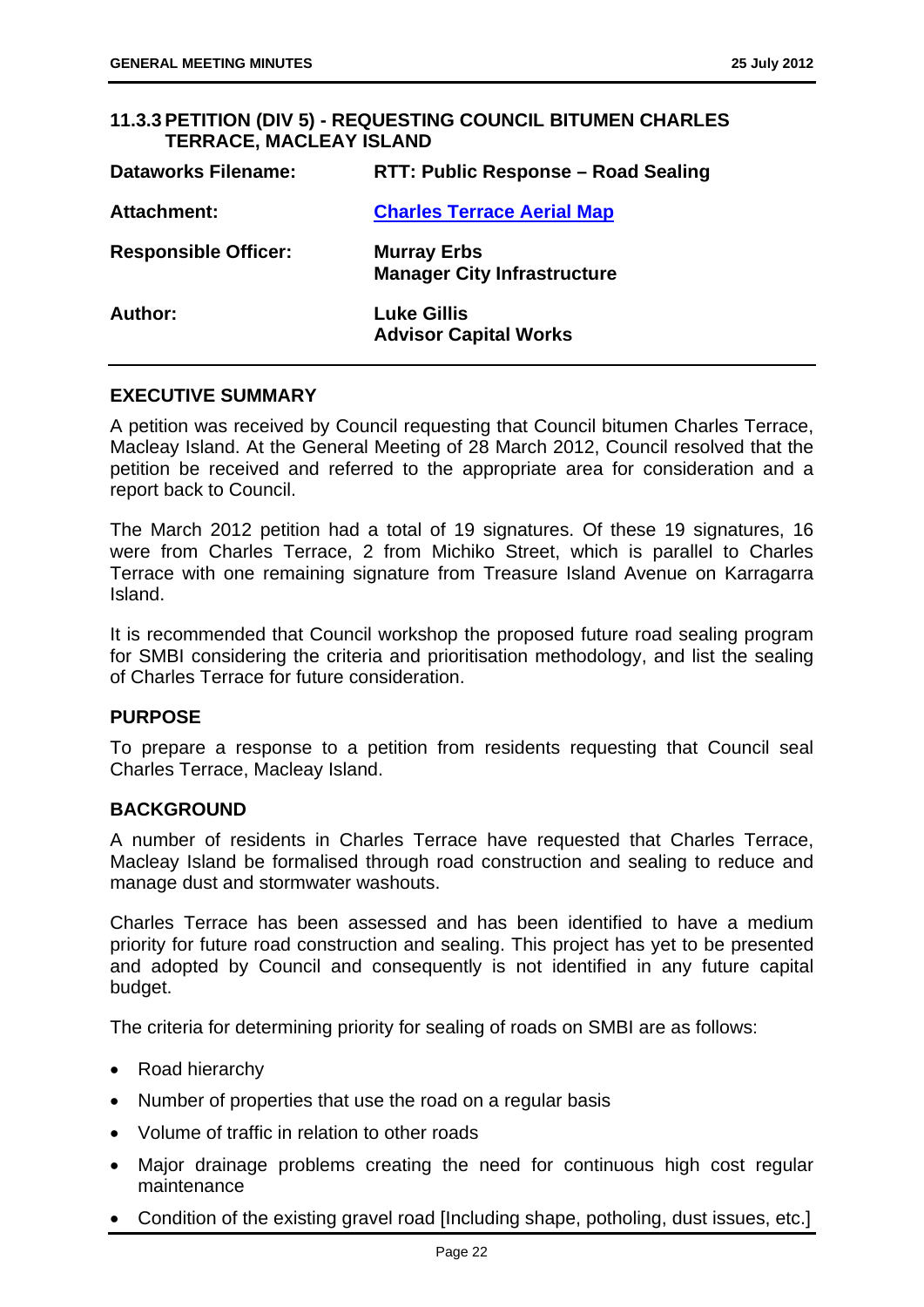Whether it is used by commercial traffic, a bus route, or is an access to a popular destination

#### **ISSUES**

Council has been committed to sealing roads on the Southern Moreton Bay Islands (SMBI). This is dependent upon the available allocated budget towards this road construction program and the adopted criteria used for road construction.

#### **RELATIONSHIP TO CORPORATE PLAN**

#### **5. Wise planning and design**

We will carefully manage population pressures and use land sustainably while advocating and taking steps to determine limits of growth and carrying capacity on a local and national basis, recognising environmental sensitivities and the distinctive character, heritage and atmosphere of local communities. A well-planned network of urban, rural and bushland areas and responsive infrastructure and transport systems will support strong, healthy communities.

5.12 Plan, provide and advocate for essential physical and social infrastructure that supports community well-being and manage Council's existing infrastructure assets to ensure current service standards are maintained or improved

#### **FINANCIAL IMPLICATIONS**

The estimated cost of road reconstruction including drainage & sealing is \$630,000.

This recommendation does not require any change to the current year's budget. This item will be listed for future works in the 10 Year Capital Works Program.

#### **PLANNING SCHEME IMPLICATIONS**

It is considered that the outcome of recommendations in this report will not require any amendments to the Redlands Planning Scheme.

#### **CONSULTATION**

The Divisional Councillor, Cr Mark Edwards is aware of this petition.

#### **OPTIONS**

#### **PREFERRED**

That Council resolve to:

- 1. Workshop the proposed future road sealing program for SMBI and consider the criteria and prioritisation methodology;
- 2. List the sealing of Charles Terrace for future consideration;
- 3. Advise the principal petitioner in writing.

#### **ALTERNATIVE**

No alternative option recommended.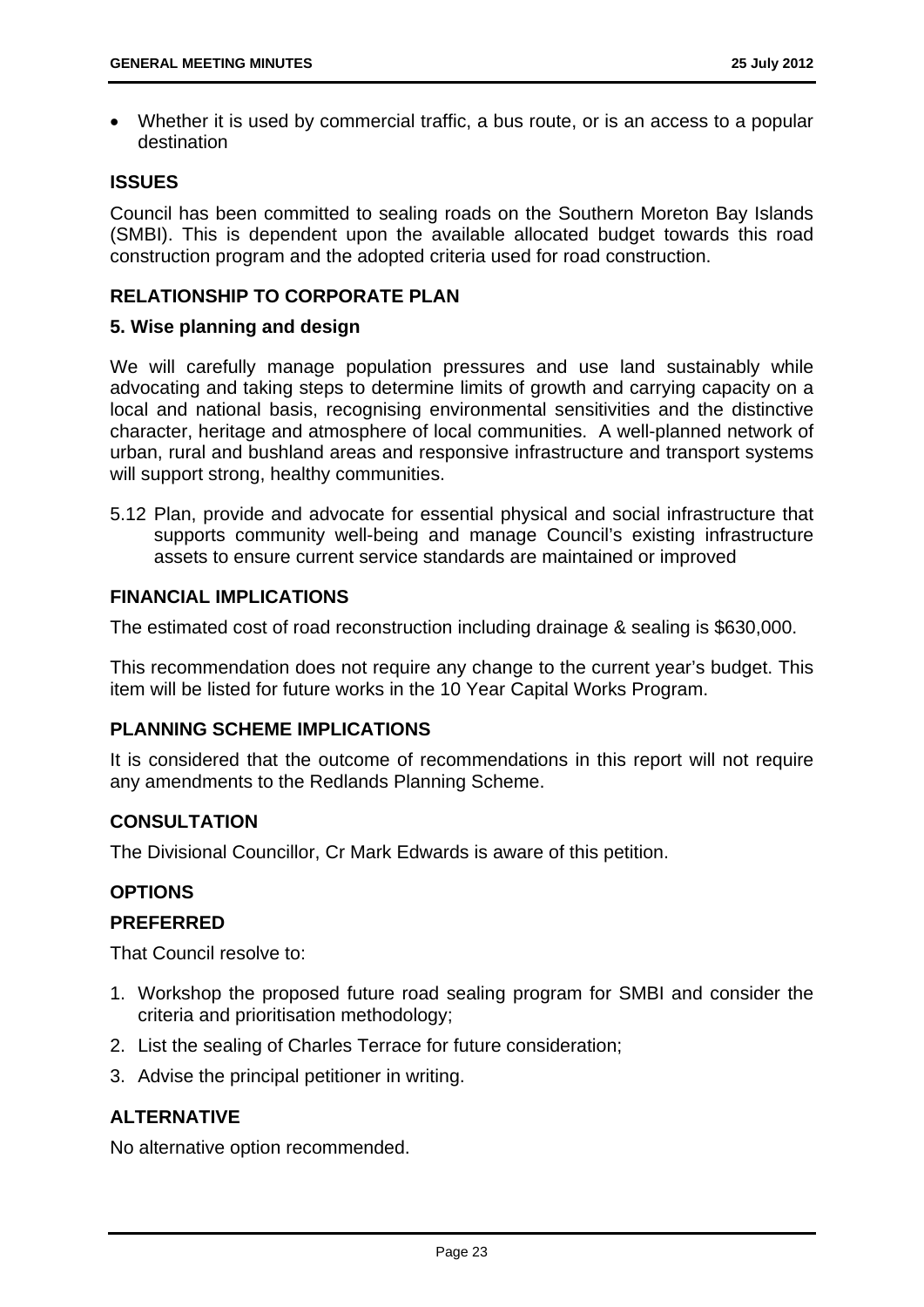**OFFICER'S/COMMITTEE RECOMMENDATION/ COUNCIL RESOLUTION** 

**Moved by: Cr W Boglary Seconded by: Cr P Bishop** 

**That Council resolve to:** 

- **1. Workshop the proposed future road sealing program for SMBI and consider the criteria and prioritisation methodology;**
- **2. List the sealing of Charles Terrace for future consideration; and**
- **3. Advise the principal petitioner in writing.**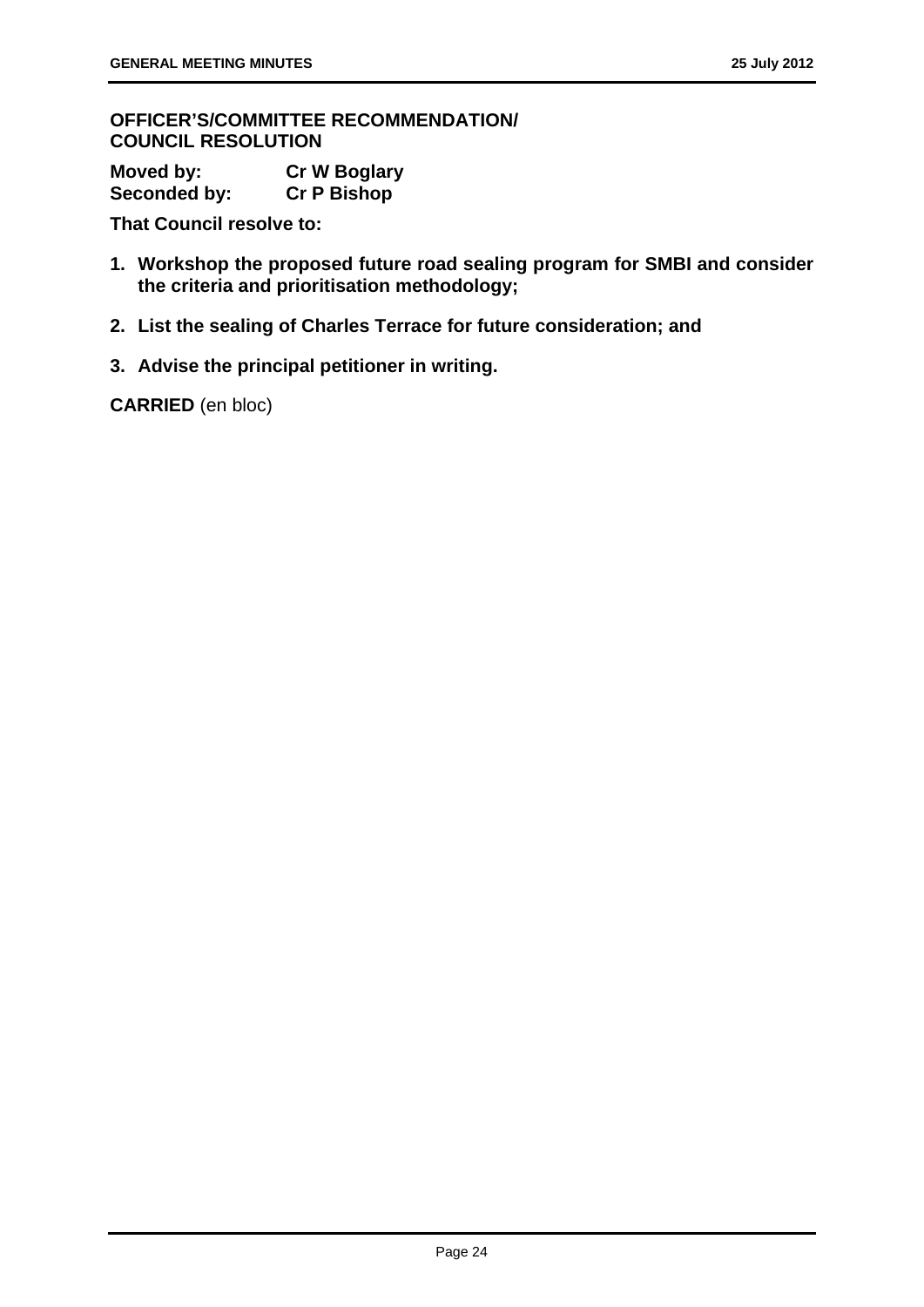#### **11.3.4 PETITION (DIVISION 8) REQUESTING THE COMPLETION OF THE FOOTPATH BETWEEN SHERWOOD COURT AND EUSTON COURT, WELLINGTON POINT**

| <b>Dataworks Filename:</b>  | <b>RTT: Design &amp; Construction - Footpaths</b>                     |
|-----------------------------|-----------------------------------------------------------------------|
| <b>Attachment:</b>          | <b>Montgomery Drive (Sherwood to Euston) Missing</b><br><b>Path</b>   |
| <b>Responsible Officer:</b> | <b>Murray Erbs</b><br><b>Group Manager City Infrastructure</b>        |
| Author:                     | <b>Jonathan Lamb</b><br><b>Advisor Cycling &amp; Public Transport</b> |

#### **EXECUTIVE SUMMARY**

Residents from Wellington Point and Alexandra Hills have requested via a petition to Council the completion of the footpath along Montgomery Drive between Sherwood Court and Euston Court in Wellington Point, Alexandra Hills.

An assessment has been made of the request to complete the footpath and it has been determined by officers to support the request and to recommend that Council list a concrete pedestrian path on Montgomery Drive between Sherwood Court and Euston Court in the future Capital Works Program for consideration of design in 2013/14 and construction in 2014/15.

#### **PURPOSE**

The purpose of this report is to provide advice and recommendation on the petition request for the completion of the footpath along Montgomery Drive between Sherwood Court and Euston Court.

#### **BACKGROUND**

Council received a petition from residents requesting the completion of the footpath along Montgomery Drive between Sherwood Court and Euston Court in Wellington Point, Alexandra Hills. The General Meeting Minutes of 28 March 2012, Item 8.1.2 note the following motion:

That the petition which read as follows, be referred to a Committee for consideration and a report back to Council:

*``Petition from ratepayers of Redland City requesting that Council complete the footpath between Sherwood Court and Euston Court, Wellington Point (Alexandra Hills) for the safety of pedestrians''.* 

There is an existing 1.5m wide footpath which runs along eastern side of Montgomery Drive, starting at the intersection with McDonald Road, finishing just after the intersection with Euston Court. The footpath resumes again at the Sherwood Court intersection, continuing on to McMillan Road **(Attachment 1)**.

The missing footpath link between Sherwood Court and Euston Court is approximately 350m in length.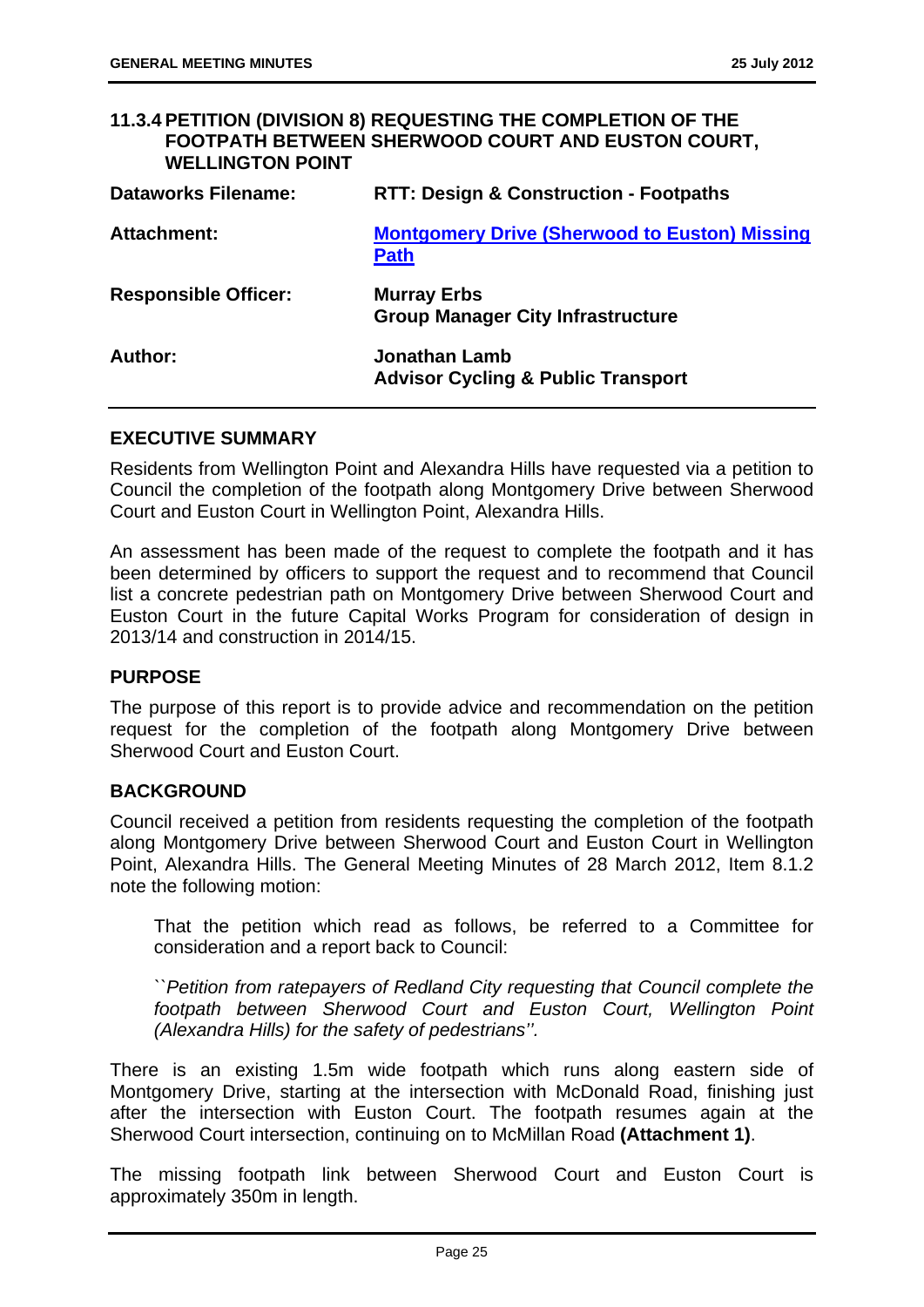#### **ISSUES**

Montgomery Drive performs the function of a local collector road. The existing footpath along it is compromised by the missing link. The completion of the missing footpath link will improve connectivity to the local park at Doug Tiller Reserve, Ormiston College and the cycling and pedestrian network on the eastern side of Hilliards Creek.

A future shared-use path between Montgomery Drive and the shared-use path on the eastern side of Hilliards Creek will formalise the existing trail through the reserve land along the creek corridor.

#### **RELATIONSHIP TO CORPORATE PLAN**

#### **5. Wise planning and design**

We will carefully manage population pressures and use land sustainably while advocating and taking steps to determine limits of growth and carrying capacity on a local and national basis, recognising environmental sensitivities and the distinctive character, heritage and atmosphere of local communities. A well-planned network of urban, rural and bushland areas and responsive infrastructure and transport systems will support strong, healthy communities.

5.8 Plan and advocate to connect the city's communities with improved public transport including a road, ferry, cycling and walking network that provides safe and efficient movement within the city and the region and supports physical activity; and promote efficient and environmentally responsible private transport

#### **FINANCIAL IMPLICATIONS**

This recommendation does not require any change to the current year's budget. This item will be listed for future works in the 10 Year Capital Works Program. The preliminary cost to design and construct the missing footpath is estimated at approximately \$100,000 - \$115,000.

#### **PLANNING SCHEME IMPLICATIONS**

There are no Planning Scheme implications

#### **CONSULTATION**

- Senior Engineer Traffic and Transport City Infrastructure
- Senior Adviser Landscape Design City Spaces
- The Principal Petitioner
- The elected members for Division 1 and Division 8

#### **OPTIONS**

#### **PREFERRED**

That Council resolve to list a concrete pedestrian path on Montgomery Drive between Sherwood Court and Euston Court in the future Capital Works Program for consideration of design in 2013/14 and construction in 2014/15.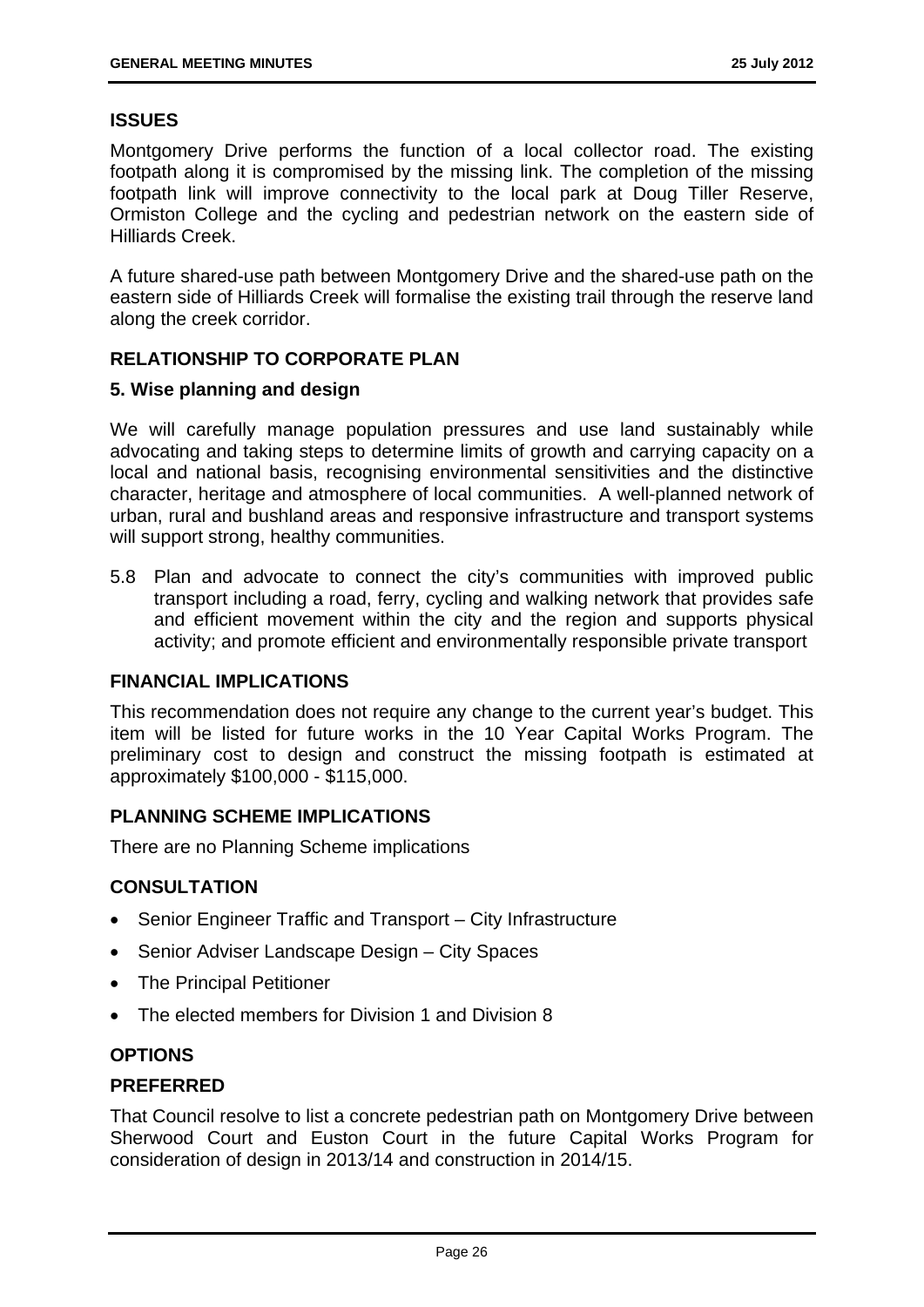#### **ALTERNATIVE**

No alternative is proposed.

**OFFICER'S/COMMITTEE RECOMMENDATION/ COUNCIL RESOLUTION** 

**Moved by: Cr W Boglary Seconded by: Cr P Bishop** 

**That Council resolve to list a concrete pedestrian path on Montgomery Drive between Sherwood Court and Euston Court in the future Capital Works Program for consideration of design in 2013/14 and construction in 2014/15.**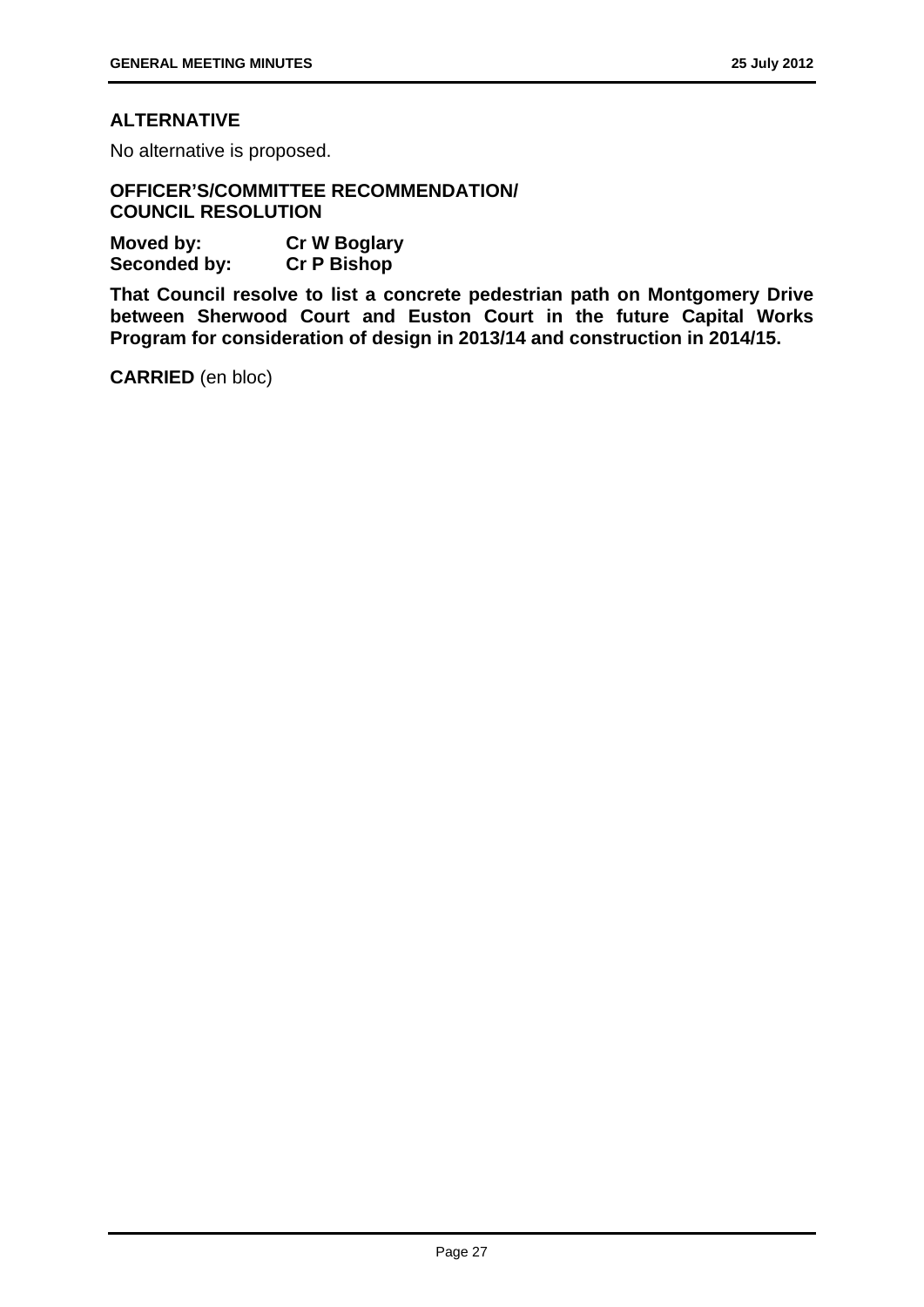#### **11.3.5 SEEKING AUTHORITY FOR THE CHIEF EXECUTIVE OFFICER TO SIGN AGREEMENT FOR ROAD/RAIL INTERFACES BETWEEN REDLAND CITY COUNCIL AND QUEENSLAND RAIL**

| <b>Dataworks Filename:</b>  | RTT: Public Transport – Queensland Rail (QR)                                                |
|-----------------------------|---------------------------------------------------------------------------------------------|
| <b>Attachments:</b>         | <b>Attachment 1: Interface Agreement</b><br><b>Attachment 2: Road/Rail Interface Assets</b> |
| <b>Responsible Officer:</b> | <b>Murray Erbs</b><br><b>Group Manager City Infrastructure</b>                              |
| Author:                     | Vije Vijekumar<br><b>Advisor/Road Assets Engineer</b>                                       |

#### **EXECUTIVE SUMMARY**

This report recommends delegation of authority to the Chief Executive Officer (CEO) to determine whether to proceed with the Agreement for Road/Rail Interfaces between Redland City Council and Queensland Rail**.**

#### **PURPOSE**

The purpose of this report is to seek resolution from Council to delegate authority to the CEO to determine whether to proceed with the Agreement for Road/Rail Interfaces between Redland City Council and Queensland Rail.

#### **BACKGROUND**

In March 2010, the Queensland Government introduced the *Transport (Rail Safety) Act* which also identifies a requirement for both Queensland Rail and the responsible road manager to enter into an agreement outlining the obligations on both parties. Part 3 Division 2 Subdivision 4 Section 71 of the Act sets out the two year timeframe to complete the interface agreements after proclamation on September 2010. The proposed interface Agreement developed by the Department of Transport and Main Roads is attached [Attachment 1 – Interface Agreement].

A letter has been received from the Queensland Rail, requesting the CEO to sign the agreement for road/rail interfaces between Redland City council and Queensland rail. This agreement will commence on the date of the agreement and continue for a period of six (6) years unless terminated by either party to the agreement. This agreement outlines the maintenance responsibility of each authority and also has identified some upgrade measures required to manage risks. It has identified 12 assets as part of this agreement for maintenance, as detailed below;

| List of Pedestrian Crossings Under Rail Corridor | 2 Nos |
|--------------------------------------------------|-------|
| List of Bridges (Road Over Rail)                 | 4 Nos |
| List of Bridges (Rail Over Road)                 | 5 Nos |

#### **ISSUES**

Queensland Rail had carried out a risk assessment on these assets on 08/06/2011 and identified some upgrade measures required to manage these risks. The upgrade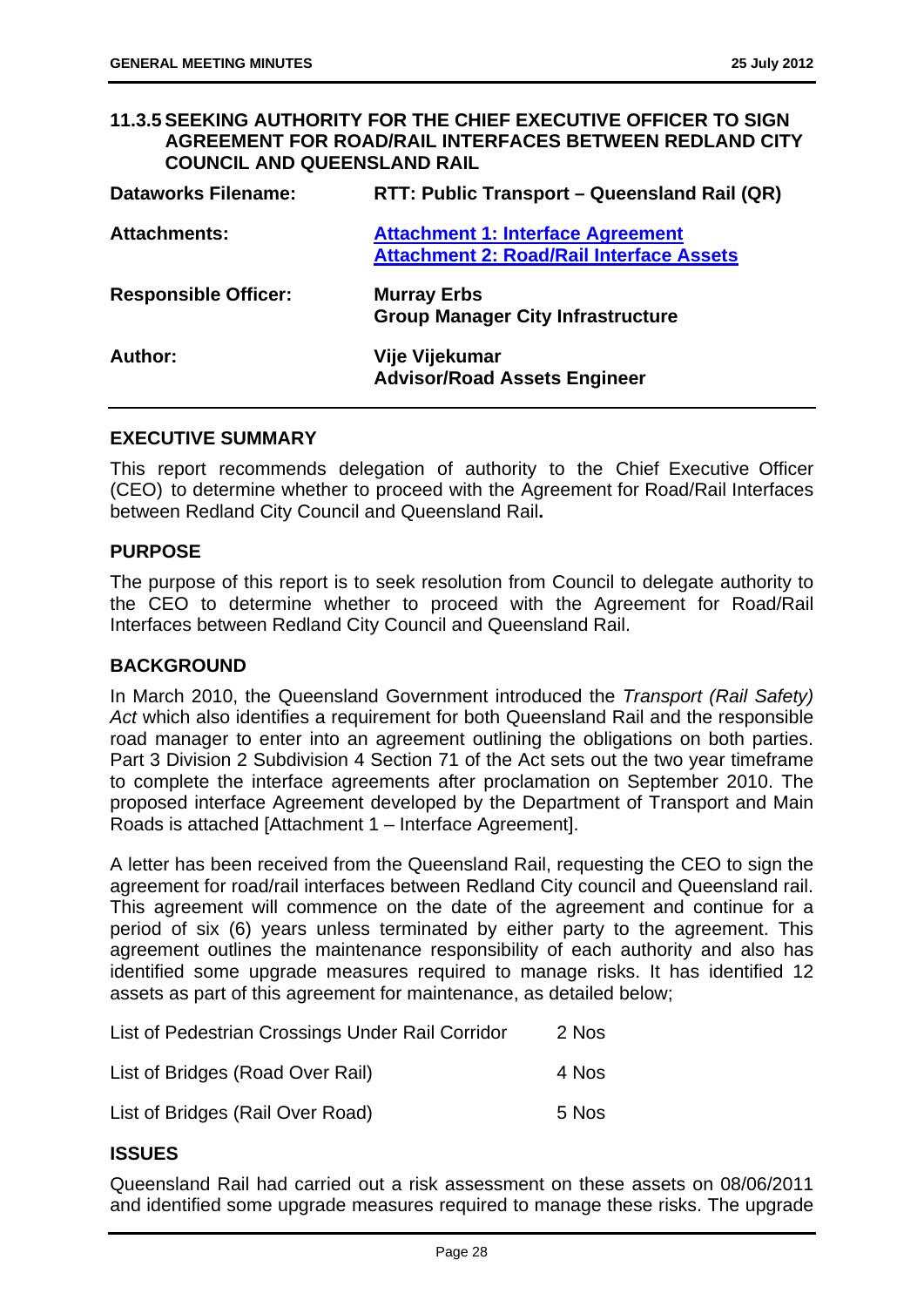measures identified were, missing guardrail hazard markers and delineators to install on Armco guardrails. The tentative date for the completion of these works are August 2012. These dates could be negotiated with Queensland Rail.

The following maintenance activities have been identified as being the responsibility of council:

*Road surface and pedestrian pathway on bridge deck and approaches; "W" beam guard barriers; pavement markings; signage, street lighting and advanced warning signage on approaches; vegetation control on the subway approaches.* 

These activities are carried out by council as part of their normal activities and will not have any significant impact on the council.

#### **RELATIONSHIP TO CORPORATE PLAN**

#### **5. Wise planning and design**

We will carefully manage population pressures and use land sustainably while advocating and taking steps to determine limits of growth and carrying capacity on a local and national basis, recognising environmental sensitivities and the distinctive character, heritage and atmosphere of local communities. A well-planned network of urban, rural and bushland areas and responsive infrastructure and transport systems will support strong, healthy communities.

5.8 Plan and advocate to connect the city's communities with improved public transport including a road, ferry, cycling and walking network that provides safe and efficient movement within the city and the region and supports physical activity; and promote efficient and environmentally responsible private transport

#### **FINANCIAL IMPLICATIONS**

This recommendation does not require any change to the current year's budget as funds for these works can be obtained from existing road operation & maintenance budgets.

#### **PLANNING SCHEME IMPLICATIONS**

The Environment Planning & Development Group was consulted and it is considered that the outcome of recommendations in this report will not require any amendments to the Redlands Planning Scheme.

#### **CONSULTATION**

Relevant staff from City Infrastructure, Roads, Drainage and Marine Operations have been consulted.

#### **OPTIONS**

#### **PREFERRED**

That Council resolve to delegate authority to the Chief Executive Officer, under s.257(1)(b) of the *Local Government Act 2009*, to proceed with the agreement for road/rail interfaces between Redland City Council and Queensland Rail and sign all relevant documents.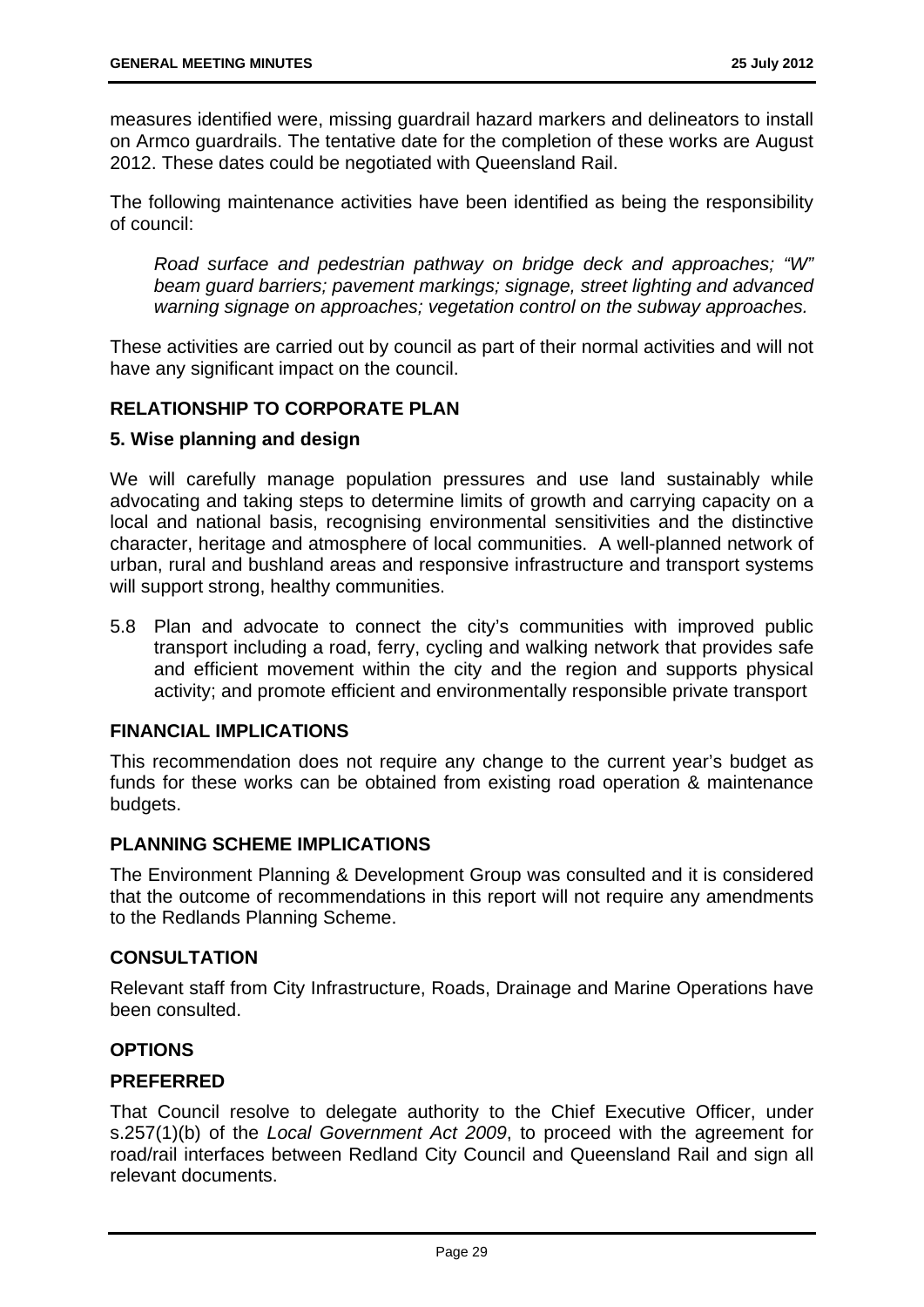#### **ALTERNATIVE**

No alternative is recommended

#### **OFFICER'S/COMMITTEE RECOMMENDATION/ COUNCIL RESOLUTION**

| Moved by:    | <b>Cr W Boglary</b> |
|--------------|---------------------|
| Seconded by: | <b>Cr P Bishop</b>  |

**That Council resolve to delegate authority to the Chief Executive Officer, under s.257(1)(b) of the** *Local Government Act 2009***, to proceed with the agreement for road/rail interfaces between Redland City Council and Queensland Rail and sign all relevant documents.**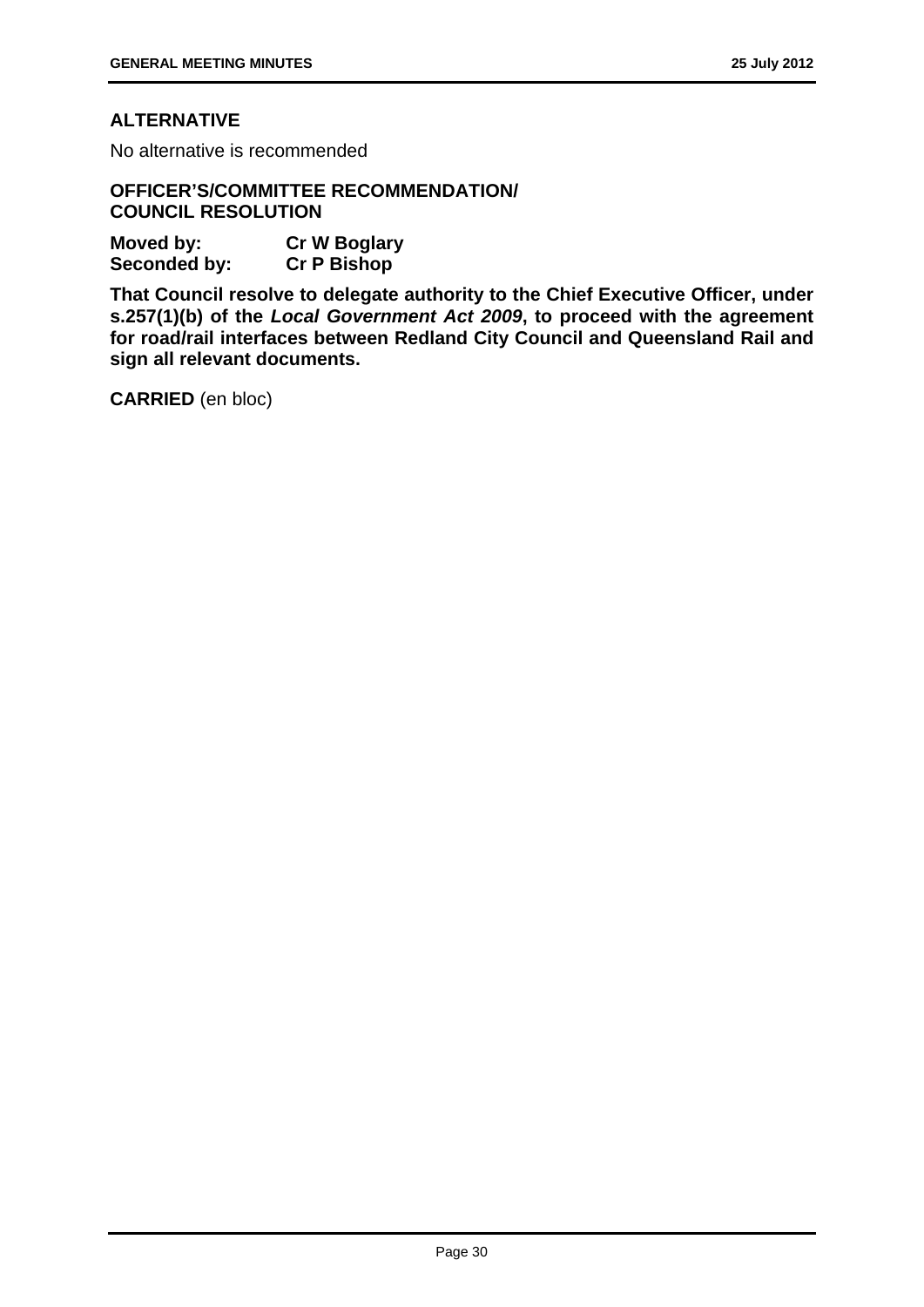#### **11.4 CLOSED SESSION AT COMMITTEE**

The Committee meeting was closed to the public under section 72(1) of the *Local Government (Operations) Regulation 2010* to discuss the following item, and following deliberation on this matter, the Committee meeting was again opened to the public.

#### **11.4.1 PRELIMINARY REVIEW OF VISITOR INFORMATION SERVICES**

| <b>Dataworks Filename:</b>  | <b>ED Contract - Redland Visitor Information Centre</b>     |
|-----------------------------|-------------------------------------------------------------|
| <b>Responsible Officer:</b> | Elisa Underhill<br><b>Manager City Enterprises</b>          |
| Author:                     | Paula Kemplay<br><b>Portfolio Advisor, City Enterprises</b> |

#### **EXECUTIVE SUMMARY**

A confidential report from Manager City Enterprises was discussed in closed session at Committee.

#### **COMMITTEE RECOMMENDATION/ COUNCIL RESOLUTION**

| Moved by:           | <b>Cr W Boglary</b> |
|---------------------|---------------------|
| <b>Seconded by:</b> | <b>Cr P Bishop</b>  |

**That Council resolve to:** 

- **1. Support the immediate cessation of the Visitor Information Centre contract; and**
- **2. Establish an interim visitor centre within IndigiScapes.**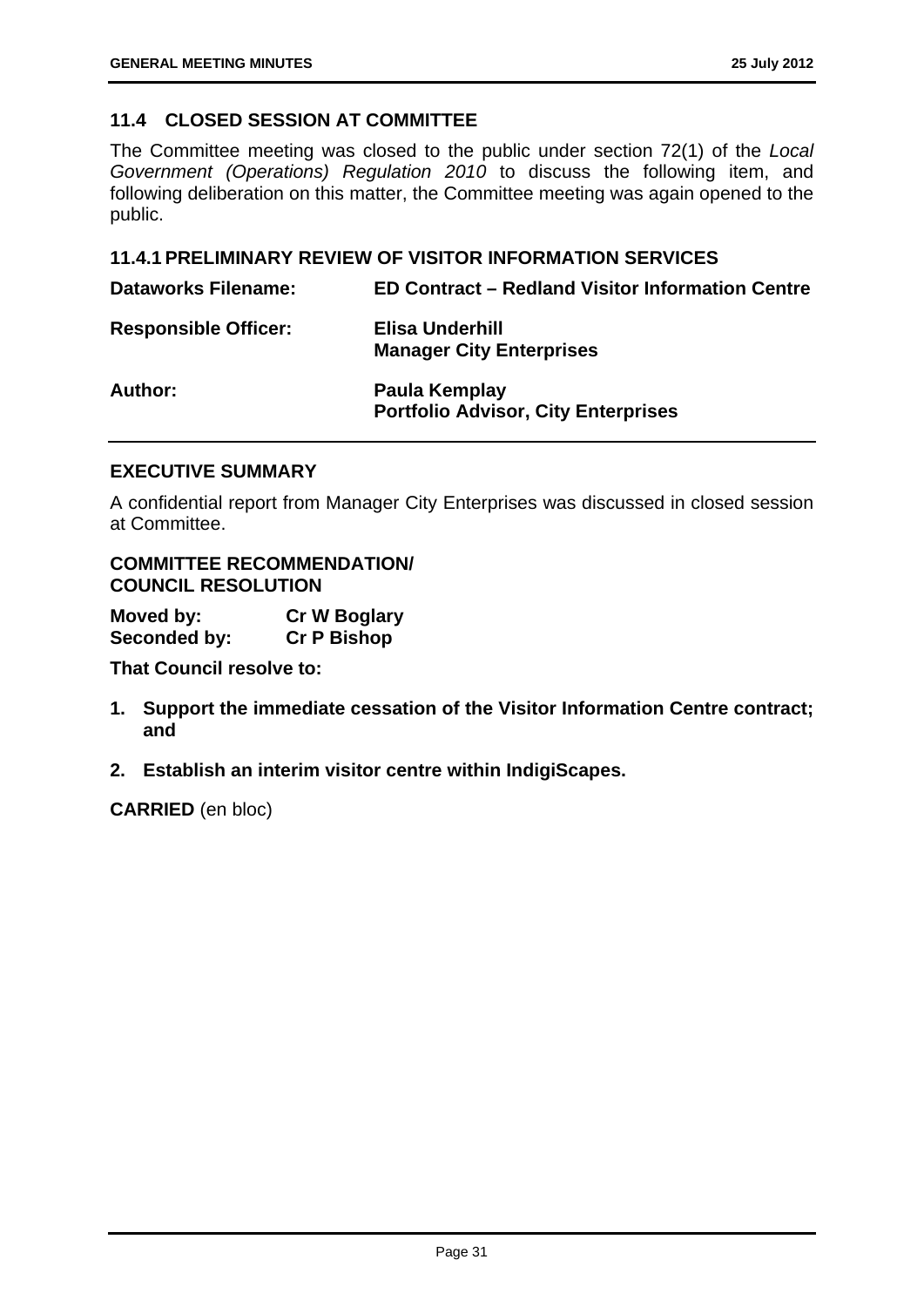### **12 ENVIRONMENT & PLANNING COMMITTEE – 11 JULY 2012**

| Moved by:    | Cr J Talty   |
|--------------|--------------|
| Seconded by: | Cr W Boglary |

That the Environment & Planning Committee Minutes of 11 July 2012 be received and items resolved under delegated authority be noted.

Environment & Planning Minutes 11 July 2012

#### CARRIED

#### **ITEMS RESOLVED UNDER DELEGATED AUTHORITY**

- 12.1.1 Administrative Amendment Kinross Road Structure Plan Overlay Code
- 12.1.2 Minor Amendment to Redlands Planning Scheme to Incorporate 4A Amendments

# **12.1 COMMITTEE DELEGATED AUTHORITY**

**12.1.1 ADMINISTRATIVE AMENDMENT - KINROSS ROAD STRUCTURE PLAN OVERLAY CODE** 

| <b>Dataworks Filename:</b>  | LUP Redlands Planning Scheme - Administrative<br><b>Amendments</b>     |
|-----------------------------|------------------------------------------------------------------------|
| <b>Responsible Officer:</b> | <b>Gary Photinos</b><br><b>Manager City Planning &amp; Environment</b> |
| Author:                     | Nastassja Lazarus<br><b>Strategic Planner</b>                          |

### **EXECUTIVE SUMMARY**

The Environment and Planning Committee's delegated authority to make a formal decision to approve an Administrative Amendment to the Redlands Planning Scheme is sought. The authority is requested to enable the process to be undertaken urgently as the amendment is needed to give direction to development in the Kinross Road Structure Plan Area.

City Planning and Environment has identified an omission in the Redlands Planning Scheme (RPS), specifically in Part 5 – Overlays, Division 15 – Kinross Road Structure Plan – Page 49, Specific outcome 2.1 Movement Network, (2) (k). In this section a place-marker (the word INSERT) was put into the scheme awaiting a final figure to be supplied by the State. The figure was provided very late in the process and through an oversight was not placed in the document before it was finally adopted.

It is proposed that Council undertake an Administrative Amendment as per *Statutory Guideline 01/12: Making and amending local planning instruments* to remove the word "INSERT" and replace it with the intended number of "835" to reflect conditions imposed by the Department of State Development, Infrastructure and Planning (DSDIP).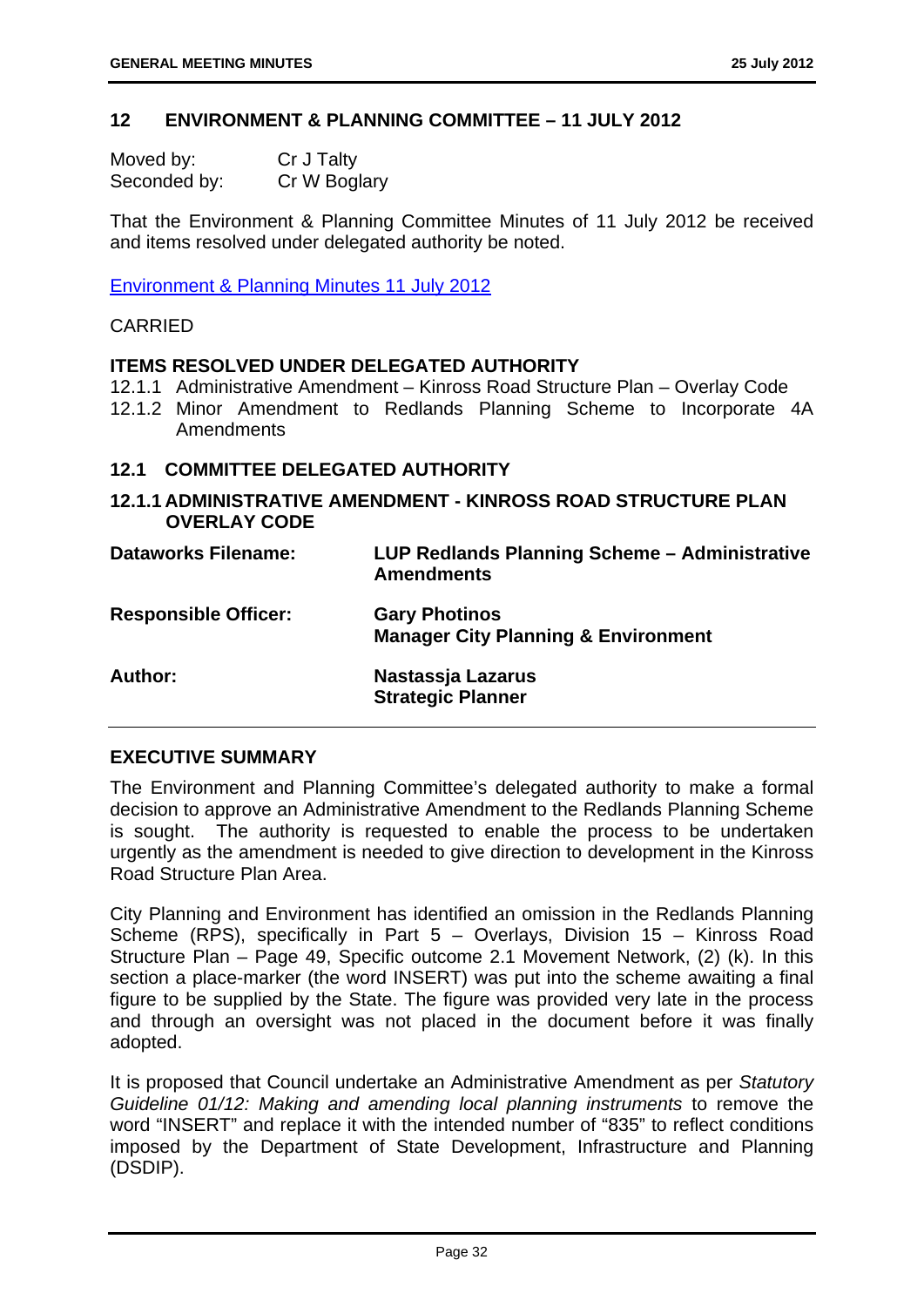# **PURPOSE**

To obtain Council's authority to proceed with an administrative amendment to the RPS specifically to remove the word "INSERT" and replace it with the intended number of "835" in Part 5 – Overlays, Division 15 – Kinross Road Structure Plan – Page 49, Specific outcome 2.1 Movement Network, (2) (k).

# **BACKGROUND**

On 21 December 2011 at the Special Meeting, Council resolved to adopt the Kinross Road Structure Plan as an amendment to the RPS subject to Ministerial conditions.

On 20 February 2012 the Kinross Road Structure Plan and associated amendments became effective as part of the Redlands Planning Scheme - Version 4.

#### **ISSUES**

It has come to the attention of City Planning and Environment (CPE) that an omission occurs in Part 5 – Overlays, Division 15 – Kinross Road Structure Plan – Page 49, Specific outcome 2.1 Movement Network, (2) (k) of the RPS.

In the context of the specific outcome, the section currently reads:

*"(k) restrict direct vehicular access from all new uses and new lots directly adjoining the Kinross Road trunk collector for a distance of INSERT m from the intersection of Kinross Road and Boundary Road."* 

The omission occurred as Council officers were waiting for the appropriate number to be provided by state but omitted to include it in the final document. "835" should therefore appear instead of the word "INSERT".

To rectify this omission Council must undertake an amendment to the RPS in accordance with *Statutory Guideline 01/12*. As per section 2.2.1 (1) of the Statutory Guideline the change proposed satisfies the definition of an administrative amendment in that the amendment will correct a factual matter incorrectly stated in the planning scheme. The proposed amendment will remove the word "INSERT and replace it with "835".

In the context of the RPS the amended Specific Outcome should read as follows:

*"(k) restrict direct vehicular access from all new uses and new lots directly adjoining the Kinross Road trunk collector for a distance of 835m from the intersection of Kinross Road and Boundary Road."* 

If council were to not accept the officer's recommendation for this amendment,(i.e. adopt the alternative recommendation) the likely consequences would be :

- 1. Confusion for both the public and Council officers in how to properly apply provision (k) of the Kinross Road Structure Plan; and
- 2. Council contravention of a Ministerial condition to adopt the 835m figure in provision (k) and the likelihood that the Minister will direct Council to make the amendment to include the figure.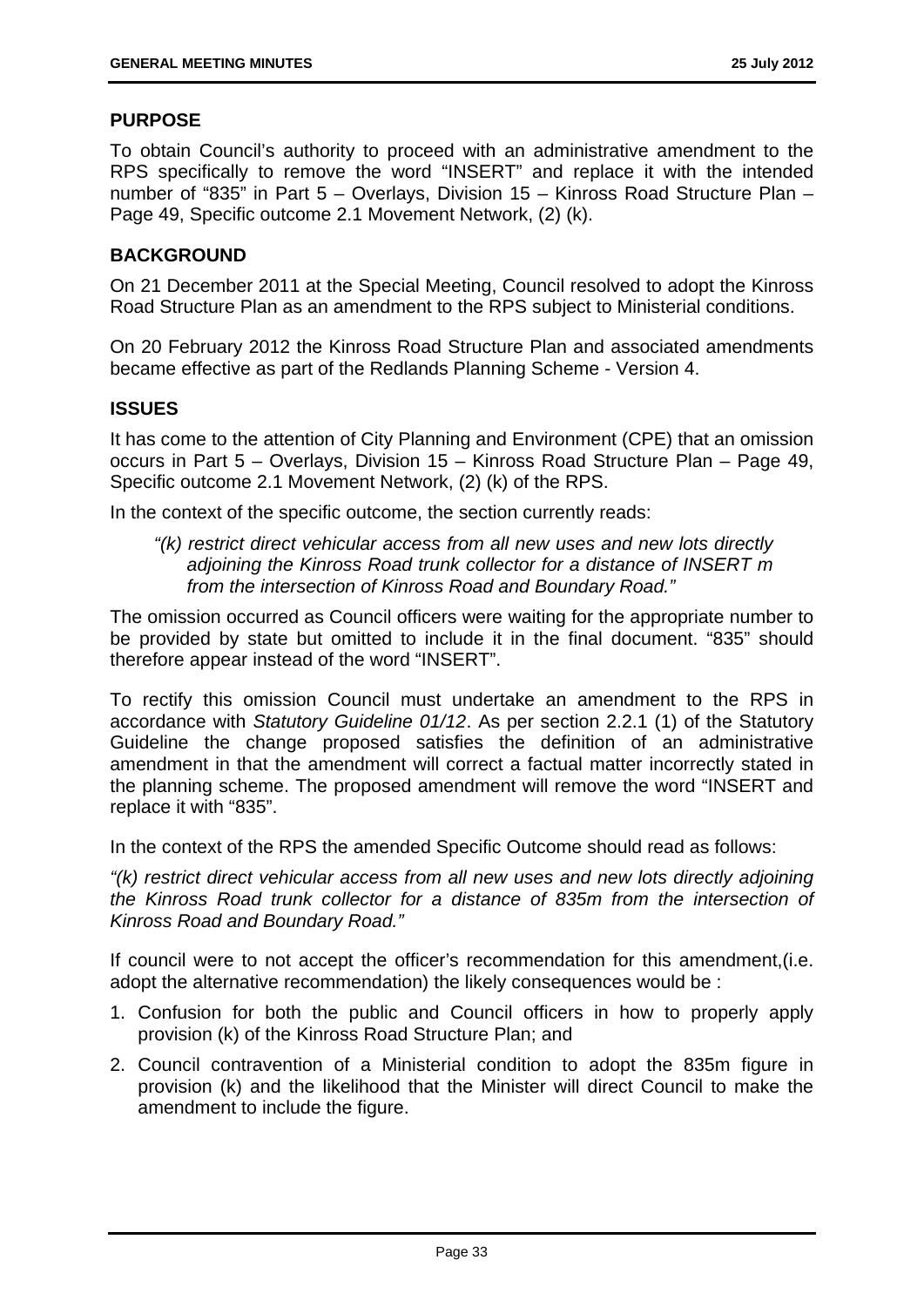# **RELATIONSHIP TO CORPORATE PLAN**

#### **5. Wise planning and design**

We will carefully manage population pressures and use land sustainably while advocating and taking steps to determine limits of growth and carrying capacity on a local and national basis, recognising environmental sensitivities and the distinctive character, heritage and atmosphere of local communities. A well-planned network of urban, rural and bushland areas and responsive infrastructure and transport systems will support strong, healthy communities.

5.1 Prepare and put in place a new planning scheme for the Redlands that reflects the aspirations and expectations outlined in the Community Plan, state interests, recognised in the SEQ Regional Plan and the legal obligations of the *Sustainable Planning Act*

#### **FINANCIAL IMPLICATIONS**

There are no financial implications impacting Council as a result of this report.

#### **PLANNING SCHEME IMPLICATIONS**

The City Planning & Environment Group was consulted and it is considered that the outcome of recommendations in this report will result in an administrative amendment to the planning scheme.

#### **CONSULTATION**

No other consultation has been undertaken for this proposed amendment. The insertion of "*835m*" as described above will reflect a Ministerial condition required originally attaching to the approval of the Kinross Road Structure Plan.

#### **OPTIONS**

#### **PREFERRED**

That Council resolve to use Committee delegated authority for formal decision making in accordance with Section 257 of the *Local Government Act 2009*, as a matter of urgency to proceed with making an Administrative Amendment to the Redland Planning Scheme to amend Part 5 – Overlays, Division 15 – Kinross Road Structure Plan – Page 49, Specific outcome 2.1 Movement Network, (2) (k) to replace the word "INSERT" with "835".

#### **ALTERNATIVE**

Council defer the proposed administrative amendment to the Kinross Road Structure Plan for further clarification.

## **OFFICER'S RECOMMENDATION/ COMMITTEE RESOLUTION**

| Moved by:    | <b>Cr M Elliott</b> |
|--------------|---------------------|
| Seconded by: | <b>Cr W Boglary</b> |

**That Council resolve to use Committee delegated authority for formal decision making in accordance with Section 257 of the** *Local Government Act 2009***, as a matter of urgency to proceed with making an Administrative Amendment to the Redland Planning Scheme to amend Part 5 – Overlays, Division 15 – Kinross**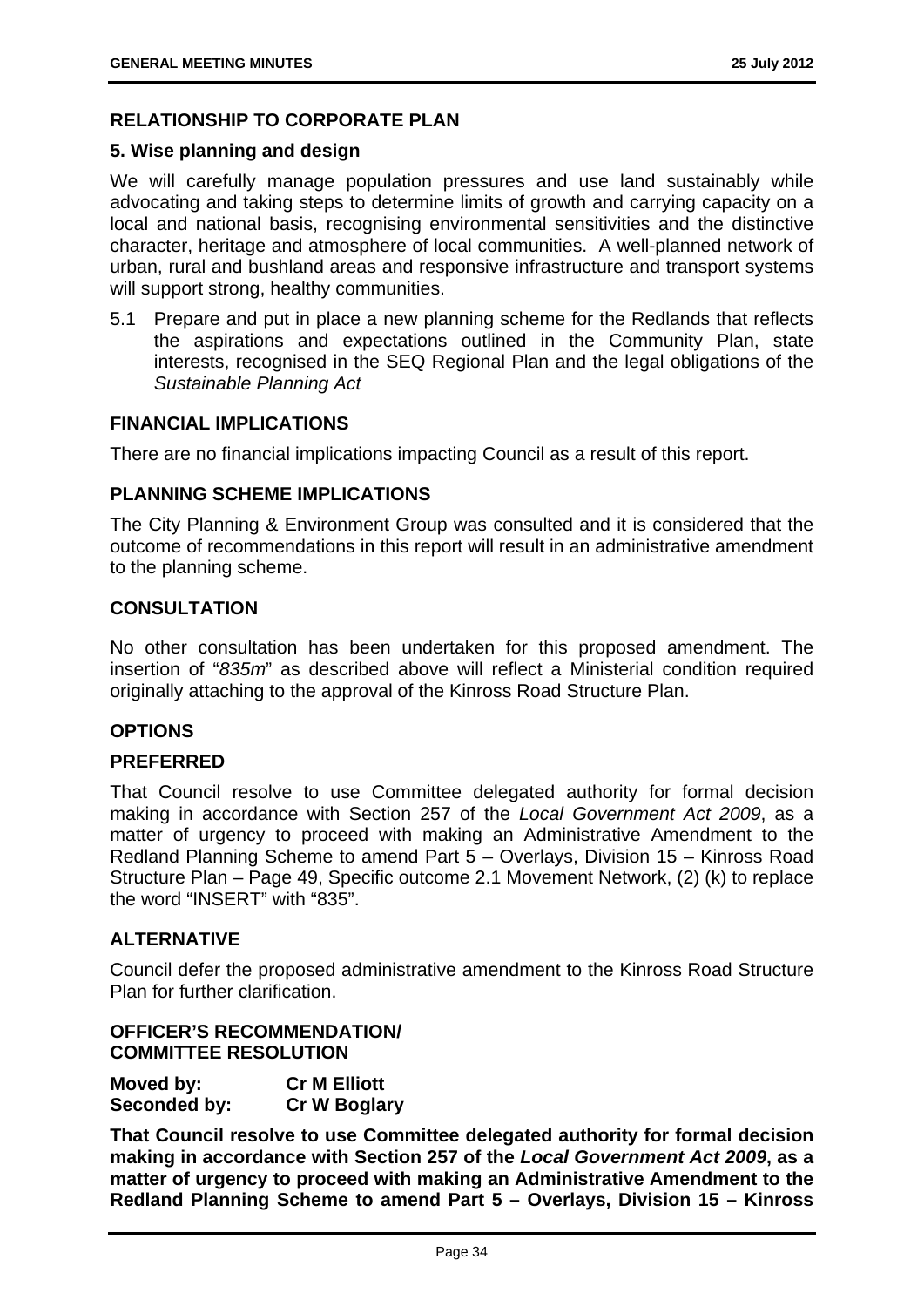# **Road Structure Plan – Page 49, Specific outcome 2.1 Movement Network, (2) (k) to replace the word "INSERT" with "835".**

**CARRIED** (unanimously)

Cr Williams was not present when the motion was put.

Crs Hewlett and Gleeson were absent from the meeting.

### **COUNCIL RESOLUTION**

**Moved by: Cr J Talty Seconded by: Cr W Boglary** 

**That the Committee resolution be noted.** 

**CARRIED**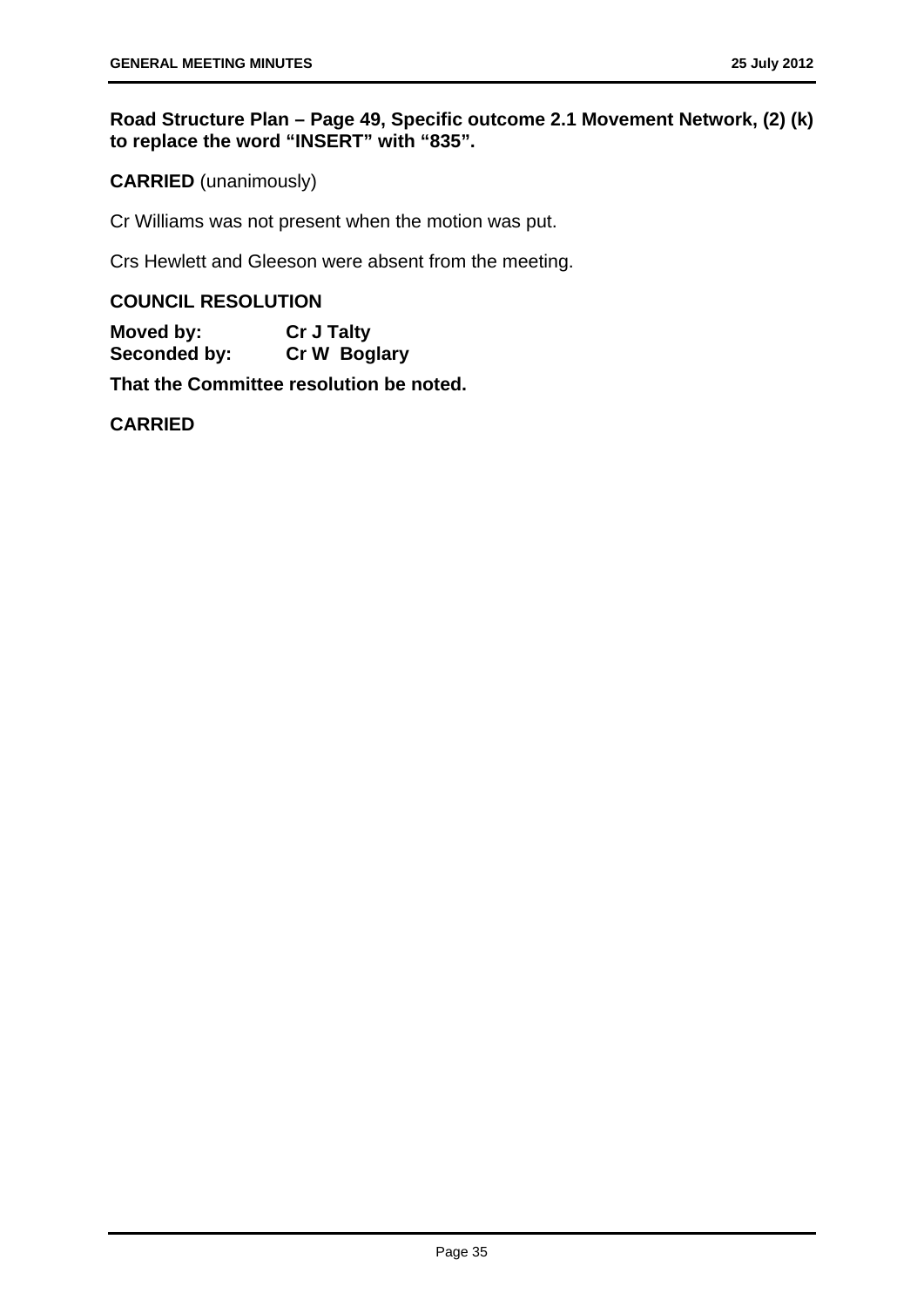### **12.1.2 MINOR AMENDMENT TO REDLANDS PLANNING SCHEME TO INCORPORATE 4A AMENDMENTS**

| <b>Dataworks Filename:</b> | LUP - Redland Planning Scheme Amendment 4A                                                    |
|----------------------------|-----------------------------------------------------------------------------------------------|
| <b>Attachments:</b>        | <b>Attachment 1 - Letter from Minister</b><br><b>Attachment 2 - List of Zoning Amendments</b> |
| <b>Responsible Officer</b> | <b>Gary Photinos</b><br><b>Manager City Planning &amp; Environment</b>                        |
| Author:                    | Nastassja Lazarus<br><b>Strategic Planner</b>                                                 |

### **EXECUTIVE SUMMARY**

The Environment and Planning Committee's delegated authority to make a formal decision to proceed with the incorporation of approved zoning changes into the planning scheme is recommended to be used. There would be significant benefit in both time and cost to both landowners and the Council if Committee were to use its formal decision making authority. A number of landowners, including Council, are awaiting the implementation of these zoning changes to make development applications.

On 31 May 2012, Council received correspondence from the Deputy Premier, Minister for State Development, Infrastructure and Planning advising that RPS Amendment 4A has been accepted as a minor amendment and that Council may proceed to adopt RPS amendment package 4A without conditions [Attachment 1 – Letter from Minister].

#### **PURPOSE**

The purpose of this report is to formalise Council adoption of Redlands Planning Scheme Amendment 4A package which contains 71 zoning amendments.

# **BACKGROUND**

On 11 April 2012 Council formally requested approval from the Minister to integrate minor amendments into the Redlands Planning Scheme 2006 (titled "4a Minor Amendment Package"). These minor amendments represent 71 mapping changes, (zoning and overlay changes) made as a result of development approvals previously granted by Council [Attachment 2 – List of Zoning Amendments]. These amendments follow on from a previous package of zoning and overlay changes drawn from the 2A amendment package which were adopted by Council and became effective on the 29<sup>th</sup> February this year.

# **ISSUES**

On 31 May 2012 Council received correspondence from the Deputy Premier, Minister for State Development, Infrastructure and Planning advising that RPS Amendment 4A has been accepted as a minor amendment and Council may proceed to adopt RPS Amendment 4A without change or conditions.

To implement RPS Amendment 4A Council needs to resolve to adopt the amendment and provide public notice in the local newspaper, the Government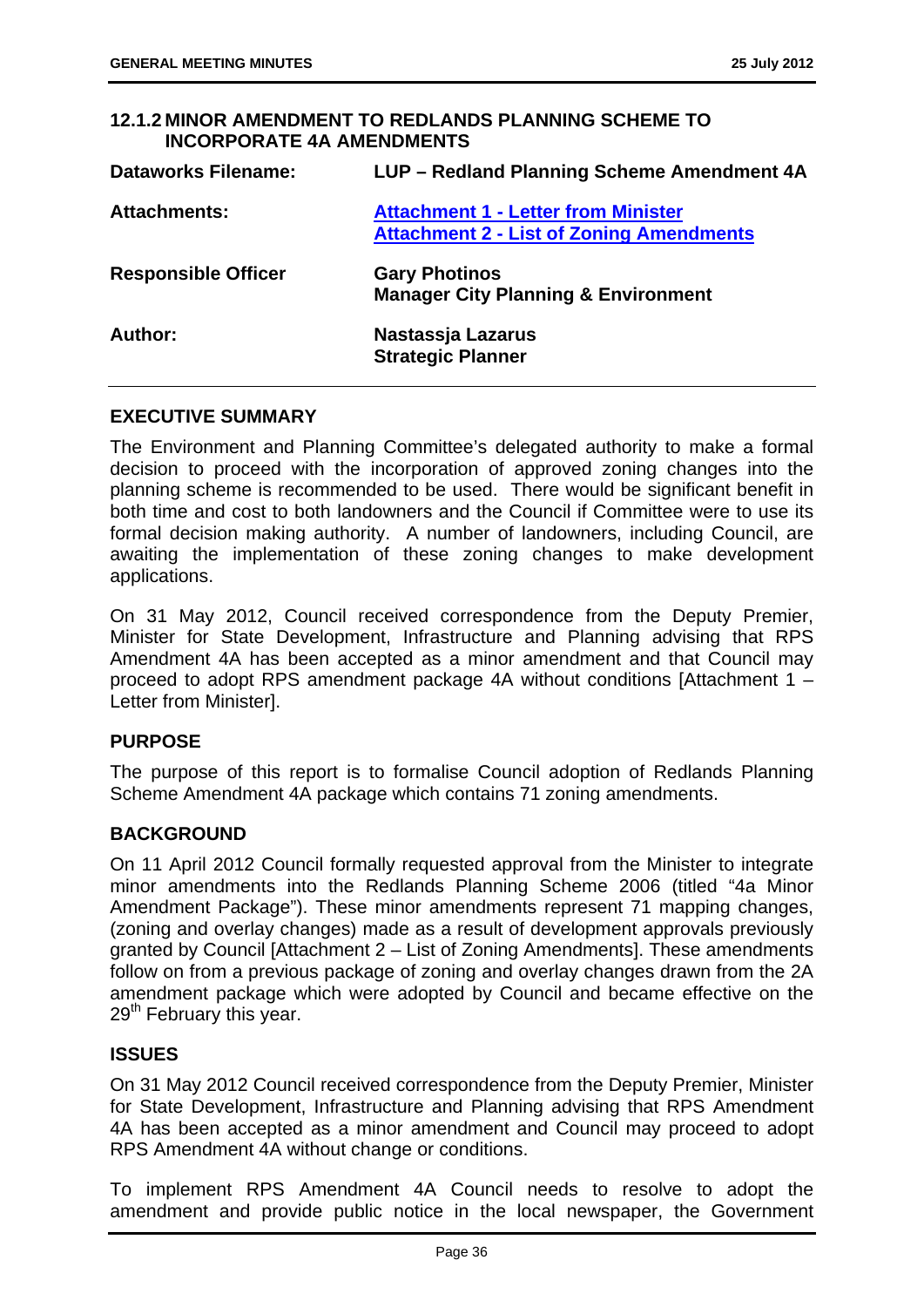Gazette and on the Redland City Council website as per the *Statutory Guideline 01/12*. Following completion of these steps, evidence of compliance will be provided to the Department of State Development, Infrastructure and Planning.

The purpose of RPS Amendment 4A is to reflect boundary realignments and zoning changes primarily resulting from approved development applications. In many cases residential lots have been created over zone boundaries resulting in house lots with a split Urban Residential / Open Space (UR/OS) zoning. The consequences of this are that a landowner may need to go to considerable effort in time and cost to put in an MCU application to construct a house on their lot. The change in zonings proposed will remove this requirement.

The current process has been agreed with the State to speed the process of amending the zonings as quickly as possible to reduce or eliminate the risk of landowners having to go through a planning process to place a house on their land.

The officer recommendation has requested that Committee use its delegated power from council to approve the zoning changes now to further reduce the time required to have these zonings put into place in the planning scheme. Should council not accept the officer's recommendation or decide to defer the decision there are likely to be significant cost implications to both Council and landowners planning to undertake development on their land in the near future.

# **RELATIONSHIP TO CORPORATE PLAN**

# **5. Wise planning and design**

We will carefully manage population pressures and use land sustainably while advocating and taking steps to determine limits of growth and carrying capacity on a local and national basis, recognising environmental sensitivities and the distinctive character, heritage and atmosphere of local communities. A well-planned network of urban, rural and bushland areas and responsive infrastructure and transport systems will support strong, healthy communities.

5.1 Prepare and put in place a new planning scheme for the Redlands that reflects the aspirations and expectations outlined in the Community Plan, state interests, recognised in the SEQ Regional Plan and the legal obligations of the Sustainable Planning Act

# **FINANCIAL IMPLICATIONS**

There are no financial implications impacting Council as a result of this report.

# **PLANNING SCHEME IMPLICATIONS**

The Redland Planning Scheme will be amended in accordance with the adopted mapping changes.

# **CONSULTATION**

City Planning and Environment have consulted with officers from the Department of State Development, Infrastructure and Planning.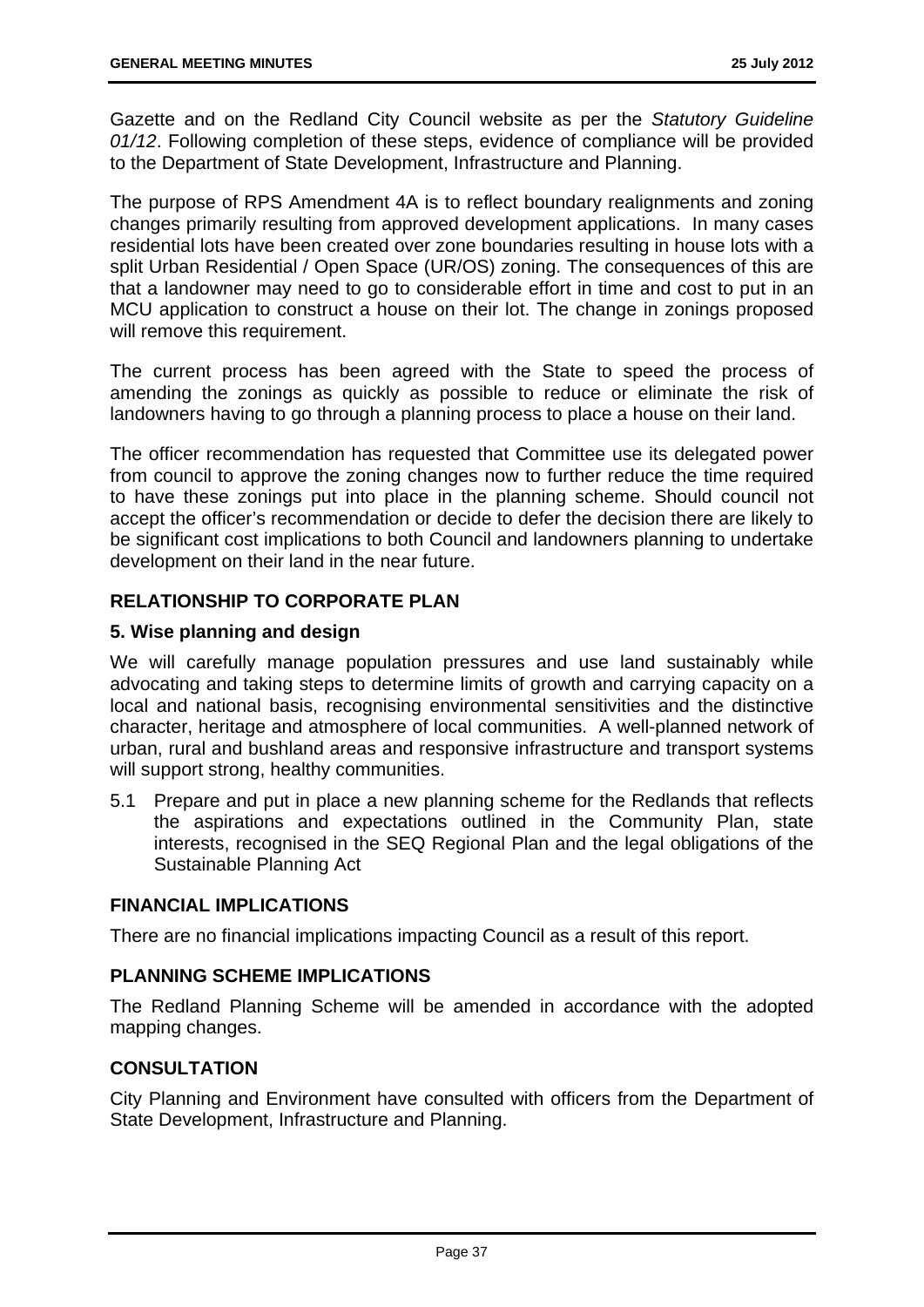### **OPTIONS**

### **PREFERRED**

That Council resolve to use Committee delegated authority for formal decision making in accordance with Section 257 of the *Local Government Act 2009*, as there would be significant benefit in both time and cost to both landowners and the Council to:

- 1. Adopt Redland Planning Scheme Amendment Package 4A as approved by the Minister for the Department of State Development, Infrastructure and Planning in his letter dated 31 May 2012; and
- 2. Undertake public notification procedures of the zoning amendments in accordance with *Statutory Guideline 01/12.*

# **ALTERNATIVE**

That Council defer adopting Redland Planning Scheme Amendment Package 4A to allow discussion of elements of either part or the whole of the package.

## **OFFICER'S RECOMMENDATION/ COMMITTEE RESOLUTION**

**Moved by: Cr W Boglary Seconded by: Cr M Elliott** 

**That Council resolve to use Committee delegated authority for formal decision making in accordance with Section 257 of the** *Local Government Act 2009***, as there would be significant benefit in both time and cost to both landowners and the Council to:**

- **1. Adopt Redland Planning Scheme Amendment Package 4A as approved by the Minister for the Department of State Development, Infrastructure and Planning in his letter dated 31 May 2012; and**
- **2. Undertake public notification procedures of the zoning amendments in accordance with** *Statutory Guideline 01/12.*

**CARRIED** (unanimously)

Cr Williams was not present when the motion was put.

Crs Hewlett and Gleeson were absent from the meeting.

#### **COUNCIL RESOLUTION**

| Moved by:    | <b>Cr J Talty</b>   |
|--------------|---------------------|
| Seconded by: | <b>Cr W Boglary</b> |

**That the Committee resolution be noted.** 

# **CARRIED**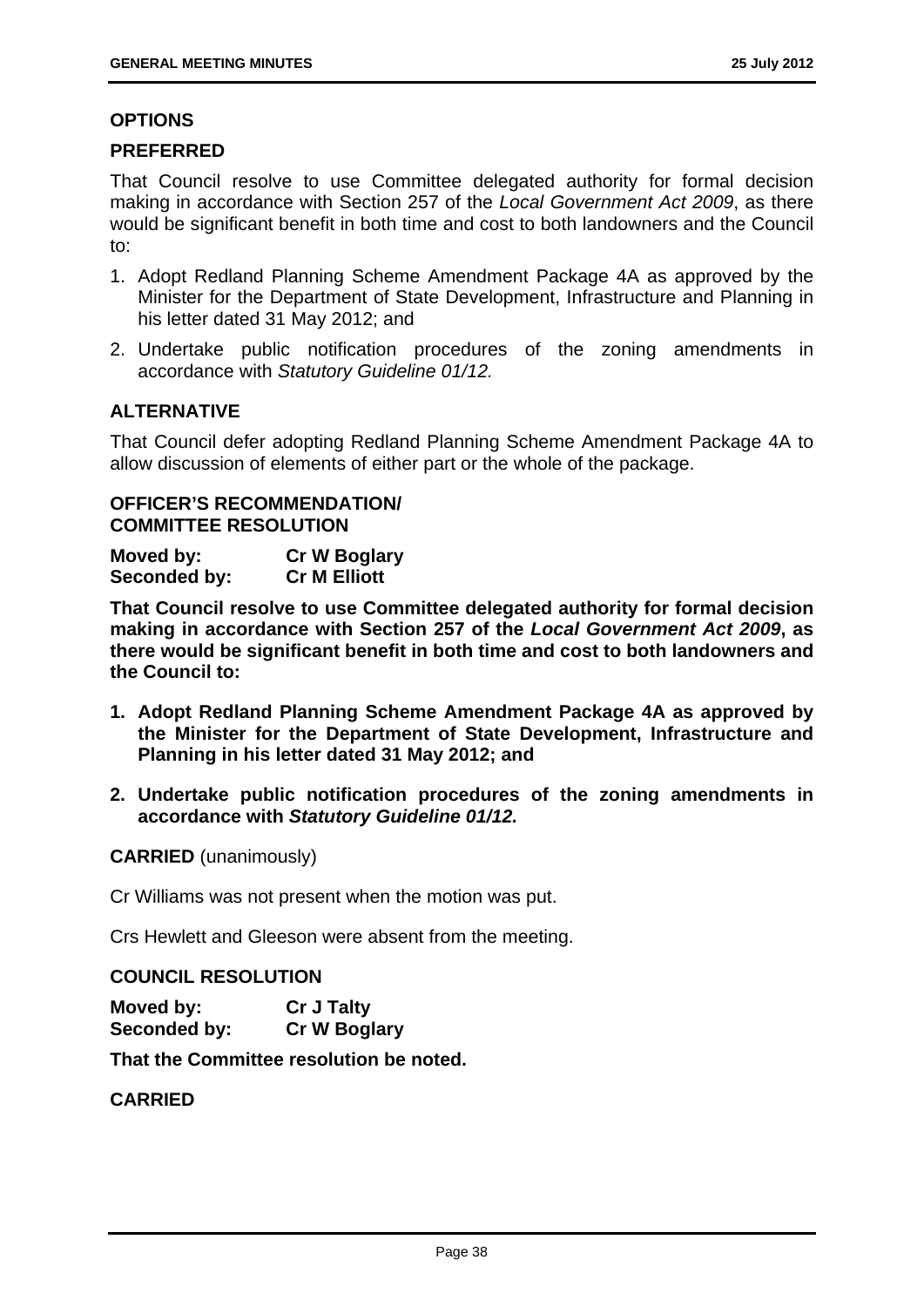### **12.2 CITY PLANNING & ENVIRONMENT**

## **12.2.1 DELEGATION TO CHIEF EXECUTIVE OFFICER TO UNDERTAKE ADMINISTRATIVE AMENDMENTS TO THE PLANNING SCHEME**

| <b>Dataworks Filename:</b>  | LUP Redlands Planning Scheme – Amendment<br>2a                                                                      |
|-----------------------------|---------------------------------------------------------------------------------------------------------------------|
| <b>Attachments:</b>         | <b>Attachment 1 - Statutory Guideline 01/12</b><br><b>Attachment 2 - Administrative Amendment</b><br><b>Process</b> |
| <b>Responsible Officer:</b> | <b>Gary Photinos</b><br><b>Group Manager City Planning &amp; Environment</b>                                        |
| Author:                     | <b>Martin Hunt</b><br><b>Principal Advisor – City Wide Planning</b>                                                 |

### **EXECUTIVE SUMMARY**

*Statutory Guideline 02/09: Making and amending local planning instruments* has recently been updated to *Statutory Guideline 01/12: Making and amending local planning instruments.* The revised Statutory Guideline 01/12 no longer requires Council to resolve to undertake an amendment to the planning scheme for Administrative Amendments. Advice received from the Department of State Development, Infrastructure and Planning (DSDIP), states that it is up to the individual Local Government to decide, depending on internal processes and delegations in place.

Administrative amendments are described in detail in the following report but they basically constitute maintenance changes to the scheme and nothing that would affect either Council policy or people's development rights.

#### **PURPOSE**

To obtain delegated authority for the CEO to undertake the Administrative Amendment process (Proposing to make an amendment) for Administrative Amendments to the RPS.

#### **BACKGROUND**

- The superseded *Statutory Guideline 02/09: Making and amending local planning instruments* required that the local government needed to resolve to prepare a planning scheme/amendment.
- In the revised *Statutory Guideline 01/12: Making and amending local planning instruments*, it is up to the local government as to whether they need to make a resolution of Council or undertake the process through delegation.
- On 8 May 2012 CP+E requested clarification from the DSDIP, in reference to Stage 1, Step 1 of Statutory Guideline 01/12, specifically "the Local Government decides". The DSDIP provided advice, saying that Statutory Guideline 01/12 has been specifically prepared to not require a local government to make a resolution to make a planning scheme or amendments.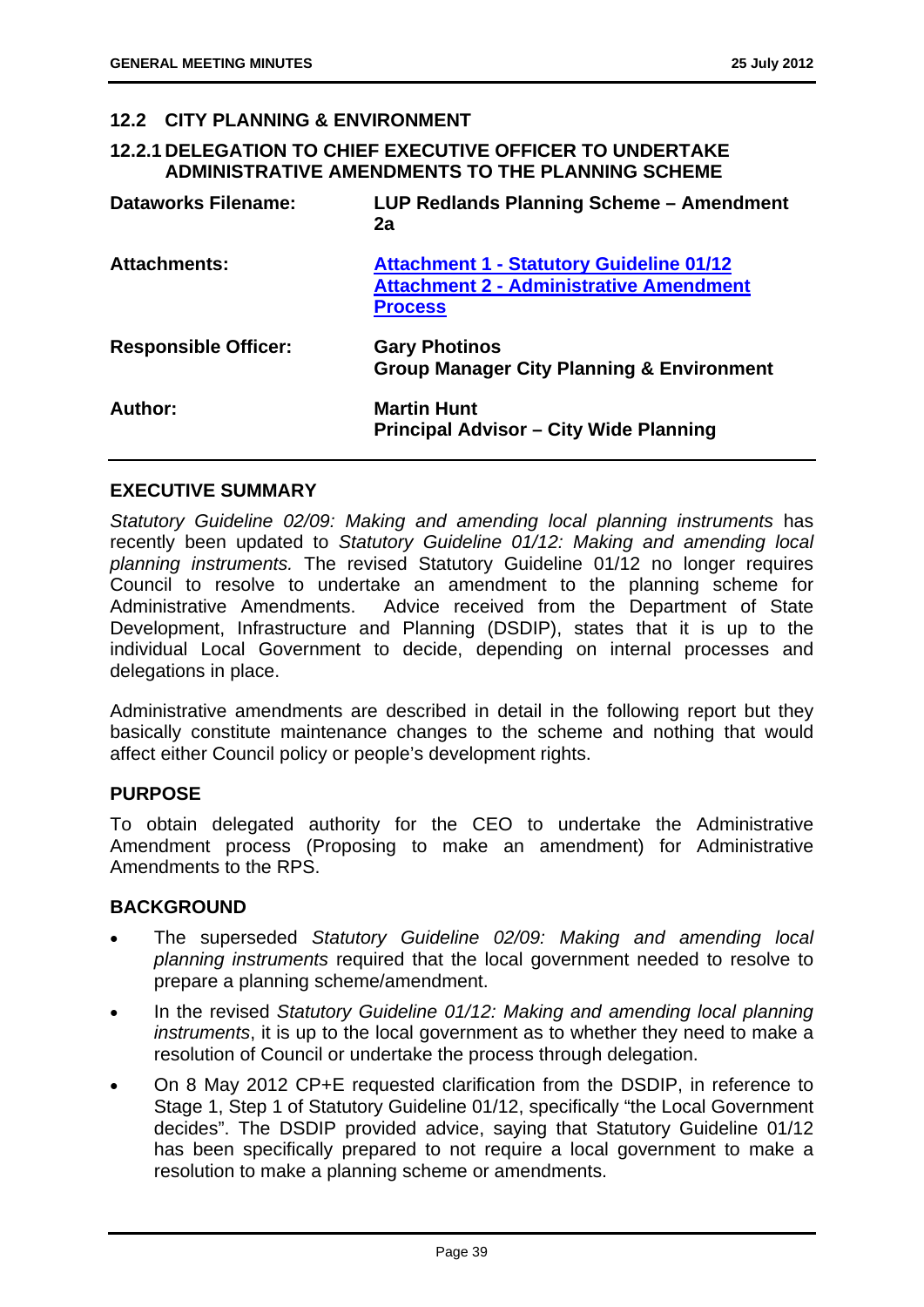- The DSDIP further advised that Statutory Guideline 01/12 was written with the intention that each local government is to decide how they intend to manage the amendment process. Therefore, this would depend on Redland City Council's internal processes for delegation.
- This change to the guideline provides an opportunity to shorten the amendment process. As Administrative Amendments only relate to the "Housekeeping" of the planning scheme and not to matters of substance, delegation would allow these minor matters to be addressed much faster and allow the planning scheme to be bought up to currency in a much timelier manner.

# **ISSUES**

At present Redland City Council makes formal resolutions to undertake all proposed planning scheme amendments. After receiving clarification from DSDIP it is no longer a requirement for full Council to formally make a resolution when proposing to undertake a planning scheme or amendment.

Administrative amendments to planning schemes are very minor by definition (see definition of administrative amendment below). Administrative amendments have no policy implication or impact upon the community. The administrative amendment process is generally undertaken to reflect changes to State Government legislation, to rectify errors and formatting issues and to provide clarification to parts of the planning scheme.

An **administrative amendment** to a planning scheme is defined in Statutory Guideline 01/12 as the following:

- 1. An amendment that corrects or changes:
	- a) An explanatory matter about the planning scheme;
	- b) The format or presentation of the planning scheme;
	- c) A spelling, grammatical or mapping error in the planning scheme;
	- d) A factual matter incorrectly stated in the planning scheme;
	- e) A redundant or outdated term in the planning scheme;
	- f) Inconsistent numbering of provision in the planning scheme;
	- g) Cross-reference in the planning scheme; or
	- h) Removes provisions in a planning scheme which have been declared by a regulation made pursuant to the *South East Queensland Water (Distribution and Retail Restructuring) Act 2009 (SEQ Water Act)* to have no effect for the assessment of a development application in the SEQ Region (see sections 78A and 102 of the *SEQ Water Act*) to have no effect for the assessment of a development application in the SEQ Region (See sections 78A and 102 of the *SEQ Water Act*).
- 2. An amendment to:
	- a) Reflect an amendment to the mandatory, non-mandatory or optional components of the standard planning scheme provisions (SPSP) used in the planning scheme;
	- b) Example for paragraph  $(2)$   $(a)$  an amendment to reflect an updated use definition of the SPSP that is already reflected (in its previous form) in a local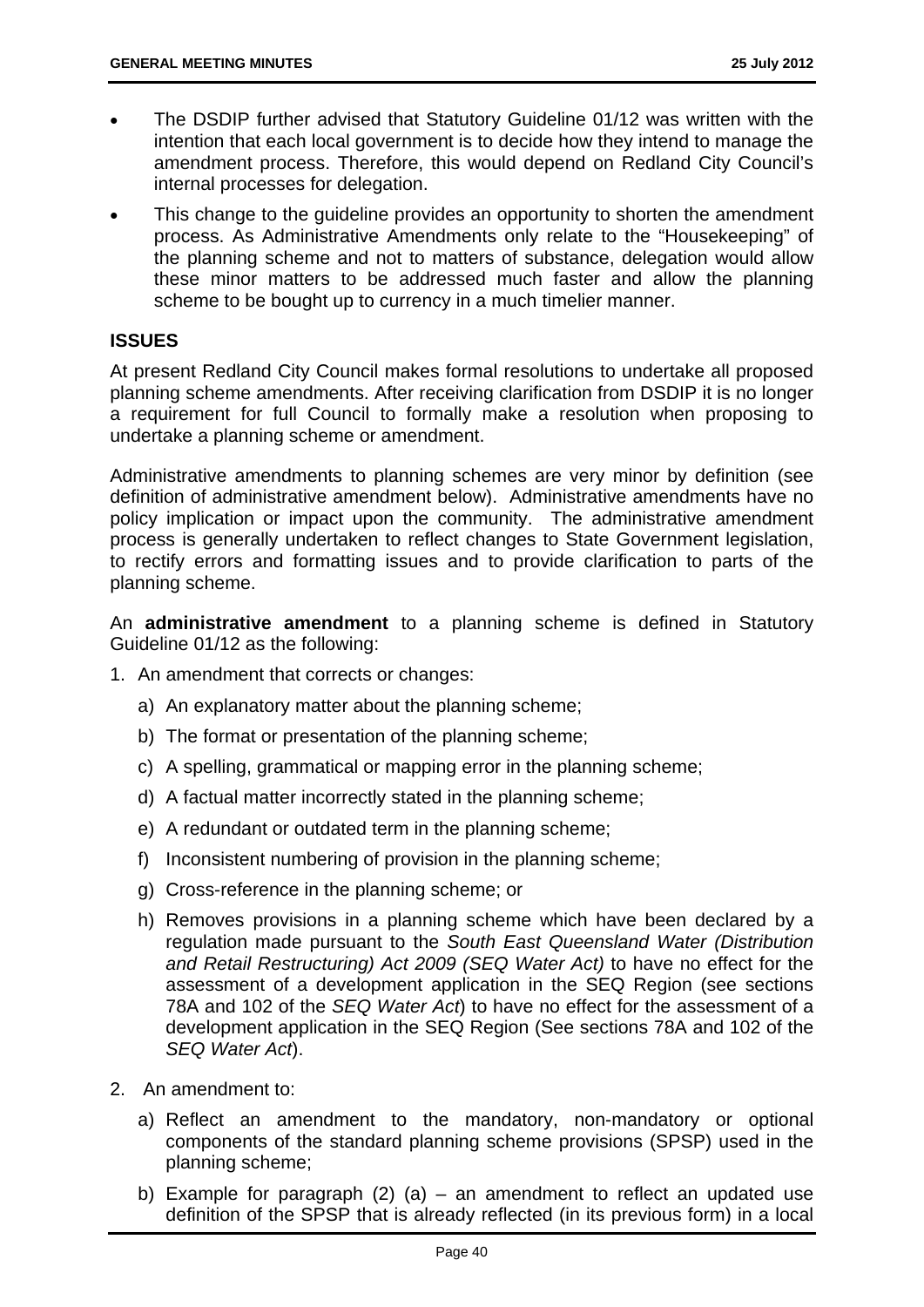government planning scheme or to reflect a change made to SPSP if able to be included verbatim;

- c) Include a statement that a referral agency had delegated a referral agency jurisdiction to a local government under section 2.3 of the SPSP; or
- d) Include a statement that a state planning instrument, or part of one, is appropriately reflected in the planning scheme, if the Minister has advised the local government that the Minister is satisfied that the planning scheme reflects the state planning instrument (SPI).

It is understood that it is important to ensure clear communication at all times between Council departments, the Mayor and Councillors, and informing the Council through resolution is a practical means of ensuring Council is aware of projects being undertaken in CP&E. As such, Councillors will be kept informed of Administrative Amendments to the scheme as they occur.

It is important to note that Redland City Council has undertaken one administrative amendment so far, since version one of the Redlands Planning Scheme (RPS V1.0) was adopted in 2006. A number of other administrative amendments are included in the current 2A amendment package currently going to State. To date, Council has not refused any proposed administrative amendment.

By devolving administrative amendments to the CEO, Council can save significant time by undertaking the administrative amendment process in less than 60 business days. Delegation will save time by not having to wait for upcoming Council meetings to resolve to either propose or adopt changes to the planning scheme for administrative issues, such as grammatical errors, before sending the amendment package to the State Government for endorsement.

# **RELATIONSHIP TO CORPORATE PLAN**

# **5. Wise planning and design**

We will carefully manage population pressures and use land sustainably while advocating and taking steps to determine limits of growth and carrying capacity on a local and national basis, recognising environmental sensitivities and the distinctive character, heritage and atmosphere of local communities. A well-planned network of urban, rural and bushland areas and responsive infrastructure and transport systems will support strong, healthy communities.

5.1 Prepare and put in place a new planning scheme for the Redlands that reflects the aspirations and expectations outlined in the Community Plan, state interests, recognised in the SEQ Regional Plan and the legal obligations of the Sustainable Planning Act

# **FINANCIAL IMPLICATIONS**

There are no financial implications impacting Council as a result of this report.

# **PLANNING SCHEME IMPLICATIONS**

The City Wide Planning Team advises that the outcome of recommendations in this report will result in a considerably reduced timeframe for implementing administrative amendments into the Redland Planning Scheme.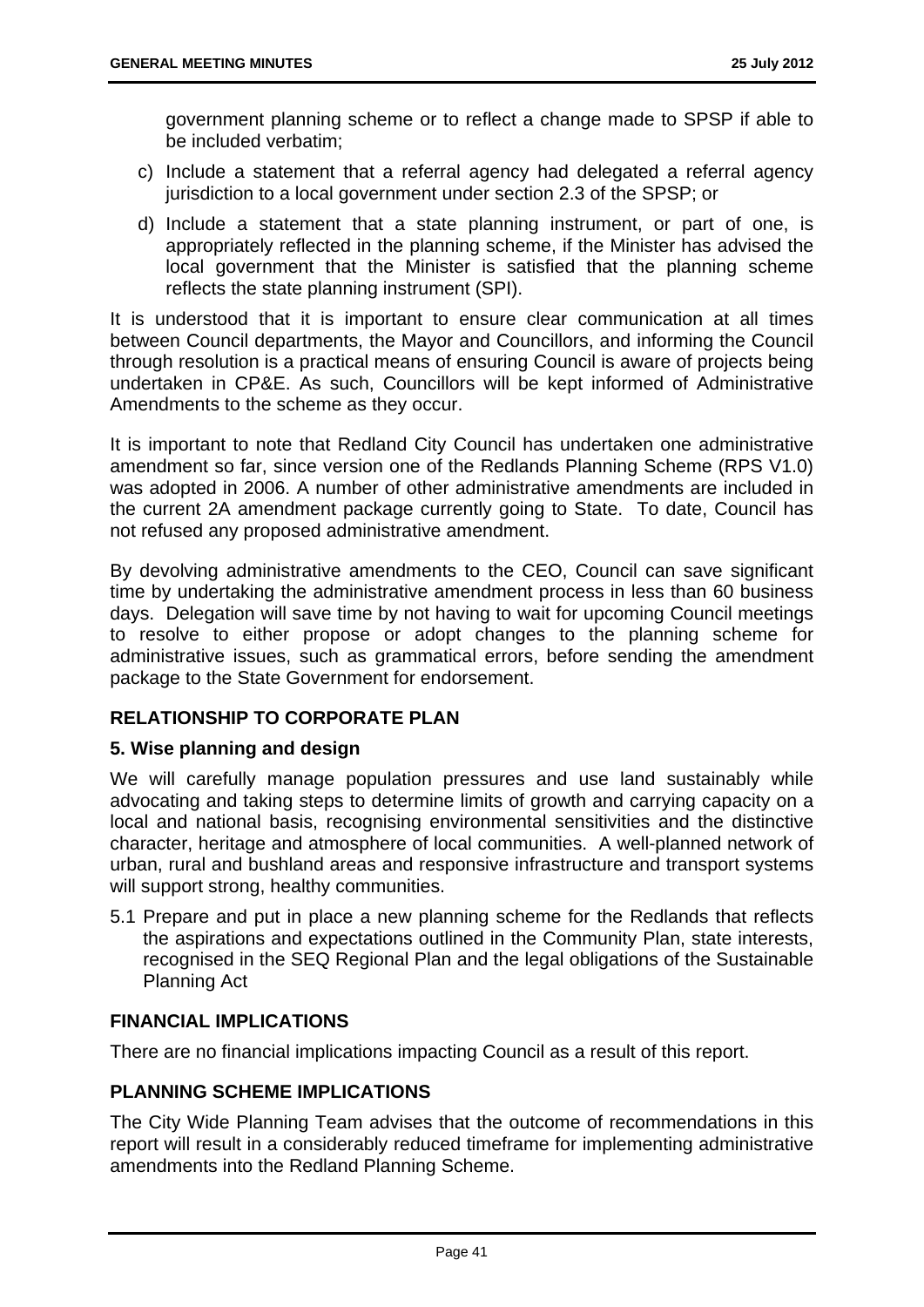# **CONSULTATION**

CP&E liaised with the DSDIP, requesting clarification of terminology, specifically "the local government must decide". The DSDIP informed CP&E that it is no longer a requirement to resolve to undertake an amendment to the planning scheme; instead it depends on Local Government delegations and internal processes.

A discussion was held at the group level, the outcome of the discussion was that the administrative amendment process would be shorter and more streamlined if there was delegation to the CEO to undertake administrative amendments to the RPS. Further, as there is no policy implications associated with administrative amendments, it was deemed that there was minimal risk in delegating this process to the CEO.

### **OPTIONS**

### **Preferred**

That Council resolve to delegate authority to the Chief Executive Officer in accordance with Section 257 of the *Local Government Act 2009*, to undertake Administrative Amendments to the Redlands Planning Scheme, including planning, preparation and adoption, as per *Statutory Guideline 01/12: Making and amending local planning instruments*.

### **Alternative**

That Council resolve not to delegate authority to the Chief Executive Officer for administrative amendments to the planning scheme.

# **OFFICER'S/COMMITTEE RECOMMENDATION/ COUNCIL RESOLUTION**

| Moved by:    | <b>Cr J Talty</b>   |
|--------------|---------------------|
| Seconded by: | <b>Cr M Edwards</b> |

**That Council resolve to delegate authority to the Chief Executive Officer in accordance with Section 257(1)(b) of the** *Local Government Act 2009***, to undertake Administrative Amendments to the Redlands Planning Scheme, including planning, preparation and adoption, as per** *Statutory Guideline 01/12: Making and amending local planning instruments***.** 

**CARRIED** (en bloc)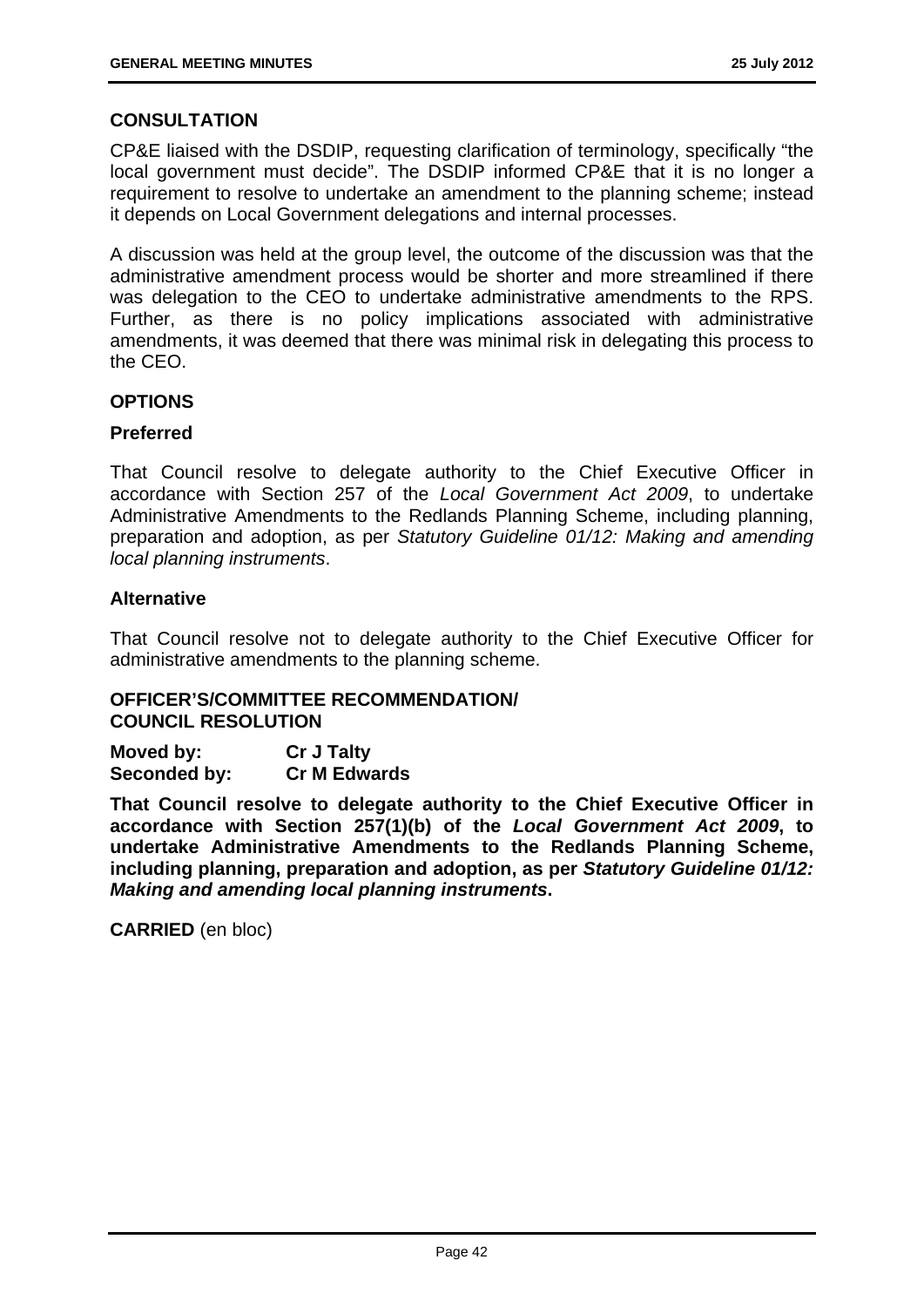# **12.3 CLOSED SESSION AT COMMITTEE**

The Committee meeting was closed to the public under section 72(1) of the *Local Government (Operations) Regulation 2010* to discuss the following item, and following deliberation on this matter, the Committee meeting was again opened to the public.

### **12.3.1 BUNKER ROAD STRUCTURE PLAN**

| <b>Dataworks Filename:</b>  | LUP Planning - Bunker Road Precinct Plan                               |
|-----------------------------|------------------------------------------------------------------------|
| <b>Responsible Officer:</b> | <b>Gary Photinos</b><br><b>Manager City Planning &amp; Environment</b> |
| <b>Author:</b>              | <b>Alan Milijkovic</b><br><b>Strategic Planner</b>                     |

### **EXECUTIVE SUMMARY**

A confidential report from Manager City Planning & Environment was discussed in closed session at Committee.

### **PROPOSED MOTION AT COMMITTEE**

| Moved by:    | Cr W Boglary |
|--------------|--------------|
| Seconded by: | Cr M Elliott |

That Council resolve as follows:

- 1. To adopt the proposed changes to the draft Bunker Road Structure Plan and required Redlands Planning Scheme amendments as detailed in Attachment 2 suggested by the first State interest review for the purposes of ministerial approval; and
- 2. That the draft Bunker Road Structure Plan and associated proposed amendments, Attachments 2 and 3, remain confidential until:
	- a) Written agreement from the Minister confirming that Council may proceed to public notification;
	- b) All landowners within the structure plan area have been given prior notification; and
	- c) Council proceeds to public notification and a call for submissions.

On being put to the vote the motion was LOST.

#### DIVISION

FOR: Crs Boglary, Ogilvie and Elliott

AGAINST: Crs Hardman, Edwards, Williams, Beard, Bishop and Talty

Crs Hewlett and Gleeson were absent from the meeting.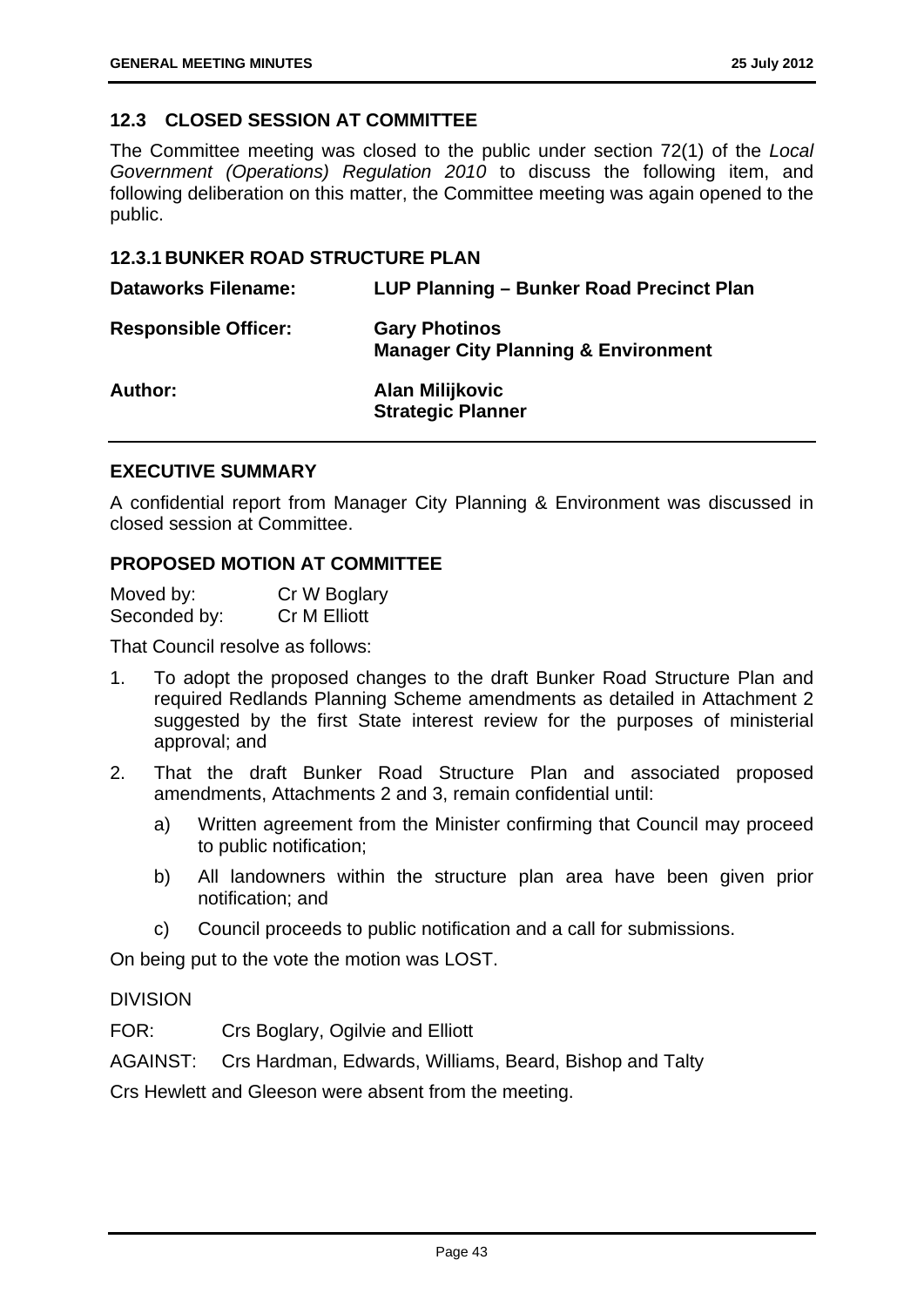## **COMMITTEE RECOMMENDATION/ COUNCIL RESOLUTION**

| Moved by:    | <b>Cr J Talty</b>   |
|--------------|---------------------|
| Seconded by: | <b>Cr M Edwards</b> |

**That Council resolve as follows:** 

- **1. To defer making a decision on the draft Bunker Road Structure Plan to the Environment and Planning Committee scheduled for 8th August 2012 where the committee can:** 
	- **a) Exercise it with the delegated authority to make a formal decision on the matter; and**
	- **b) Allow Councillors to seek further clarification on the matter to occur prior to that committee date.**
- **2. That the draft Bunker Road Structure Plan and associated proposed amendments Attachments 2 and 3, remain confidential.**

**CARRIED** (en bloc)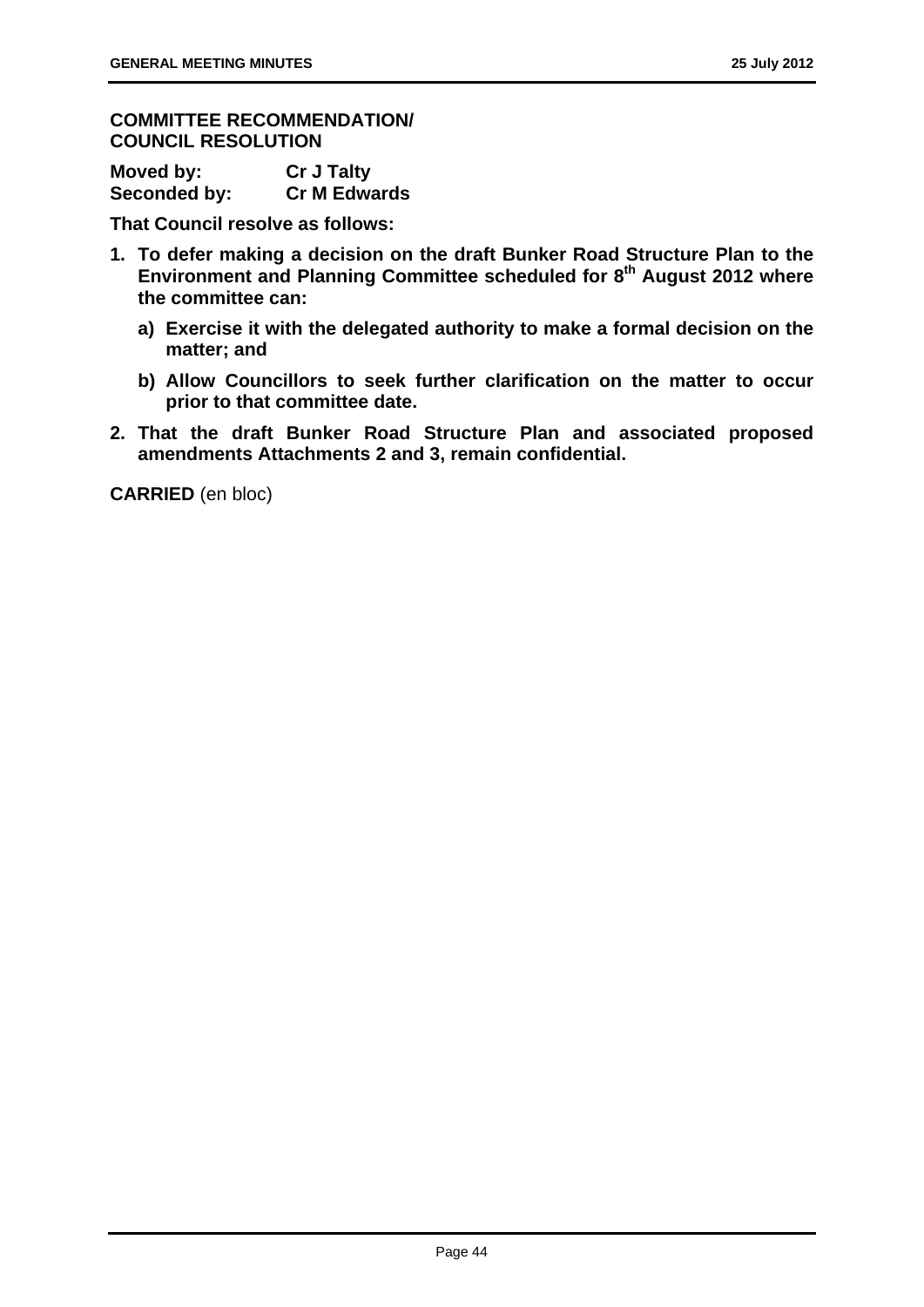### **13 CORPORATE SERVICES & GOVERNANCE COMMITTEE – 17 JULY 2012**

| Moved by:    | Cr M Edwards |
|--------------|--------------|
| Seconded by: | Cr A Beard   |

That the Corporate Services & Governance Committee Minutes of 17 July 2012 be received and item resolved under delegated authority be noted.

Corporate Services & Governance Minutes 17 July 2012

#### CARRIED

# **ITEM RESOLVED UNDER DELEGATED AUTHORITY**

13.4.1 Level 7 Vehicle Entitlements

### **13.1 GOVERNANCE**

#### **PERCEIVED CONFLICT OF INTEREST**

Cr Williams declared a perceived conflict of interest in the following item stating she was a volunteer at the Redfest event and would remain in the chamber voting in the public interest. Cr Williams voted in the affirmative.

## **13.1.1 SPONSORSHIP APPLICATION - 2012 REDFEST**

| <b>Dataworks Filename:</b>  | <b>CR-Sponsorship - Outgoing</b>                                   |
|-----------------------------|--------------------------------------------------------------------|
| <b>Responsible Officer:</b> | <b>Luke Wallace</b><br><b>Manager Corporate Governance</b>         |
| <b>Author:</b>              | <b>Kathy Petrik</b><br><b>Manager Marketing and Communications</b> |

# **EXECUTIVE SUMMARY**

Council's Corporate Sponsorship policy has the objective of "*seeking to support and promote a strong and involved community through the sponsorship of events, projects, services or other activities in an equitable and accountable way.* 

 Sponsorship is defined as "*a business transaction in which a sponsor provides a financial contribution or value in kind to support an event, project, service or activity in return for negotiated commercial and other benefits. It is a business transaction because it involves an exchange that has measurable value to each party in commercial, communication or philanthropic terms".* 

In accordance with the policy and guidelines, all sponsorships over \$10,000 are referred to Council for decision. This report provides recommendations from the internal assessment committee about the sponsorship application of Redland Spring Festival Inc for RedFest in which a \$35,000 sponsorship commitment for a period of three years was requested.

The internal assessment panel recommends a total sponsorship payment of \$20,000 for the 2012 event. The event will also be charged the lowest charge available, as a not for profit organisation, for whole of ground venue fees for the three days.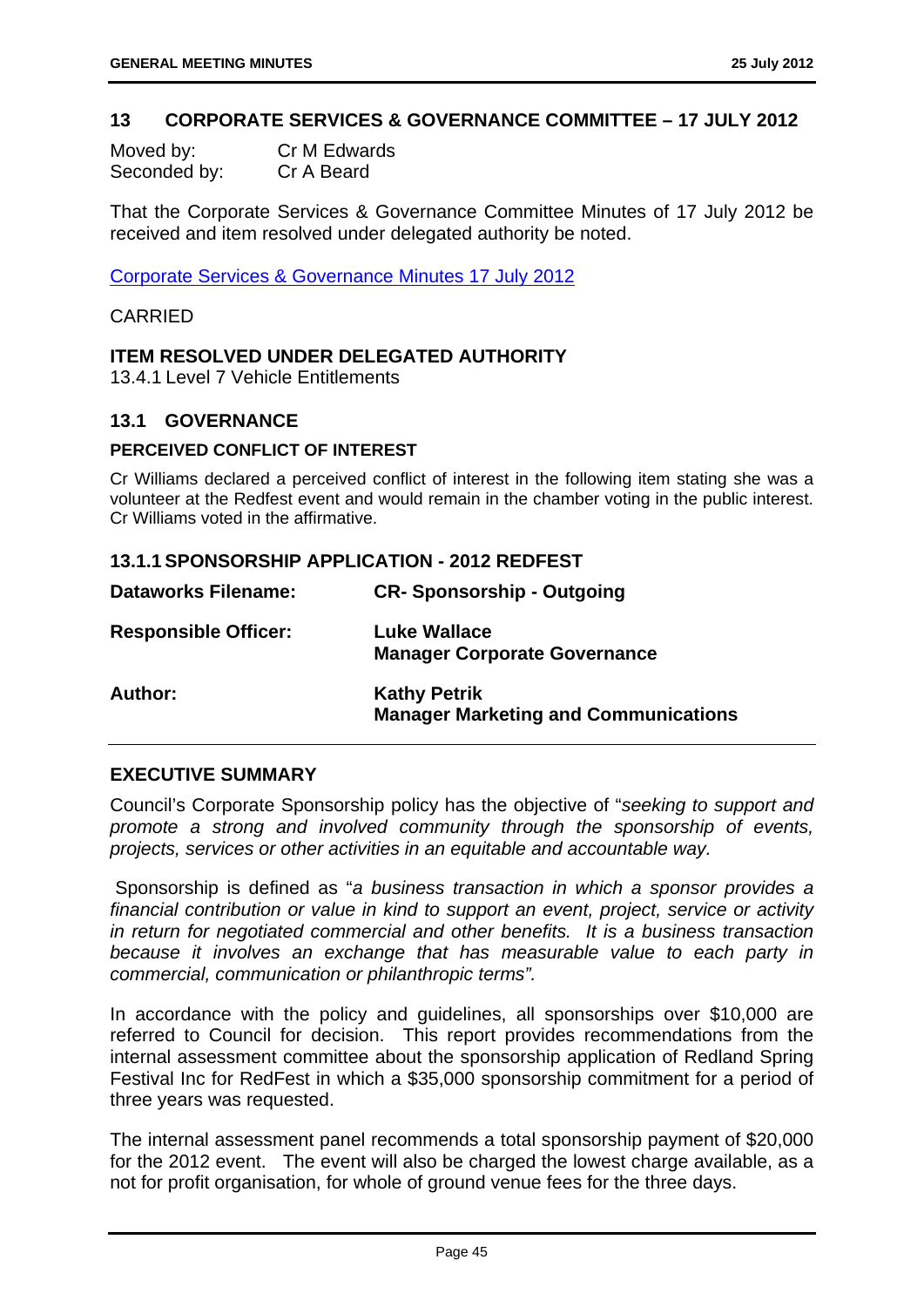The recommended amount of sponsorship remains the same as for 2011, reflecting budgetary limitations and the growing number of groups seeking Council sponsorship.

#### **PURPOSE**

This report provides background and recommendations to Council for sponsorship of RedFest in accordance with its policy and guidelines.

#### **BACKGROUND**

#### **RedFest**

This event is scheduled for 7-9 September 2012 at Norm Price Park - Redlands Showgrounds. The event has been operating in various formats since 1953 and is the longest running existing event in the Redlands. It is organised by Redland Spring Festival Inc. and targets primarily the local 35+ age group and families. The organisers expect public and exhibitor attendance to reach 15,000 for the three day festival.

RedFest describes itself as an annual celebration in the Redlands each September and celebrates music, art, food and community. It is run by a not for profit community organisation, headed by a volunteer committee with up to 300 volunteers supporting it.

The event lists the benefits it provides as retention of the longest and largest existing event in the Redlands, opportunity for community organisations to fundraise and artistic development through engagement of professional performers and arts workers. As well, the program is designed to attract local and regional audiences offering business and tourism opportunities to locals. It provides opportunities for community organisations to display, participate and earn income through the festival and gives local businesses an opportunity to network, promote and provide services.

New additions for the festival in 2012 are the RedFest Drama Festival, the blessing of the Dragon Boats at Thomson Beach, Victoria Point and a free Father's Day concert at IndigiScapes.

Sponsorship funding will be used to offset infrastructure costs including fencing, lighting and sound infrastructure, ticket boxes, marquees and security.

This sponsorship offers naming rights to a festival venue, recognition in all print media; logos on leaflets/programs; acknowledgment on website with link to RCC website; invitations to all corporate networking events; logo banners/signage; verbal acknowledgment through the 24 hours of programming; 100 festival weekend passes (which would be used in a Council community competition); a free display site for IndigiScapes to provide environmental education information during the festival.

#### **ISSUES**

Redland City Council's Communications group will liaise with the sponsored organisation to ensure that all benefits agreed to in the sponsorship agreement are delivered satisfactorily.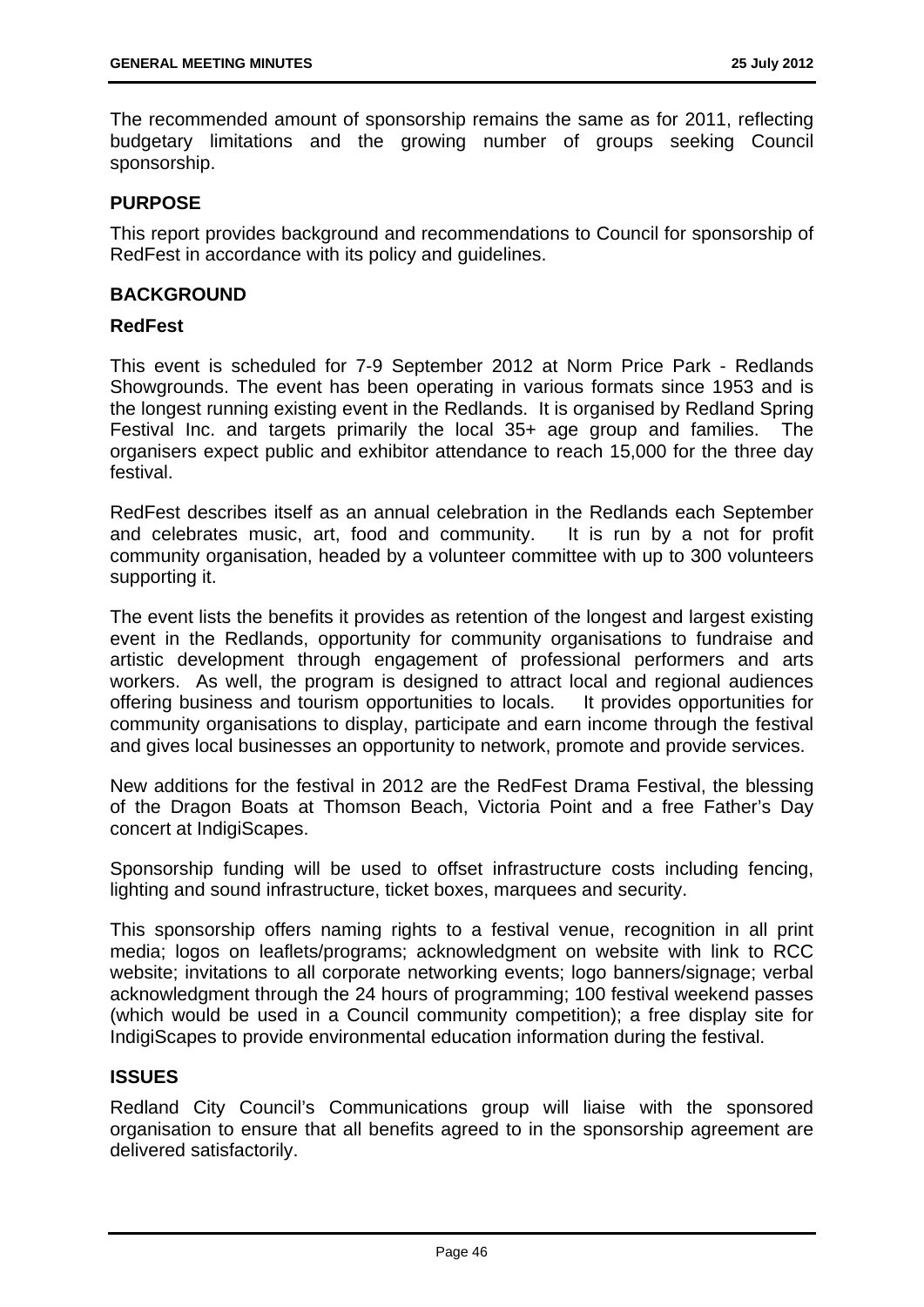# **RELATIONSHIP TO CORPORATE PLAN**

### **1. Healthy natural environment**

A diverse and healthy natural environment, with an abundance of native flora and fauna and rich ecosystems will thrive through our awareness, commitment and action in caring for the environment.

1.4 Improve residents' understanding, respect and enjoyment of the local environment through stewardship and partnerships

# **7. Strong and connected communities**

Our health, wellbeing and strong community spirit will be supported by a full range of services, programs, organisations and facilities, and our values of caring and respect will extend to people of all ages, cultures, abilities and needs

- 7.1 Promote festivals, events and activities for people to come together, developing connections and networks to improve community spirit and enhance 'sense of place'
- 7.4 Increase the participation of people from all age groups and backgrounds in local heritage, the arts and cultural expression

### **6. Supportive and vibrant economy**

Businesses will thrive and jobs will grow from opportunities generated by low impact industries, cultural and outdoor lifestyle activities, ecotourism and quality educational experiences.

6.6 Promote Redlands as a high quality tourism destination and encourage the development of sustainable nature-based, heritage and eco-tourism

#### **FINANCIAL IMPLICATIONS**

The budget for corporate sponsorship for 2012-13 remains unchanged from last year at \$126,000. This has been considered when allocating \$20,000, the largest single allocation to an applicant.

# **PLANNING SCHEME IMPLICATIONS**

This report does not have any implications for the Redlands Planning Scheme.

# **CONSULTATION**

The internal assessment panel consisting of areas of community futures, community and cultural services, tourism, environment, planning and development and communications have been consulted in this decision.

# **OPTIONS**

# **PREFERRED**

Accept the assessment panel's recommendations to approve \$20,000 in sponsorship funding to Redland Spring Festival Inc (RedFest).

# **ALTERNATIVE**

1. Decline approval of the sponsorship requests from Redlands Spring Festival Inc. (RedFest).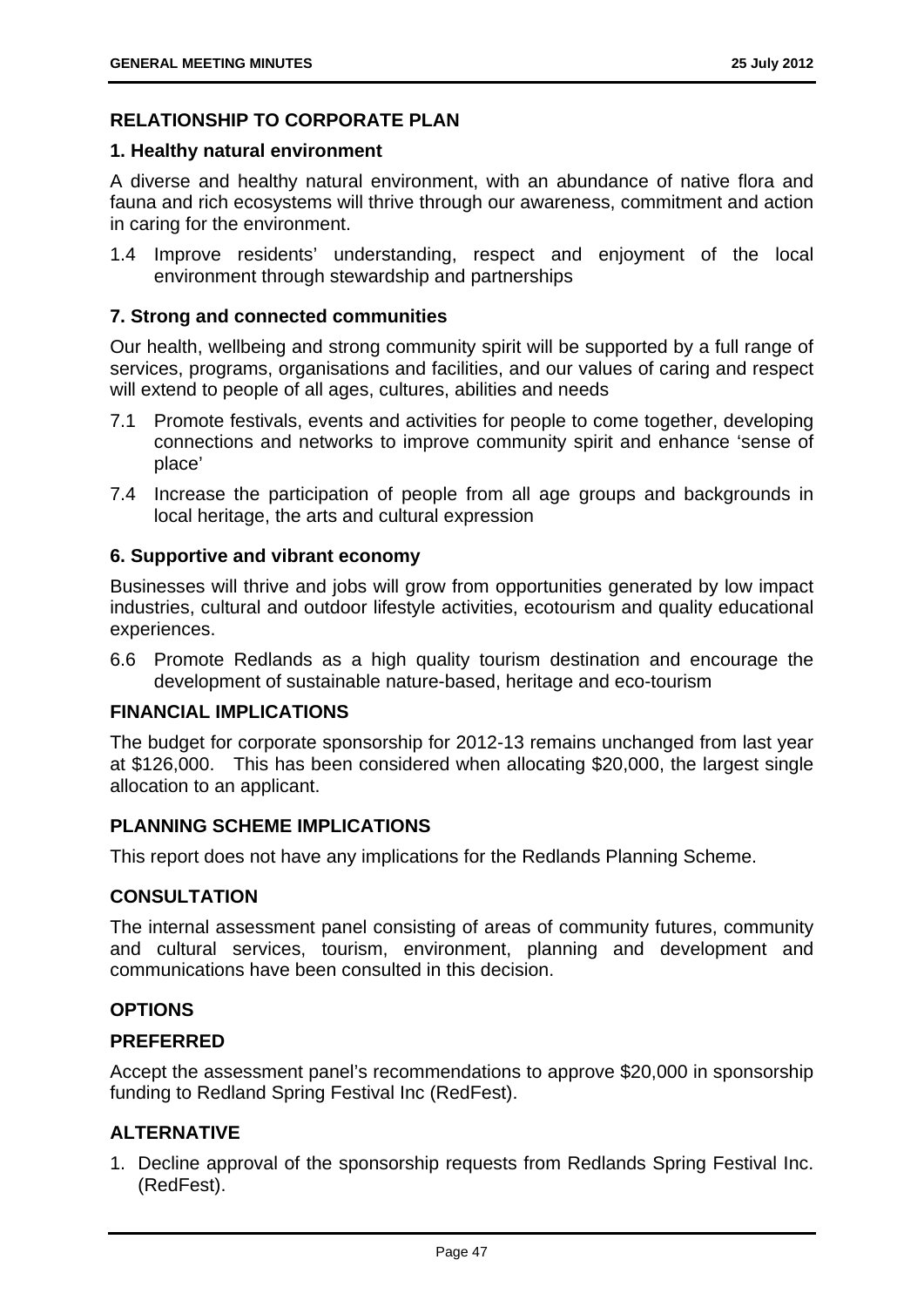2. Vary the amount of sponsorship funding to the Redland Spring Festival Inc (RedFest).

### **OFFICERS RECOMMENDATION**

Accept the assessment panel's recommendations to approve \$20,000 in sponsorship funding to Redland Spring Festival Inc (RedFest).

# **COMMITTEE RECOMMENDATION**

That Council resolve to:

- 1. Accept the assessment panel's recommendations to approve \$20,000 in sponsorship funding to Redland Spring Festival Inc (RedFest); and
- 2. That Council requests that RedFest consider reducing gate fees.

#### **COUNCIL RESOLUTION**

**Moved by: Cr A Beard Seconded by: Cr M Edwards** 

**That Council resolve to accept the assessment panel's recommendations to approve \$20,000 in sponsorship funding to Redland Spring Festival Inc (RedFest).** 

**CARRIED**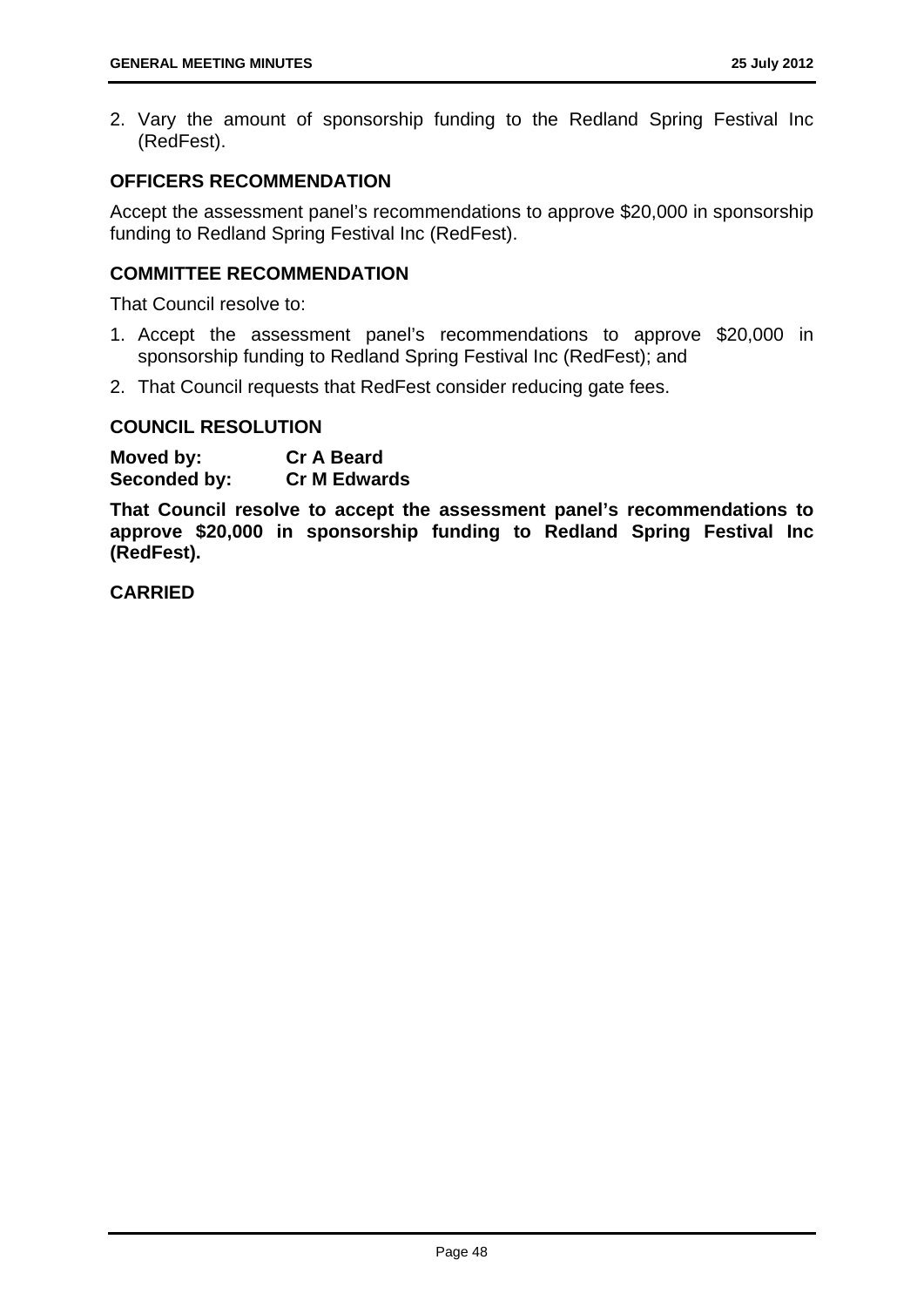# **13.2 CORPORATE SERVICES**

## **CONFLICT OF INTEREST**

Cr Elliott declared a conflict of interest in the following item stating he was treasurer of the Alexandra Hills Football Club and would remain in the chamber voting in the public interest. Cr Elliott voted in the affirmative.

# **13.2.1 LEASE - KEITH SURRIDGE PARK - CHANGE OF LESSEE NAME**

| <b>Dataworks Filename:</b>  | L.116271                                                                                    |
|-----------------------------|---------------------------------------------------------------------------------------------|
| <b>Attachment:</b>          | <b>Keith Surridge Park Site Plan</b>                                                        |
| <b>Responsible Officer:</b> | <b>Brian Lewis</b><br><b>Manager Corporate Acquisitions, Fleet and</b><br><b>Facilities</b> |
| Author:                     | <b>Mery Elliott</b><br><b>Property Services Manager</b>                                     |

### **EXECUTIVE SUMMARY**

The Alexandra Hills Sporting Club Inc has changed its name to Alexandra Hills Australian Football Club Inc. Consequently the club has requested its lease with Council be changed to reflect this change of name.

### **PURPOSE**

To recommend to Council that the request to assign the lease from Alexandra Hills Sporting Club Inc to Alexandra Hills Australian Football Club Inc be approved.

#### **BACKGROUND**

The Alexandra Hills Sporting Club Inc holds two leases over Council land at Keith Surridge Park, Alexandra Hills. One lease is the footprint of the clubhouse and the other is the designated outdoor smoking area. The playing fields are under Council control.

Recently the club has changed its name from the Alexandra Hills Sporting Club Inc to the Alexandra Hills Australian Football Club Inc (incorporated under the provisions of the Corporations Act).

The club (Alexandra Hills Australian Football Club Inc) has requested an assignment of the leases to the new name.

#### **ISSUES**

The existing leases with the Alexandra Hills Sporting Club Inc expire on 4 June 2021. The proposed name change does not dramatically change the constitution and objectives of the sporting club, including:

- To promote, foster and provide playing facilities for junior and senior Australian Rules Football and any other sport as approved by the association.
- To provide social and cultural facilities for members and their guests upon land and premises occupied by the association from time to time.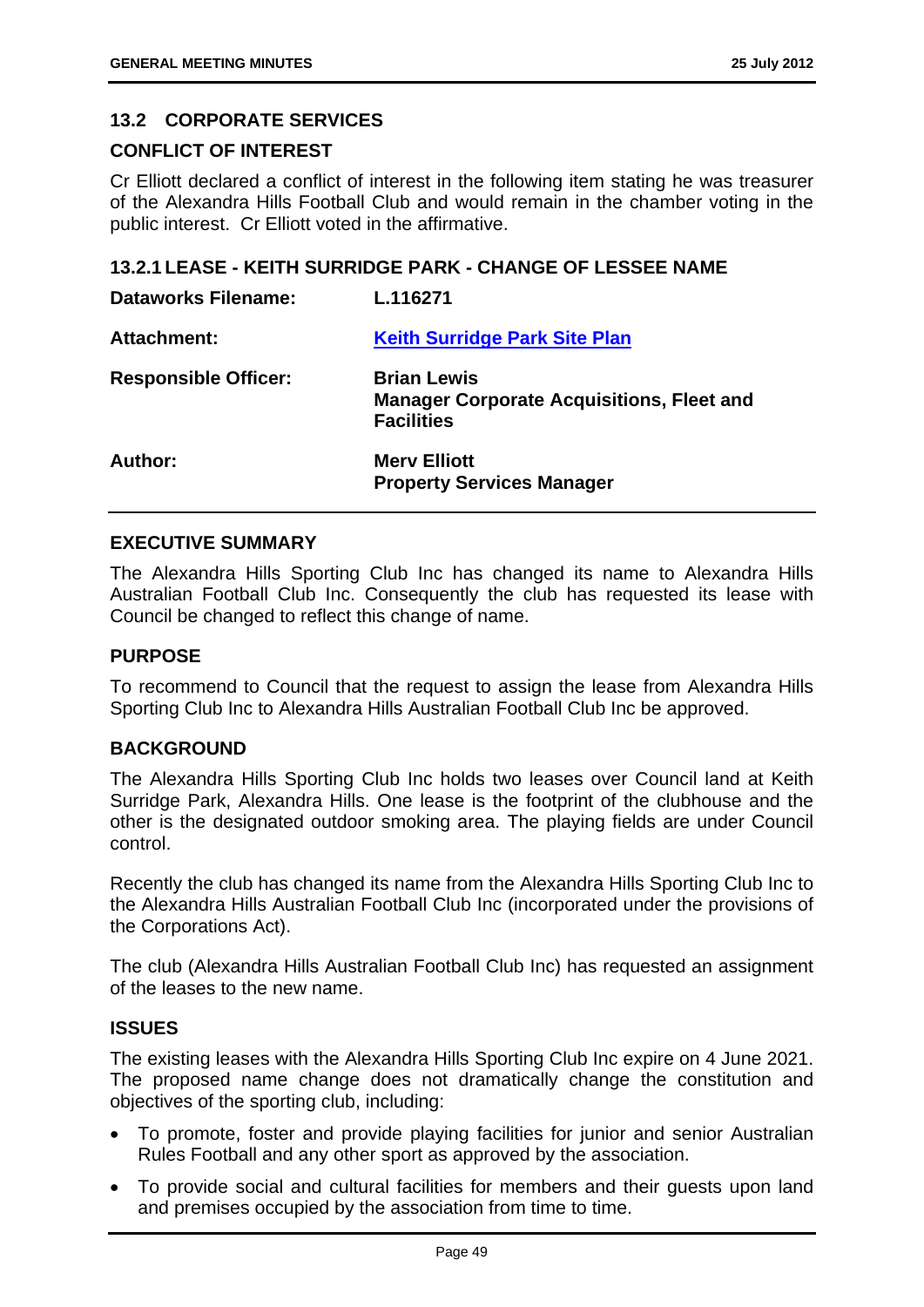- To promote, foster and develop sport in the community through direct participation, funding or management of sporting teams.
- The club's income and assets must be used solely to promote the club's objects.
- The club must not pay or distribute any profits, income or assets to the members.
- On winding up, any surplus must be given to an institution:
	- $\triangleright$  Which has objects similar to the club's objects; and
	- $\triangleright$  Which cannot distribute its income and assets to its members

The members may decide the institution. If they do not so, the Supreme Court of Queensland may decide the institution.

There appears to be no valid reason why the name changes should be refused.

### **RELATIONSHIP TO CORPORATE PLAN**

#### **7. Strong and connected communities**

Our health, wellbeing and strong community spirit will be supported by a full range of services, programs, organisations and facilities, and our values of caring and respect will extend to people of all ages, cultures, abilities and needs

7.2 Provide access to quality services, facilities and information that meet the needs of all age groups and communities, especially disadvantaged and vulnerable people

### **FINANCIAL IMPLICATIONS**

There are no financial implications impacting Council as a result of this report. All costs will be paid by the club.

#### **PLANNING SCHEME IMPLICATIONS**

None identified.

### **CONSULTATION**

Property Services Manager has consulted with club representatives and Service Manager, Sport & Recreation.

#### **OPTIONS**

#### **PREFERRED**

That Council resolve to:

- 1. Authorise the assignment of the lease of Council land from the Alexandra Hills Sporting Club Inc to Alexandra Hills Australian Football Club Inc;
- 2. All costs associated with the assignment are to be met by the new entity; and
- 3. Delegate authority to the Chief Executive Officer under s.257(1)(b) of the *Local Government Act 2009* to execute all documents in relation to the assignment of the lease.

#### **ALTERNATIVE**

None recommended.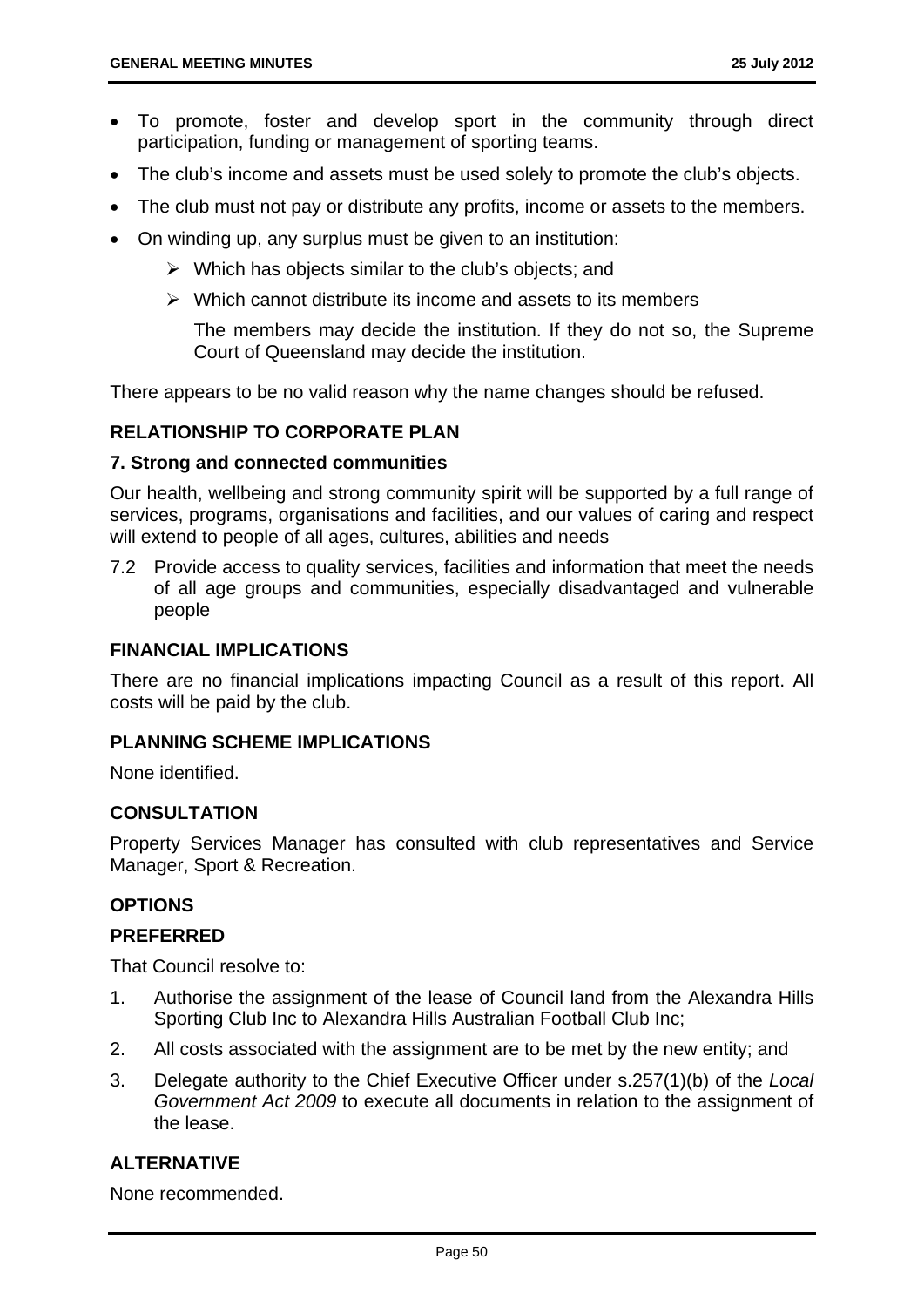**OFFICER'S/COMMITTEE RECOMMENDATION/ COUNCIL RESOLUTION** 

| Moved by:    | <b>Cr P Bishop</b>  |
|--------------|---------------------|
| Seconded by: | <b>Cr W Boglary</b> |

**That Council resolve to:** 

- **1. Authorise the assignment of the lease of Council land from the Alexandra Hills Sporting Club Inc to Alexandra Hills Australian Football Club Inc;**
- **2. That all costs associated with the assignment are to be met by the new entity; and**
- **3. Delegate authority to the Chief Executive Officer under s.257(1)(b) of the**  *Local Government Act 2009* **to execute all documents in relation to the assignment of the lease.**

**CARRIED**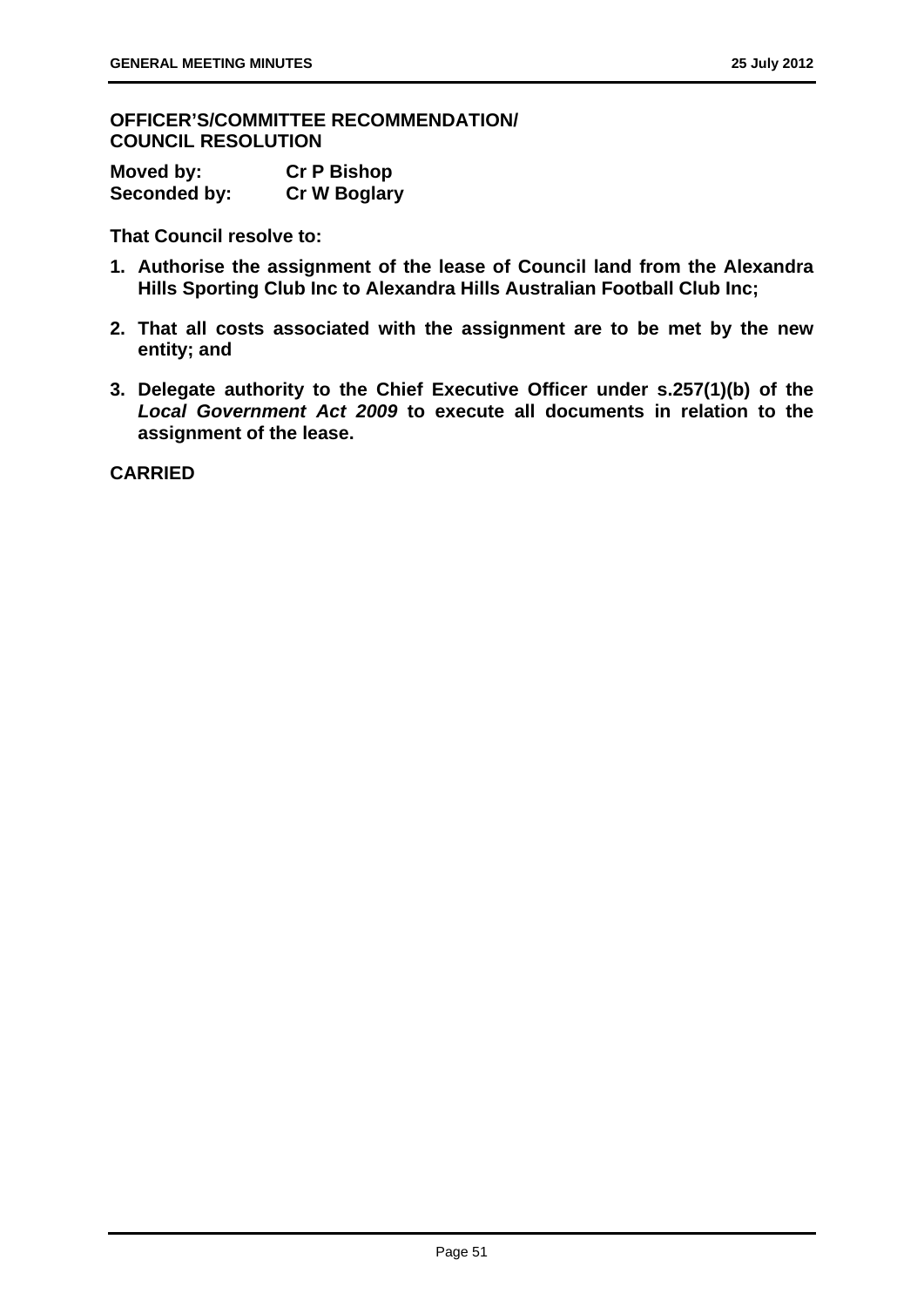| <b>13.2.2 POINT LOOKOUT SURF LIFE SAVING CLUB INC - NEW LEASE</b> |                                                                    |
|-------------------------------------------------------------------|--------------------------------------------------------------------|
| <b>Dataworks Filename:</b>                                        | L.164177                                                           |
| Attachment:                                                       | <b>Point Lookout Surf Life Saving Club Site Plan</b>               |
| <b>Responsible Officer:</b>                                       | <b>Martin Drydale</b><br><b>General Manager Corporate Services</b> |
| Author:                                                           | <b>Mery Elliott</b><br><b>Property Services Manager</b>            |

### **EXECUTIVE SUMMARY**

The Point Lookout Surf Life Saving Club Inc hold a lease over Council trust land at Point Lookout. The lease expires in October 2012 and the club has requested a new lease for a 20 year period.

#### **PURPOSE**

The purpose of this report is to recommend that Council agree to the creation of a new lease over the subject property for a term of 20 years.

#### **BACKGROUND**

The Point Lookout Surf Life Saving Club Inc have been in occupation of Lot 73 CP826165 situated at Kennedy Drive, Point Lookout for 40 years. The existing lease expires in October 2012 and a renewal of the lease has been requested by the club.

It is normal practice for Council to renew leases when they become due, unless lease violations have occurred. There have been no such occurrences reported in respect to the club.

#### **ISSUES**

Council policy in respect to leases to sporting / community organisations is embodied in Policy POL-3071. The basic requirements are as follows:

- Rental: Lease fees based on Category C ie \$500 per year for clubs with a full liquor licence. Therefore Category C rental applies as the club has a full liquor licence:
- Term: Term of standard leases to be up to 10 years, 20 years or 30 years as required where the lessee invests significant funds into infrastructure or leases for an emergency service. Therefore a 20 year lease term is recommended due to the club providing a surf life saving service.
- Rates: General Rate applied to organisations with a full liquor licence. Therefore General Rates are applicable to the club as well as service charges and levies with respect to the services being used;
- Maintenance: Lessee to maintain the leased area to the satisfaction of Council.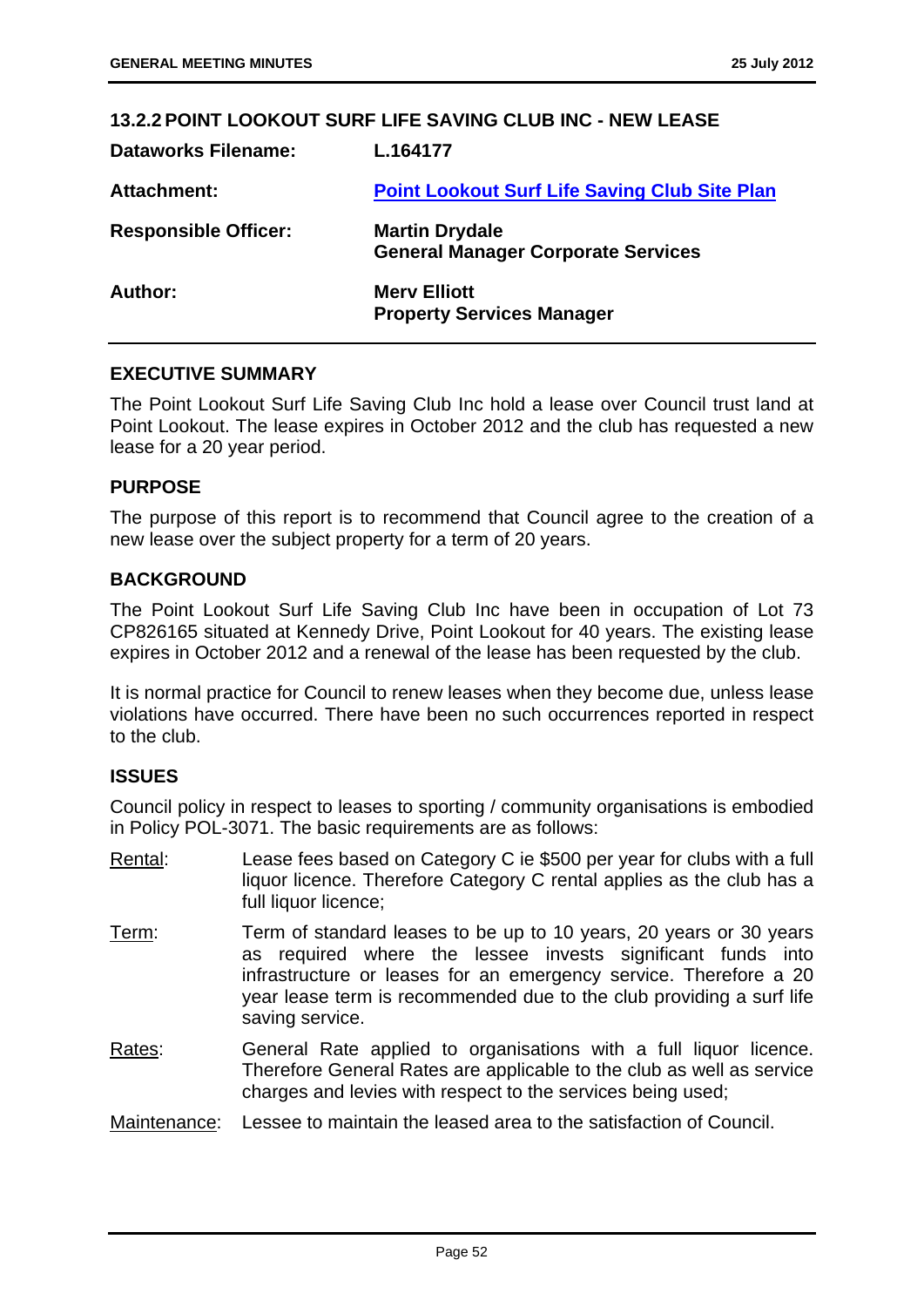# **RELATIONSHIP TO CORPORATE PLAN**

#### **7. Strong and connected communities**

Our health, wellbeing and strong community spirit will be supported by a full range of services, programs, organisations and facilities, and our values of caring and respect will extend to people of all ages, cultures, abilities and needs

7.2 Provide access to quality services, facilities and information that meet the needs of all age groups and communities, especially disadvantaged and vulnerable people

### **FINANCIAL IMPLICATIONS**

There are no financial implications to Council. The club will bear all costs in relation to the new lease.

### **PLANNING SCHEME IMPLICATIONS**

None identified.

### **CONSULTATION**

The Property Services Manager has consulted with the Service Manager, Sport & Recreation.

#### **OPTIONS**

## **PREFERRED**

That Council resolve to:

- 1. Grant a lease to the Point Lookout Surf Life Saving Club Inc over Lot 73 CP826165 for a term of 20 years in accordance with Council policy POL.3071; and
- 2. Delegate authority to the Chief Executive Officer under s.257(1)(b) of the *Local Government Act 2009* to make, vary or discharge the lease and all related documents.

### **ALTERNATIVE**

#### **Not Preferred**

That Council resolve to refuse the request from Point Lookout Surf Life Saving Club Inc for a new lease.

# **OFFICER'S/COMMITTEE RECOMMENDATION/ COUNCIL RESOLUTION**

**Moved by: Cr M Edwards Seconded by: Cr A Beard** 

**That Council resolve to:** 

**1. Grant a lease to the Point Lookout Surf Life Saving Club Inc over Lot 73 CP826165 for a term of 20 years in accordance with Council policy POL.3071; and**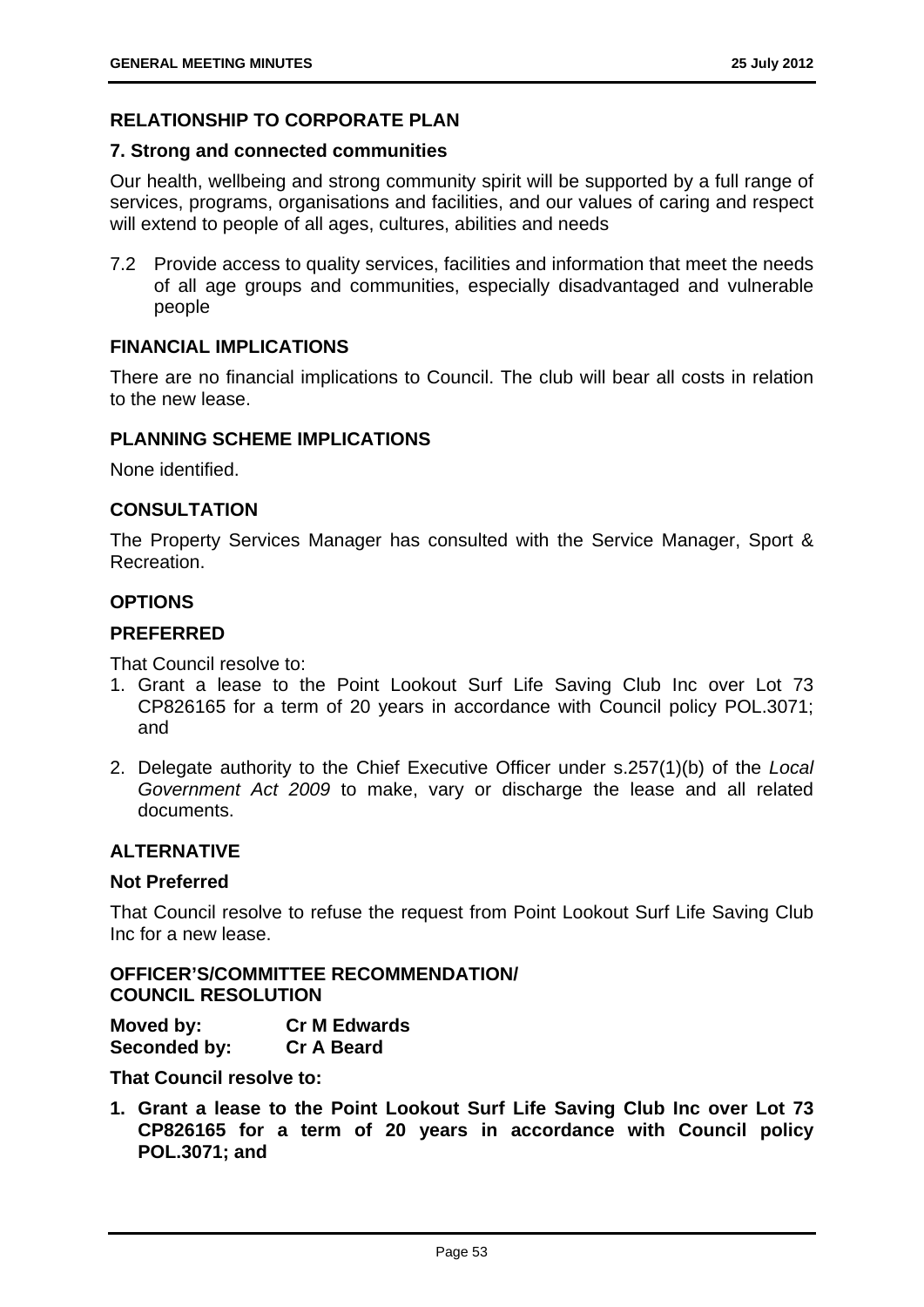**2. Delegate authority to the Chief Executive Officer under s.257(1)(b) of the**  *Local Government Act 2009* **to make, vary or discharge the lease and all related documents.** 

**CARRIED** (en bloc)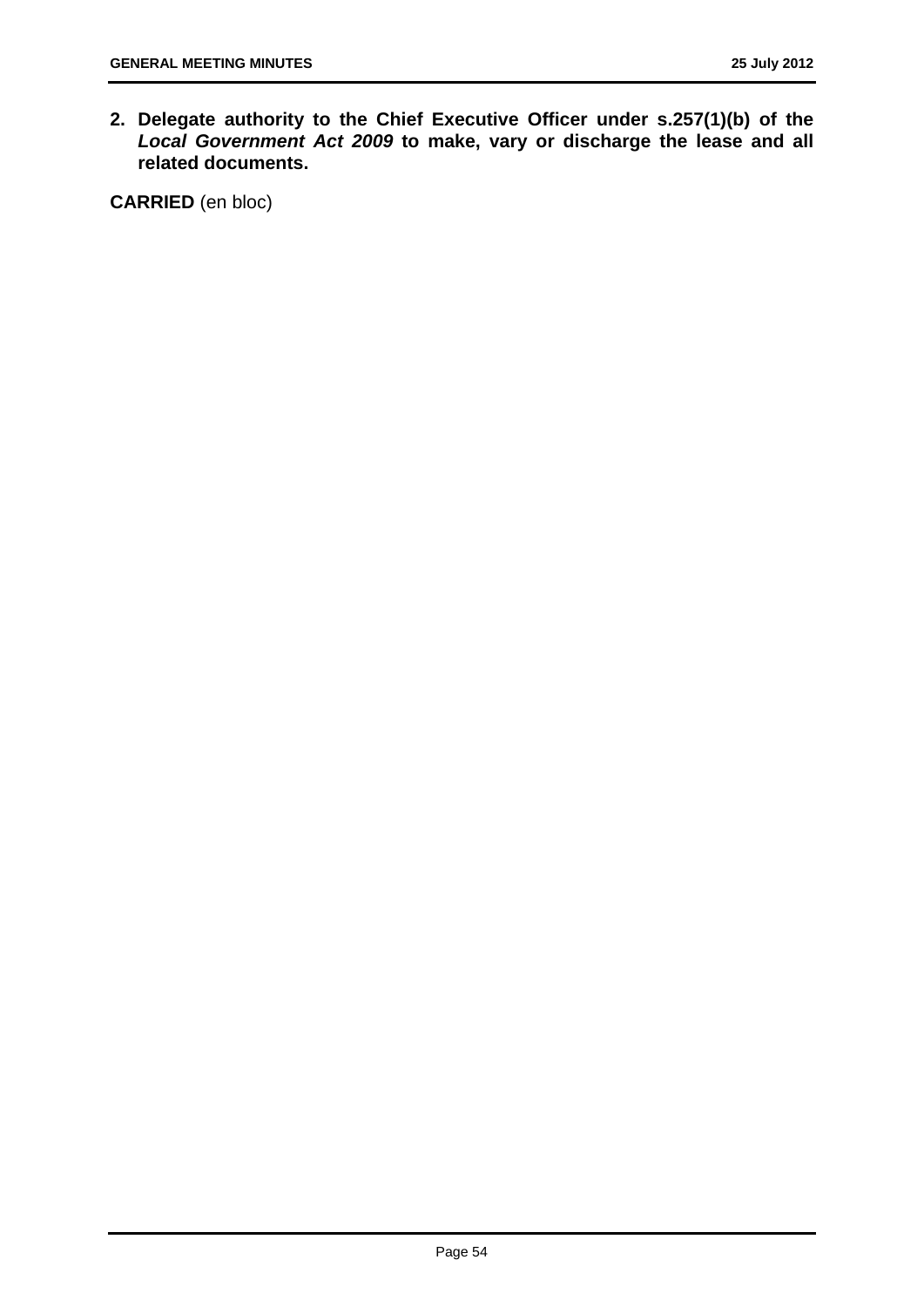### **13.2.3 TOONDAH HARBOUR BUSINESS CENTRE**

| <b>Dataworks Filename:</b>  | L.118490/118607/118487/118703/118846/301332                        |
|-----------------------------|--------------------------------------------------------------------|
| <b>Attachment:</b>          | <b>Toondah Harbour Business Centre Site Plan</b>                   |
| <b>Responsible Officer:</b> | <b>Martin Drydale</b><br><b>General Manager Corporate Services</b> |
| Author:                     | <b>Merv Elliott</b><br><b>Property Services Manager</b>            |

### **EXECUTIVE SUMMARY**

At its meeting held on 7 March 2012, Council approved the purchase of land and buildings at Toondah Harbour, previously referred to as the CSIRO site and now referred to as the Toondah Harbour Business Centre.

At its meeting held on 30 May 2012, Council resolved as follows:

- 1. *That Council officers be asked to bring a report to Council to advise on actions taken, and provide advice on further options, regarding the short-to-medium term utilisation of the newly purchased (former CSIRO) property at Toondah Harbour;*
- 2. *That the report consider the following uses:* 
	- *a) Commercial letting of office space;*
	- *b) A business incubator;*
	- *c) Community group office space and meeting rooms;*
	- *d) Commercial letting to an aquaculture venture; and*
	- *e) Commercial letting to the UQ Moreton Bay Marine Research Station for research purposes.*
- 3. *That the report be made available prior to the 1st Quarter Budget Review 2012/13 so that any possible budget implications might also be considered in a timely fashion.*

### **PURPOSE**

The purpose of this report is to address the points raised in the Council resolution of 30 May 2012.

#### **BACKGROUND**

Purchase of the above described site containing an area of  $19,909m^2$  and improved with office buildings of  $1,842m^2$  in area, store rooms, laboratories and various other buildings was approved by Council resolution on 7 March 2012. Subsequently a Contract of Sale was executed by both parties on 5 April 2012 for the purchase at a figure of \$3.4m with a settlement date of 18 July 2012.

The purchase of the site has had a two-fold benefit to Council. Firstly, office accommodation was made available to accommodate Allconnex staff being reintegrated into Council and secondly, for Council to have a majority ownership and control in respect to the future planning and redevelopment of the Toondah Harbour Precinct.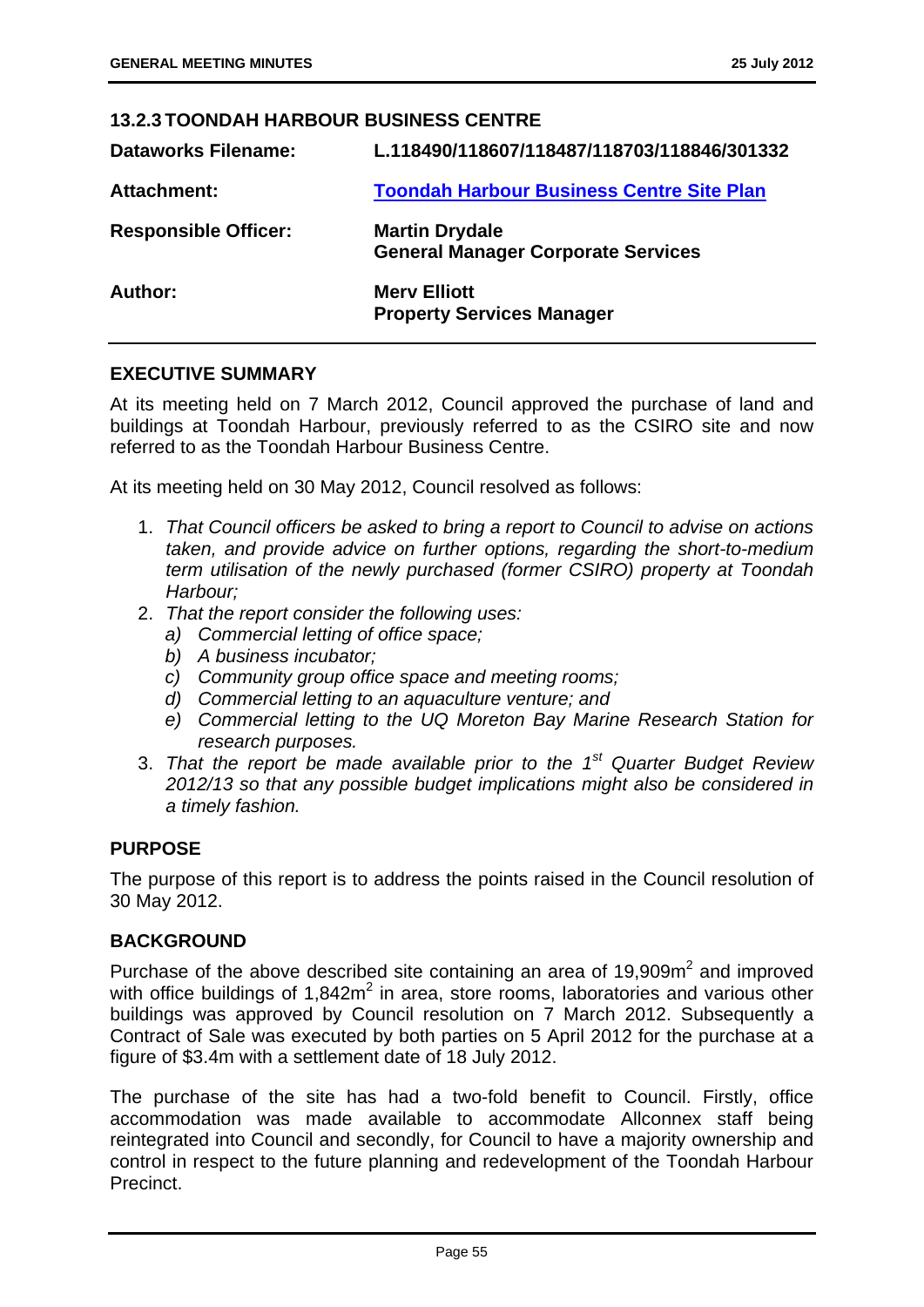# **ISSUES**

At its meeting held on 30 May 2012, Council resolved as follows:

- 1. *That Council officers be asked to bring a report to Council to advise on actions taken, and provide advice on further options, regarding the short-to-medium term utilisation of the newly purchased (former CSIRO) property at Toondah Harbour;*
- 2. *That the report consider the following uses:* 
	- *a) Commercial letting of office space;*
	- *b) A business incubator;*
	- *c) Community group office space and meeting rooms;*
	- *d) Commercial letting to an aquaculture venture; and*
	- *e) Commercial letting to the UQ Moreton Bay Marine Research Station for research purposes.*

With respect to the second part of the resolution:

# **a) Commercial Letting of Office Space**

Tenders were called for the leasing of office space available excluding the allocation of 803.5 $m<sup>2</sup>$  of the 1<sup>st</sup> floor to Redland Water.

Redland Water have entered into a tenancy agreement with Council for the lease of this area for a 3 year period at market rental.

As a result of the tender process, Council have been successful in securing a tenant for an area of 400 $m^2$  on the ground floor at market rental for a 3 year period.

Negotiations are proceeding for the leasing of the available office space remaining which totals approximately  $600m^2$ .

# **b) A Business Incubator**

A "business incubator" is defined as "A programme designed to support the successful development of entrepreneurial companies through an array of business support resources". Typically, this involves the provision of reception and support service activities together with business advisory services aimed at promoting and building businesses housed in the incubator. This latter support role is similar to the support services provided by Council's Business & Tourism Support Unit attached to the City Enterprises Group.

The tenancy of the office space available will, in itself, provide some impetus for business opportunities, however in the meantime, Council's Business & Tourism Support Unit will investigate the feasibility of establishing a business incubator in the Centre to foster business opportunities and present a business case to a future Council Meeting should sufficient demand be identified.

# **c) Community Group Office Space and Meeting Rooms**

With full occupancy of the office accommodation, it is not considered feasible to utilise other parts of the site for community type uses. Security and health and safety arrangements would also need to be reviewed if this type of use is allowed.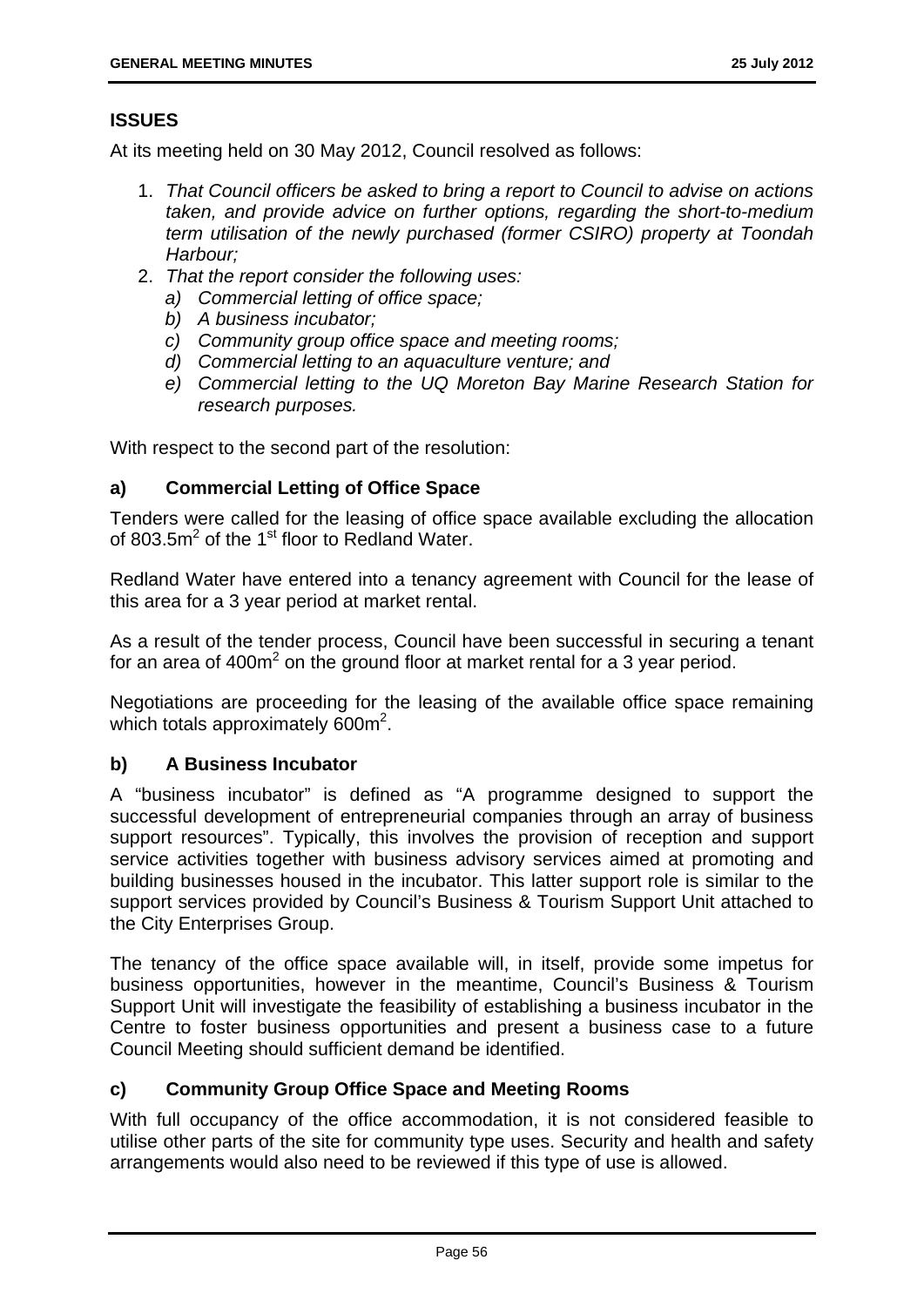Council has resolved to accept the transfer of a property from the State government located at Alexandra Hills which would be more suitable for community use and it is recommended that this be the preferred approach rather than utilising space at the Toondah Harbour Business Centre.

# **d) Commercial Letting to Aquaculture Venture**

Negotiations are proceeding with interested parties with respect to this activity.

# **e) Commercial Letting to the UQ Moreton Bay Marine Research Station for Research Purposes.**

Negotiations are proceeding but so far have not proved successful.

# **RELATIONSHIP TO CORPORATE PLAN**

### **9. An efficient and effective organisation**

Council is well respected and seen as an excellent organisation which manages resources in an efficient and effective way

- 9.5 Ensure robust long term financial planning is in place to protect the financial sustainability of Council
- 9.6 Implement long term asset management planning that supports innovation and sustainability of service delivery, taking into account the community's aspirations and capacity to pay for desired service levels

## **6. Supportive and vibrant economy**

Businesses will thrive and jobs will grow from opportunities generated by low impact industries, cultural and outdoor lifestyle activities, ecotourism and quality educational experiences.

- 6.1 Bolster the local economy and local employment by providing business support to local companies, promoting social enterprise and providing opportunities for creativity, diversity and entrepreneurial activity
- 6.3 Promote significant redevelopment of Cleveland and Capalaba as principal regional activity centres delivering mixed-use centres that provide opportunities for economic investment and local employment
- 6.4 Bring new business to the Redlands by promoting the city as a sustainable business locale, promoting Redland's advantages and advocating for the relocation of a major state government department

# **5. Wise planning and design**

We will carefully manage population pressures and use land sustainably while advocating and taking steps to determine limits of growth and carrying capacity on a local and national basis, recognising environmental sensitivities and the distinctive character, heritage and atmosphere of local communities. A well-planned network of urban, rural and bushland areas and responsive infrastructure and transport systems will support strong, healthy communities.

5.5 Plan and develop a network of accessible centres that provide a wide range of retail, commercial and community services along with local employment opportunities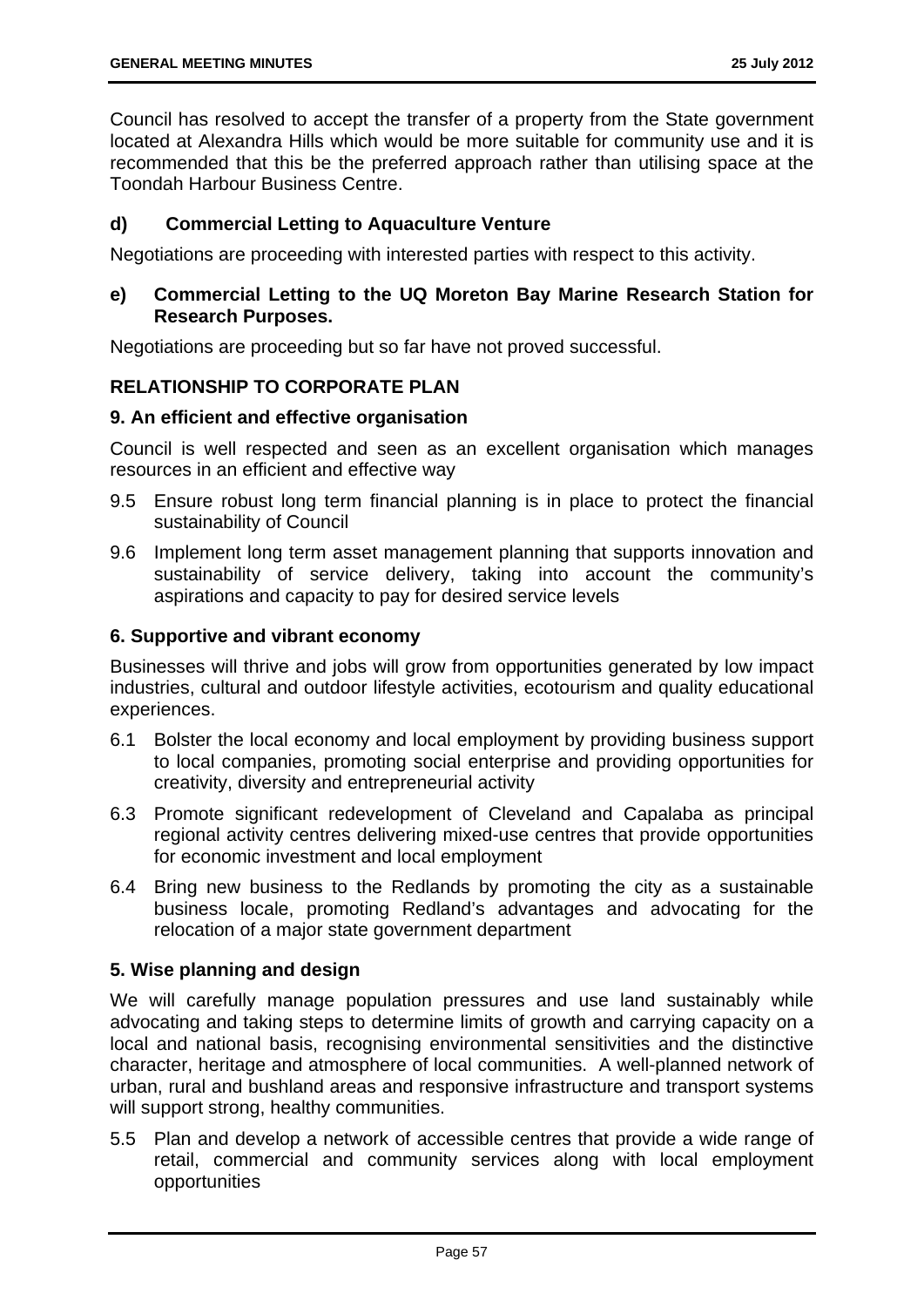# **FINANCIAL IMPLICATIONS**

Changes to the 2012/13 year budget with respect to the expected rental income and ongoing facility maintenance costs will be made at the 1<sup>st</sup> Quarter Budget Review..

# **PLANNING SCHEME IMPLICATIONS**

The City Planning & Environment Group was consulted and it is considered that the outcome of recommendations in this report will not require a change to the Redland Planning Scheme as the use of the facility for office accommodation has not changed from its previous use.

# **CONSULTATION**

Consultation has occurred with leasing managing agents and prospective office tenants and the City Services Department.

### **OFFICER'S RECOMMENDATION**

That Council note the contents of this report.

### **COMMITTEE RECOMMENDATION/ COUNCIL RESOLUTION**

**Moved by: Cr M Edwards Seconded by: Cr A Beard** 

**That Council resolve as follows:** 

- **1. To note the contents of this report; and**
- **2. That an investigation of the potential of the site to cater for overflow parking commence, and that this investigation be completed so that any findings can be implemented for the Christmas Holidays.**

**CARRIED** (en bloc)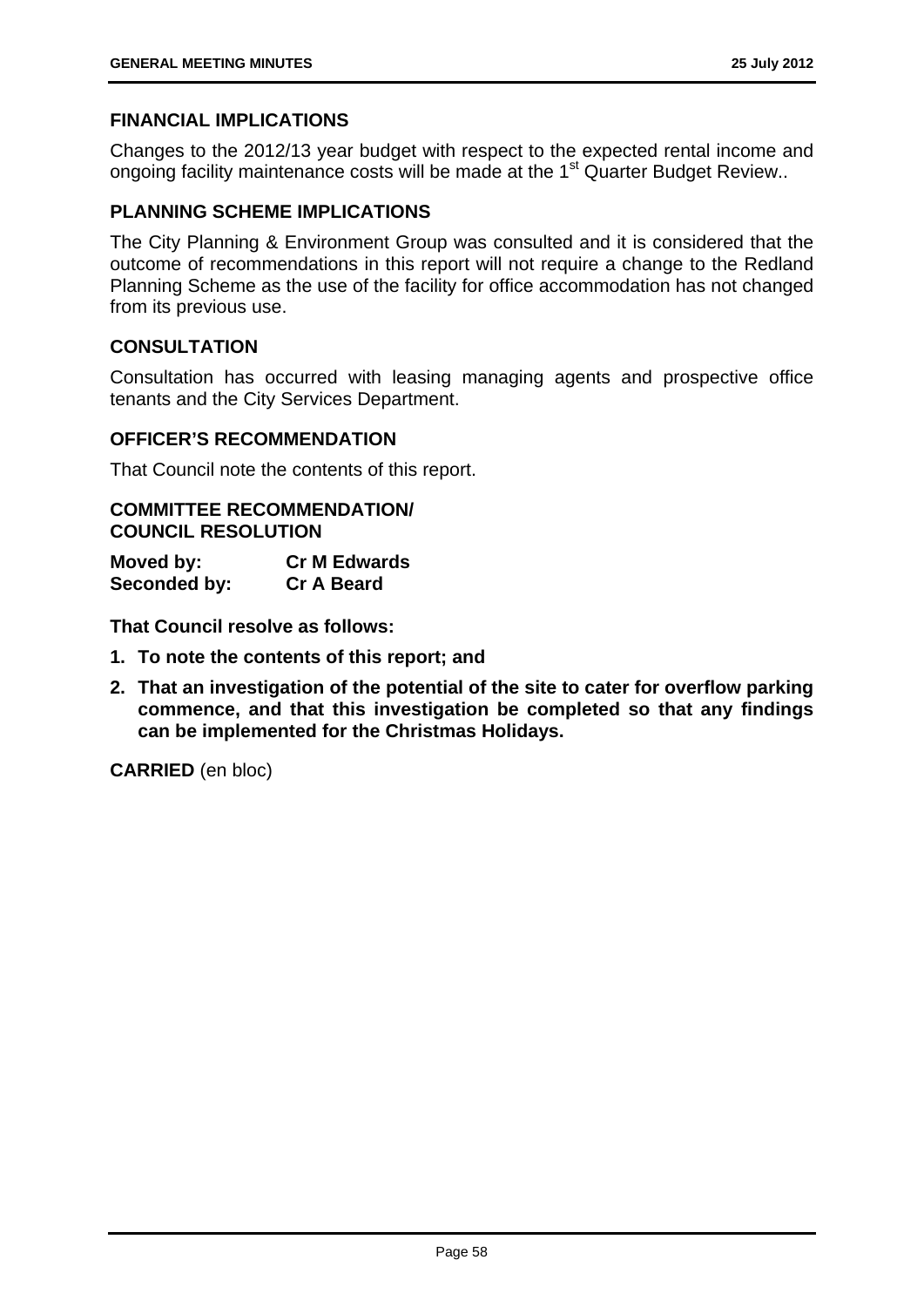| 13.2.4 ADOPTION OF PEOPLE STRATEGY 2012-2015 |                                                                         |
|----------------------------------------------|-------------------------------------------------------------------------|
| <b>Dataworks Filename:</b>                   | <b>HRM Business Plan</b>                                                |
| <b>Attachment:</b>                           | People Strategy 2012-2015                                               |
| <b>Responsible Officer:</b>                  | <b>Eleanor Noonan</b><br><b>Service Manager Workplace Development</b>   |
| Author:                                      | <b>Angela Saxby</b><br><b>Senior Organisational Development Adviser</b> |

### **EXECUTIVE SUMMARY**

A three year RCC People Strategy has been developed that addresses priorities to ensure a safe, productive workforce, directed by highly skilled leaders that see Council priorities delivered in partnership with operational employees. It supports the leadership and direction of the Executive Leadership Group's commitment to RCC's people, and will enable a shared vision and a culture of commitment to a clear strategic direction for Council.

It is important for the Mayor and Councillors to be aware of the commitment made by the Executive Leadership Group (ELG) to ensure we attract, keep, cultivate and enable our people to thrive in the workplace.

#### **PURPOSE**

This paper provides an overview of the 2012-2015 People Strategy, including its goals and actions. It will outline the 2012/13 priorities and inform the principles of delivery in line with the Back to Basics Policy (POL 3089), including red-tape reduction. It aligns with objectives contained within the Corporate Plan and includes prioritised annual action plans.

# **BACKGROUND**

Council's Human Resource Management Policy (POL-2127) states Council's commitment to embrace the spirit and intent of our statutory obligations as an employer. It states RCC will achieve excellence in people management through the development of organisational cultural values and people behaviours that assists the organisation to meet its strategic goals and agreed community expectations.

To achieve this policy objective, best practice human resource practice research showed the need to produce a longer term strategy document. Research indicated the strategy should be informed by organisational members, and prioritised according to the areas that enable Council to increase satisfaction, commitment and loyalty, and thus productivity.

It also is a framework whereby statutory employer and employee obligations are outlined, that includes a responsibility to all employees to consider their individual behaviours that contribute to a better workplace. This will enable People and Change to drive clear commitments to improve or sustain priority areas that will ensure its people are actively engaged and motivated to achieve Council outcomes through increased productivity.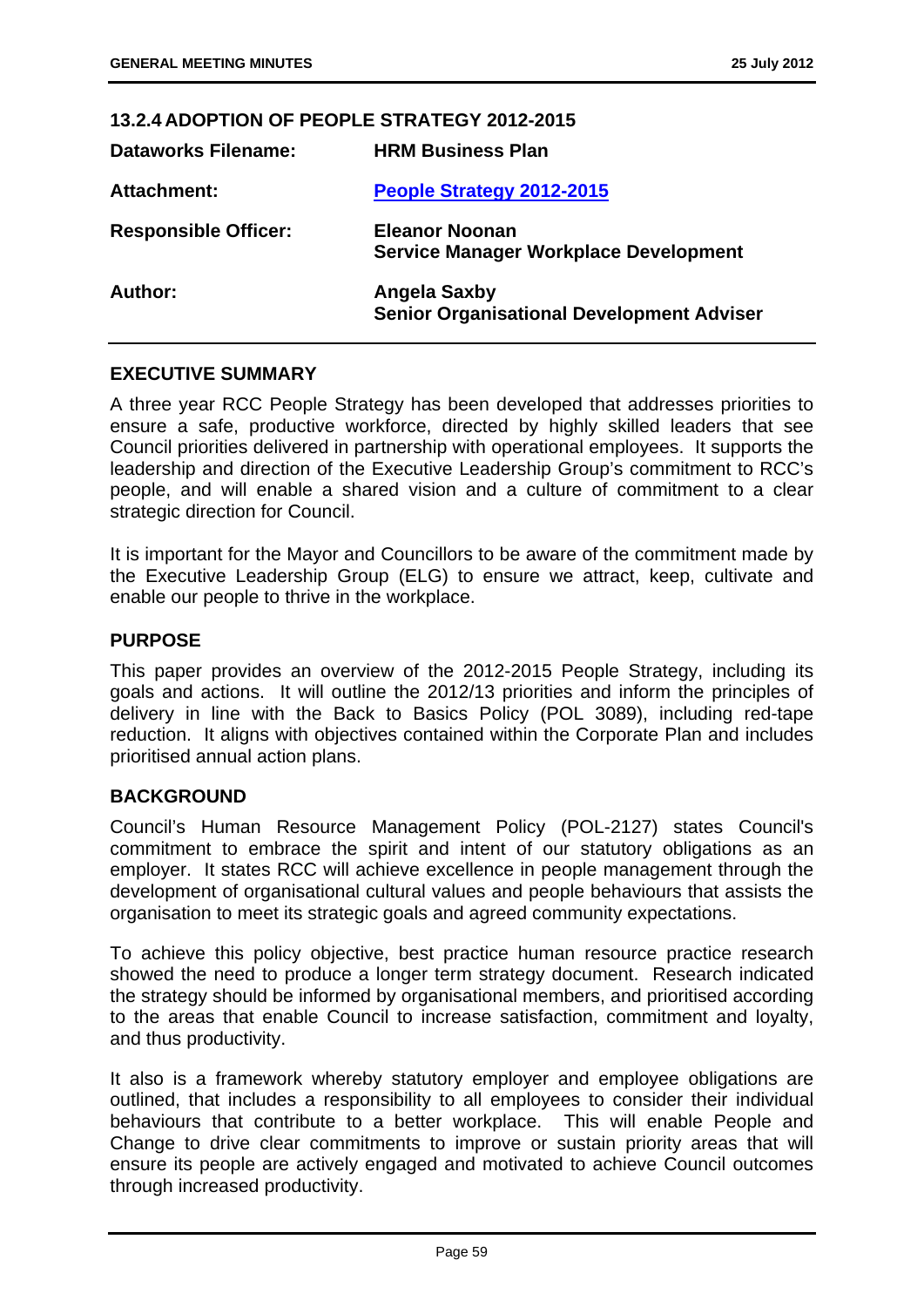There is a significant lack of specific organisational goals and measures to track people and workforce issues. The People Strategy determines an appropriate range of People & Change indicators that track and measure change to workforce issues over time.

The 2012/2013 priorities have been determined by feedback from employees, including middle and senior management in addition to RCC's statutory requirements (certified agreement negotiation), and a response to RCC's risk register (bullying and harassment).

These priorities are:

- Reward and Recognition
- Performance Management Framework
- Career Management
- Respect in the Workplace (including a response to bullying and harassment)
- New Certified Agreements

The People Strategy supports and extends the responsibilities that are set within the WH&S Harmonisation legislation that sees every person in the organisation needing to take responsibility and accountability to ensure a safe, healthy and productive workplace. Thus, the People Strategy includes descriptive actions categorised for managers, supervisors and team leaders and all individuals. This notion is summarised in the tag line of the strategy: 'our workplace, our responsibility'.

The activities stemming from the People Strategy seeks to not create grandiose new programmes and change, rather, in context of our current back to basics policy, looks to find better ways to remove barriers from existing guidelines and procedures (eg performance management framework review). Thus, it has a commitment to develop uniform, equitable and effective standards for employees and reduce unnecessary compliance and regulatory processes in addition to determining creative ways using design principles that see effective programs have a high value, low cost (eg Reward and Recognition).

The People Strategy encompasses the complete People and Change strategy for the coming three years. It includes all areas, including Workplace Development, Workplace Relations and Workplace Health and Safety's short and long term goals, statutory obligations and measures, and associated budget approved through standard Council processes. All strategies within the People Strategy are identified within the endorsed '*10 Objectives in 3 Years*' document.

Annual action plans are currently in development, according to the priorities for the 2012/13 financial year, and will be supported by measures to ensure their effectiveness.

# **ISSUES**

Since its restructure in January 2011, P&C were working toward the creation of a long term strategy that commits to activities that respond to issues raised by the organisation. The impact of Voluntary Redundancies in 2011 set back the creation of this document, resulting in the consultation to produce this strategy commencing in September 2011.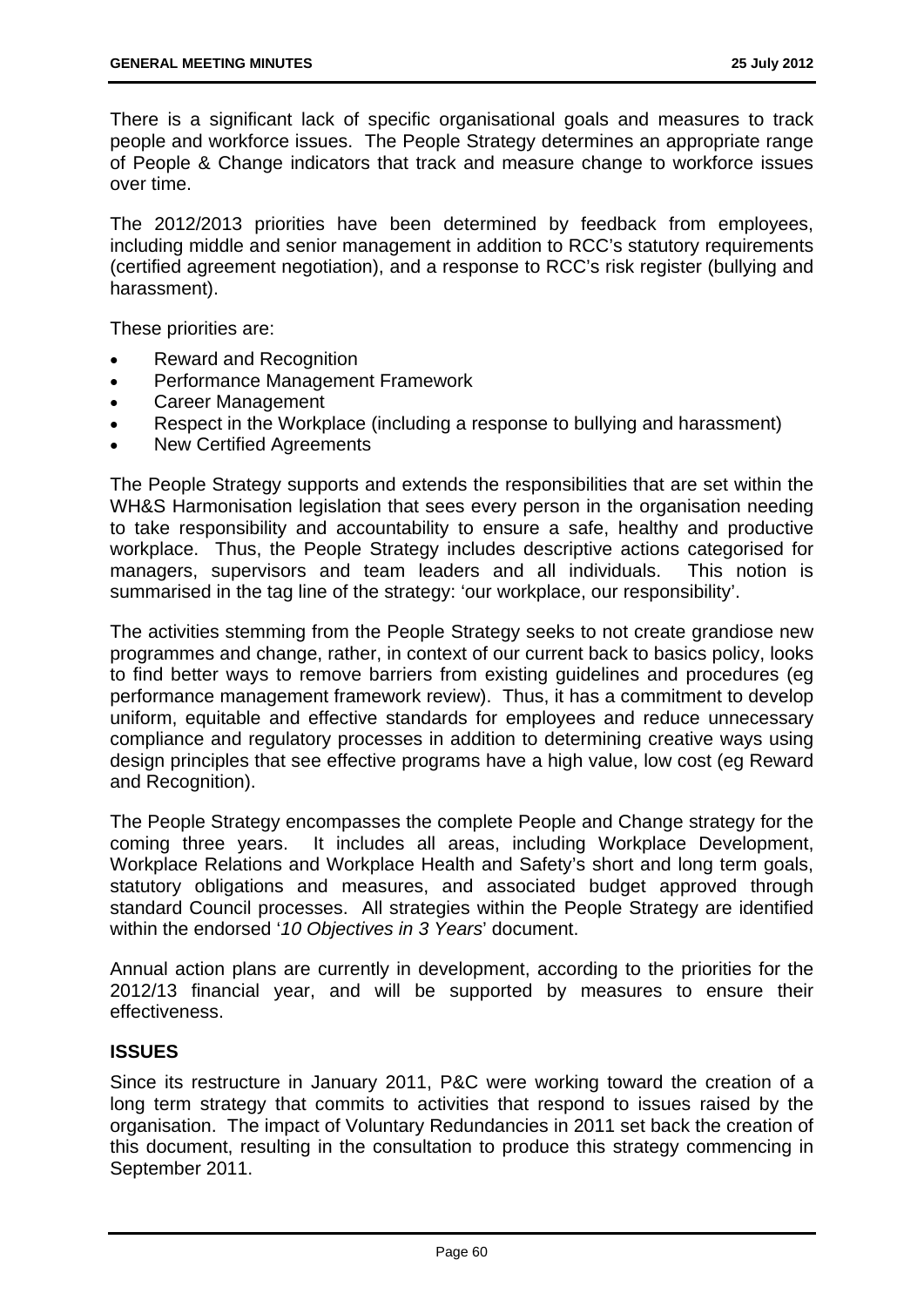Council requires a formal framework, including measures that respond to issues raised in the annual mySay (employee satisfaction survey).

The strategy is largely formulated upon the principles of this ensuring employee engagement, commitment and loyalty as key measures of staff satisfaction, performance, turnover, absenteeism and therefore organisational productivity.

A formal commitment to our people enables the ELG to remain responsive to creating an equitable, safe and thriving workplace whereby Council is well respected and seen as an excellent organisation that manages resources in an efficient and effective way.

The endorsement of this strategy by Council also shows commitment to our People, and their ability to meet the requirements set within our Corporate Plan.

# **RELATIONSHIP TO CORPORATE PLAN**

### **9. An efficient and effective organisation**

Council is well respected and seen as an excellent organisation which manages resources in an efficient and effective way

9.2 Recruit and retain high quality staff and promote the organisation as an employer of choice

# **FINANCIAL IMPLICATIONS**

This Strategy and its 2012/2013 priorities have been budgeted within the upcoming 2012/13 budget, and have appropriate supporting documentation for project delivery, according to financial management stipulations.

# **CONSULTATION**

The People Strategy has been prepared with extensive consultation across all areas and levels of Council. The People Strategy was developed by the People and Change team using four key sources of information and feedback:

- Employee feedback in the MySay satisfaction surveys, workshops, new starter surveys
- Consultation with the Executive Leadership Group, Operational Leadership Group and Corporate Governance
- Best practice human resource management principles and case studies
- Integration with Council's four organisational development themes: sustainable, effective, clever and caring

The People Strategy has been prepared specifically to support and integrate with Council's existing Corporate Planning cycles. Its delivery is structured within an integrated Corporate Services planning model, where delivery of services is achieved in a clever, caring, sustainable and effective manner.

The final People Strategy was presented to OLG on 21 June 2012, and received support by the management team. Prior to this, the organisation was invited to provide feedback on a draft that resulted in the final document.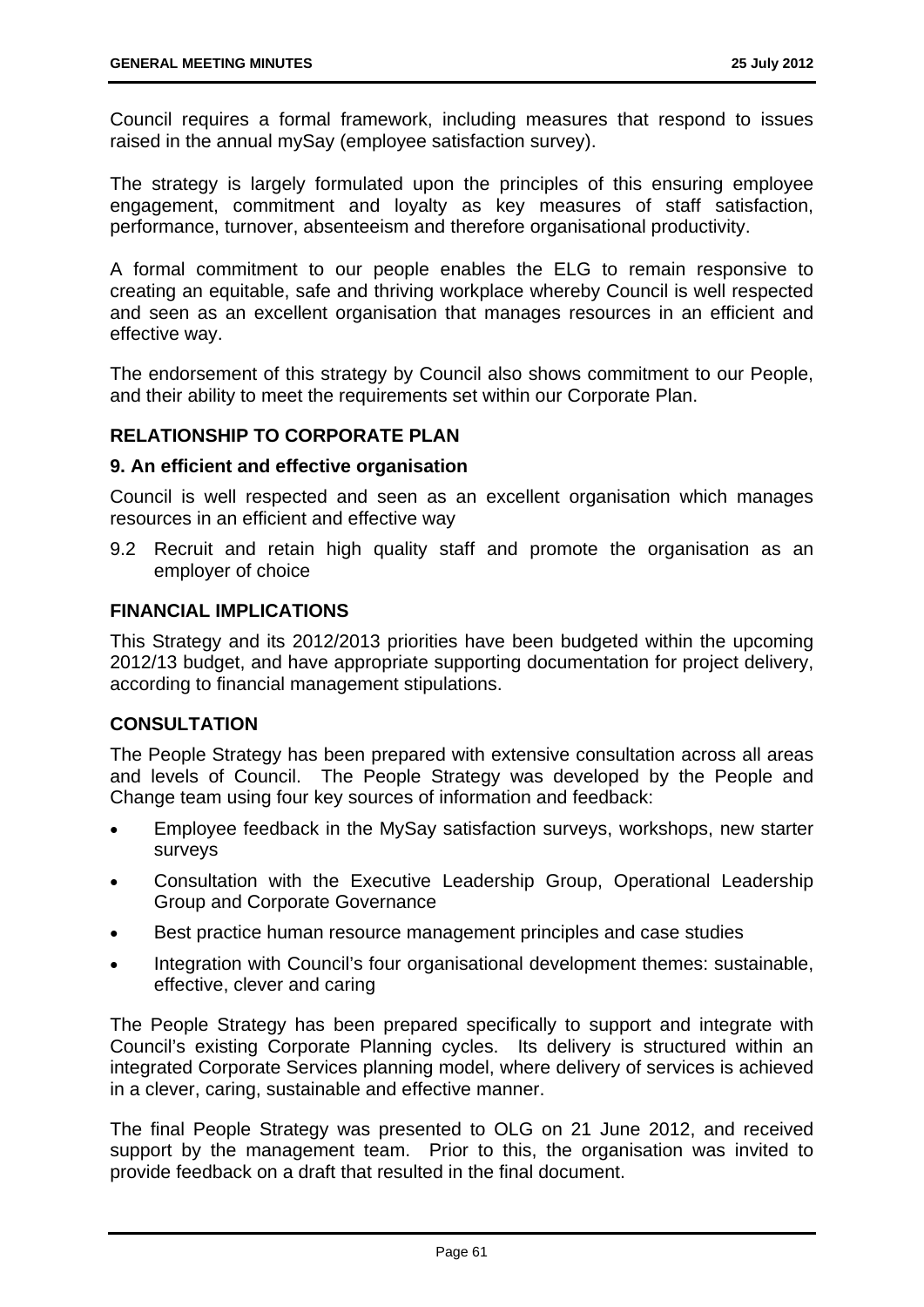# **OPTIONS**

# **PREFERRED**

The People Strategy is adopted and endorsed by Council.

# **ALTERNATIVE**

RCC does not have a long term strategy to ensure its Corporate Plan commitment of supporting the ongoing development of an excellent organisation that manages resources in an efficient and effective way.

# **OFFICER'S/COMMITTEE RECOMMENDATION/ COUNCIL RESOLUTION**

**Moved by: Cr M Edwards Seconded by: Cr A Beard** 

**That the People Strategy be adopted by Council.** 

**CARRIED** (en bloc)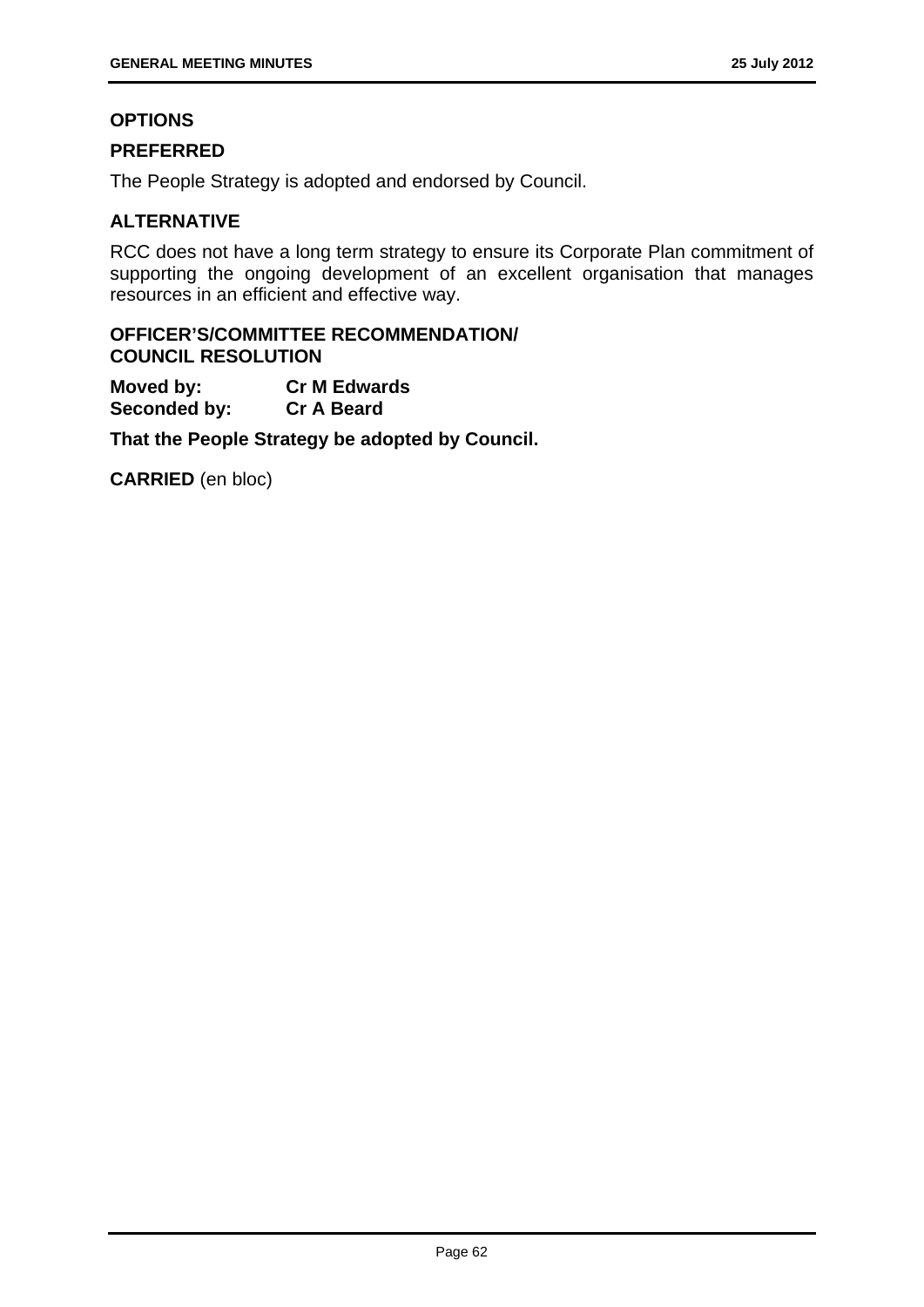### **13.2.5 ADDENDUM TO 2012-2013 FEES AND CHARGES SCHEDULES**

| <b>Dataworks Filename:</b>  | <b>FM Fees &amp; Charges 2012/2013</b>                                                                                                                     |
|-----------------------------|------------------------------------------------------------------------------------------------------------------------------------------------------------|
| <b>Attachments:</b>         | Schedule of Fees & Charges 2012-2013<br><b>(Excluding RedWaste and Redland Water)</b><br><b>Redland Water Schedule of Fees &amp; Charges 2012-</b><br>2013 |
| <b>Responsible Officer:</b> | <b>Martin Drydale</b><br><b>General Manager Corporate Services</b>                                                                                         |
| Author:                     | <b>Deborah Corbett-Hall</b><br><b>Service Manager Commercial Finance</b>                                                                                   |

#### **EXECUTIVE SUMMARY**

2012-2013 Fees and Charges schedules were adopted on 27 June 2012 at the June General Meeting of Redland City Council prior to the commencement of the current financial year.

During the final stages of 2012-2013 budget development, business areas within Council have identified two required changes:

- one landing fee requires the descriptions amending on the RCC (excluding RedWaste and Redland Water) schedule; and
- Redland Water developer contributions prior to the State government direction to cap infrastructure charges in 2011 have been requested for long standing applications.

The two addendums are highlighted in the attachments for RCC and Redland Water commercial business unit respectively.

#### **PURPOSE**

This report updates the adopted 2012-2013 Fees and Charges schedules following requests from the relevant business areas.

### **BACKGROUND**

Fees and Charges were adopted on 27 June 2012 and the descriptions for one landing charge fee have subsequently been amended. Additionally, on the return of Redland Water to Redland City Council on 1 July 2012, the Environment, Planning and Development Department has requested Redland Water provide infrastructure charges for the 2012-2013 financial year that relate to applications made prior to the State government direction to cap infrastructure charges.

### **ISSUES**

Amendments to adopted fees and charges require a council resolution prior to publication and implementation. The landing fee amount is currently correct although the description needs amending.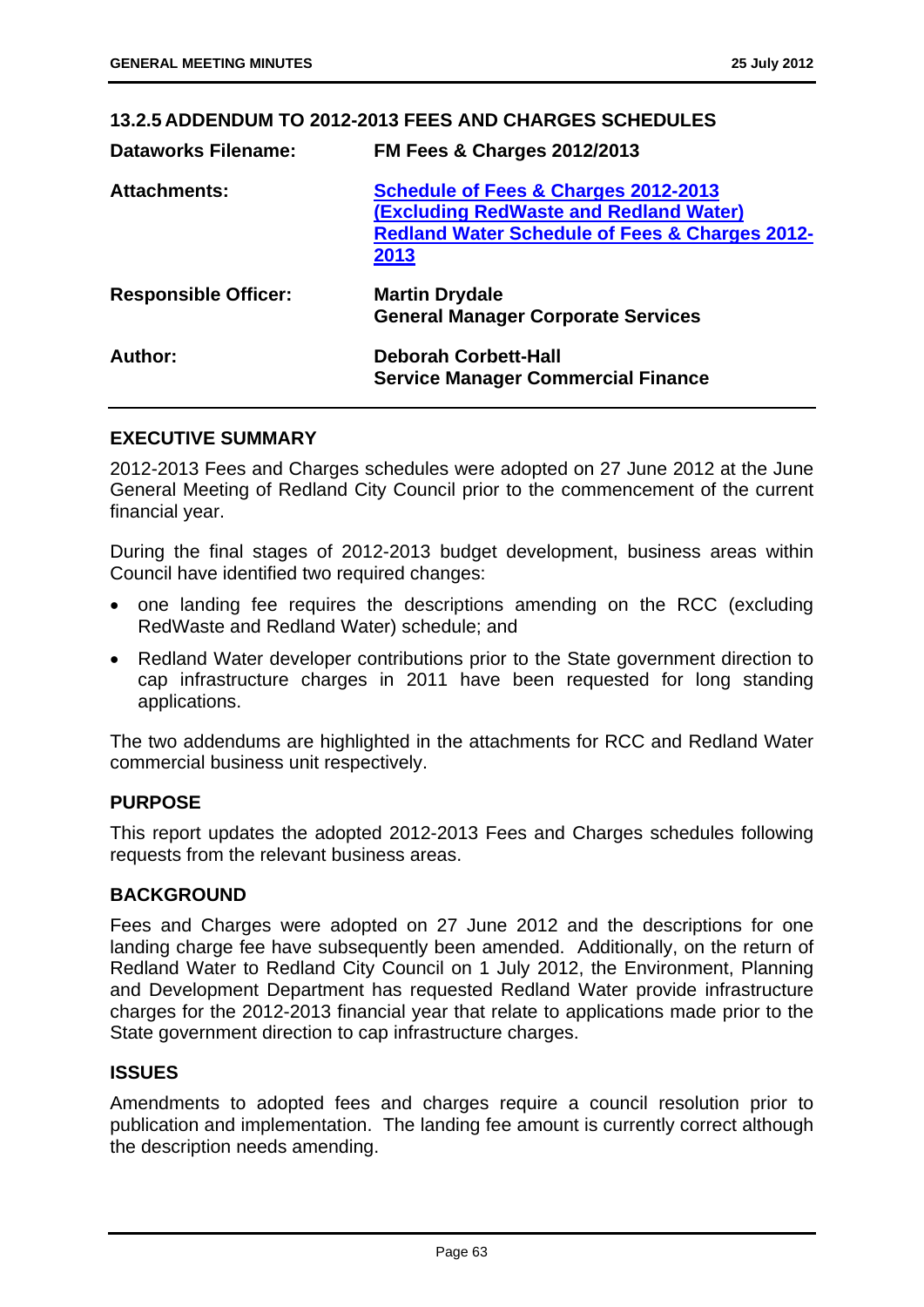There is no financial impact to the following update:

*Charter Ferry Passenger Service:* 

| Less than 3 tonnes                         | SO.                |
|--------------------------------------------|--------------------|
| More than 3 tonnes but less than 30 tonnes | \$2,727.76         |
| More than 30 tonnes                        | Fee On Application |

With the return of Redland Water from 1 July 2012, it has become apparent that some infrastructure charges aligned to developments prior to the state government direction for capping need to be determined and adopted. The approach taken for these charges has been to apply the RCC blended CPI of 4.5% to the 2011-2012 Allconnex Water Redland District Augmentation Charges. The second attachment highlights these new charges and any revenue impacts will be analysed in the 2012- 2013 year to amend the adopted budget if required.

### **RELATIONSHIP TO CORPORATE PLAN**

#### **9. An efficient and effective organisation**

Council is well respected and seen as an excellent organisation which manages resources in an efficient and effective way

9.5 Ensure robust long term financial planning is in place to protect the financial sustainability of Council.

#### **FINANCIAL IMPLICATIONS**

This recommendation does not require any change to the 2012-2013 budget as estimates for fees and charges revenues are already contained in the developed budget. These estimates will be revised on a quarterly basis if necessary, following analysis of quantities and estimated revenues compared to actual revenues collected during the year.

#### **PLANNING SCHEME IMPLICATIONS**

It is considered that the outcome of recommendations in this report will not result in any future amendments to the Redlands Planning Scheme.

### **CONSULTATION**

The landing fee was discussed with ELG and Councillors, most recently at the budget development workshop on 23 May 2012.

Redland Water budget development was conducted in consultation with ELG and Council in June 2012. Following the return of Redland Water on 1 July 2012, it is apparent that additional infrastructure charges are required and consultation has taken place between officers within the Environment, Planning and Development Department and the accountant for the Redland Water commercialised business unit.

### **OPTIONS**

#### **PREFERRED**

That Council resolve to adopt the revised fees and charges as highlighted in the attached documents.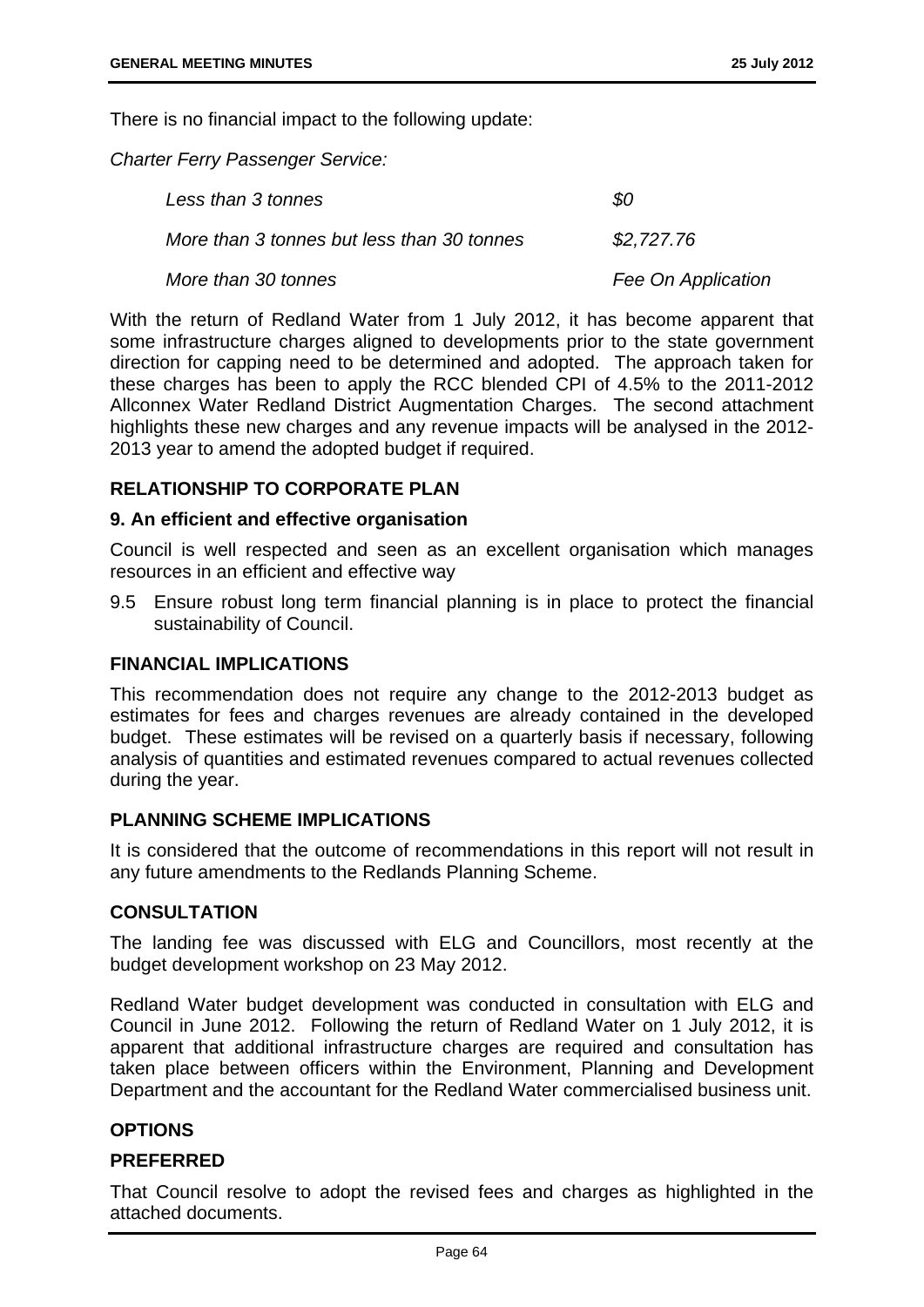# **ALTERNATIVE**

That Council request further information from the businesses that own the fee or charge.

**OFFICER'S/COMMITTEE RECOMMENDATION/ COUNCIL RESOLUTION** 

**Moved by: Cr M Edwards Seconded by: Cr A Beard** 

**That Council resolve to adopt the revised fees and charges as highlighted in the attached documents.** 

**CARRIED** (en bloc)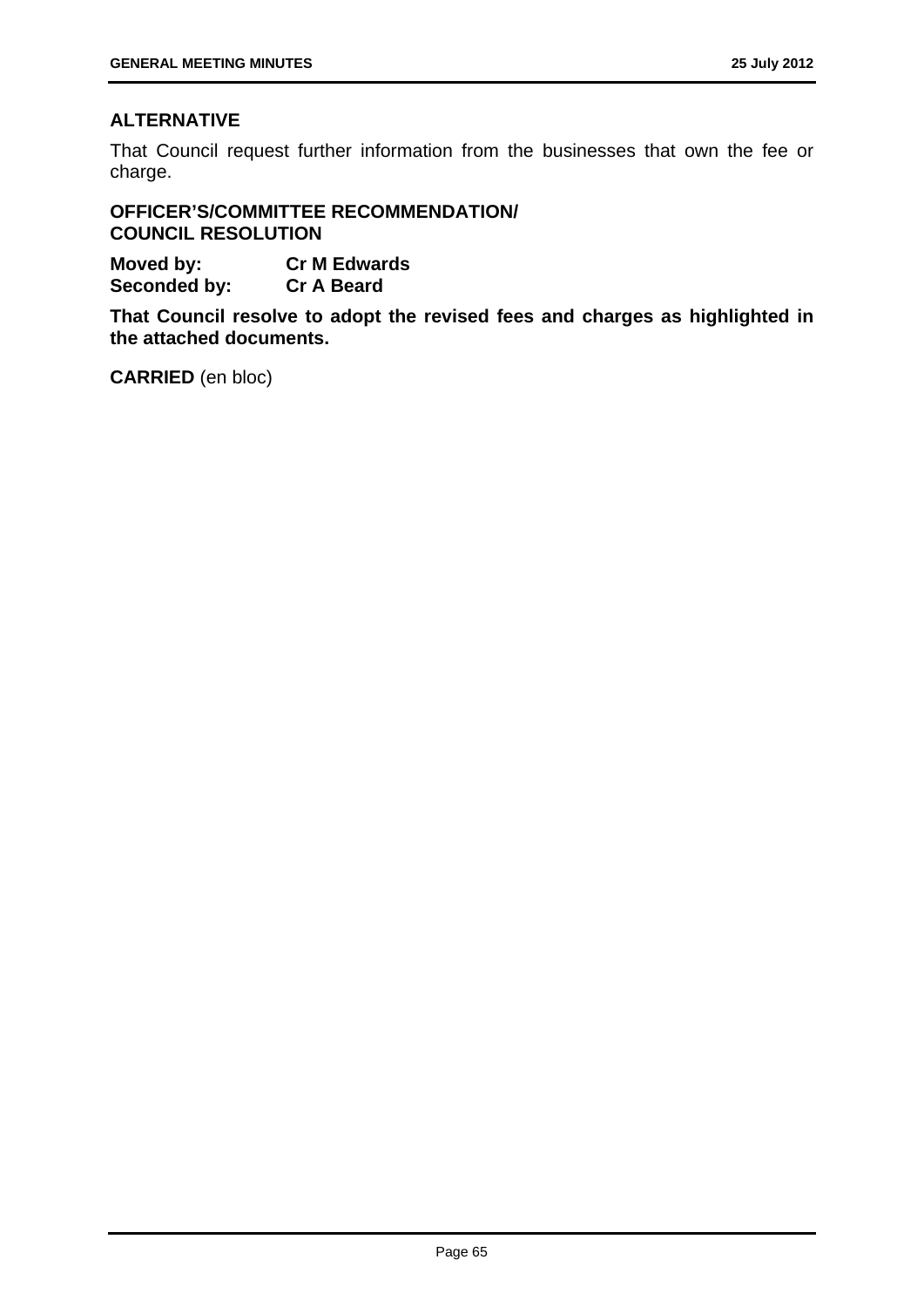# **13.3 CLOSED SESSION AT COMMITTEE**

The Committee meeting was closed to the public under section 72(1) of the *Local Government (Operations) Regulation 2010* to discuss the following items, and following deliberation on these matters, the Committee meeting was again opened to the public.

### **13.3.1 DRAFT 2011/12 FINANCIAL STATEMENTS**

| <b>Dataworks Filename:</b>  | <b>FM Monthly Financial Reports to Committee</b>                   |
|-----------------------------|--------------------------------------------------------------------|
| <b>Responsible Officer:</b> | <b>Martin Drydale</b><br><b>General Manager Corporate Services</b> |
| <b>Author:</b>              | Sandra Bridgeman<br><b>Financial Reporting Manager</b>             |

#### **EXECUTIVE SUMMARY**

A confidential report from General Manager Corporate Services was discussed in closed session.

**COMMITTEE RECOMMENDATION/ COUNCIL RESOLUTION** 

**Moved by: Cr M Edwards Seconded by: Cr A Beard** 

**That Council resolve to note the 2011/2012 Draft Unaudited Financial Statements for review and illustrative purposes.** 

**CARRIED** (en bloc)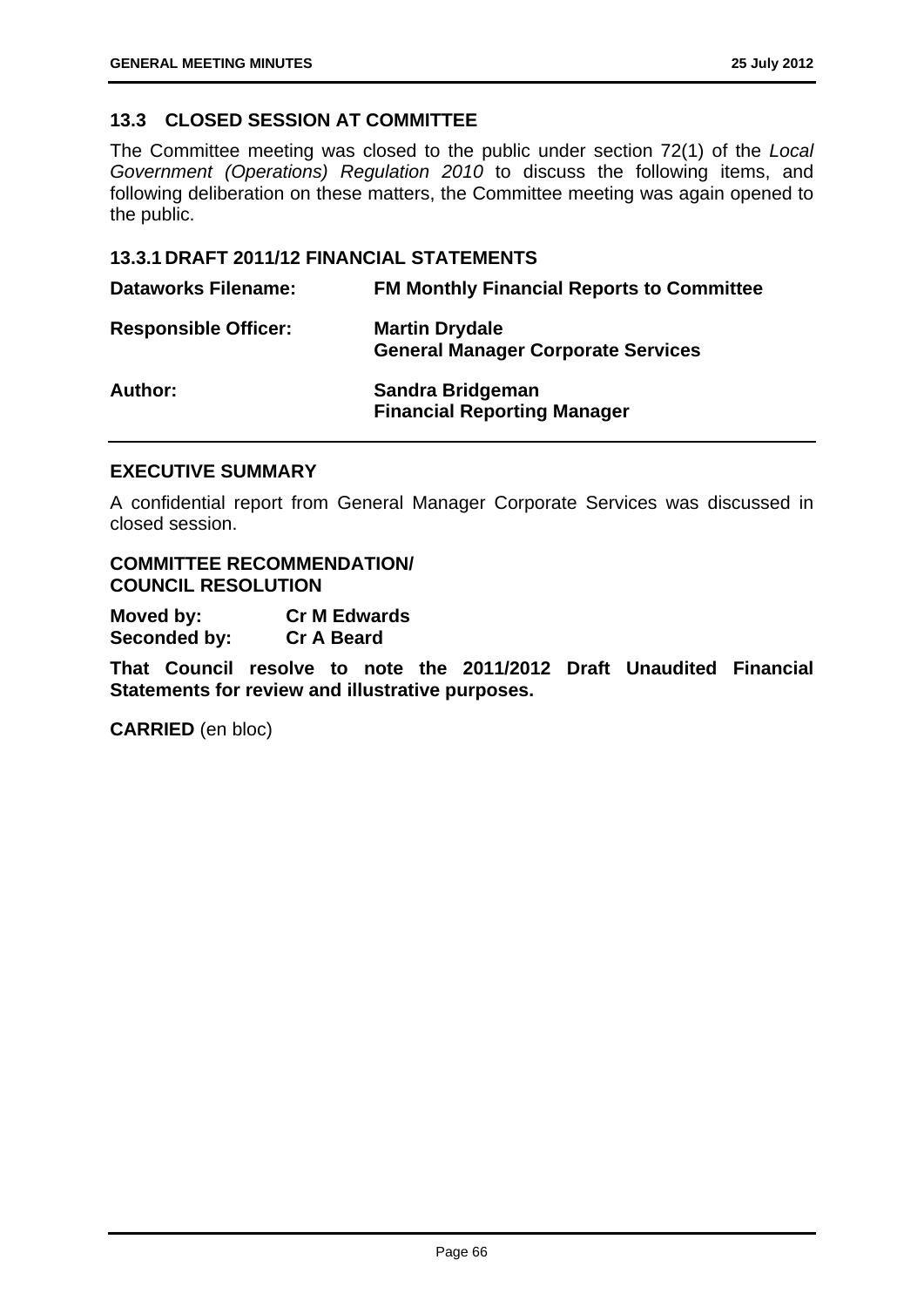| 13.4 CLOSED SESSION - COMMITTEE DELEGATED AUTHORITY |                                                                    |
|-----------------------------------------------------|--------------------------------------------------------------------|
| <b>13.4.1 LEVEL 7 VEHICLE ENTITLEMENTS</b>          |                                                                    |
| <b>Dataworks Filename:</b>                          | <b>HRM Council Vehicles</b>                                        |
| <b>Responsible Officer:</b>                         | <b>Martin Drydale</b><br><b>General Manager Corporate Services</b> |
| Author:                                             | <b>Amanda Daly</b><br><b>Manager People &amp; Change</b>           |

### **EXECUTIVE SUMMARY**

A confidential report from General Manager Corporate Services was discussed in closed session at Committee.

# **COMMITTEE RESOLUTON**

| Moved by:    | <b>Cr M Elliott</b>  |
|--------------|----------------------|
| Seconded by: | <b>Cr K Williams</b> |

**That Council resolve to use Committee delegated authority for formal decision making, in accordance with Section 257 of the** *Local Government Act 2009,* **as follows:** 

- **1. Remove the automatic entitlement of partial private use of a vehicle for all level 7 officers and assess future need on an operational needs basis;**
- **2. All current employees with partial private use at level 7 (vehicle or cash in lieu of vehicle) are ring-fenced until the role is vacated. Additionally, it is recommended that ring-fencing is maintained for lateral moves for existing staff to other level 7 roles to ensure multiskilling and developing skills within the organisation is not discouraged. Consideration will also have to be given when the officer's vehicle is due for renewal as to whether a vehicle will be purchased or an allowance paid;**
- **3. A full review of the carpool requirements be completed by Fleet, and lease fees for those with operational requirements (requesting partial private use) be considered to ensure fairness among level 7 officers;**
- **4. Attraction and retention of employees be monitored by P&C; and**
- **5. The use of delegated authority is justified to ensure immediate savings are made for RCC for any future recruitment.**

**CARRIED** (unanimously)

**COUNCIL RESOLUTION** 

| Moved by:    | <b>Cr M Edwards</b> |
|--------------|---------------------|
| Seconded by: | <b>Cr A Beard</b>   |

**That the Committee resolution be noted.** 

**CARRIED**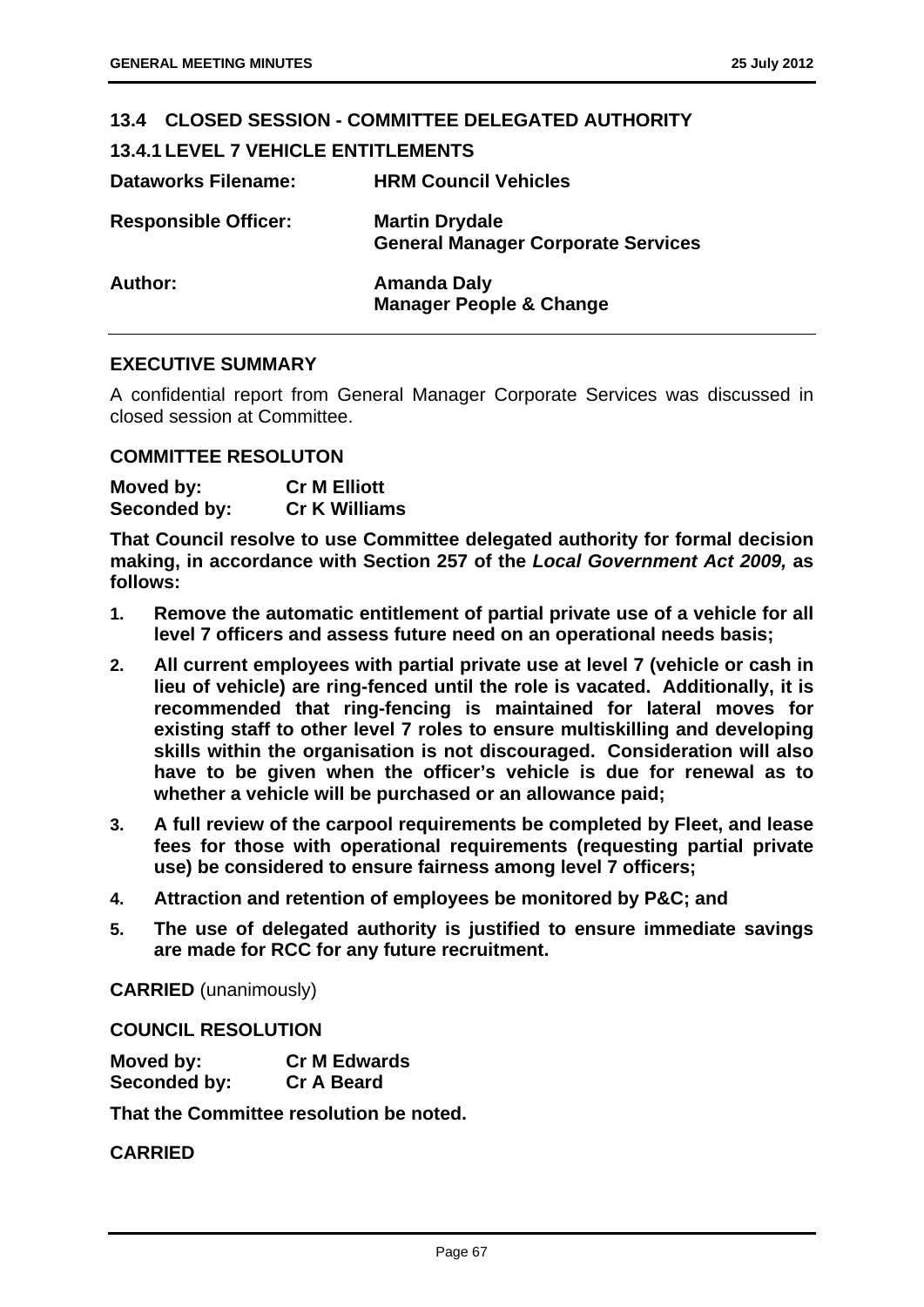### **14 REDLAND WATER COMMITTEE – 17 JULY 2012**

| Moved by:    | <b>Cr L Hewlett</b> |
|--------------|---------------------|
| Seconded by: | Cr J Talty          |

That the Redland Water Committee Minutes of 17 July 2012 be received and item resolved under delegated authority be noted.

Redland Water Committee 17 July 2012

### CARRIED

### **ITEM RESOLVED UNDER DELEGATED AUTHORITY**

14.2.1 Delivery of South-East Thornlands Sewer

#### **14.1 REDLAND WATER**

#### **14.1.1 REDLAND WATER PERFORMANCE PLAN 2012-2013**

| <b>Dataworks Filename:</b>  | <b>WS Redland Water Committee</b><br><b>WW Redland Water Committee</b>                    |
|-----------------------------|-------------------------------------------------------------------------------------------|
| <b>Attachment:</b>          | <b>Redland Water Performance Plan for Water and</b><br><b>Wastewater Services 2012-13</b> |
| <b>Responsible Officer:</b> | <b>Gary Soutar</b><br><b>General Manager Redland Water</b>                                |
| Author:                     | <b>Shelley Thompson</b><br><b>PA to General Manager Redland Water</b>                     |

### **EXECUTIVE SUMMARY**

Redland Water (RW) is a commercial business unit (CBU) of Redland City Council (RCC).

Chapter 3 Part 4 Division 3 of the *Local Government (Beneficial Enterprises and Business Activities) Regulation 2010* states:

 A local government's operational plan for the financial year must include an annual performance plan for each commercial business unit.

RW had conducted a review of its annual performance plan for the 2012-2013 financial year and this is now presented for adoption.

It is recommended that the annual performance plan be approved.

### **PURPOSE**

For council to adopt RW's annual performance plan for 2012-2013 to meet the requirement of the *Local Government (Beneficial Enterprises and Business Activities) Regulation 2010.*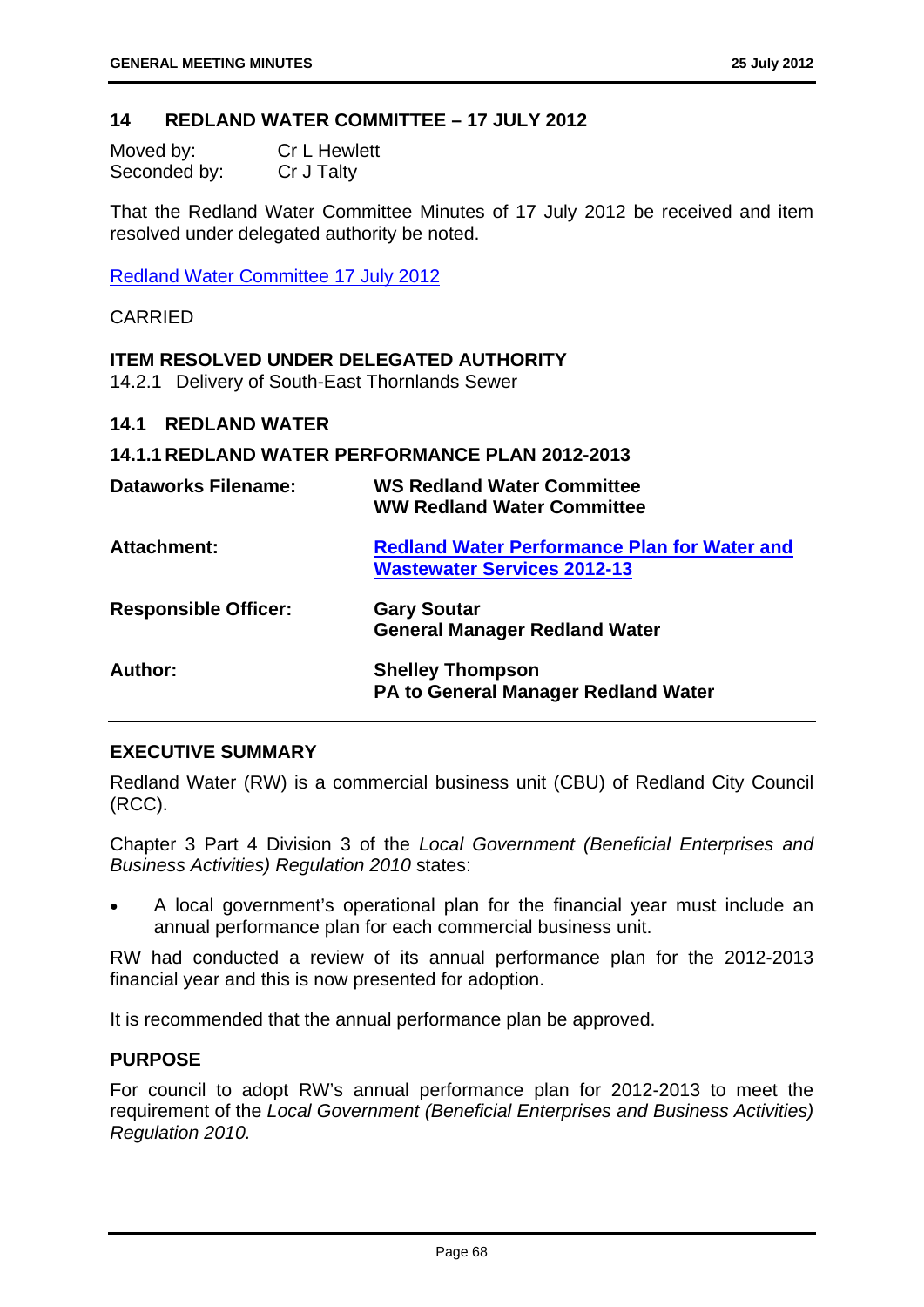# **BACKGROUND**

Section 31 of the *Local Government (Beneficial Enterprises and Business Activities) Regulation 2010* states that an annual performance plan for a commercial business unit is a document stating the following for the financial year:

- a) the unit's objectives;
- b) the nature and extent of the significant business the commercial business unit is to conduct;
- c) the unit's financial and non-financial performance targets;
- d) the nature and extent of the community service obligations the unit must perform;
- e) the cost of, and funding for, the community service obligations;
- f) the unit's notional capital structure, and treatment of surpluses;
- g) the unit's proposed major investments;
- h) the unit's outstanding, and proposed borrowings;
- i) the unit's policy on the level and quality of services consumers can expect;
- j) the delegations necessary to allow the unit to exercise autonomy in its commercial activities;
- k) the type of information that the unit's reports to the local government must contain.

# **RELATIONSHIP TO CORPORATE PLAN**

# **5. Wise planning and design**

We will carefully manage population pressures and use land sustainably while advocating and taking steps to determine limits of growth and carrying capacity on a local and national basis, recognising environmental sensitivities and the distinctive character, heritage and atmosphere of local communities. A well-planned network of urban, rural and bushland areas and responsive infrastructure and transport systems will support strong, healthy communities.

5.12 Plan, provide and advocate for essential physical and social infrastructure that supports community well-being and manage Council's existing infrastructure assets to ensure current service standards are maintained or improved

# **FINANCIAL IMPLICATIONS**

There are no financial implications impacting Council as a result of this report.

# **CONSULTATION**

Consultation has occurred with:

- Executive Leadership Group;
- Redland Water's group managers; and
- Senior Accountant Commercial Businesses.

# **OPTIONS**

# **PREFERRED**

That Council resolve to adopt the Redland Water Performance Plan for Water and Wastewater Services for 2012-13 as attached.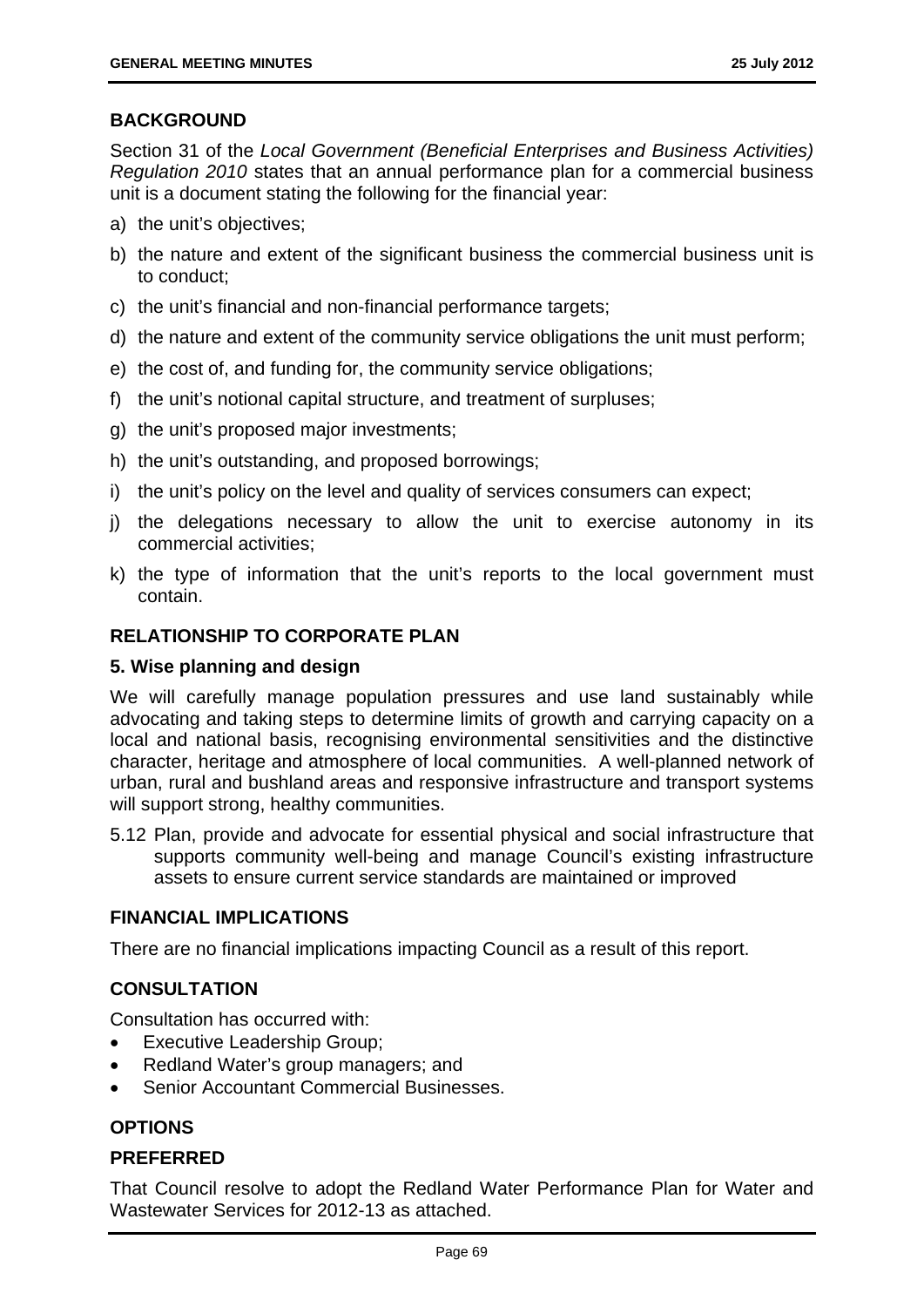# **ALTERNATIVE**

That Council resolve to adopt the Redland Water Performance Plan for Water and Wastewater Services for 2012-13 with amendments.

### **OFFICER'S/COMMITTEE RECOMMENDATION/ COUNCIL RESOLUTION**

**Moved by: Cr L Hewlett Seconded by: Cr A Beard** 

**That Council resolve to adopt the Redland Water Performance Plan for Water and Wastewater Services for 2012-13 as attached.** 

**CARRIED** (en bloc)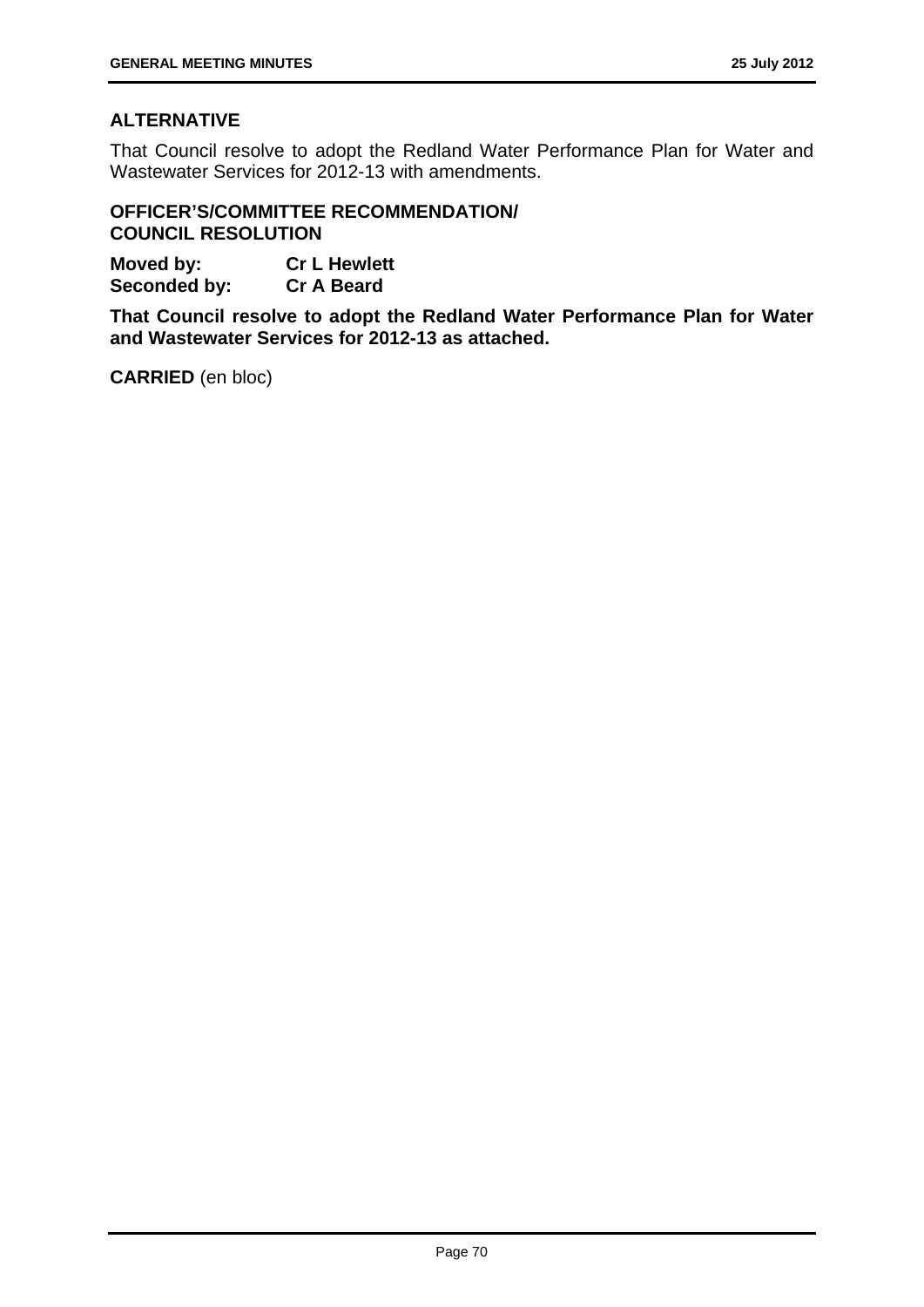### **14.2 COMMITTEE DELEGATED AUTHORITY**

#### **14.2.1 DELIVERY OF SOUTH-EAST THORNLANDS SEWER**

| <b>Dataworks Filename:</b>  | WW Planning - Reticulation - Rising Mains<br>WW Planning - Sewage Pump Stations                                                           |
|-----------------------------|-------------------------------------------------------------------------------------------------------------------------------------------|
| Attachment:                 | <b>South East Thornlands Sewer Project Plan</b>                                                                                           |
| <b>Responsible Officer:</b> | <b>Gary Soutar</b><br><b>General Manager Redland Water</b>                                                                                |
| <b>Authors:</b>             | <b>Bradley Taylor</b><br><b>Group Manager Infrastructure and Planning</b><br><b>Gail Widrose</b><br><b>Procurement Operations Manager</b> |

### **EXECUTIVE SUMMARY**

The purpose of this report is to seek Council's approval to adopt a tender consideration plan in accordance with the *section 179 of the Local Government (Finance, Plans and Reporting) Regulation 2010* for the design and construction of the sewer for the South-East Thornlands Development Precinct (SET). The components of the plan are:

- Diversion of PS68 pipeline to the proposed pump station PS165 with part DN150 rising main and part DN225/DN375 gravity sewer. Capital cost \$1,682,731.
- Construction of PS165 with DN250/DN300 rising main to inject into the existing pump station PS139 rising main towards pump station PS141. Capital cost \$4,368,556.

The objective of the tender consideration plan is to ensure that this project is completed on time (prior to the end of the 2012/2013 financial year) and within the budget as the Department of State Development has declared the sewering of SET a major project.

The objectives of this plan will be achieved by:

- Engaging GHD to complete the detailed design of the project under the Local Buy arrangement. Cost for the detailed design component is \$186,633 excluding GST.
- Commencing an expression of interest (EOI) in accordance with the *section 177 of the Local Government (Finance, Plans and Reporting) Regulation 2010* for the construction component of the SET project.

It is envisaged that the tender consideration plan will save Council time and money as GHD were engaged by the Department of Main Roads & Transport (DMRT) for upgrading Redland Bay Road and associated intersections. The majority of survey, geotechnical and design works have been carried out by GHD Consulting Engineers. The detailed design of the sewer rising will require all of these components to be undertaken. GHD have been approached in regard to understanding the availability of the previous work and their availability to quickly complete a design. GHD have confirmed their strong interest. The estimated saving of not having to undertake the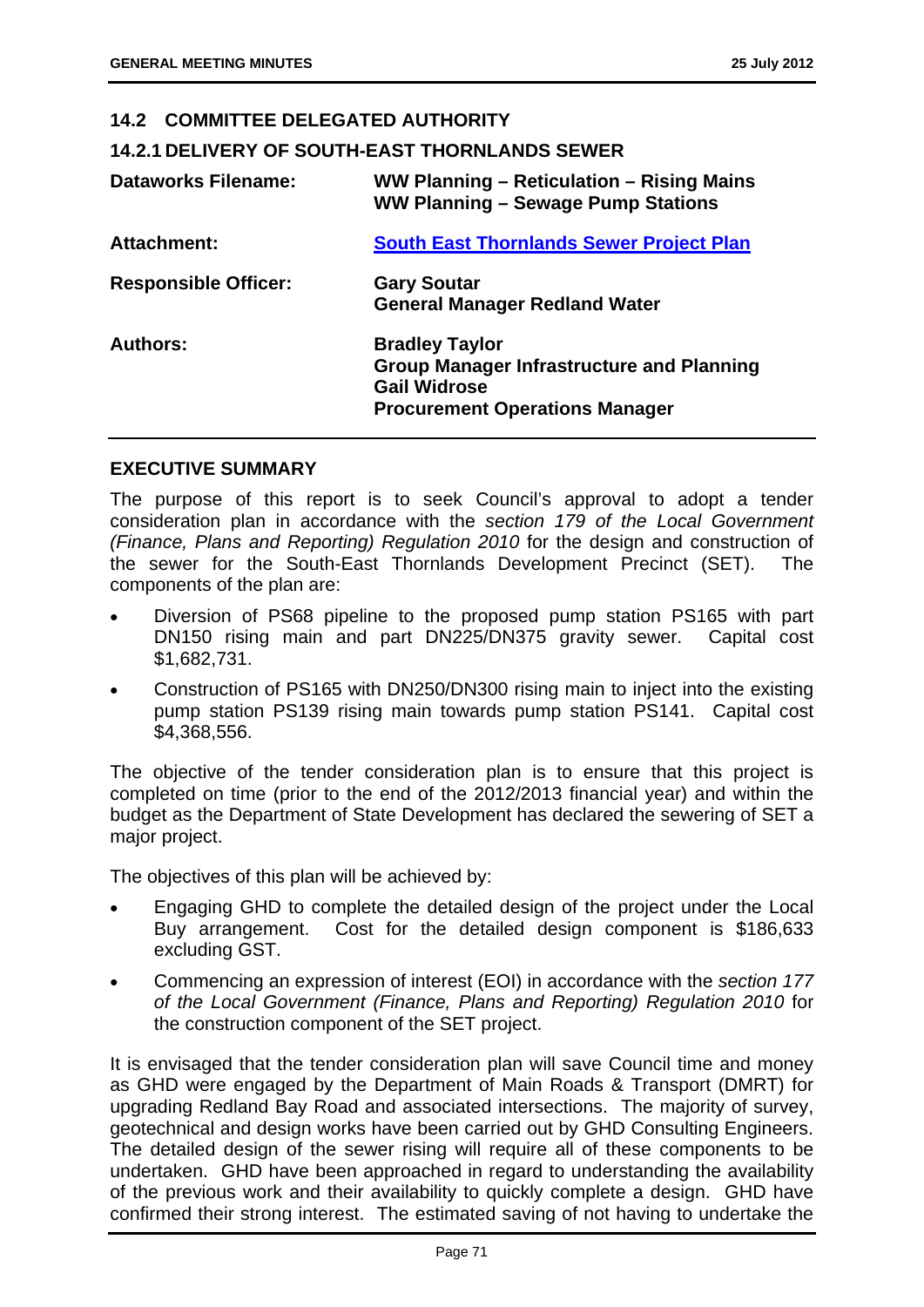majority of survey, geotechnical and service location work is estimated to be \$125K. It is also understood that if this work were not available, there would be up to a 3 month delay in commencing the detailed design. GHD have prepared a detailed lump sum price proposal to prepare the following:

- Detailed design \$186,633 excluding GST
- Survey and geotechnical work not covered by previous DMRT work \$50,000 (provisional sum)

This represents a significant saving compared to the detailed design estimate prepared by the Logan Water Alliance (LWA) of \$876,998. GHD also propose to complete the detailed design by end of September 2012 - this relies on assistance being provided by the Department of State Development in regard to facilitating approvals.

# **PURPOSE**

A resolution is sought from Council in accordance with the Local Government (Finance, Plans and Reporting) Regulation 2010 – Sections 177 and 179 to:

- Adopt a tender consideration plan in accordance with *section 179 of the Local Government (Finance, Plans and Reporting) Regulation 2010* for design and construct of the sewer for SET.
- Commence an EOI for the construction component of the SET project and eventual acceptance of a tendered lump sum price based on final detailed design.

# **BACKGROUND**

LWA has now released their detailed planning and preliminary design reports. Two main trunk elements are required to be constructed to sewer the South-East Thornlands Development Precinct. They are:

- Divert PS68 pipeline to the proposed pump station PS165 with part DN150 rising main and part DN225/DN375 gravity sewer. Capital cost \$1,682,731.
- Construct PS165 with DN250/DN300 rising main to inject into the existing pump station PS139 rising main towards pump station PS141. Capital cost \$4,368,556.

The combined estimated cost for construction is \$6,051,286 without detailed design and easement costs. In order to ensure development is not curtailed in SET, it is essential that PS165 and the associated rising main to South Street are constructed as soon as possible. The diversion of PS68 can occur many years later when capacity requires this redirection.

LWA were questioned on 22 June 2012 in regard to what the detailed design would be as all costing associated within their schedules does not include any further costs for detailed design, easements, approvals or supervision. LWA provided a schedule for detailed design which is \$876,998 (excluding GST). This estimate does not include any land compensation costs associated with gaining of easements for the trunk sewer assets. It is unknown at this point what the expected costs of easements will be, however, they may be in the vicinity of \$250,000. This brings the expected costs to provide the trunk sewer to approximately \$7 million. The Department of State Development declared the sewering of SET as a major project. It is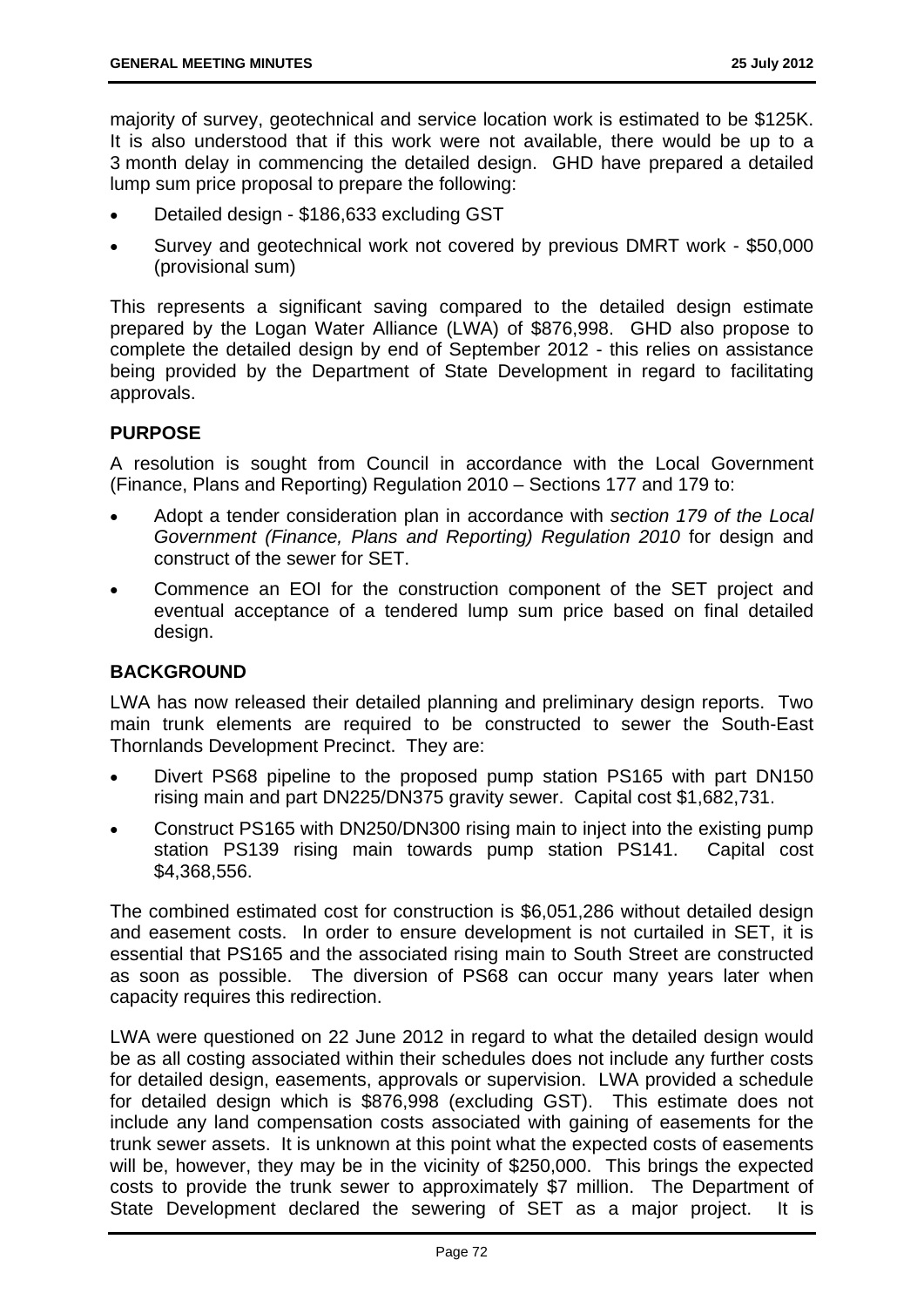understood that they will assist in obtaining any State Government approvals. Currently, the draft ICA for SET has a target date for completion of the sewer of June 2014.

The planning report highlights that approval in principle for the sewer route has been gained from DMRT, however, significant further approvals still need to be obtained before any construction can be undertaken. These approvals include:

- Clearing permits
- The proposed PS68 rising main alignment traverses vegetation mapped as medium value Bushland Habitat and lies within the Priority Koala Assessable Development Area and will be assessable against the development criteria defined in the SEQ Koala Conservation SPRP
- Vegetation is also mapped as areas of high ecological significance under the Queensland Coastal Plan. Clearance of vegetation may trigger assessable development under IDAS
- Creek crossing approvals
- Main road crossings
- Possible environmental offsets
- Easements will be required through freehold, State Reserve and Council land. LWA estimate the timeframe to achieve compulsory easements is 4 to 12 months
- Road excavation permits
- **ERA 63 Development Approval for PS165**

In addition, before a detailed design can be finalised there is a need to undertake:

- Survey and pegging of the route
- Geotechnical soil sampling every 250m and at 12m depth in the vicinity of PS165
- Potholing and surveying of existing services

LWA have provided a project plan which indicates that the detailed design and specification of the works including approvals will take 9 months. LWA also suggest that the duration of construction activities on site will be 10 months. If tendering is to be undertaken for detailed design and also construction, a further 6 months will be lost in these activities. Overall, LWA expects the project to take conservatively 25 months to complete using their delivery method. The project plan is shown in Attachment 1.

The program of work offered by LWA is not likely to satisfy the developers with the late completion date of the project. In order to use the agreed early sealing of plans for a limited number of lots it is proposed that the developers install temporary pump stations which will be connected to the existing gravity sewer discharging to PS68. Operating these temporary pump stations until the main system is constructed provides additional risks to the community and the environment. Early construction of the sewer will mitigate these risks.

Redland Water has a \$5 million budget to complete the sewer works. It is likely that the diversion of PS68 will not be required at this early stage of the project and only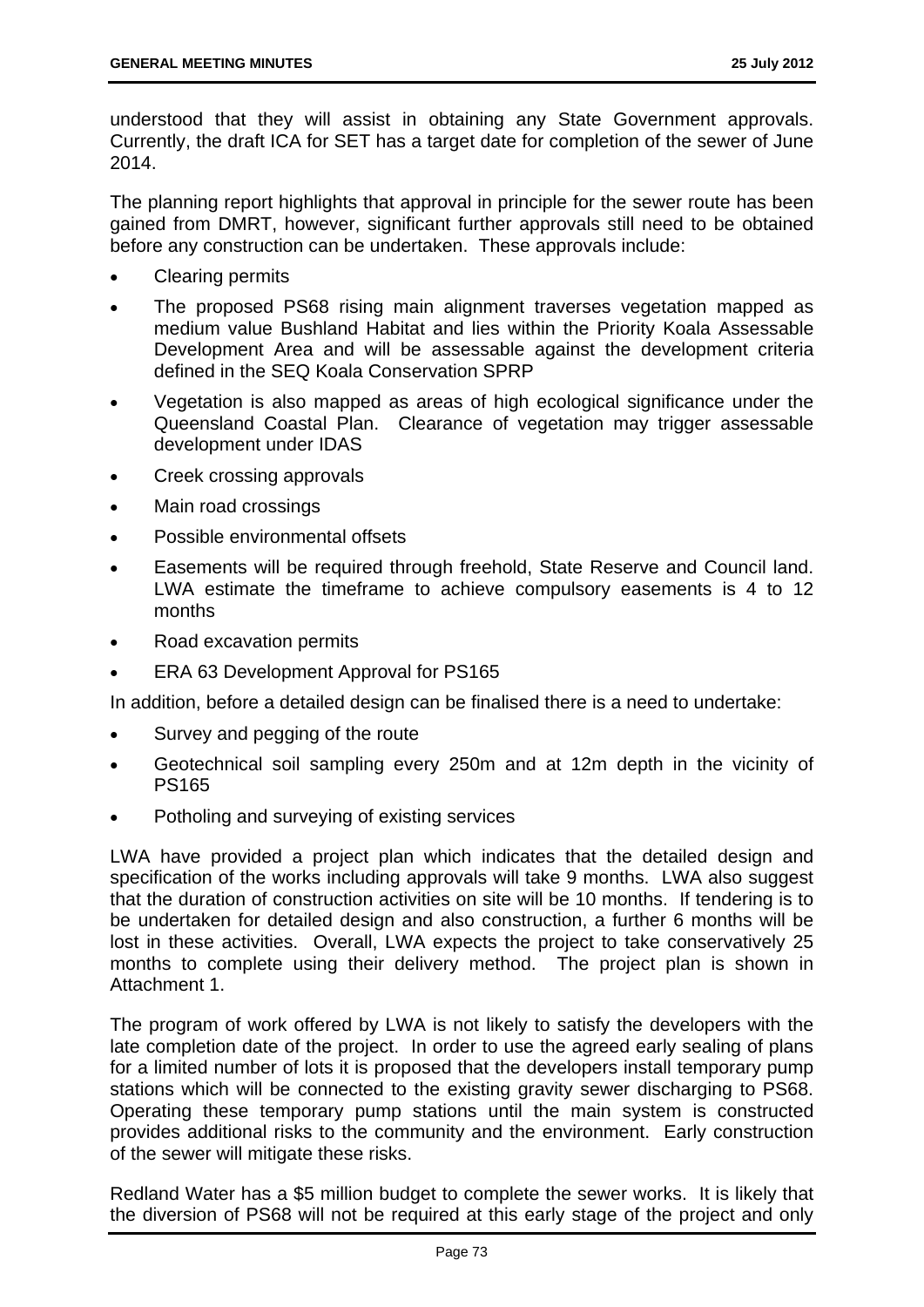the gravity sewer components of the diversion will be required. Therefore, there will be adequate funds this year to complete the main components provided the critical milestones can be met.

The provision of sewerage for SET is currently a constraint to development. It is understood that Council would like to provide trunk sewerage facilities as soon as possible. Delivery of the trunk sewerage as proposed by LWA will not meet these needs. Consideration has been given to delivery options that provide an efficient and effective delivery.

In this regard it has been noted that DMRT have been upgrading Redland Bay Road and associated intersections. All of the survey, geotechnical and design works have been carried out by GHD Consulting Engineers. The detailed design of the sewer rising will require all of these components to be undertaken. GHD have been approached in regard to understanding the availability of the previous work and their availability to quickly complete a design. GHD have confirmed their capability and availability.

The estimated saving of not having to undertake the survey, geotechnical and service location work is estimated to be \$125K. It is also understood that if this work were not available, there would be up to a 3-month delay in completing these works before commencing the detailed design. GHD have provided a proposal to prepare the following documents:

- Detailed design \$186,633 excluding GST
- Survey and geotechnical work not covered by previous DMRT work \$50,000 (provisional sum)

The GHD proposal represents a significant saving compared to the detailed design estimate prepared by LWA of \$876,998. GHD also propose to complete the detailed design by end of September 2012. This completion date considers that assistance will be provided by the Department of State Development in regard to facilitating approvals.

In parallel to the detailed design process, it is proposed to shortlist suitable construction providers through an EOI. The final design will then be provided to the short list of pre-approved construction providers to allow them to submit a lump sum for tender evaluation. It may also be necessary for Redland Water to purchase materials such as pipes, fittings, pumps and switchboard at the earliest opportunity. This will also prevent any delays in the project timeframe.

If the GHD detailed design option is not recommended, the next expeditious option is to commence a full tender process for the detailed design component and possibly carry out additional survey, geotechnical and service location work. This will increase the duration of the project by at least 6 months and the expected completion date will be February 2014.

# **ISSUES**

Issues that may curtail the progress of the project include:

- Obtaining environmental approvals in a reasonable time
- Obtaining any easements over private land
- Inclement weather during construction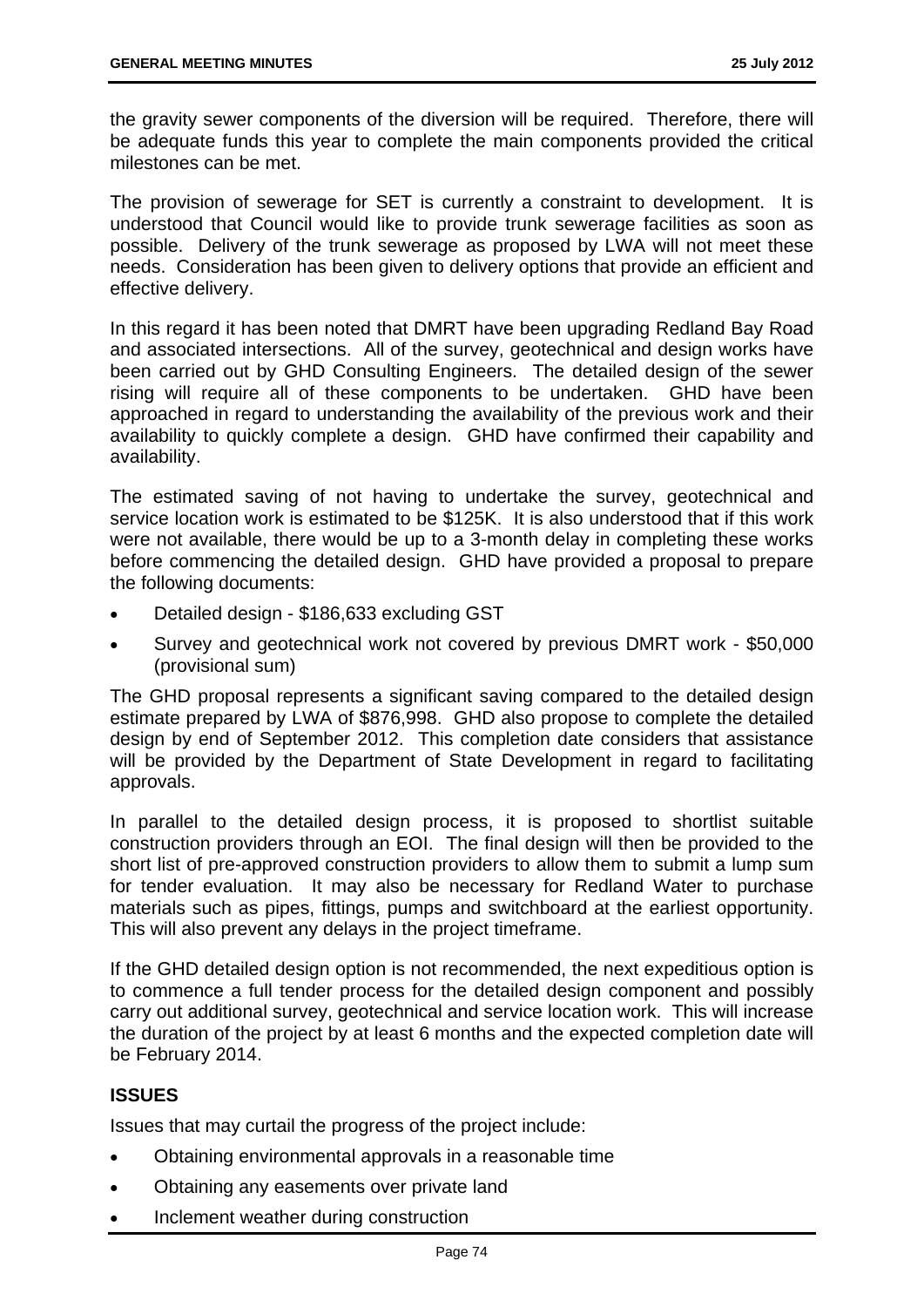Completion of the infrastructure agreement with the developers

# **RELATIONSHIP TO CORPORATE PLAN**

### **9. An efficient and effective organisation**

Council is well respected and seen as an excellent organisation which manages resources in an efficient and effective way

9.7 Develop our procurement practices to increase value for money within an effective governance framework

### **FINANCIAL IMPLICATIONS**

- This recommendation does not require any change to the current year's budget as funds have already been allocated to account job number 64165.
- Should the GHD detailed design option not be adopted by Council, the next expeditious option is to commence a full tender process for the detailed design component and possibly carry out additional survey, geotechnical and service location work. This will increase the duration of the project by at least 6 months with an estimated completion date of February 2014 and would include additional costs to Council due to the requirement to commence a full tender process for this project and pay for survey, geotechnical and service location work.

# **PLANNING SCHEME IMPLICATIONS**

The City Planning and Environment Group was consulted and it is considered that the outcome of recommendations in this report will not require any amendments to the Redlands Planning Scheme.

# **CONSULTATION**

- Redland Water General Manager
- Procurement Operations Manager

# **OPTIONS**

# **PREFERRED**

That Council resolve as follows:

- 1. Subject to an infrastructure agreement being finalised and signed by the developers and council:
	- a) to adopt, in accordance with the *Local Government (Finance, Plans and Reporting) Regulation 2010 – Section 179,* the tender consideration plan to ensure this project is completed on time (prior to the end of the 2012/2013 financial year) and within the budget by engaging GHD to complete the detailed design of the project under the Local Buy arrangement. Cost for the detailed design component is \$186,633 excluding GST.
	- b) to commence an expression of interest, in accordance with the *Local Government (Finance, Plans and Reporting) Regulation 2010 – Section 177,*  for the construction component of the SET project.

# **ALTERNATIVE**

Should the GHD detailed design option not be adopted by Council, the next expeditious option is to commence a full tender process for the detailed design component and possibly carry out additional survey, geotechnical and service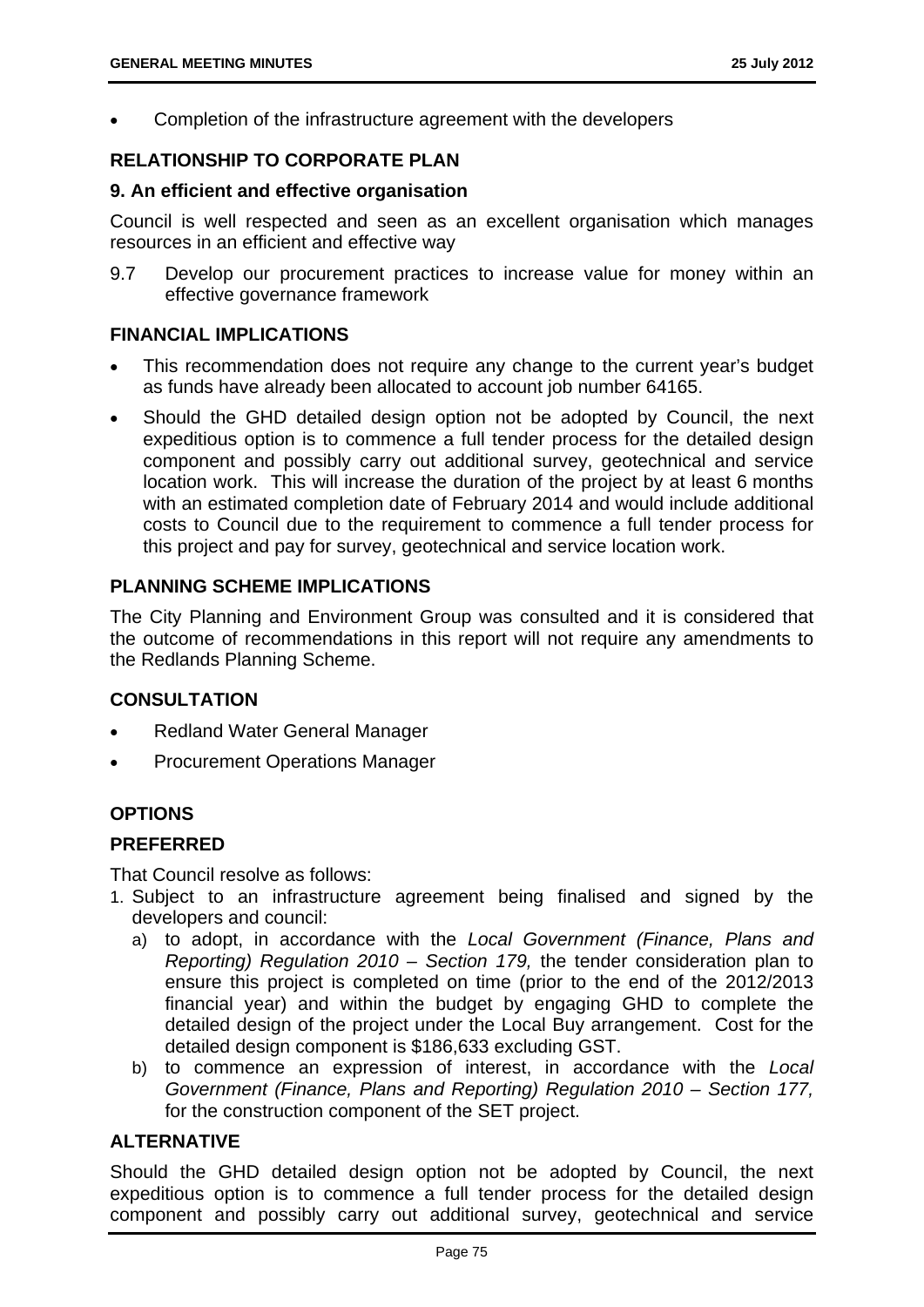location work. This will increase the duration of the project by at least 6 months with an estimated completion date of February 2014 and would include additional costs to Council due to the requirement to commence a full tender process for this project.

That Council resolve, in accordance with the *Local Government (Finance, Plans and Reporting) Regulation 2010 – Section 177,* to commence a full tender process for the detailed design component and possibly carry out additional survey, geotechnical and service location work

### **OFFICER'S RECOMMENDATION**

That Council resolve *as* follows:

- 1. Subject to an infrastructure agreement being finalised and signed by the developers and council:
	- a) To adopt, in accordance with the *Local Government (Finance, Plans and Reporting) Regulation 2010 – Section 179,* the tender consideration plan to ensure this project is completed on time (prior to the end of the 2012/2013 financial year) and within the budget by engaging GHD to complete the detailed design of the project under the Local Buy arrangement. Cost for the detailed design component is \$186,633 excluding GST; and
	- b) To commence an expression of interest, in accordance with the Local Government (Finance, Plans and Reporting) Regulation 2010 – Section 177, for the construction component of the SET project.

### **COMMITTEE RESOLUTION**

| Moved by:    | <b>Cr M Elliott</b>  |
|--------------|----------------------|
| Seconded by: | <b>Cr K Williams</b> |

**That Council resolve to use Committee delegated authority for formal decision making in accordance with Section 257 of the** *Local Government Act 2009 as* **follows:** 

- **1. Subject to an infrastructure agreement being finalised and signed by the developers and council:** 
	- **a) To adopt, in accordance with the** *Local Government (Finance, Plans and Reporting) Regulation 2010 – Section 179,* **the tender consideration plan to ensure this project is completed on time (prior to the end of the 2012/2013 financial year) and within the budget by engaging GHD to complete the detailed design of the project under the Local Buy arrangement. Cost for the detailed design component is \$186,633 excluding GST;**
	- **b) To commence an expression of interest, in accordance with the Local Government (Finance, Plans and Reporting) Regulation 2010 – Section 177, for the construction component of the SET project; and**
- **2. The use of delegated authority is justified for the purpose of meeting budget timeframes.**

**CARRIED** (unanimously)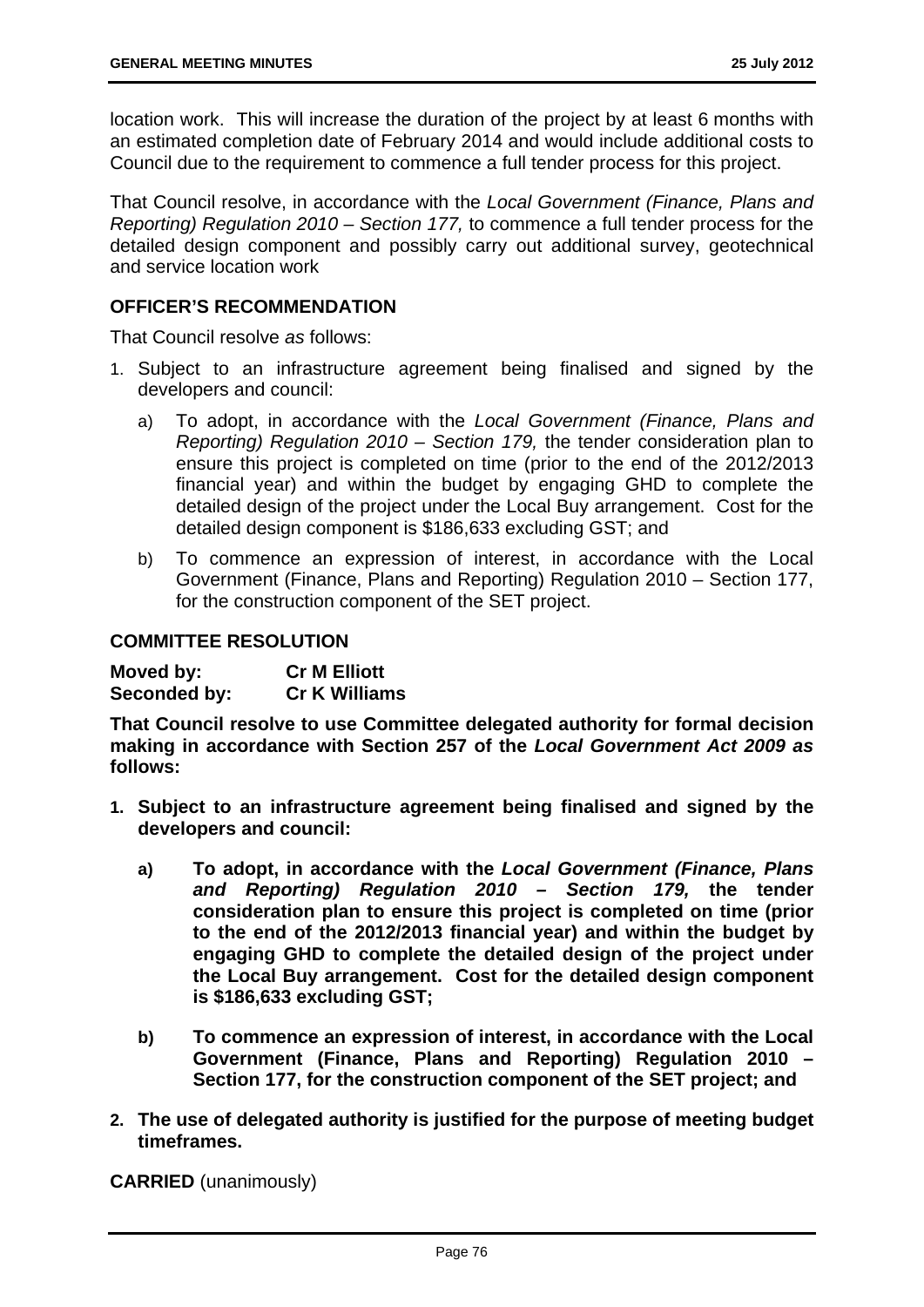# **COUNCIL RESOLUTION**

| Moved by:    | <b>Cr L Hewlett</b> |
|--------------|---------------------|
| Seconded by: | <b>Cr J Talty</b>   |

**That the Committee resolution be noted.**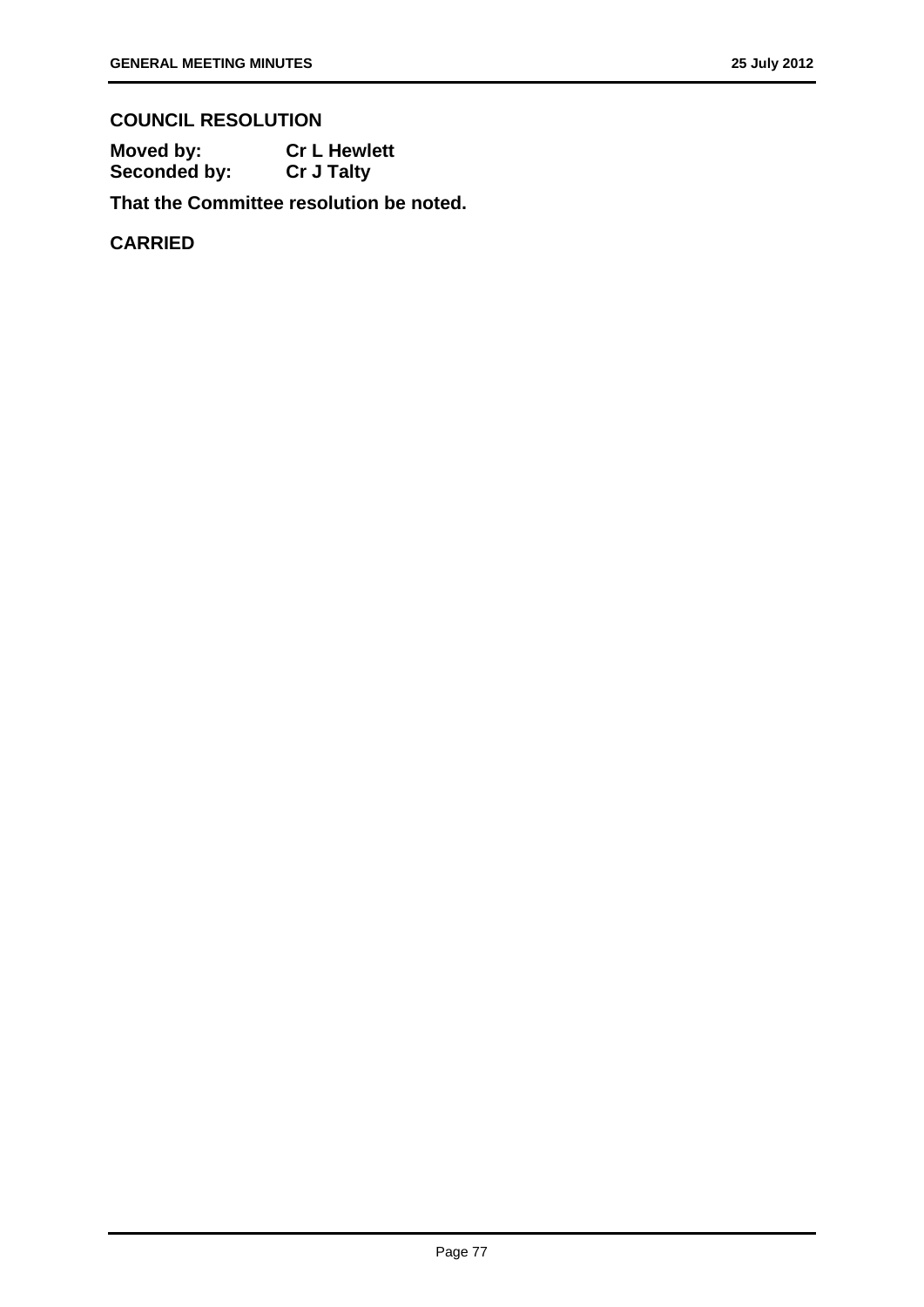### **15 DEVELOPMENT ASSESSMENT & COMMUNITY STANDARDS COMMITTEE – 18 JULY 2012**

| Moved by:    | Cr M Elliott |
|--------------|--------------|
| Seconded by: | Cr P Bishop  |

That the Development Assessment & Community Standards Committee Minutes of 18 July 2012 be received.

Development Assessment & Community Standards Minutes 18 July 2012

# CARRIED

### **15.1 ENVIRONMENT PLANNING & DEVELOPMENT**

# **15.1.1 CATEGORY 1 - MINOR COMPLYING CODE ASSESSMENTS AND ASSOCIATED ADMINISTRATIVE MATTERS, INCLUDING CORRESPONDENCE ASSOCIATED WITH THE ROUTINE MANAGEMENT OF ALL DEVELOPMENT APPLICATIONS**

| <b>Dataworks Filename:</b>  | <b>GOV - Development and Community Standards -</b><br><b>Delegated Items</b>          |
|-----------------------------|---------------------------------------------------------------------------------------|
| <b>Responsible Officer:</b> | <b>Graham Simpson</b><br><b>Acting Group Manager, Sustainable Assessment</b>          |
| <b>Author:</b>              | <b>Kerri Lee</b><br><b>Business Support Officer, Sustainable</b><br><b>Assessment</b> |

### **EXECUTIVE SUMMARY**

At the General Meeting of 27 July, 2011, Council resolved that development assessments be classified into the following four Categories:

Category 1 – Minor Complying Code Assessments & associated administrative matters, including correspondence associated with the routine management of all development applications;

Category 2 – Complying Code Assessments & Minor Impact Assessments;

Category 3 – Moderately Complex Code & Impact Assessments;

Category 4 – Major and Significant Assessments.

The applications detailed in this report have been assessed under Category 1 criteria - defined as complying code assessable applications, including building works assessable against the planning scheme, and other applications of a minor nature.

### **PURPOSE**

The purpose of this report is for Council to note that the following decisions were made under delegated authority – Category 1 – Minor Complying Code Assessments and associated administrative matters, including correspondence associated with the routine management of all development applications.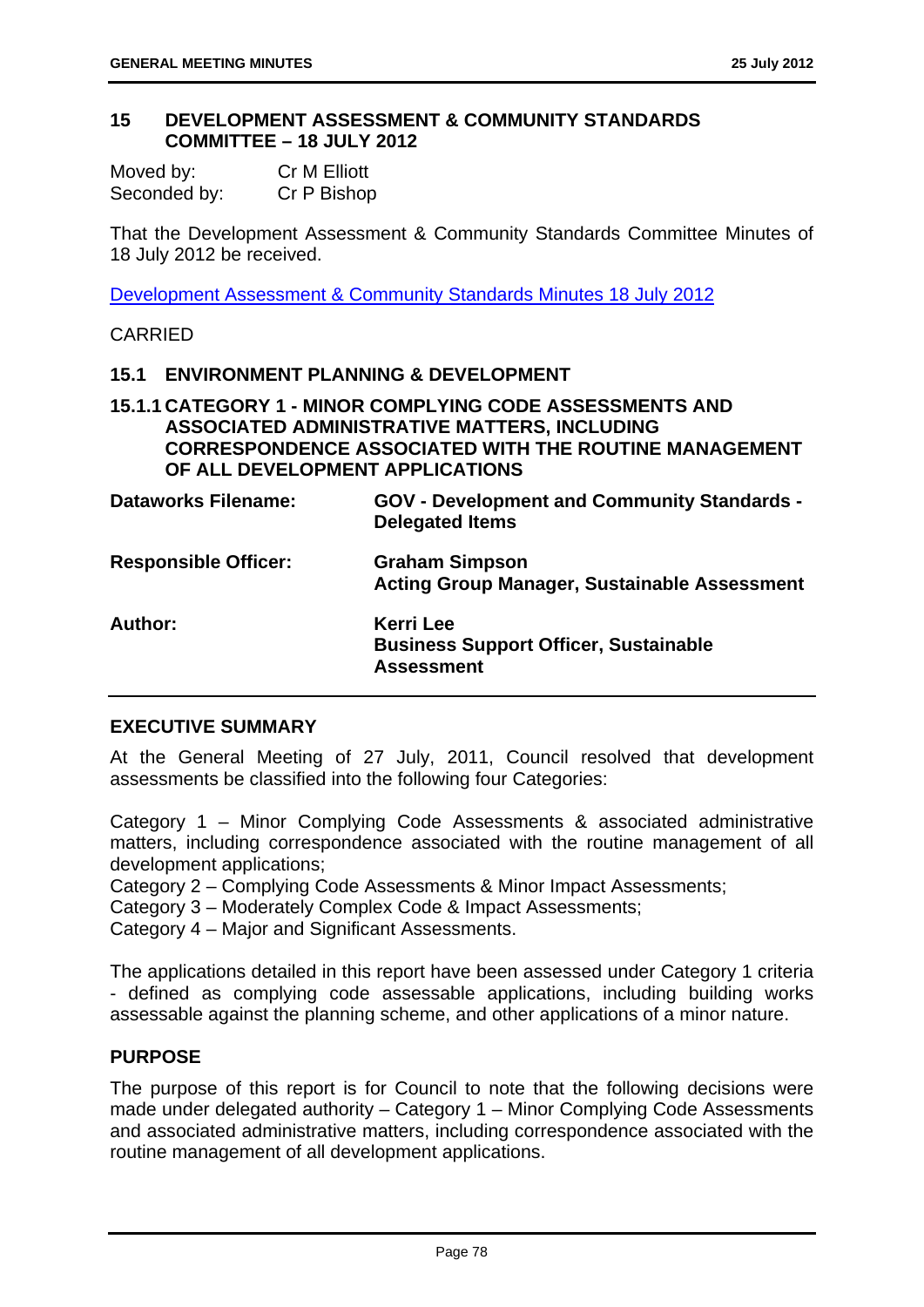- 1. Development Permit issued on 30 May, 2012 for building works assessable under the planning scheme for a domestic outbuilding at 48-54 Wrights Place, Mount Cotton. The Certifier Pty Ltd. (BWP001428)
- 2. Development Permit issued on 01 June, 2012 for building works assessable under the planning scheme for domestic additions at 29 Orion Street, Macleay Island. Palew Constructions. (BWP001487)
- 3. Development Permit issued on 01 June, 2012 for building works assessable under the planning scheme for a domestic outbuilding at 64 O'Connell Parade, Wellington Point. The Certifier Pty Ltd. (BWP001494)
- 4. Development Permit issued on 04 June, 2012 for building works assessable under the planning scheme for a domestic outbuilding at 2 Mayfair Street, Alexandra Hills. Strickland Certification Pty Ltd. (BWP001468)
- 5. Development Permit issued on 04 June, 2012 for building works assessable under the planning scheme for a private swimming pool at 35 Junee Parade, Karragarra. Mr J R Monaghan. (BWP001497)
- 6. A Notice agreeing to a change of approval was issued on 06 June, 2012 for a dual occupancy at 7 Pratt Court, Point Lookout. Evolve Property Services Pty Ltd. (MC011959)
- 7. Development Permit issued on 07 June, 2012 for operational works for an advertising device at 189-201 Old Cleveland Road, Capalaba. Bayside Medical Precinct, Outdoor Intelligence Pty Ltd. (OPW001315)
- 8. Development Permit issued on 07 June, 2012 for building works assessable under the planning scheme for a domestic outbuilding at 493-495 Redland Bay Road, Capalaba. Mr E M Ney. (BWP001460)
- 9. Development Permit issued on 08 June, 2012 for building works assessable under the planning scheme for a domestic outbuilding at 105 Habitat Drive, Redland Bay. Suncoast Enclosures. (BWP001491)
- 10. Development Permit issued on 08 June, 2012 for building works assessable under the planning scheme for domestic additons at 113-115 Campbell Road, Sheldon. Tri-Nat Enterprises Pty Ltd. (BWP0014950)
- 11. Development Permit issued on 12 June, 2012 for operational works for an advertising device at 144 Old Cleveland Road, Capalaba. Capalaba Football Club Inc. (OPW001287)
- 12. Development Permit issued on 13 June, 2012 for building works assessable under the planning scheme for a domestic outbuilding at 55 Denham Boulevard, Redland Bay. Suncoast Enclosures. (BWP001474)
- 13. Development Permit issued on 22 June, 2012 for building works assessable under the planning scheme for a domestic outbuilding at 58-60 O'Connell Parade, Wellington Point. Strickland Certification Pty Ltd. (BWP001502)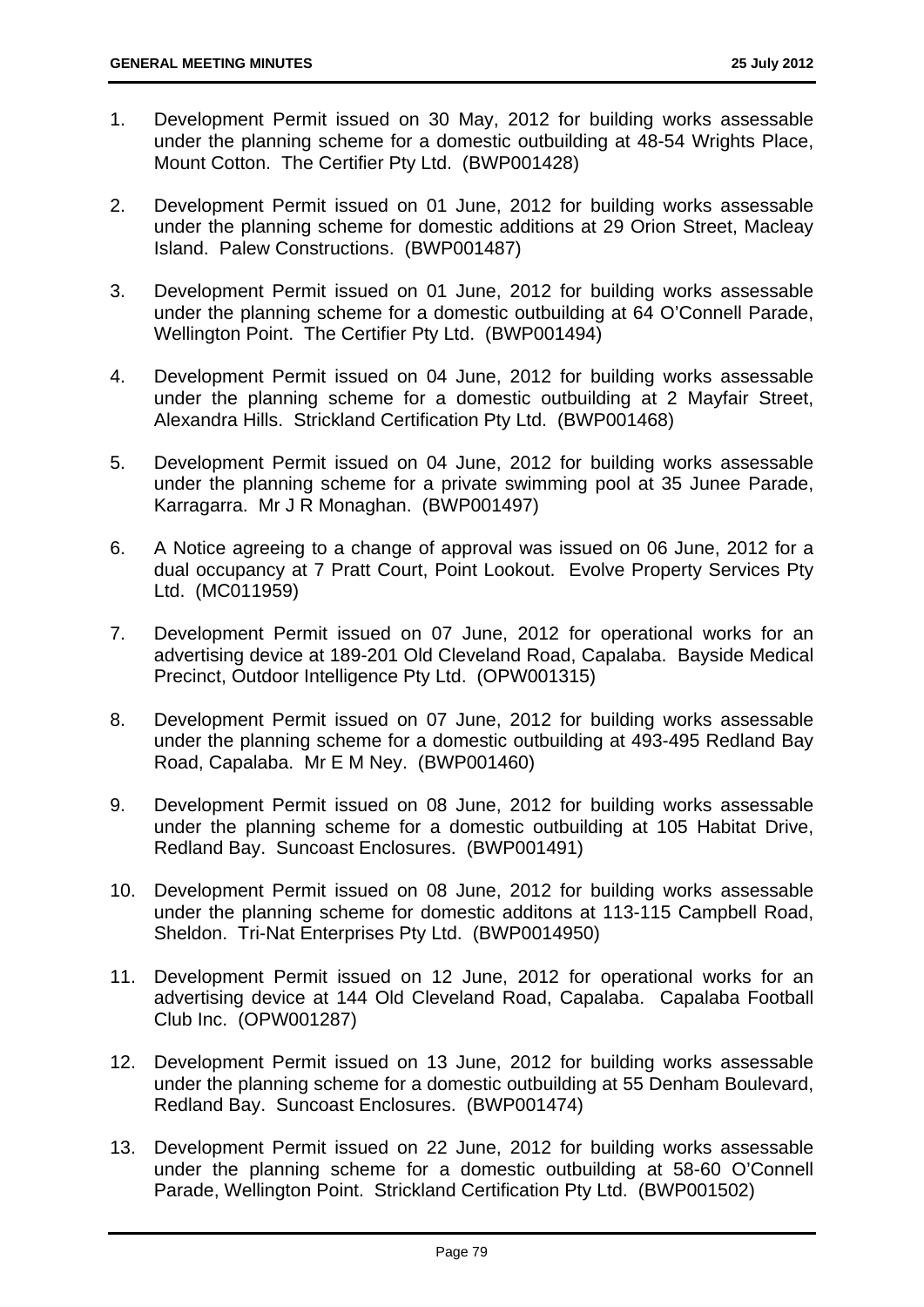- 14. Development Permit issued on 5 June, 2012 for a material change of use for a dwelling house at 9 Nato Court, Thornlands. Steven A. O'Connor. (MCU012859)
- 15. Development Permit issued on 7 June, 2012 for a material change of use for a dwelling house at 23 Jerrys Place, Thornlands. Sutgold Pty Ltd. (MCU012862)
- 16. Development Permit issued on 13 June, 2012 for a material change of use for a dwelling house at 11 Colthouse Drive, Thornlands. Mr Cornelis L.A. De Ruysscher. (MCU012864)
- 17. Development Permit issued on 19 June, 2012 for a material change of use for a dwelling house at 1 Jicama Court, Thornlands. Henley Properties (Qld) Pty Ltd. (MCU012857)
- 18. Development Permit issued on 29 June, 2012 for a material change of use for a dwelling house at 2 Tuckeroo Street, Thornlands. BA Group Australia Pty Ltd. (MCU012869)
- 19. Development Permit issued on for building works approval assessed against the Redlands Planning Scheme for domestic additions at 105 Beelong Street, Macleay Island. Bay Island Designs. (BWP001488)
- 20. Development Permit issued on 29 May, 2012 for building works assessable under the planning scheme for a domestic outbuilding at 6 Law Place, Alexandra Hills. G & J Grimsey Building Services Pty Ltd. (BWP001499)
- 21. Development Permit issued on 25 June, 2012 for building works assessable under the planning scheme for a domestic outbuilding at 34-36 Broadwater Terrace, Redland Bay. Mr W.C. Evers. (BWP001492)
- 22. A Notice issued on 22 June, 2012 agreeing to a change of approval was issued for a domestic outbuilding at 34-36 Broadwater Terrace, Redland Bay. Mr W.C. Evers and Mrs L.I. Evers. (BWP001328)

### **OFFICER'S/COMMITTEE RECOMMENDATION/ COUNCIL RESOLUTION**

**Moved by: Cr M Elliott Seconded by: Cr P Bishop** 

**That the report be noted.** 

**CARRIED** (en bloc)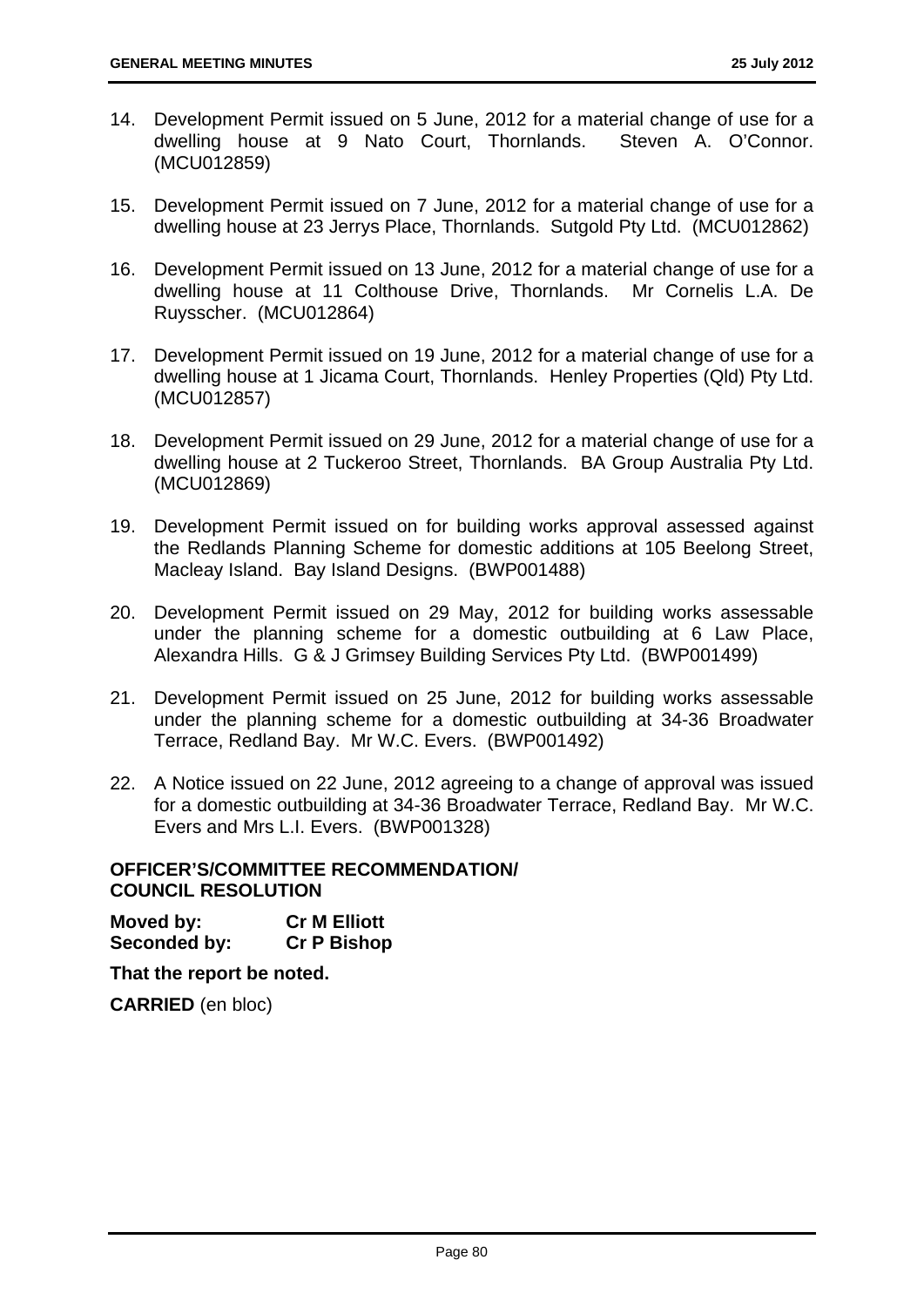| <b>ASSESSMENTS</b>          | 15.1.2 CATEGORY 2 - COMPLYING CODE ASSESSMENT AND MINOR IMPACT                        |
|-----------------------------|---------------------------------------------------------------------------------------|
| <b>Dataworks Filename:</b>  | <b>GOV - Development and Community Standards -</b><br><b>Delegated Items</b>          |
| <b>Responsible Officer:</b> | <b>Graham Simpson</b><br><b>Acting Group Manager, Sustainable Assessment</b>          |
| Author:                     | <b>Kerri Lee</b><br><b>Business Support Officer, Sustainable</b><br><b>Assessment</b> |

### **EXECUTIVE SUMMARY**

At the General Meeting of 27 July, 2011, Council resolved that development assessments be classified into the following four Categories:

Category 1 – Minor Complying Code Assessments & associated administrative matters, including correspondence associated with the routine management of all development applications;

Category 2 – Complying Code Assessments & Minor Impact Assessments;

Category 3 – Moderately Complex Code & Impact Assessments; and

Category 4 – Major and Significant Assessments.

The applications detailed in this report have been assessed under Category 2 criteria - defined as complying code assessable and compliance assessable applications, including operational works, and Impact Assessable applications without submissions of objection. Also includes a number of process related delegations, including issuing planning certificates, approval of works on and off maintenance and the release of bonds, and all other delegations not otherwise listed.

# **PURPOSE**

The purpose of this report is for Council to note that the following decisions were made under delegated authority – Category 2 – Complying Code Assessments and Minor Impact Assessments.

- 1. Development Permit issued on 29 May, 2012 for reconfiguration of lots (two into eighty four lots) at 19-37 Collins Street and 153-187 School of Arts Road, Redland Bay. Philip Usher Constructions Pty Ltd. (SB005458)
- 2. Development Permit issued on 29 May, 2012 for a material change of use for a dwelling house at 22 Cowes Street, Macleay Island. Mr D J Wilson. (MC011281)
- 3. Development Permit issued on 29 May, 2012 for a material change of use to construct a dual occupancy at 11 St Andrews Avenue, Birkdale. JDC Designs & Planning. (MCU12642)
- 4. A Notice agreeing to a change of approval was issued on 30 May, 2012 for reconfiguration of lots (one into three) at 61-63 Sanctuary Drive, Mount Cotton. , Von Investments, The Certifier Pty Ltd. (SB404206/1)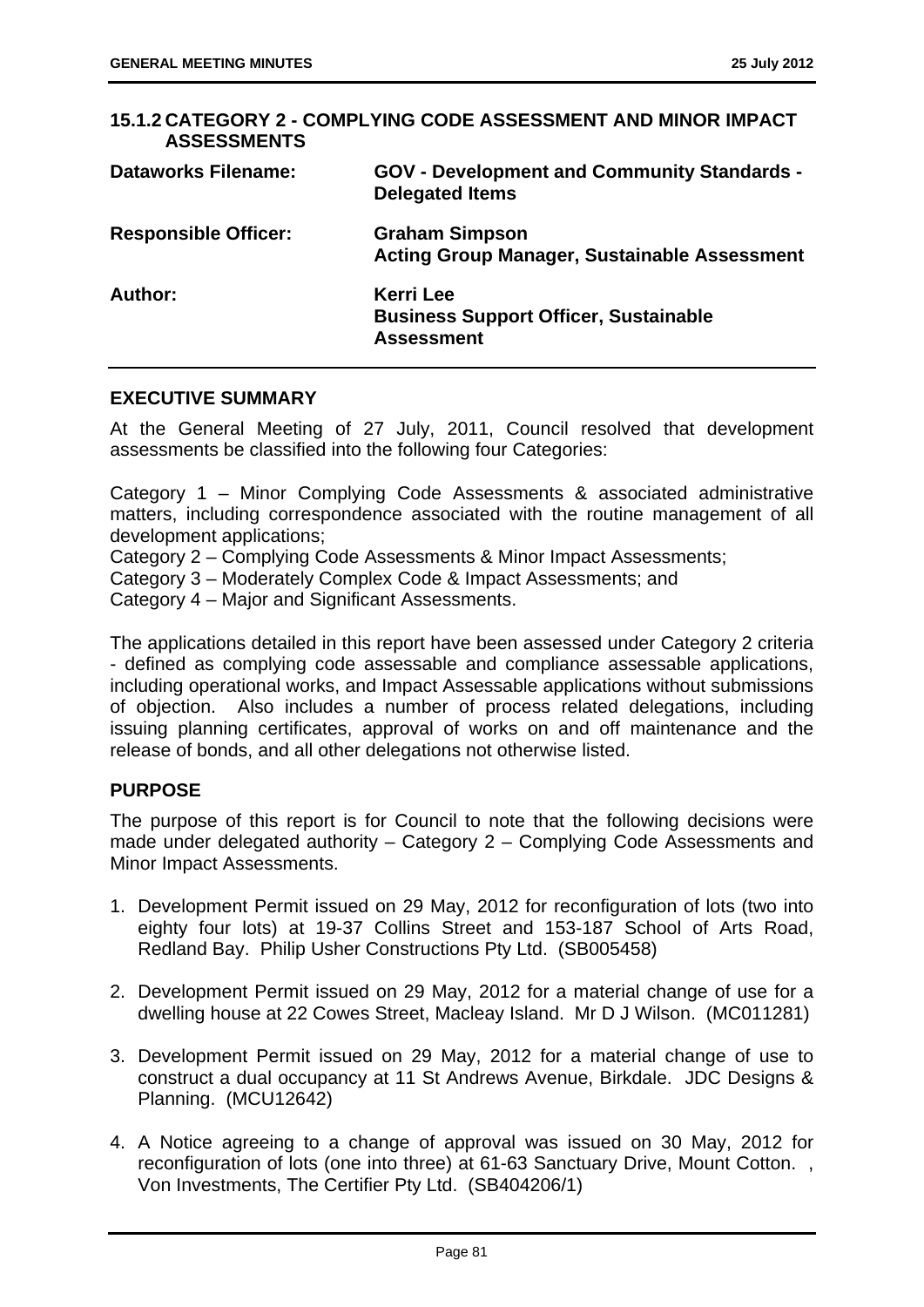- 5. Development Permit issued on 31 May, 2021 for a material change of use for a small lot house at 48 Wellesley Street, Wellington Point. Reliable Certification Services. (MCU12798)
- 6. Development Permit issued on 31 May, 2021 for a material change of use for a small lot house at 45 Stradbroke Street, Redland Bay. Building Surveying Professionals Queensland. (MCU12836)
- 7. Development Permit issued on 31 May, 2012 for a material change of use to operate a home business (Hairdressing Salon) at 23 Drevesen Avenue, Cleveland. X A Franklin. (MCU12830)
- 8. Development Permit issued on 31 May, 2021 for a material change of use for a small lot house at 13A Bream Place, Redland Bay. Simonds Qld Constructions. (MCU12793)
- 9. Development Permit issued on 31 May, 2021 for a material change of use for a small lot house at 13 Bream Place, Redland Bay. Simonds Qld Constructions. (MCU12794)
- 10. Development Permit issued on 01 June, 2021 for a material change of use for a small lot house at 11 George Street, Ormiston. Mr G W Noonan, Mrs E K Noonan. (MCU12770)
- 11. Development Permit issued on 01 June, 2012 for the reconfiguration of lots (one into two lots) at 17 Scott Street, Cleveland. Alguna Pty Ltd. (ROL005595)
- 12. Development Permit issued on 04 June, 2012 for a material change of use for a dwelling house at 15 The Rampart, Redland Bay. Mrs D J McDonald. (MCU012749)
- 13. A Notice agreeing to extend the relevant period of an existing development approval was issued on 05 June, 2012 for a building works approval to construct domestic additions at 4 Kindara Street, Amity. Ms S K Markgren, Mr J S Olsen. (BWP001052)
- 14. Development Permit issued on 07 June, 2012 for a material change of use for a child care centre at 12 St Anthony Drive, Alexandra Hills. Bickerton Masters Pty Ltd. (MCU012707)
- 15. A Notice agreeing to a change of approval was issued on 08 June, 2012 for a multiple dwelling (x 17) at 40-42 Holland Crescent, Capalaba. , Bartley Burns. (MC012780)
- 16. A Notice agreeing to a change of approval was issued on 08 June, 2012 for a domestic outbuilding at 7 White Street, Victoria Point. The Certifier Pty Ltd. (BWP001361)
- 17. Development Permit issued on 08 June, 2012 for a material change of use for a dwelling house at 20 Treasure Island Avenue, Karragarra Island. Sutgold Pty Ltd. (MCU012752)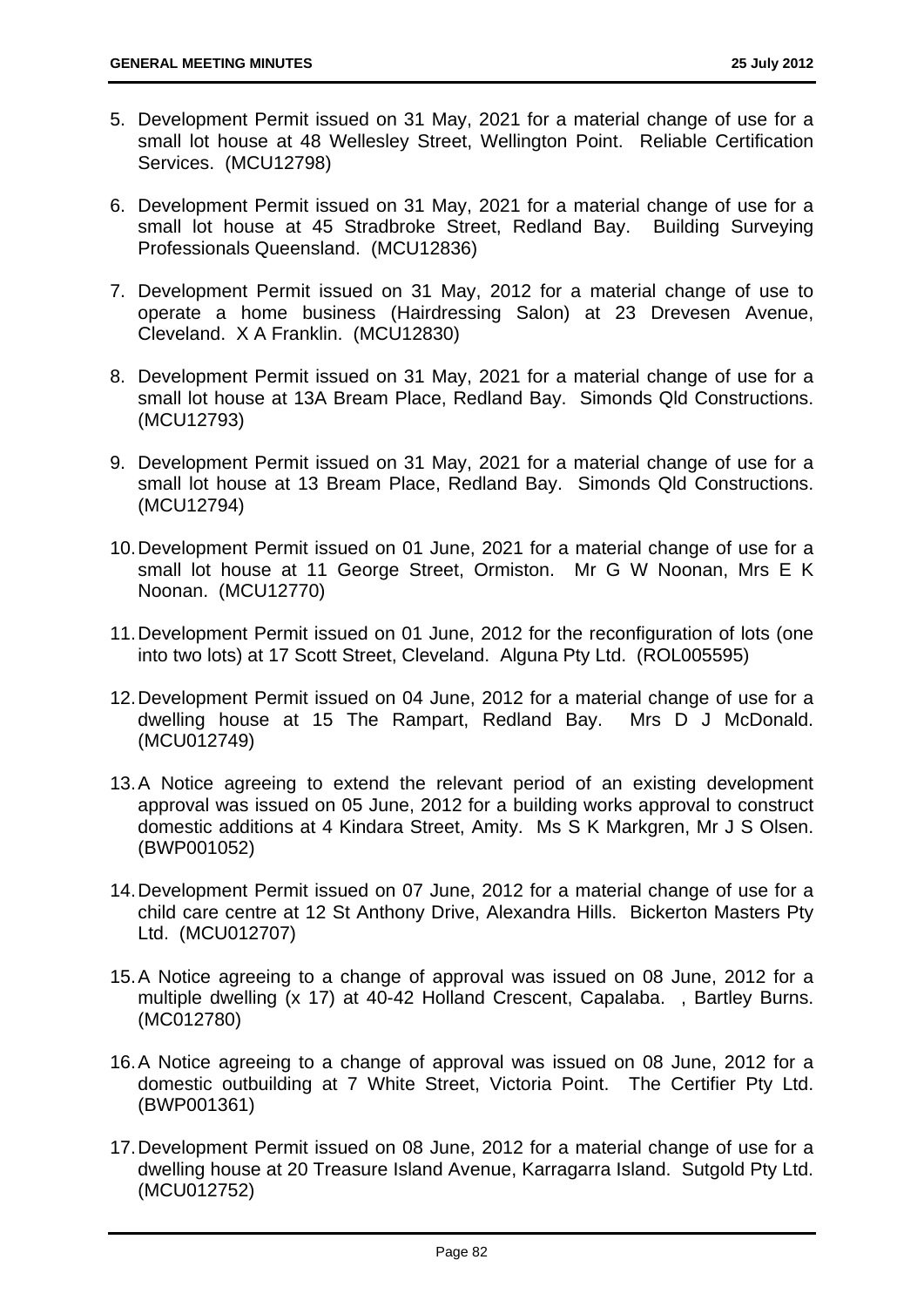- 18. A Notice agreeing to extend the relevant period of an existing development approval was issued on 08 June, 2012 for a lot reconfiguration and mixed use (tourist resort, accommodation units, shop and caretaker's residence) at 49 Dickson Way, Point Lookout. Bartley Burns. (MC007377)
- 19. Development Permit issued on 08 June, 2012 for a material change of use to construct a dual occupancy at 5 Ney Road, Capalaba. ASI Planning. (MCU012799)
- 20. Development Permit issued on 13 June, 2012 for reconfiguration of lots (one into two lots) at 54 Lawn Terrace, Capalaba. Mrs T M Leatham. (ROL005583)
- 21. A Notice agreeing to a change of approval was issued on 18 June, 2012 for a multiple dwelling (x 11) at 122-124 Mount Cotton Road, Capalaba. , Indacom Design. (MC010760)
- 22. A Notice agreeing to a change of approval was issued on 18 June, 2012 for a place of worship at 74 Lyndon Road, Capalaba. , The Certifier Pty Ltd. (C2058)
- 23. Development Permit issued on 18 June, 2012 for a material change of use for a small lot house at 167-185 South Street, Cleveland (proposed lot 27). Javica Pty Ltd. (MCU012844)
- 24. Development Permit issued on 19 June, 2012 for a material change of use for a small lot house at 167-185 South Street, Cleveland (proposed lot 24). Javica Pty Ltd. (MCU012845)
- 25. Negotiated Decision Notice issued on 19 June, 2012 to vary an existing approval for a reconfiguration at 184 Russell Street, Cleveland. East Coast Surveys Pty Ltd. (ROL 005572)
- 26. A Notice agreeing to a permissible change of approval was issued on 19 June, 2012 for a reconfiguration of lots (Combined MCU / Standard Format Reconfiguration) at 15-55 School Of Arts Road, Redland Bay (14 Viola Drive, Redland Bay). Mr K Woodward, Mrs A Woodward. (SB004189)
- 27. Preliminary Approval issued on 19 June, 2012 for a service industry (specialising in the assembly and construction of shade sails) at 7 Sandra Street, Russell Island. Precision Worldwide Logistics Pty Ltd. (MC011556)
- 28. Development Permit issued on 20 June, 2012 for the reconfiguration of lots with common property (one into two lots) at 5 Yarrong Road, Point Lookout. Jeremy Sean Salmon, Michael Allan McFillin As PR and Mr H J Davis. (ROL005552)
- 29. Development Permit issued on 20 June, 2012 for the reconfiguration of lots with common property (one into two lots) at 20 Samarinda Way, Point Lookout. Eagle Surveys Pty Ltd. (ROL005599)
- 30. A Notice agreeing to a change of approval was issued on 21 June, 2012 for a small lot house at 115 Torquay Road, Redland Bay. , Mrs H Koenen. (MC011480)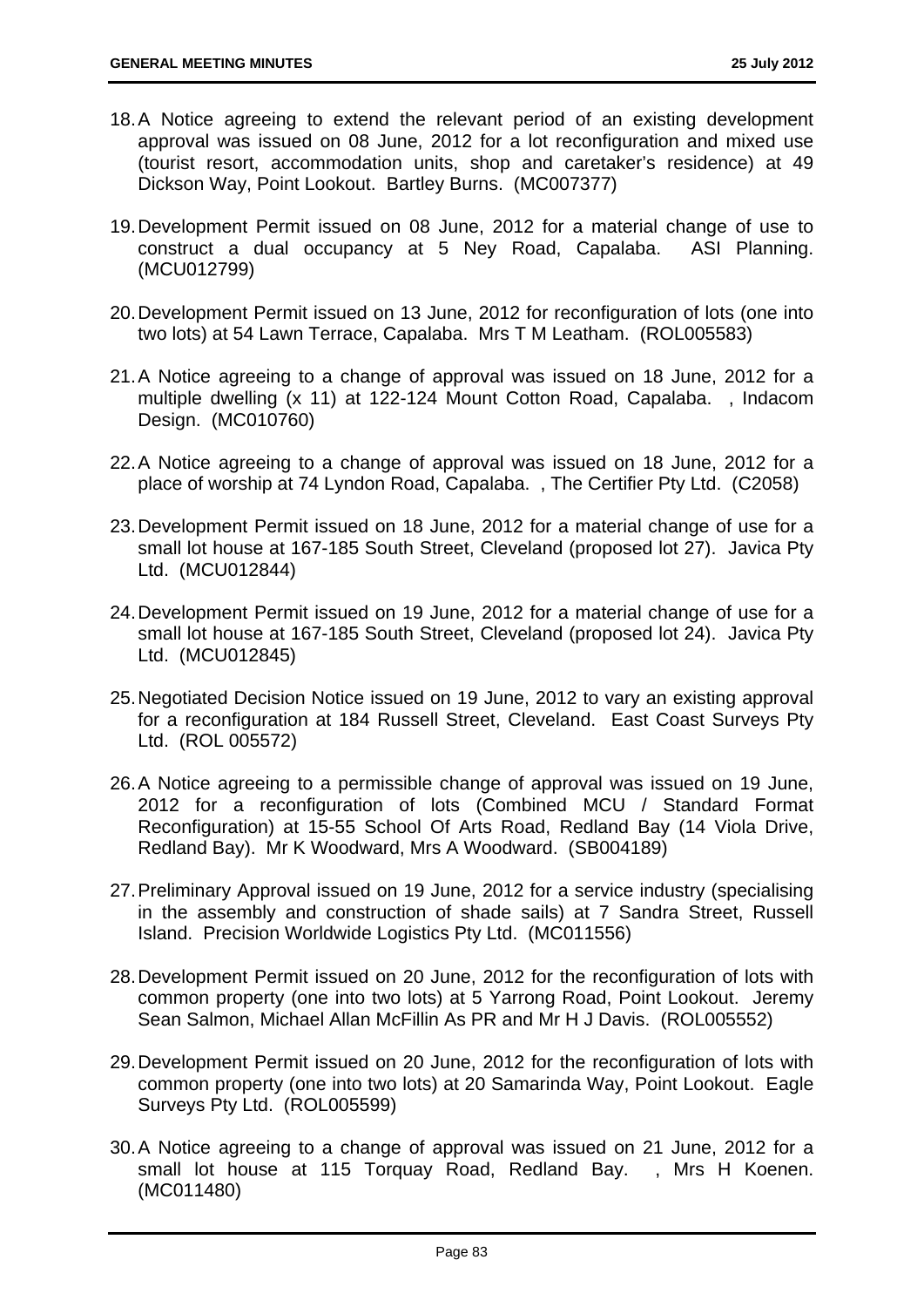- 31. Development Permit issued on 21 June, 2012 for a material change of use for a development near underground infrastructure approval for a dwelling house at 17 Riley Peter Place, Thornlands. Javica Pty Ltd. (MCU012855)
- 32. Development Permit issued on 27 June, 2012 for a material change of use to construct a Multiple Dwelling (10 units) at 9-10 Michelle Court, Cleveland. R & J Jones Family Trust. (MCU012757)
- 33. Development Permit issued on 28 June, 2012 for reconfiguration of lots (one into two lots) at 6 Waller Court, Point Lookout. Eagle Surveys Pty Ltd. (ROL005570)
- 34. A Notice agreeing to a change of approval was issued on 28 June, 2012 for a dual occupancy at 6 Waller Court, Point Lookout. Eagle Surveys Pty Ltd. (MC010236)
- 35. A Notice agreeing to a change of approval was issued on 25 June, 2012 for a reconfiguration of lots at 630-636 Main Road and 8 Nelson Road, Wellington Point. Eagle Surveys Pty Ltd. (SB005229 and SB005485)
- 36. A Notice agreeing to extend the relevant period of an existing development approval was issued on 26 June, 2012 for a material change of use for an extension to existing marine services (boat storage facility) at 98 and 102-104 Beveridge Road, Thornlands. Bartley Burns Certifiers and Planners. (MC010757)

# **OFFICER'S/COMMITTEE RECOMMENDATION/ COUNCIL RESOLUTION**

| Moved by:    | <b>Cr M Elliott</b> |
|--------------|---------------------|
| Seconded by: | <b>Cr P Bishop</b>  |

**That the report be noted.**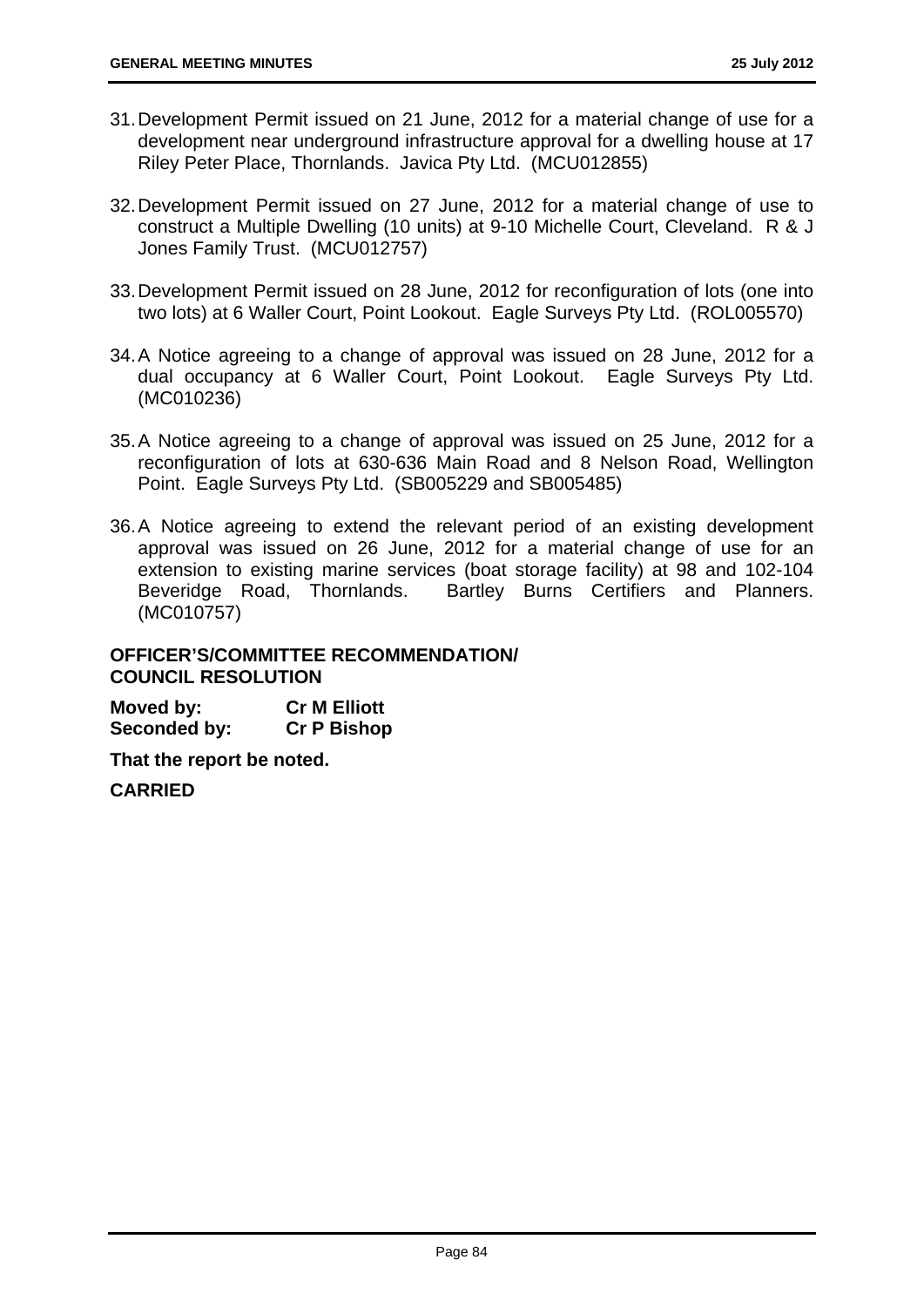| <b>ASSESSMENTS</b>          | 15.1.3 CATEGORY 3 - MODERATELY COMPLEX CODE AND IMPACT                                |
|-----------------------------|---------------------------------------------------------------------------------------|
| <b>Dataworks Filename:</b>  | <b>GOV - Development and Community Standards -</b><br><b>Delegated Items</b>          |
| <b>Responsible Officer:</b> | <b>Graham Simpson</b><br><b>Acting Group Manager, Sustainable Assessment</b>          |
| Author:                     | <b>Kerri Lee</b><br><b>Business Support Officer, Sustainable</b><br><b>Assessment</b> |

#### **EXECUTIVE SUMMARY**

At the General Meeting of 27 July, 2011, Council resolved that development assessments be classified into the following four Categories:

Category 1 – Minor Complying Code Assessments & associated administrative matters, including correspondence associated with the routine management of all development applications;

Category 2 – Complying Code Assessments & Minor Impact Assessments;

Category 3 – Moderately Complex Code & Impact Assessments;

Category 4 – Major and Significant Assessments

The applications detailed in this report have been assessed under Category 3 criteria that are defined as applications of a moderately complex nature, generally mainstream impact assessable applications and code assessable applications of a higher level of complexity. Impact applications may involve submissions objecting to the proposal readily addressable by reasonable and relevant conditions. Both may have minor level aspects outside a stated policy position that are subject to discretionary provisions of the Planning Scheme.

Applications seeking approval of a plan of survey are included in this category. Applications can be referred to Development and Community Standards Committee for a decision.

### **PURPOSE**

The purpose of this report is for Council to note that the following decisions were made under delegated authority - Category 3 – Moderately Complex Code & Impact Assessments. (Category 3 Report)

- 1. Development Permit issued on 4 June, 2012 for a material change of use for an apartment building at 154 Middle Street, Cleveland. DGK Planning Consultancy. (MC012004)
- 2. Development Permit issued on 26 June, 2012 for a material change of use for an outdoor recreation facility (children's parties and animal petting zoo) at 1-5 Pinecone Place, Thornlands. Mr R.E. Caruana and Mrs K.L. Caruana. (MCU012606)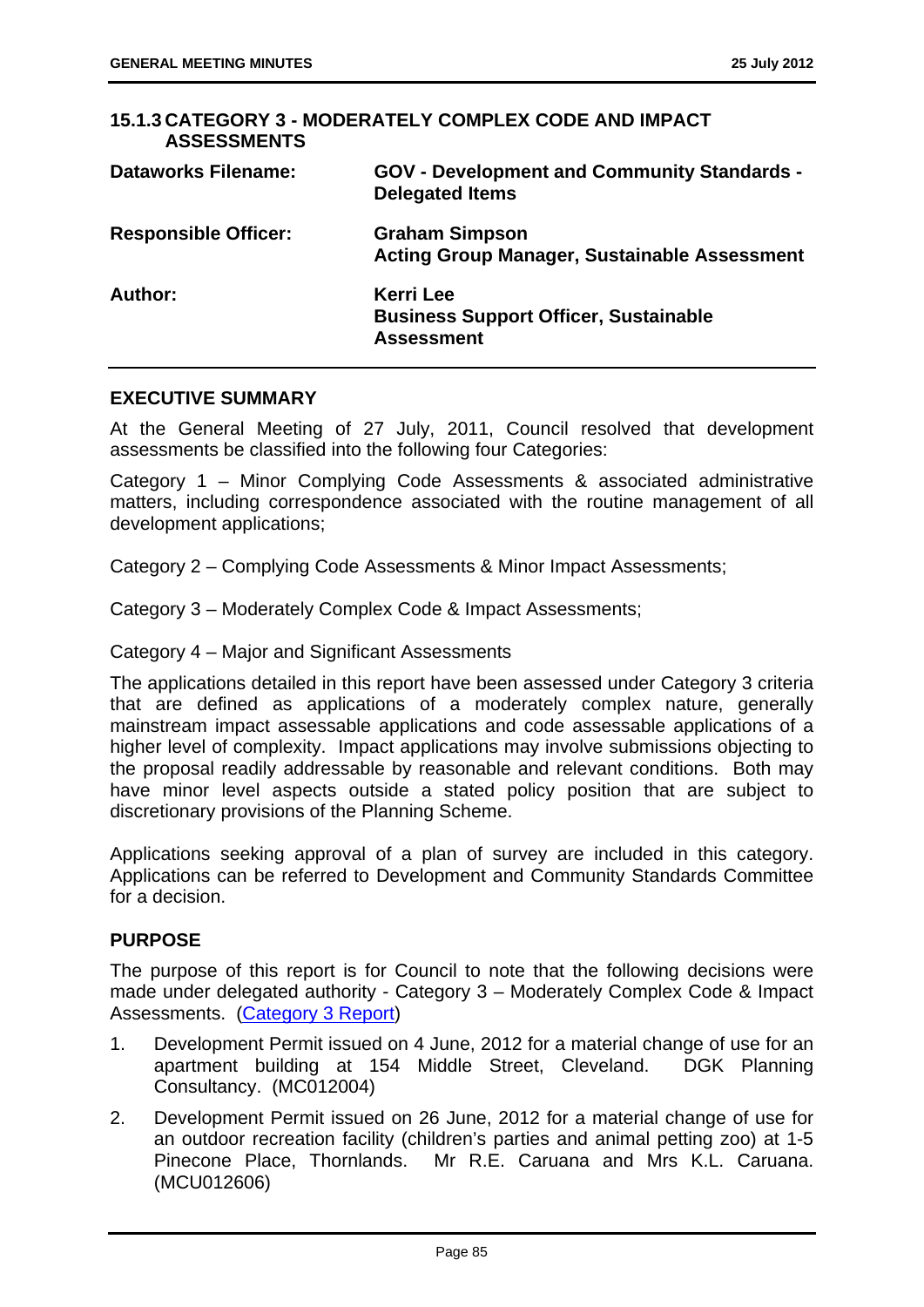**OFFICER'S/COMMITTEE RECOMMENDATION/ COUNCIL RESOLUTION** 

**Moved by: Cr M Elliott Seconded by: Cr P Bishop** 

**That the report be noted.**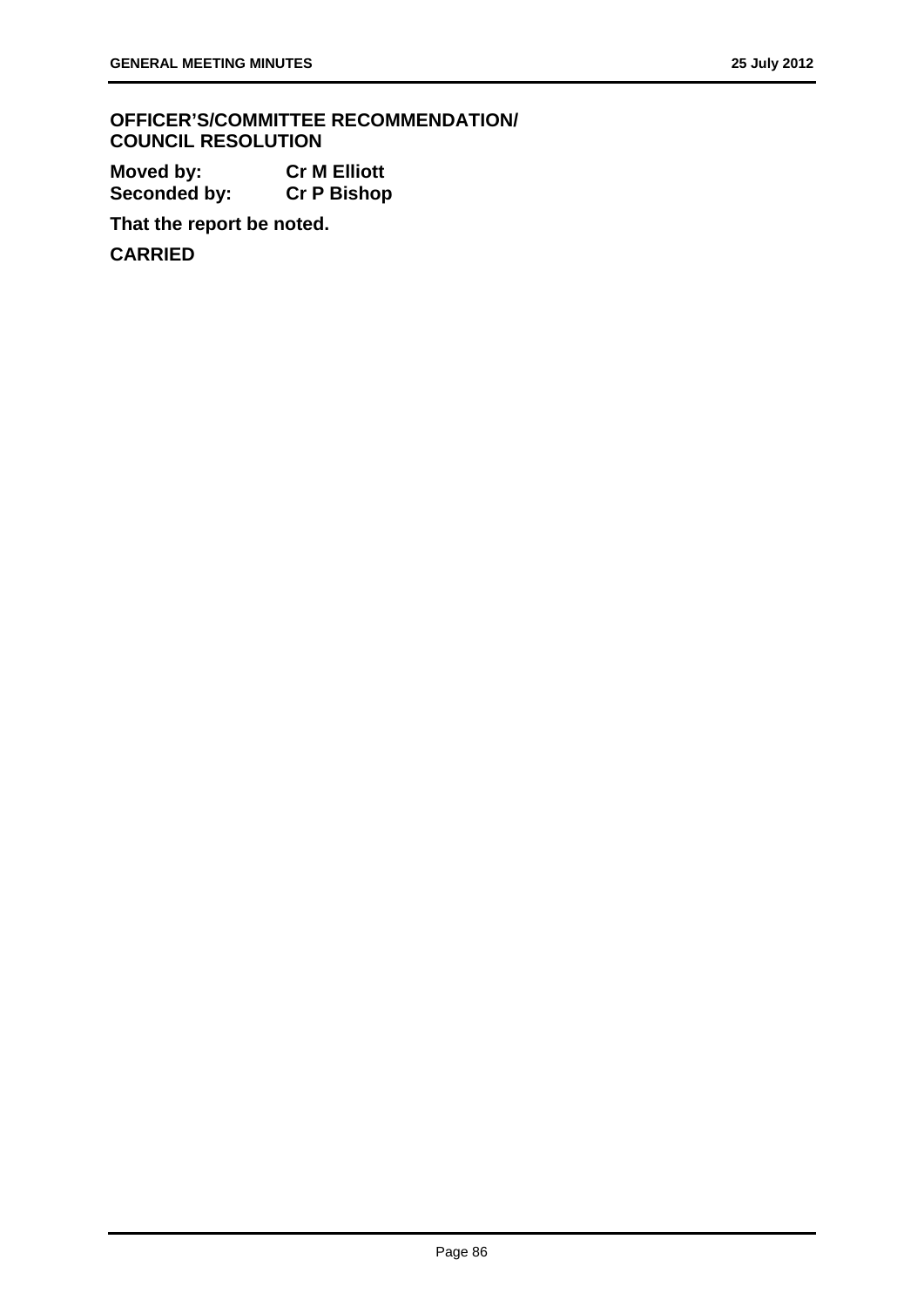# **15.1.4 APPEALS LIST CURRENT AS AT 9 JULY, 2012**

| <b>Dataworks Filename:</b>  | <b>GOV - Development and Community Standards -</b><br><b>Current Appeals</b> |
|-----------------------------|------------------------------------------------------------------------------|
| <b>Responsible Officer:</b> | <b>Graham Simpson</b><br><b>Acting Group Manager, Sustainable Assessment</b> |
| <b>Author:</b>              | <b>Daniel Zilli</b><br>Service Manager, Design and Co-ordination             |

# **EXECUTIVE SUMMARY**

| 1.                | <b>File Number:</b>         | Appeal 2884 of 1998<br>(SB351901)                                       |
|-------------------|-----------------------------|-------------------------------------------------------------------------|
| <b>Applicant:</b> |                             | <b>Sabdoen Pty Ltd</b>                                                  |
|                   | <b>Application Details:</b> | Claim against zoning amendment<br>Point O'Halloran Road, Victoria Point |
|                   | <b>Appeal Details:</b>      | Compensation.                                                           |
|                   | <b>Current Status:</b>      | Appeal has been discontinued.                                           |

| 2.                          | <b>File Number:</b> | Appeal 1167 of 2007<br>(MC009414)                                              |
|-----------------------------|---------------------|--------------------------------------------------------------------------------|
| <b>Applicant:</b>           |                     | <b>AJ &amp; CL Dowley</b>                                                      |
| <b>Application Details:</b> |                     | Material Change of Use for Dwelling House<br>20 Emerson Street, Russell Island |
| <b>Appeal Details:</b>      |                     | Applicant appeal against Condition 1 of Negotiated Decision.                   |
| <b>Current Status:</b>      |                     | Consent Order issued on 6 July 2012.                                           |

| 3.                          | <b>File Number:</b> | Appeal 1880 of 2008<br>(SB004758.1A SB004758.1B MC007588)                                                                                                                                                                                |
|-----------------------------|---------------------|------------------------------------------------------------------------------------------------------------------------------------------------------------------------------------------------------------------------------------------|
| <b>Applicant:</b>           |                     | <b>Heritage Properties P/L</b>                                                                                                                                                                                                           |
| <b>Application Details:</b> |                     | Material Change of Use (residential development) and<br>Reconfiguring a Lot (1 into 35 lots (1A)) and Preliminary<br>Approval affecting a Planning Instrument<br>268, 278, 296, 310, 332 & 344 Cleveland-Redland Bay Road,<br>Thornlands |
| <b>Appeal Details:</b>      |                     | Applicant appeal against deemed refusal.                                                                                                                                                                                                 |
| <b>Current Status:</b>      |                     | Conditions are being reviewed by appellants and<br>Infrastructure Agreements are being finalised.                                                                                                                                        |
| <b>Hearing Date:</b>        |                     | Judgment 12 April 2011. Appeal allowed.<br>Set down for review 27 July, 2012.                                                                                                                                                            |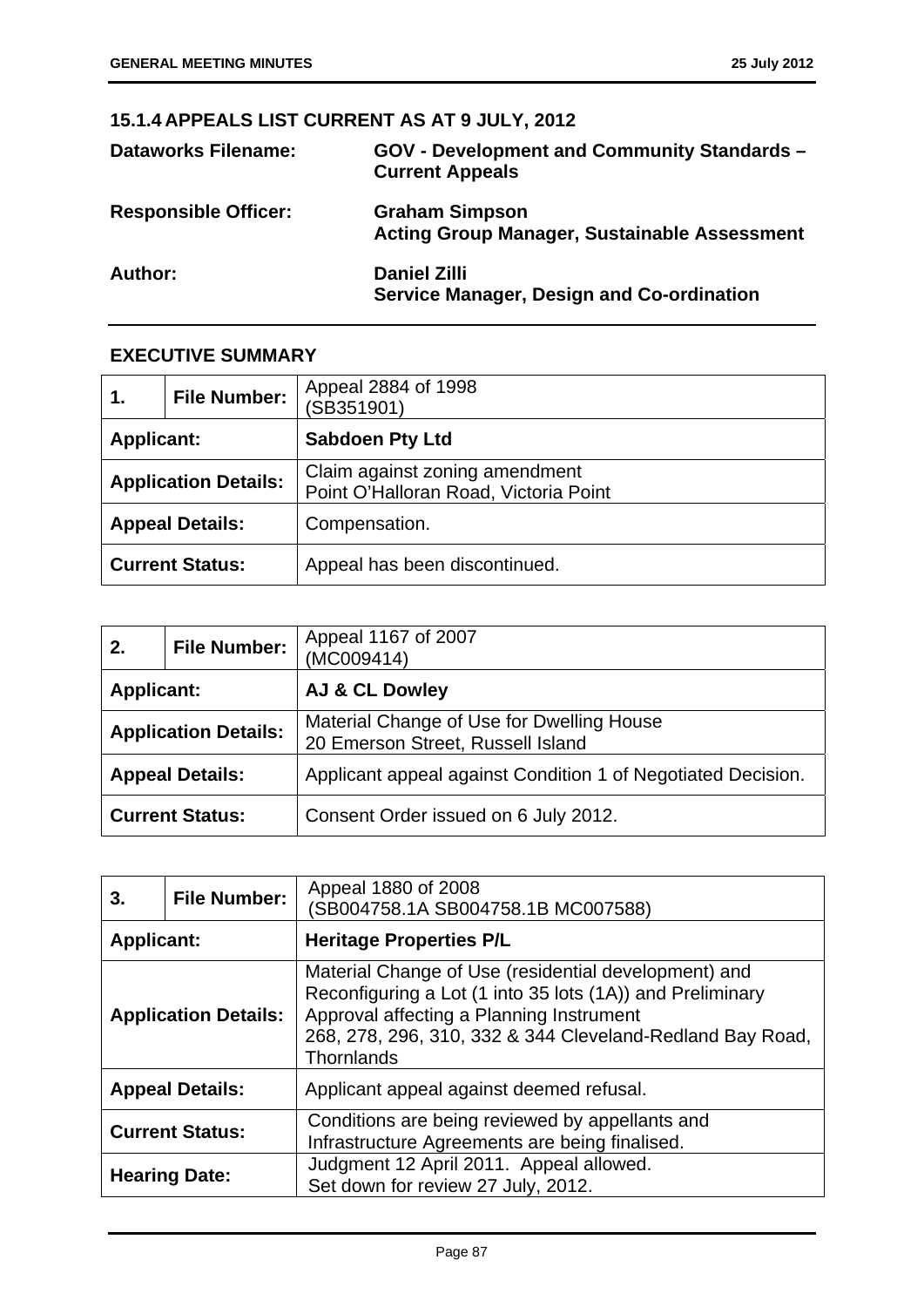| 4.                          | <b>File Number:</b> | Appeal 1963 of 2009<br>(MC010715)                                                                                                                              |
|-----------------------------|---------------------|----------------------------------------------------------------------------------------------------------------------------------------------------------------|
| <b>Applicant:</b>           |                     | JT George Nominees P/L                                                                                                                                         |
| <b>Application Details:</b> |                     | Preliminary Approval for MCU for neighbourhood centre,<br>open space and residential uses (concept master plan).<br>Cnr Taylor Rd & Woodlands Dve, Thornlands. |
| <b>Appeal Details:</b>      |                     | Applicant Appeal against refusal.                                                                                                                              |
| <b>Hearing Date:</b>        |                     | Adjourned for further review 25 July 2012.                                                                                                                     |

| 5.                          | <b>File Number:</b> | Appeal 2675 of 2009.<br>(MC010624)                                                                                                                     |
|-----------------------------|---------------------|--------------------------------------------------------------------------------------------------------------------------------------------------------|
| <b>Applicant:</b>           |                     | L M Wigan                                                                                                                                              |
| <b>Application Details:</b> |                     | Material Change of Use for residential development (Res A &<br>Res B) and preliminary approval for operational works<br>84-122 Taylor Road, Thornlands |
| <b>Appeal Details:</b>      |                     | Applicant Appeal against refusal.                                                                                                                      |
| <b>Hearing Date:</b>        |                     | Adjourned for further review 25 July 2012.                                                                                                             |

| 6.                          | <b>File Number:</b> | Appeal 2894 of 2011.<br>(SB004896)                                   |
|-----------------------------|---------------------|----------------------------------------------------------------------|
| <b>Applicant:</b>           |                     | M & D Power                                                          |
| <b>Application Details:</b> |                     | Reconfiguring a Lot (1 into 10 Lots)<br>18 Mainsail Street, Birkdale |
| <b>Appeal Details:</b>      |                     | Compensation Claim in relation to Council's refusal.                 |
| <b>Current Status:</b>      |                     | Further negotiations are underway.                                   |
| <b>Hearing Date:</b>        |                     | Adjourned for further review 21 August 2012.                         |

| 7.                          | <b>File Number:</b> | Appeal 3788 of 2011.<br>(MC010623)                                                                        |
|-----------------------------|---------------------|-----------------------------------------------------------------------------------------------------------|
| <b>Applicant:</b>           |                     | <b>Karreman Resources P/L</b>                                                                             |
| <b>Application Details:</b> |                     | Request to Change Development Approval for Extractive<br>Industry<br>616-632 West Mt Cotton Rd, Mt Cotton |
| <b>Appeal Details:</b>      |                     | Applicant appeal against part refusal of request for<br>Permissible Change.                               |
| <b>Current Status:</b>      |                     | Conclave meetings on hold. Without prejudice negotiations<br>underway.                                    |
| <b>Hearing Date:</b>        |                     | Listed for review 19 July 2012.                                                                           |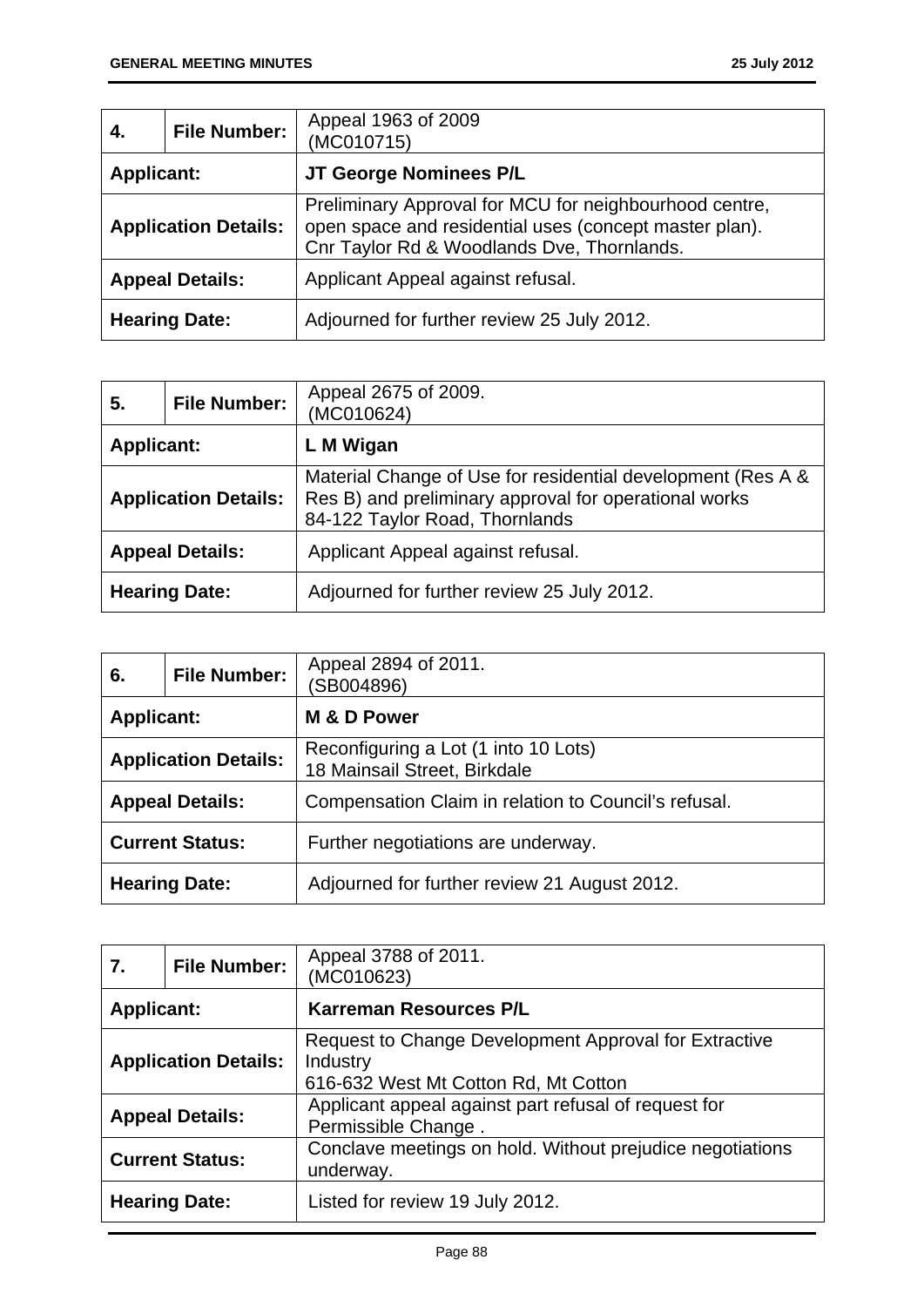| 8.                          | <b>File Number:</b> | Appeal 4611 of 2011 and Appeal 4612 of 2011<br>(SB005472 / MC012092 and SB005471 / MC012091)                                                                   |
|-----------------------------|---------------------|----------------------------------------------------------------------------------------------------------------------------------------------------------------|
| <b>Applicant:</b>           |                     | Ausbuild Projects P/L and PEET Thornlands P/L                                                                                                                  |
| <b>Application Details:</b> |                     | Reconfiguring a Lot (1 into 141 Lots) and (1 into 98 Lots) and<br>Preliminary Approvals affecting a Planning Instrument<br>89-101 & 104 Kinross Rd, Thornlands |
| <b>Appeal Details:</b>      |                     | Applicant appeal against deemed refusal.                                                                                                                       |
| <b>Current Status:</b>      |                     | Consent Order issued on 22 June 2012.                                                                                                                          |

| 9.                          | <b>File Number:</b> | Appeal 4947 of 2011<br>(MC011057)                                                                                                          |
|-----------------------------|---------------------|--------------------------------------------------------------------------------------------------------------------------------------------|
| <b>Applicant:</b>           |                     | <b>Mulder</b>                                                                                                                              |
| <b>Application Details:</b> |                     | Material Change of Use for a Dwelling House<br>8 Edgewater Place, Lamb Island                                                              |
| <b>Appeal Details:</b>      |                     | Applicant appeal against deemed refusal.                                                                                                   |
| <b>Current Status:</b>      |                     | Without prejudice meeting held Wed 18/04/2012.<br>Clarification of issues in dispute. Appellant considering<br>alternative design options. |
| <b>Hearing Date:</b>        |                     | Listed for further review 18 July 2012.                                                                                                    |

| 10 <sub>1</sub>             | <b>File Number:</b> | Appeal 5192 of 2011<br>(MC008414)                                                                            |
|-----------------------------|---------------------|--------------------------------------------------------------------------------------------------------------|
| <b>Applicant:</b>           |                     | <b>Cleveland Power Pty Ltd</b>                                                                               |
| <b>Application Details:</b> |                     | Request to Extend Relevant Period for Bio-mass Power Plant<br>and ERA $# 17$<br>70-96 Hillview Rd, Mt Cotton |
| <b>Appeal Details:</b>      |                     | Applicant appeal against refusal.                                                                            |
| <b>Current Status:</b>      |                     | Review being conducted by experts.                                                                           |
| <b>Hearing Date:</b>        |                     | Listed for review 18 July 2012.                                                                              |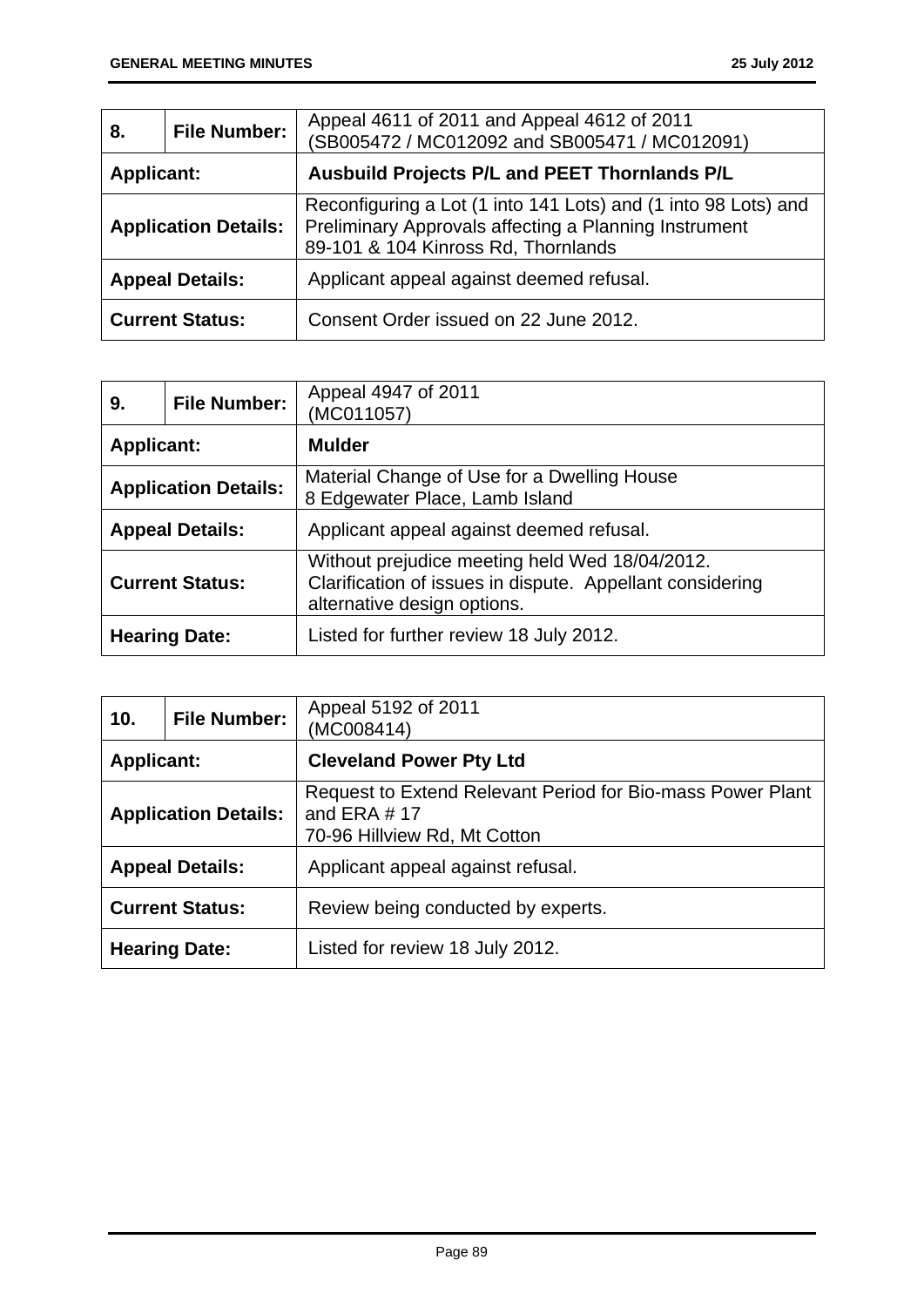| 11.                         | <b>File Number:</b> | Appeal 342 of 2012<br>(BWP001388)                                            |  |
|-----------------------------|---------------------|------------------------------------------------------------------------------|--|
| <b>Applicant:</b>           |                     | <b>Seymour</b>                                                               |  |
| <b>Application Details:</b> |                     | <b>Building Works for Domestic Outbuilding</b><br>309 Esplanade, Redland Bay |  |
| <b>Appeal Details:</b>      |                     | Applicant appeal against refusal.                                            |  |
| <b>Current Status:</b>      |                     | Without prejudice negotiations underway.                                     |  |
| <b>Hearing Date:</b>        |                     | Adjourned to 12 July 2012.                                                   |  |

Information on appeals may be found as follows:

#### **1. Planning and Environment Court**

- a) Information on current appeals and declarations with the Planning and Environment Court involving Redland City Council can be found at the District Court web site using the "Search civil files (eCourts) Party Search" service: http://www.courts.qld.gov.au/esearching/party.asp
- b) Judgements of the Planning and Environment Court can be viewed via the Supreme Court of Queensland Library web site under the Planning and Environment Court link: http://www.sclqld.org.au/qjudgment/

### **2. Redland City Council**

The lodgement of an appeal is acknowledged with the Application details on the Councils "Planning and Development On Line - Development - Application Inquiry" site. Some Appeal documents will also be available (note: legal privilege applies to some documents). All judgements and settlements will be reflected in the Council Decision Notice documents:

http://www.redland.qld.gov.au/PlanningandBuilding/PDOnline/Pages/default.aspx

### **3. Department of State Development, Infrastructure and Planning (SDIP)**

The DSDIP provides a Database of Appeals (http://services.dip.qld.gov.au/appeals/) that may be searched for past appeals and declarations heard by the Planning and Environment Court.

The database contains:

- A consolidated list of all appeals and declarations lodged in the Planning and Environment Courts across Queensland of which the Chief Executive has been notified.
- Information about the appeal or declaration, including the appeal number, name and year, the site address and local government.

### **OFFICER'S/COMMITTEE RECOMMENDATION/ COUNCIL RESOLUTION**

| Moved by:    | <b>Cr M Elliott</b> |
|--------------|---------------------|
| Seconded by: | <b>Cr W Boglary</b> |

**That the report be noted.**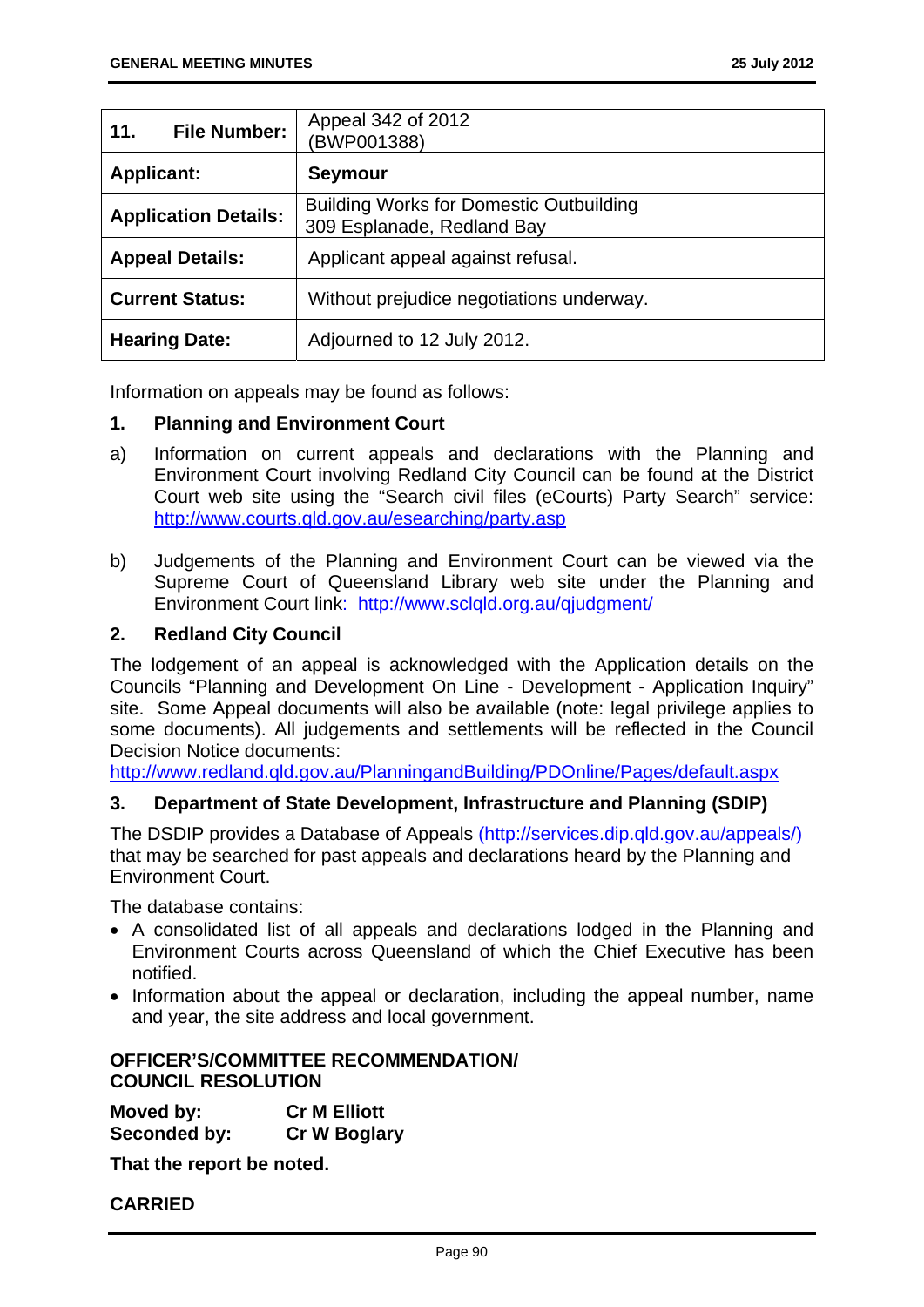**15.1.5 UPDATE ON GREENTAPE REDUCTION - REFORMING LICENSING UNDER THE ENVIRONMENTAL PROTECTION ACT 1994**

| <b>Dataworks Filename:</b>  | <b>EM Environmental Protection Act 1994 – Review</b><br>and Amendments                                                                                                                                                  |
|-----------------------------|-------------------------------------------------------------------------------------------------------------------------------------------------------------------------------------------------------------------------|
| <b>Attachments:</b>         | <b>Attachment 1 - Letter to DERM GreenTape</b><br><b>Reduction July 2011</b><br><b>Attachment 2 - Report to the Development and</b><br><b>Community Standards Committee 2 August 2011</b><br><b>Greentape Reduction</b> |
| <b>Responsible Officer:</b> | <b>Toni Averay</b><br><b>General Manager Environment, Planning and</b><br><b>Development</b>                                                                                                                            |
| Author:                     | <b>Jennifer Haines</b><br><b>Service Manager Health and Environment</b>                                                                                                                                                 |

### **EXECUTIVE SUMMARY**

The State Government Greentape Reduction Project was established in response to business and government concerns that the regulatory environment in relation to Environmental Protection had become unnecessarily complex and difficult to navigate. Through consultation with business owners, peak bodies, regulators and the community, a number of initiatives were identified in an attempt to simplify and improve licensing processes under the *Environmental Protection Act 1994*.

### **PURPOSE**

To provide an update to Council on the progression of this State Government incentive and to advise of possible impacts to Council of the legislative changes proposed in the *Environmental Protection (Greentape Reduction) and Other Legislation Amendment Bill 2012*.

### **BACKGROUND**

In May 2011, the "Greentape Reduction - Reforming Licensing under the *Environmental Protection Act 1994*: Discussion Paper and Regulatory Assessment Statement" were released by the then Department of Environment and Resource Management (DERM).

Council Officers supported the intent of the paper but did not agree with the proposed process (refer to Attachment 1), and Council noted the submission made to the State in its Development and Community Standards Committee of the 2<sup>nd</sup> August 2011.

Council Officers raised concerns that the proposal to develop two additional assessment processes for Environmentally Relevant Activities (ERAs) and maintain four approval processes and a public register of statutory rules for ERAs would actually increase the administrative burden on Local government, there were also concerns with Stage 2 of the amendment process which proposes to review the Environmental licensing framework, and possibly deregulate some ERA's.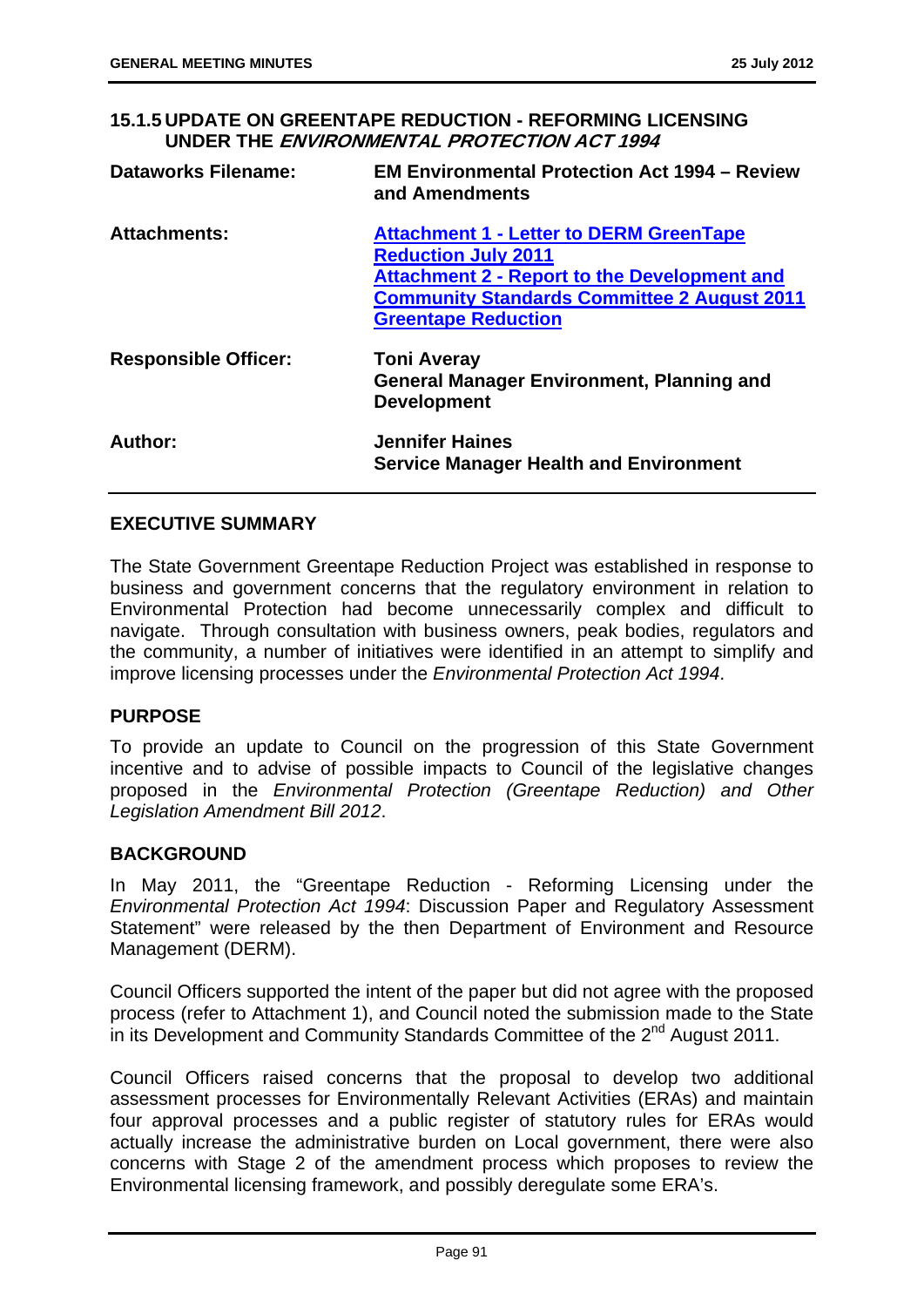In response to the State-wide consultation the Department of Environment and Resource Management released "Greentape Reduction-Reforming licensing under the *Environmental Protection Act 1994:* Final Regulatory Impact Statement" in October 2011. This paper acknowledged that the Bill would result in further administration impacts for ERAs regulated by Local Government but that due to a lack of data these impacts had not been quantified or explored further in the paper.

As a result of the 2012 State Government Election further discussion on the Amendment legislation was put on hold. On 29 May 2012 the *Environmental Protection (Greentape Reduction) and Other Legislation Amendment Bill 2012* (Bill) was introduced to parliament, and was directed to the Agriculture, Resources and Environment Parliamentary Committee for discussion. It is expected that the Bill will shortly be given assent in Parliament.

# **ISSUES**

The Bill seeks to amend the *Environmental Protection Act 1994* to provide an updated regulatory framework that focuses on activities that have a higher environmental risk.

Proposed amendments that will significantly affect Council include:

- Creation of an additional (standard application) development assessment track.
- The separation of the development permit and environmental authority requires Council to utilise the environmental authority to regulate ERAs instead of the development approval.
- Possible deregulation of ERAs administered by Local Government

The changes to the regulatory framework should provide efficiencies to business, but the benefits will be felt mainly by the industries not regulated by Local Government, including the mining and resources sector.

These changes will, however, result in increased costs to Council for the development of new standard conditions, guidelines, forms and information for business owners, education and training for staff and changes to our information technology and administrative processes.

The deregulation of ERAs may result in a loss of Council revenue equivalent of up to \$132,673 for ERAs administered in 2011/2012. Redland City Council currently licenses the following ERAs, that are activities for which Council has the devolved responsibility.

| <b>ERA Category</b>          | Quantity |
|------------------------------|----------|
| Poultry farming              | 28       |
| Chemical storage             | 40       |
| Boiler making or engineering |          |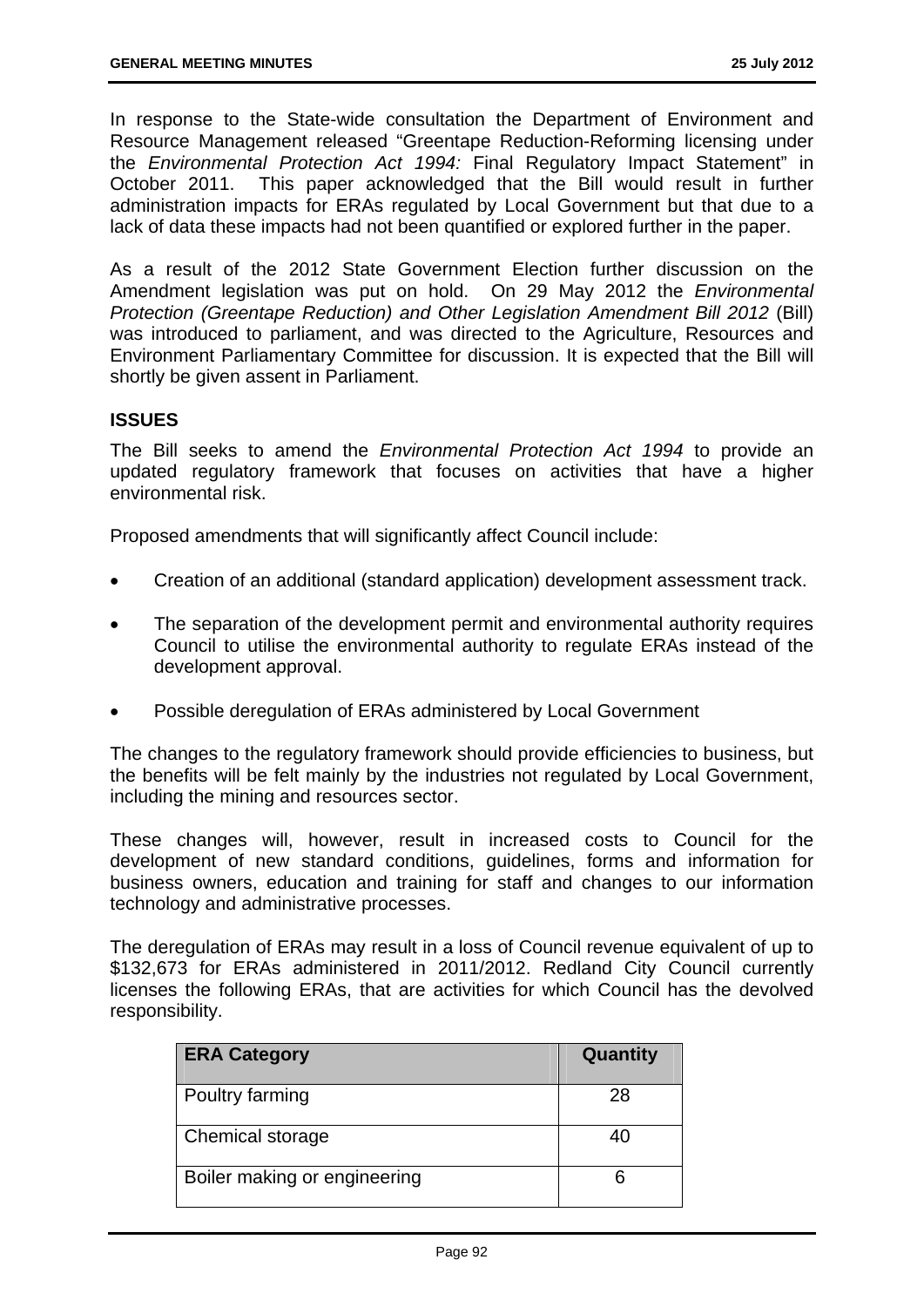| <b>ERA Category</b>                                    | Quantity       |
|--------------------------------------------------------|----------------|
| Metal recovery                                         | 8              |
| Motor vehicle workshop operation                       | 130            |
| Printing                                               | $\overline{2}$ |
| Surface coating                                        | 8              |
| Concrete batching                                      | 8              |
| laminated<br>Wooden<br>and<br>product<br>manufacturing | 6              |
| Boat maintenance or repair                             | 12             |
| <b>Total</b>                                           | 248            |

The removal of the licensing system for these devolved ERAs would mean that Council Environmental Health Officers would no longer proactively audit these activities to ensure their compliance with the Environmental Protection legislation and the Environmental Authority issued to the business.

There is anecdotal feedback that business operators would lose out on the reduction of service and inability to take advantage of the resource and assistance that these audits can provide to business owners, not only assisting them to understand and comply with their Environmental obligations, in what can be a very complex and technical environment, but also to assist them run their business efficiently in matter such as waste disposal methods and recycling and the incentive licensing system.

Council would still maintain the responsibility for monitoring and enforcing the provisions of the Act, and ensuring that businesses continue to comply with their obligations under the Act in relation to environmental harm, however the system of monitoring and cost recovery for this responsibility would no longer be available to Council.

Council will still be required to respond to requests for service and complaints regarding nuisance, air, water, noise and odour releases under the *Environmental Protection Act 1994* which last year totalled 554. In essence Council would then be expected to fund this monitoring and response from other revenue sources.

It is possible that the deregulation of ERAs will lead to a drop in environmental standards by some industry members, which may have an impact on the communities surrounding these activities and the receiving environment, defeating one of the purposes for which the *Environmental Protection Act 1994* was originally introduced.

The Explanatory Notes for the Bill acknowledge the costs to government in implementing the Bill relate to both the cost of transitioning and the ongoing administration costs.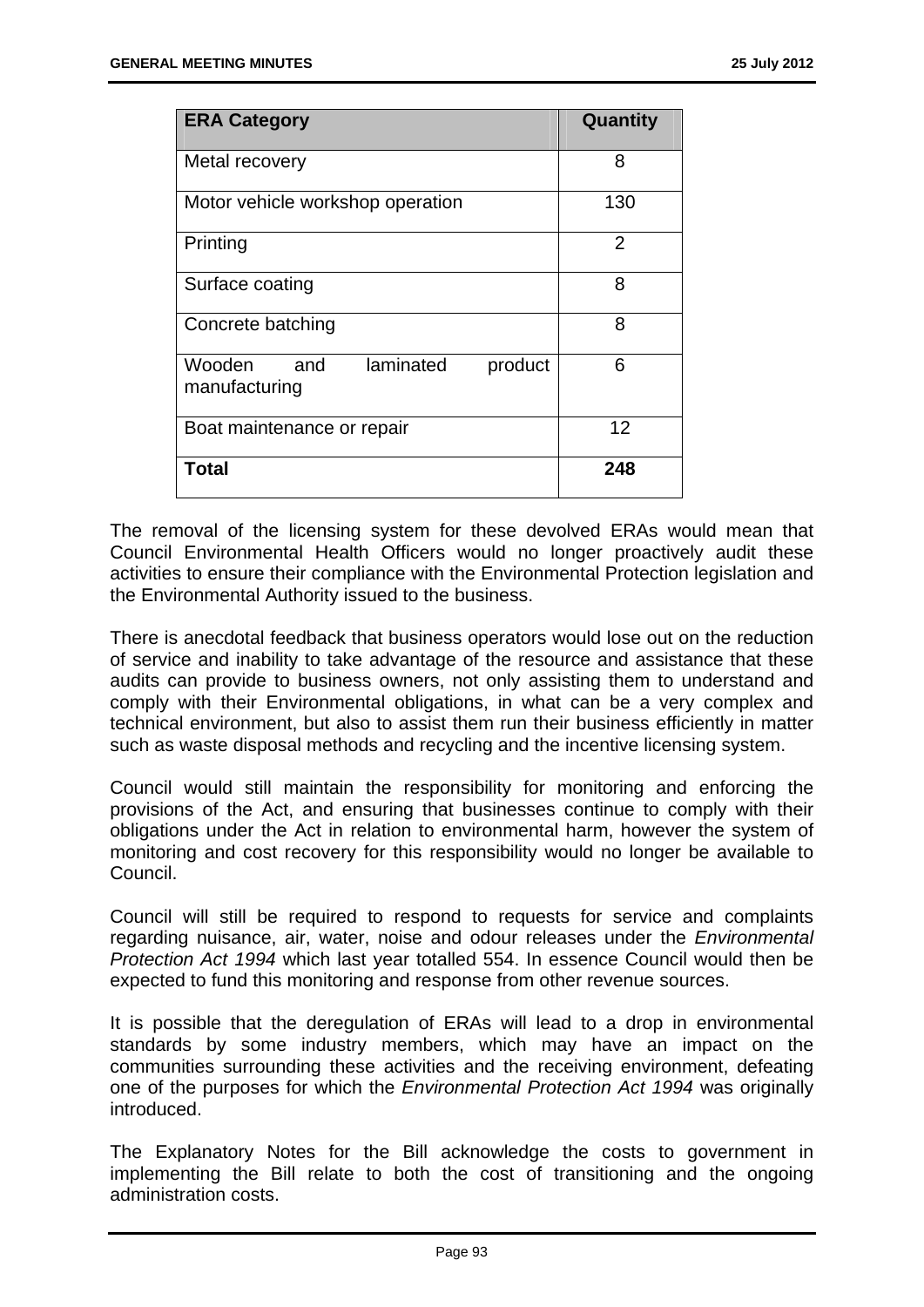Transitional costs include:

- developing and consulting on new standard conditions and guidelines;
- education of local business owners about the changes;
- updating forms and work instructions;
- training staff in the new processes; and
- upgrading information technology systems.

The Department notes that there will be some costs for Local Government transitioning to the new provisions and states that some support will be given by State Government in the development of guides, templates and forms. The level of support that is proposed is not clear and significant work will still need to be completed by Council to ensure our local process and local systems are updated, and Council staff are trained appropriately.

The Department of Environment and Heritage Protection (DEHP) have indicated that they intend to make a submission to Parliament to amend the *Environmental Protection Regulation 2008* in November 2012. To meet this timeframe they are intending to release a Regulatory Assessment Statement for consultation during August and September 2012.

This process will give effect to the changes to the type of ERAs that may be deregulated.

Council Officers have had involvement in discussions with the Department of Environment and Heritage Protection on the proposed changes through the LGAQ Environmental Protection Interest Group and participation at an information session on 22 June 2012.

The final implications for Council will not be certain until the Greentape Reduction legislative amendments have been debated in Parliament. The legislation is currently planned to commence in March 2013, although this may be changed to July 2013, after a request from the LGAQ to align with the financial year.

Council Officers will continue to consult on the development of the legislation in an effort to best prepare Council to transition to this new delivery model, and in an effort to ensure that local government is given appropriate and effective consultation opportunities.

### **CONCLUSION**

Council Officers are concerned that the Bill, in its current form, will not deliver significant savings to local business owners and will place an increased and unresourced administrative burden on Council.

The final implications for Council will not be fully understood until the Greentape Reduction legislative amendments have been debated in Parliament, and the Department consults with Local Government on its future plans to amend the *Environmental Protection Regulation 2008*.

# **RELATIONSHIP TO CORPORATE PLAN**

The regulation of ERAs under the *Environmental Protection Act 1994* contributes to Council's green living strategic priority 2.9 to protect our community and the natural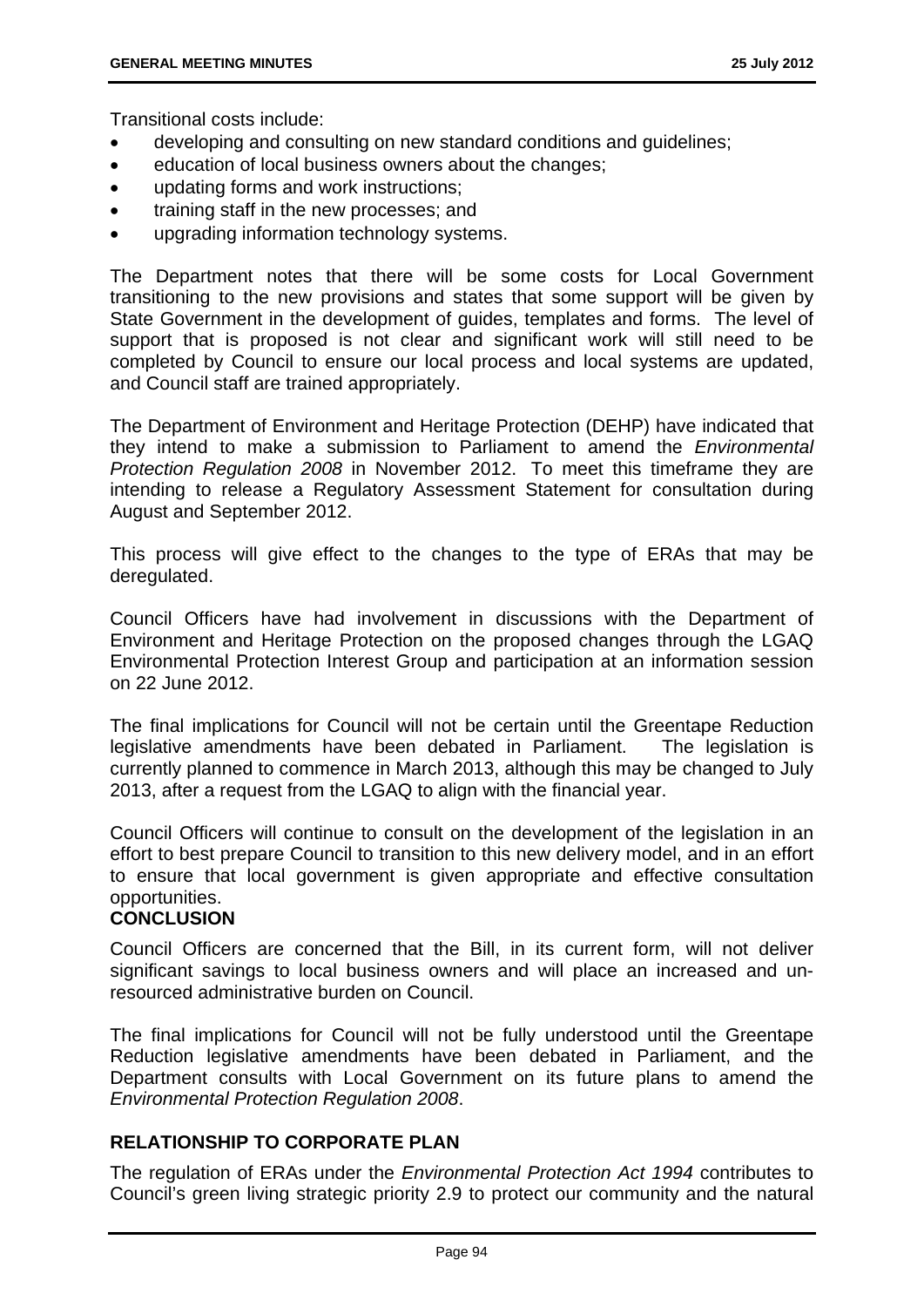environment by managing environmental harm and nuisance caused by industry, business and development from past and present activities.

# **FINANCIAL IMPLICATIONS**

The creation of an additional (standard application) development assessment track and the separation of the development permit and environmental authority will result in increased costs to Council for the development of new standard conditions, guidelines, forms and information for business owners, education and training of staff and changes to our information technology and administrative processes.

Possible deregulation of the majority of ERAs administered by Local Government may result in a loss of Council revenue equivalent to \$132,673 for 227 ERAs administered in 2011/2012. Council will still be required to respond to requests for service and complaints regarding nuisance, air, water, noise and odour under the *Environmental Protection Act 1994* which last year totalled 554 and may increase with the deregulation of ERAs.

# **PLANNING SCHEME IMPLICATIONS**

It is considered that the outcome of recommendations in this report will not require any amendments to the Redlands Planning Scheme but will require changes to our development assessment processes.

# **CONSULTATION**

Council staff have consulted with the Department of Environment and Heritage Protection on the proposed changes through the LGAQ Environmental Protection Interest Group and participation at information sessions on 22 June 2012.

### **OFFICER'S RECOMMENDATION**

That this Committee report be noted

**COMMITTEE RECOMMENDATION COUNCIL RESOLUTION** 

| Moved by:    | <b>Cr M Elliott</b> |
|--------------|---------------------|
| Seconded by: | <b>Cr P Bishop</b>  |

**That this Committee report be noted and that Council write to the minister asking for further consideration of this legislation, noting the potential risks and impacts for Councils.**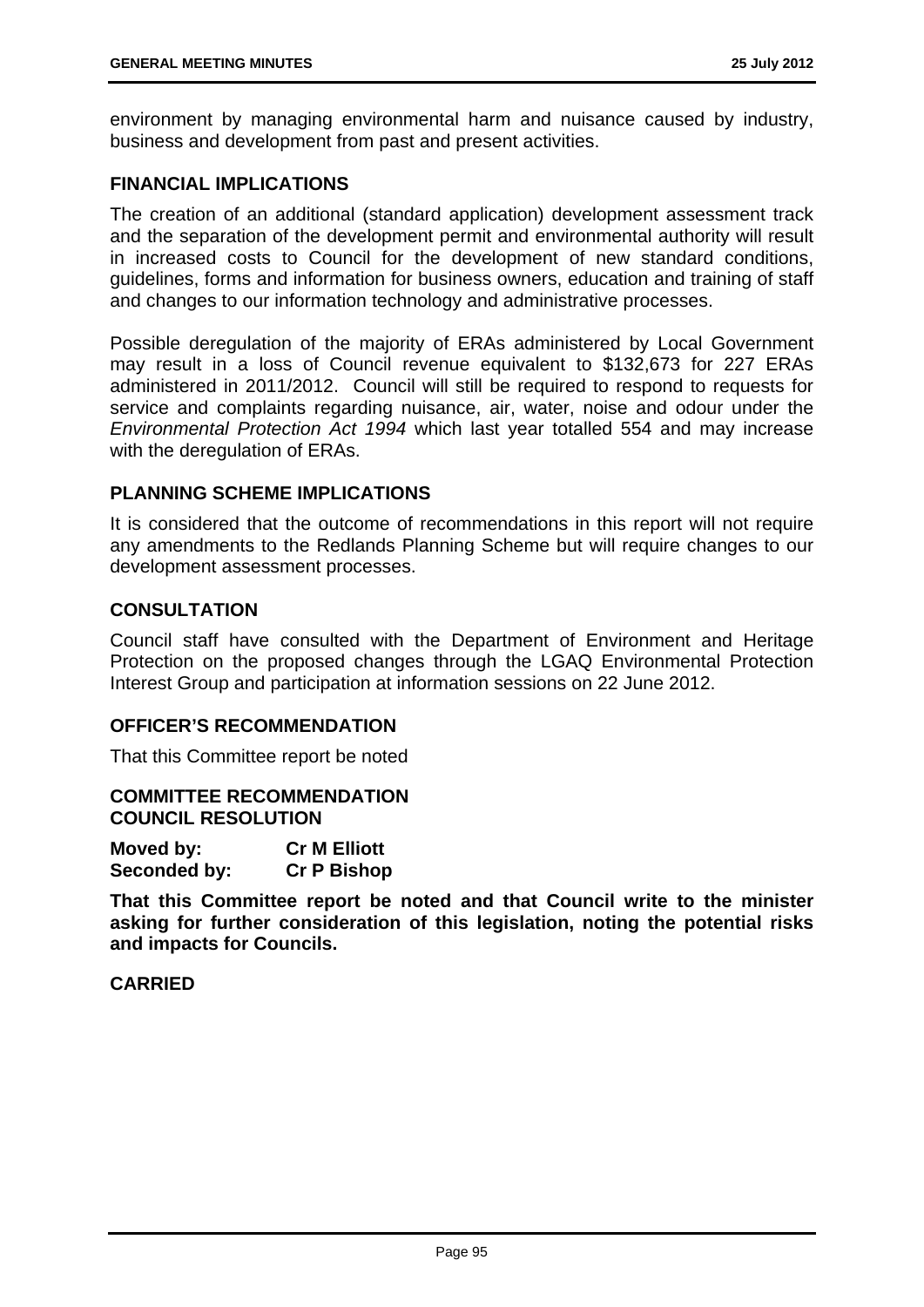### **16 MAYORAL MINUTES**

Nil.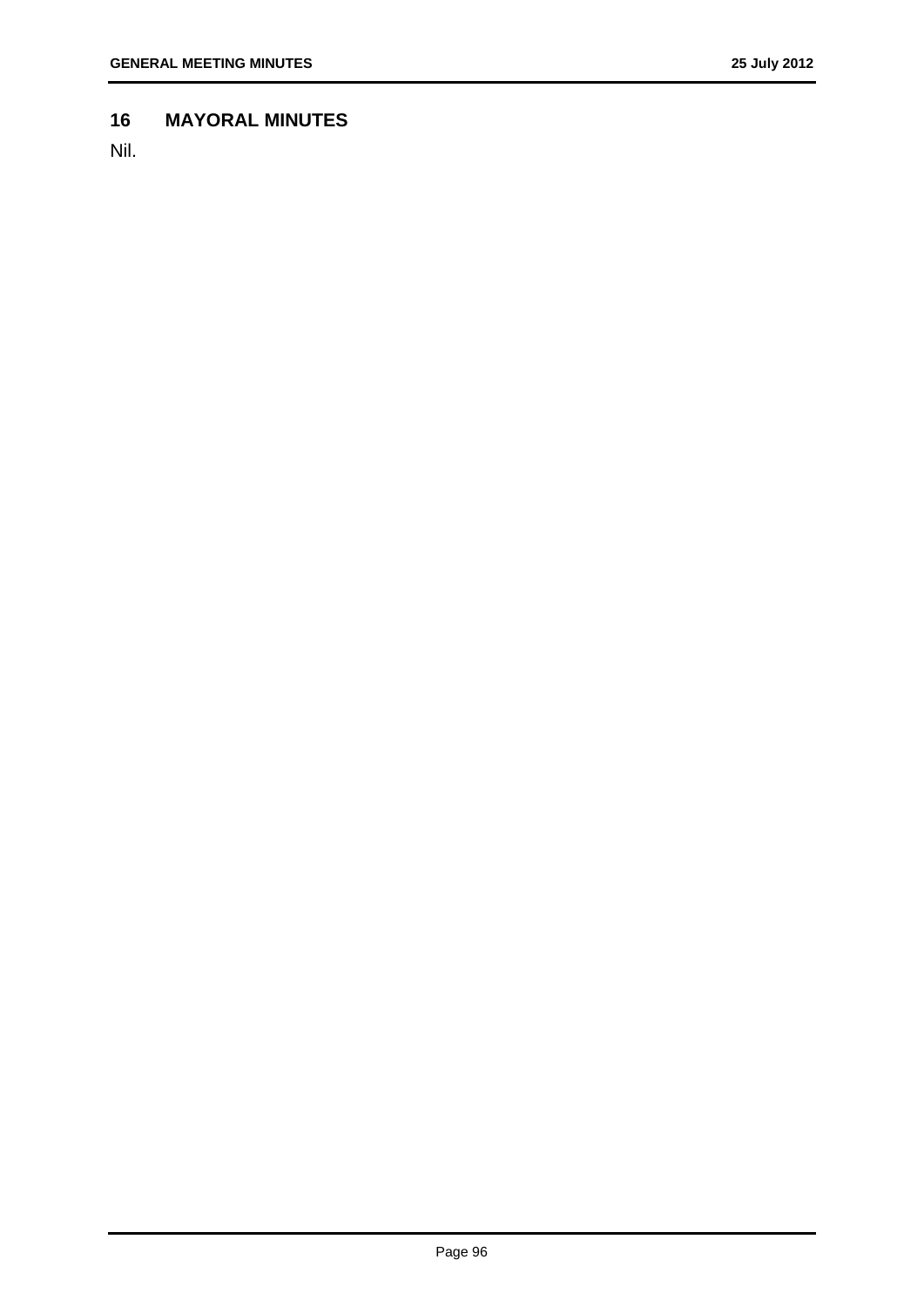### **17 DIRECT TO COUNCIL REPORTS**

### **17.1 CITY SERVICES**

|                             | <b>17.1.1 SOLE PROVIDER PROCUREMENT OF TRACCS SOFTWARE LICENCES</b>                                            |
|-----------------------------|----------------------------------------------------------------------------------------------------------------|
| <b>Dataworks Filename:</b>  | CS Aged Care – Home Assist Secure (HAS)<br>G&S QLD Health & Dept. Housing - Home Assist<br><b>Secure (HAS)</b> |
| <b>Responsible Officer:</b> | <b>Greg Jensen</b><br><b>Manager Community &amp; Cultural Services</b>                                         |
| Author:                     | <b>Leanne Tu'ipulotu</b><br><b>Manager Strengthening Communities</b>                                           |

### **EXECUTIVE SUMMARY**

Due to recent funding changes to the Home and Community Care (HACC) funding that Council receives to deliver Redlands Home Assist Secure the current software HASLINK is no longer able to meet the funding requirements. It is necessary to decommission HASLink database and purchase additional licences of the TRACCS software system.

ADAMAS Corporate Solutions are the sole supplier of TRACCS software in Australia. Approval is sought to gain Sole Supplier status for ADAMAS Corporate Solutions to provide TRACCS software and associated support services to Redland City Council.

### **PURPOSE**

This report seeks approval to grant Sole Supplier status to ADAMAS Corporate Solutions to provide TRACCS software and associated support services to Council.

# **BACKGROUND**

Redlands Home Assist Secure provides a broad range of home maintenance and minor modification services for older people and younger people with a disability. The programs aim to remove some of the practical housing related difficulties experienced by eligible people who wish to remain living independently in their home. Council receives funding from the Department of Housing and Public Works, Department of Health and Ageing Commonwealth HACC Program and Department of Communities, Child Safety and Disability Services Queensland Community Care funding to deliver Redlands Home Assist Secure Services.

As part of the Home Assist Secure Program funding package, the Department of Housing and Public Works has provided service providers in Queensland with software – HASLink, which is used as Redland Home Assist Secure's operational software. In late May 2012, the Department of Housing and Public Works advised they would soon cease to support HASLink.

In 2011-12, the Home and Community Care program provided a total of \$27,000 (one-off funds) to assist organisations transition to the new funding arrangements from 01 July 2012. As per the contract variation special conditions, these funds can be used for *IT software and equipment required for changes to business processes*.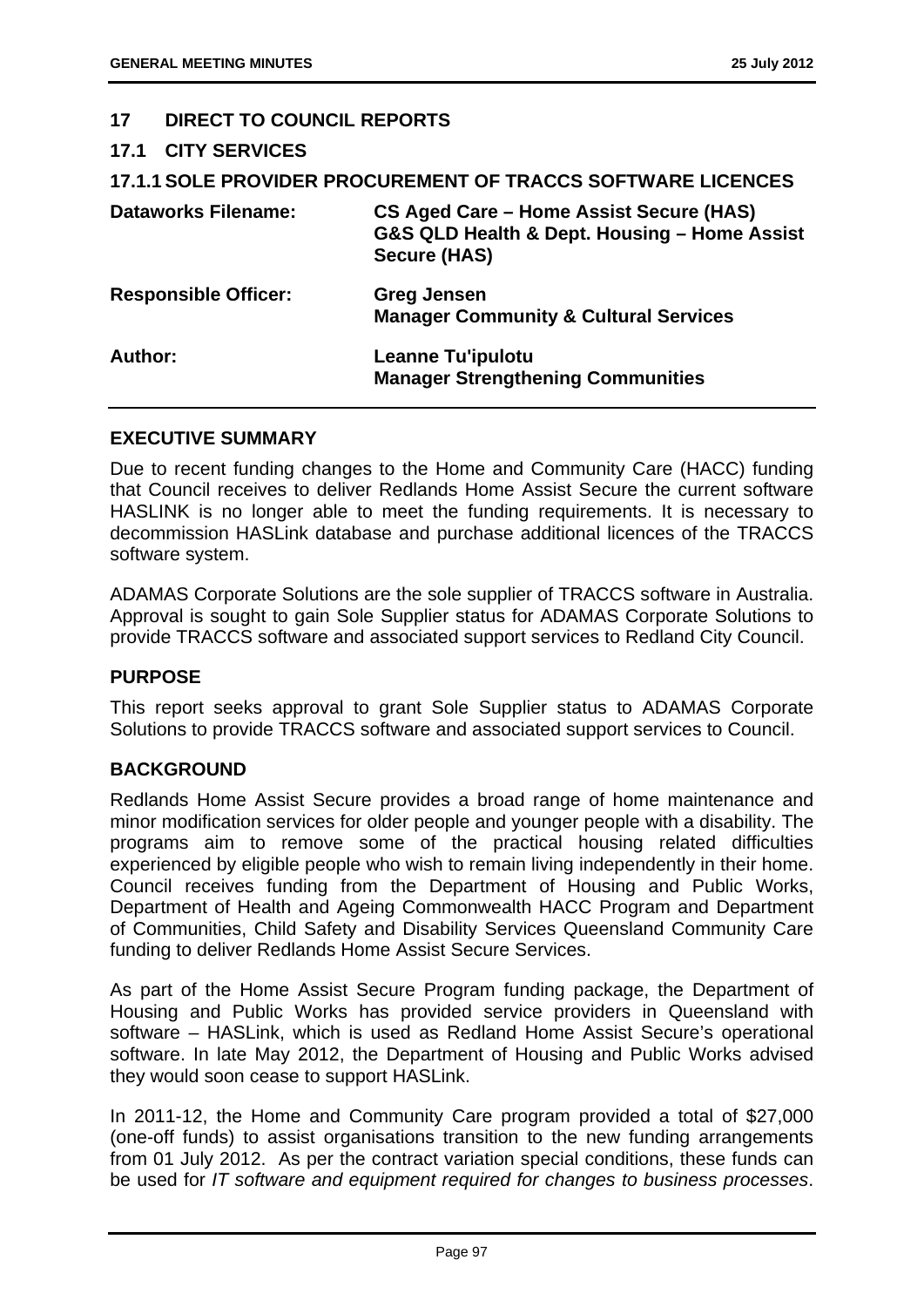Permission has been granted by the Department of Communities, Child Safety and Disability Services to carry forward these funds for expenditure in 2012-13.

### **ISSUES**

In late May 2012, the Department of Housing and Public Works advised they would soon cease to support HASLink. The Department's position means they will no longer support HASLink for HACC/Community Care MDS reporting purposes. The Department will not be able to provide HACC funded services who are experiencing issues with the HASLink software, reporting or otherwise, with any type of support to resolve the issue.

The Department of Communities, Child Safety and Disability Services strongly recommended that Council transition away from HASLink as soon as possible and by 30 September 2012, as the Department of Housing and Public Works cannot provide any assurances beyond this date.

This change in position represents a high risk to Redland Home Assist Secure's ongoing commitment to provide home maintenance and minor home modification services for approximately 4,500 clients per year. In addition, from 01 July 2012 HASLink does not have the functionality to meet Council's financial reporting obligations under Council's Service Agreements for Commonwealth HACC Program and Queensland Community Care funding, which would result in Council being in breach of current funding arrangements.

Redland City Council currently uses TRACCS (Time Recording and Client Care System) to manage client data for Community Care Services. It has been identified that this TRACCS software system will enable HAS to meet all service and funding requirement. To enable efficient consistent management of the same funding streams it is essential for Redland Home Assist Secure to decommission HASLink database and purchase additional licences for the TRACCS software system.

ADAMAS Corporate Solutions are the sole supplier of TRACCS software in Australia.

# **RELATIONSHIP TO CORPORATE PLAN**

### **7. Strong and connected communities**

Our health, wellbeing and strong community spirit will be supported by a full range of services, programs, organisations and facilities, and our values of caring and respect will extend to people of all ages, cultures, abilities and needs

7.2 Provide access to quality services, facilities and information that meet the needs of all age groups and communities, especially disadvantaged and vulnerable people

# **FINANCIAL IMPLICATIONS**

There are no financial implications impacting Council as a result of this report, as funds for this purchase have been provided by the Department of Communities, Child Safety and Disability Services HACC funding program.

In 2011-12, the HACC program provided a total of \$27,000 (one-off funds) to assist organisations transition to the new funding arrangements from 01 July 2012. As per the contract variation special conditions, these funds can be used for *IT software and*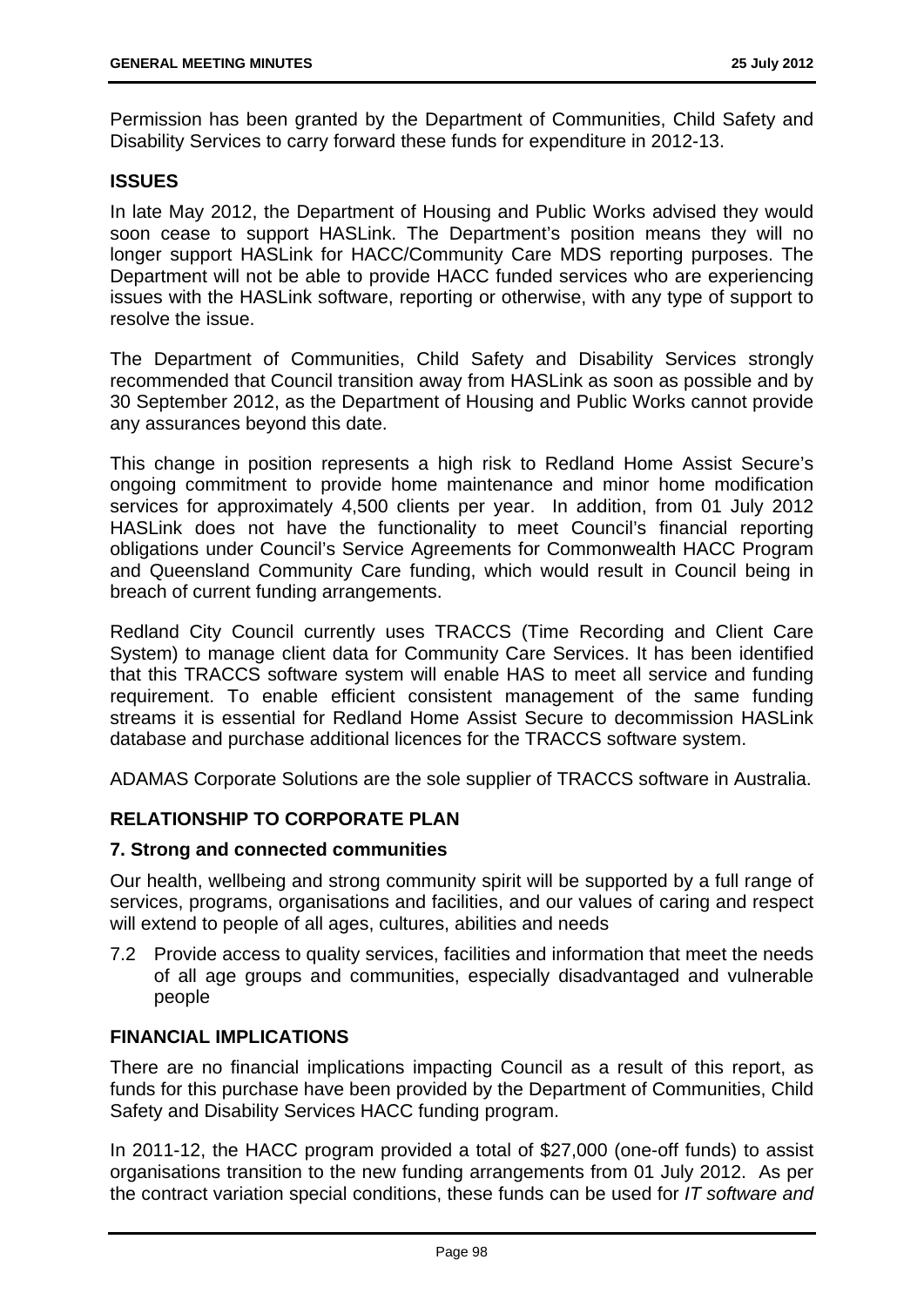*equipment required for changes to business processes*. Permission has been granted to carry forward these funds for expenditure in 2012-13.

### **PLANNING SCHEME IMPLICATIONS**

The Land Use Planning Group was consulted and it is considered that the outcome of recommendations in this report will not result in some future amendments to the Redlands Planning Scheme.

### **CONSULTATION**

Discussions have been had with:

- Manager Procurement
- Team Leader Application Services, Information Management
- Business Analyst, Information Management
- Project Portfolio Business Analyst, Corporate Services
- Acting Principal Co-ordinator Seniors and Disability Services
- Group Manager Community and Cultural Services
- Rob Ahearn, Department of Housing and Public Works
- Patrick Tyro-Burns, Department of Communities, Child Safety and Disability **Services**
- Tim Watts, Director, ADAMAS Corporate Solutions

# **OPTIONS**

# **PREFERRED**

That Council resolve in accordance with the s.184 *Local Government (Finance, Plans and Reporting) Regulation 2010*:

*b because of the specialised or confidential nature of the services that are sought, it would be impractical or disadvantageous for the local government to invite quotes or tenders* 

to award Sole Supplier status to ADAMAS Corporate Solutions to provide TRACCS software and associated support services to Redland City Council.

### **OFFICER'S RECOMMENDATION/ COUNCIL RESOLUTION**

| Moved by:    | <b>Cr M Elliott</b> |
|--------------|---------------------|
| Seconded by: | <b>Cr M Edwards</b> |

**That Council resolve in accordance with the s.184** *Local Government (Finance, Plans and Reporting) Regulation 2010***:** 

*"b because of the specialised or confidential nature of the services that are sought, it would be impractical or disadvantageous for the local government to invite quotes or tenders"* 

**to award Sole Supplier status to ADAMAS Corporate Solutions to provide TRACCS software and associated support services to Redland City Council.**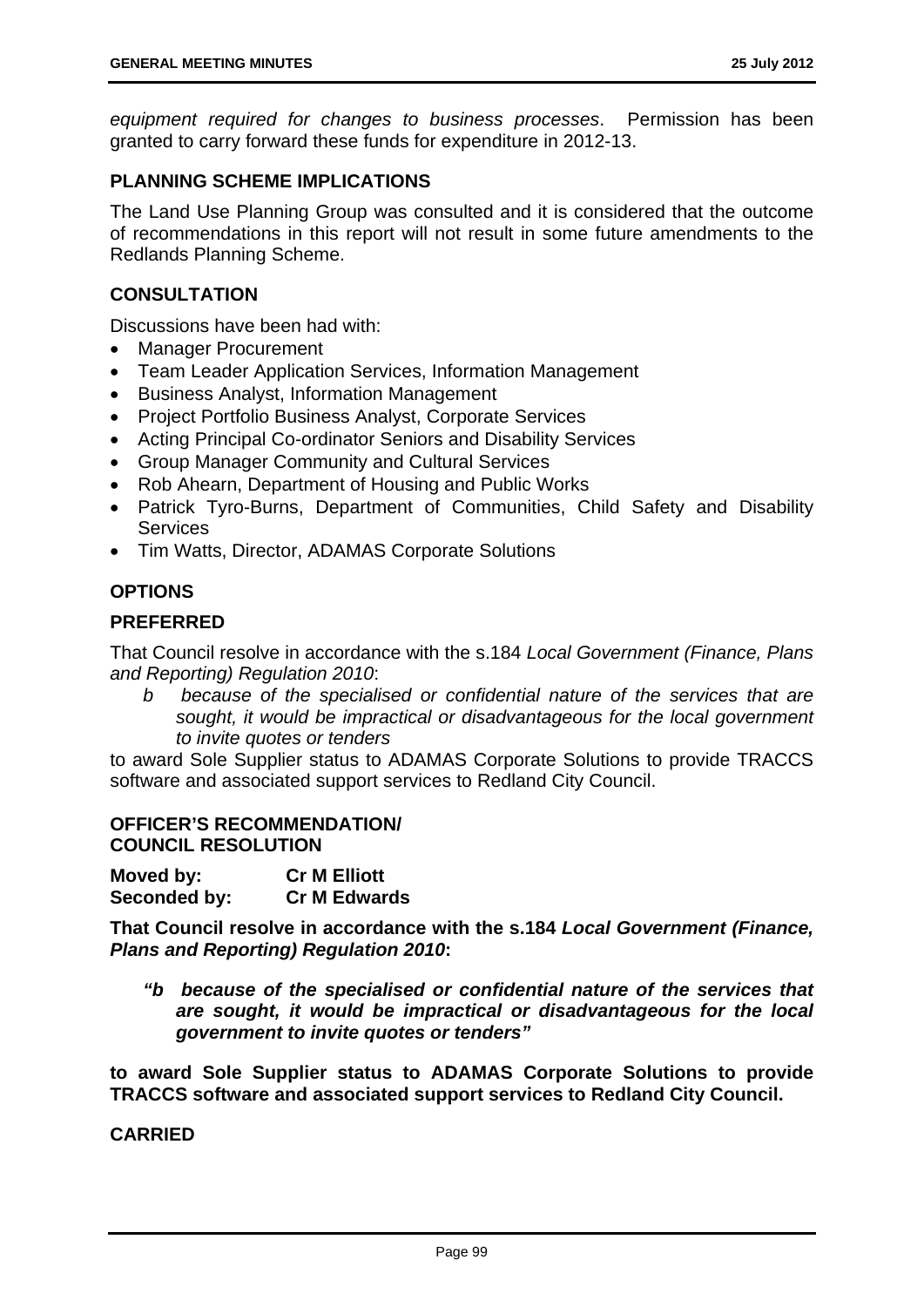### **18 NOTICE OF MOTION UNDER SECTION 59 OF LOCAL GOVERNMENT (OPERATIONS) REGULATION 2010**

# **18.1 NOTICE GIVEN BY CR TALTY**

# **18.1.1 NOTICE OF MOTION TO REPEAL OR AMEND A RESOLUTION OF COUNCIL OF 29 JUNE 2011**

At the General Meeting of 29 June 2011 (Item 17.1.2 refers) and as amended at General Meeting on 29 February 2012 (Item 12.4.1 refers) Council resolved as follows:

*"That Council resolve that, subject to an unfavourable response by the Planning Minister to Council's submission for exemption from the application of the State Planning Regulatory Provision (Adopted Charges) or if no response is received prior to this General Meeting, whichever is the earlier, Council hereby makes the adopted infrastructure charges resolution in the attachment to this report."* 

In accordance with notice given on 19 July 2012, Cr Talty moved as follows:

# **COUNCIL RESOLUTION**

**Moved by: Cr J Talty Seconded by: Cr P Bishop** 

**That Council AMEND its decision of the General Meeting of 29 June 2011 and resolve as follows:** 

- **1. To amend the** *Redland City Council Adopted Infrastructure Charges Resolution No.1.2 of 2011* **made under the** *State Planning Regulatory Provision (Adopted Charges)* **pursuant to Division 5A of the** *Sustainable Planning Act 2009* **by:** 
	- **a. Renumbering the existing section "4" to "4a"; and**
	- **b. Inserting a new section 4b as follows:**

**"4b. Notwithstanding the provisions of section 3, this resolution declares that the adopted infrastructure charges schedule identified in Table 2 does not apply to a 'Produce Store' in the Rural Non-urban Zone (at the time of issuing the AICN) and that the amount levied will be \$50 per square metre of Gross Floor Area and no charge for the stormwater network."** 

- **2. The amendment is to apply retrospectively to Material Change of Use applications issued a decision notice on and from the 8th February 2012 including MCU012530 and MCU 012507;**
- **3. The amendment is to have effect on the day the making of this resolution is first published in a newspaper circulating generally in the Redland local government area; and**
- **4. To undertake all necessary public notification as prescribed in Division 5A of the** *Sustainable Planning Act 2009***.**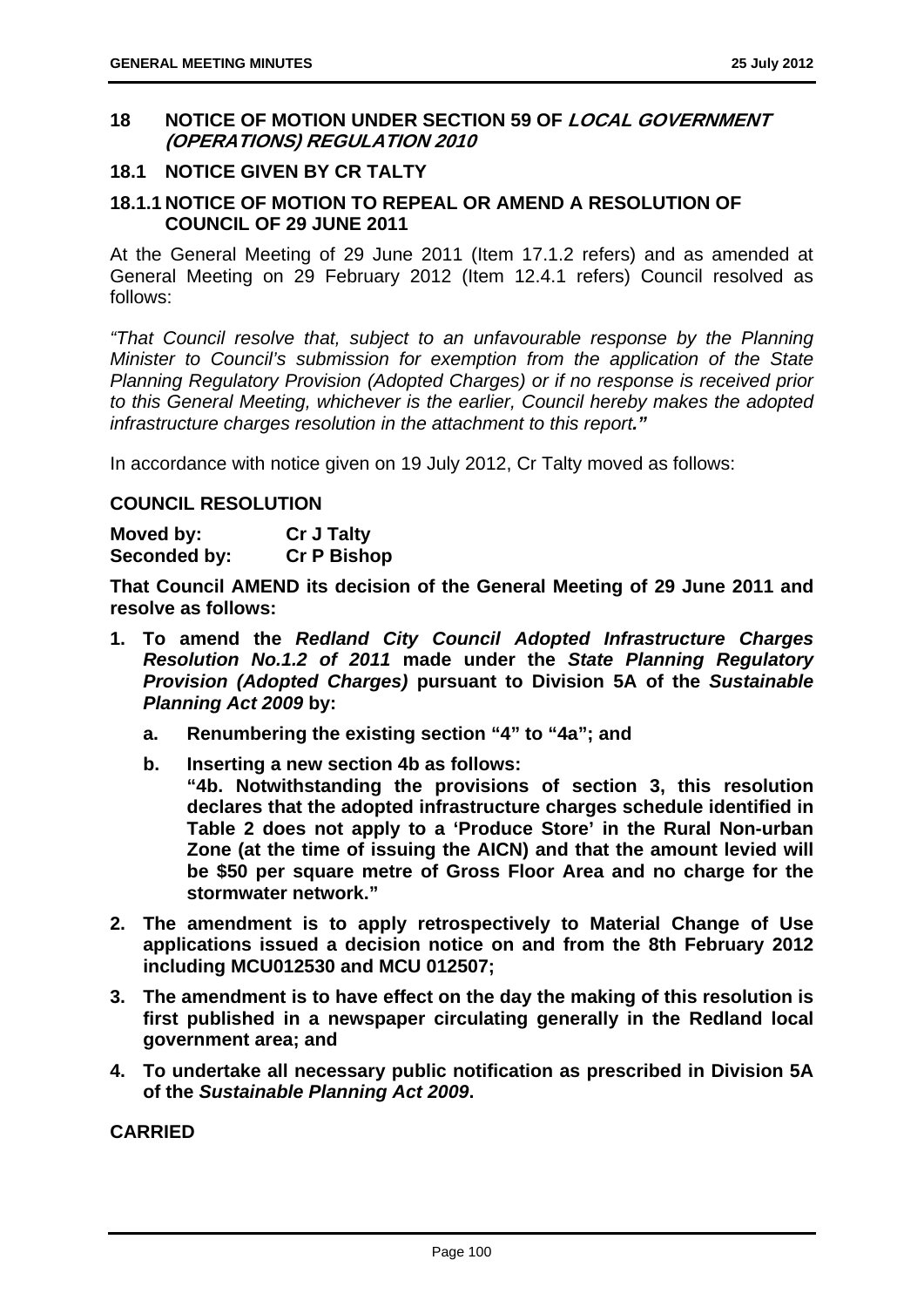### **Background**

Attachment: Supporting Information

- The Sustainable Planning (Housing Affordability and Infrastructure Charges Reform) Amendment Act 2011 introduced legislation to amend the Sustainable Planning Act 2009 (SPA) to allow for the introduction of maximum standard charges and a framework to allow councils to adopt charges (the Adopted Infrastructure Charges Resolution) equal to or less than the maximum for particular types of development and/or for different parts of local government areas. This included Council discretion to fully or partially exempt particular uses.
- It has come to my attention that it may be considered unreasonable that a charge rate for a 'Produce store' in the Rural Non-urban Zone is equivalent to all other uses in the development category 'Commercial (Bulky Goods). It most likely that this use within this zone is expected to perform less intensively than that of a similar store located within a commercial zone, and thereby creating less demand on Council's infrastructure servicing of the site. Although it is acknowledged that Council's intent was to maximise financial contributions from development to offset the capping of infrastructure charges by the State Government and consequential reduced overall cost recovery on trunk infrastructure, it is considered that a charge on 'Produce Stores' in Rural Non Urban Areas has had the unintended consequence of discouraging this important service to the existing rural industry in Redlands.
- We currently have two application submitted to Council to provide a produce store for the Redlands. Currently the only access to such service business is via Capalaba Produce, which is actually in Brisbane, or the Beenleigh Produce and Farm Supply. With no competition price competitiveness has not been present in the market for Redland consumers. Both of the current applicants have expressed concern regarding the level of fees that would be required to bring their businesses to fruition; one applicant has noted that if the fees remain as they are he will have to withdraw from his proposal as the fees will make his business proposed small rural business non-viable. A direct parallel can be drawn between Council's current fee structure with regard to the start up costs of these businesses and a limitation on the market as without change Council's fees will reduce or prevent the success and sustainability of these proposed service businesses and in turn they will reduce the any future capability for these businesses to support local employment.
- The proposed change to application of the charges schedule will reduce the infrastructure charges for a 'Produce store' in a Rural Non-urban Zone from \$140 per square metre of GFA (plus \$10 per impervious square metre) to \$50 per square metre of GFA and no charge for storm water. By comparison, the 'Rural enterprise' use that falls within the State Planning Regulatory Provisions' 'Industry' category has a charge of \$50/square metre of Gross Floor Area and \$10/imp m2 stormwater.

Preferred Option: That Council accept the motion as presented and support adoption.